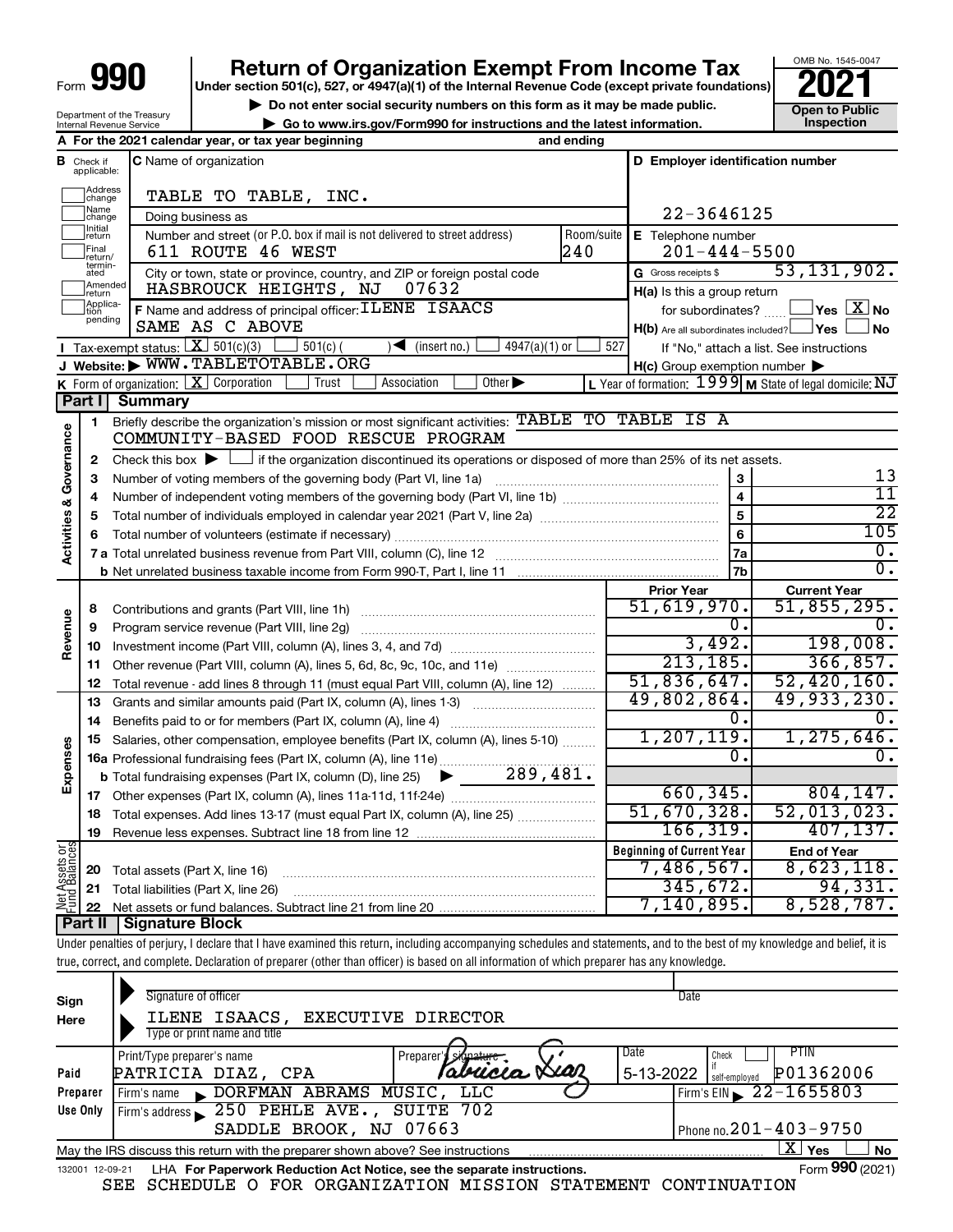|              | TABLE TO TABLE, INC.<br>Form 990 (2021)                                                                                                      | $22 - 3646125$ | Page 2                                            |
|--------------|----------------------------------------------------------------------------------------------------------------------------------------------|----------------|---------------------------------------------------|
|              | <b>Part III   Statement of Program Service Accomplishments</b>                                                                               |                |                                                   |
|              |                                                                                                                                              |                |                                                   |
| $\mathbf 1$  | Briefly describe the organization's mission:<br>TABLE TO TABLE IS A COMMUNITY-BASED FOOD RESCUE PROGRAM THAT COLLECTS                        |                |                                                   |
|              | PREPARED AND PERISHABLE FOOD THAT WOULD OTHERWISE BE WASTED AND                                                                              |                |                                                   |
|              | DELIVERS IT TO ORGANIZATIONS THAT SERVE THE HUNGRY IN BERGEN, HUDSON,                                                                        |                |                                                   |
|              | ESSEX AND PASSAIC COUNTIES.                                                                                                                  |                |                                                   |
| $\mathbf{2}$ | Did the organization undertake any significant program services during the year which were not listed on the                                 |                |                                                   |
|              | prior Form 990 or 990-EZ?                                                                                                                    |                | $\sqrt{\mathsf{Yes}\ \mathbb{X}}$ No              |
|              | If "Yes," describe these new services on Schedule O.                                                                                         |                |                                                   |
| 3            | Did the organization cease conducting, or make significant changes in how it conducts, any program services?                                 |                | $\gamma_{\mathsf{es}}$ $\overline{\mathrm{X}}$ No |
|              | If "Yes," describe these changes on Schedule O.                                                                                              |                |                                                   |
| 4            | Describe the organization's program service accomplishments for each of its three largest program services, as measured by expenses.         |                |                                                   |
|              | Section 501(c)(3) and 501(c)(4) organizations are required to report the amount of grants and allocations to others, the total expenses, and |                |                                                   |
|              | revenue, if any, for each program service reported.                                                                                          |                |                                                   |
| 4a           | 51, 518, 147. including grants of \$49, 933, 230. ) (Revenue \$<br>) (Expenses \$<br>(Code:                                                  |                |                                                   |
|              | COMMUNITY-BASED FOOD RESCUE PROGRAM THAT COLLECTS FRESH AND PERISHABLE                                                                       |                |                                                   |
|              | FOOD THAT WOULD OTHERWISE BE WASTED AND DELIVERS IT TO ORGANIZATIONS                                                                         |                |                                                   |
|              | THAT SERVE THE HUNGRY IN BERGEN, HUDSON, ESSEX AND PASSAIC COUNTIES.                                                                         |                |                                                   |
|              | THE ORGANIZATION DONATED APPROXIMATELY 25,000,000 POUNDS OF FOOD WHICH                                                                       |                |                                                   |
|              | ENABLED THESE ORGANIZATIONS TO SERVE OVER 38 MILLION MEALS.<br>THE ORGANIZATION ALSO RUNS SEVERAL FRESH PRODUCE MARKETS IN THE               |                |                                                   |
|              | COUNTIES SERVED WHERE MEMBERS OF THE COMMUNITY RECEIVE VARIETIES OF                                                                          |                |                                                   |
|              | FRESH PRODUCE, AT NO COST.                                                                                                                   |                |                                                   |
|              |                                                                                                                                              |                |                                                   |
|              |                                                                                                                                              |                |                                                   |
|              |                                                                                                                                              |                |                                                   |
|              |                                                                                                                                              |                |                                                   |
| 4b           | (Expenses \$<br>including grants of \$<br>(Code:                                                                                             | (Revenue \$    |                                                   |
|              |                                                                                                                                              |                |                                                   |
|              |                                                                                                                                              |                |                                                   |
|              |                                                                                                                                              |                |                                                   |
|              |                                                                                                                                              |                |                                                   |
|              |                                                                                                                                              |                |                                                   |
|              |                                                                                                                                              |                |                                                   |
|              |                                                                                                                                              |                |                                                   |
|              |                                                                                                                                              |                |                                                   |
|              |                                                                                                                                              |                |                                                   |
|              |                                                                                                                                              |                |                                                   |
|              |                                                                                                                                              |                |                                                   |
| 4с           | $\left(\text{Code:}\right)$<br>) (Expenses \$<br>including grants of \$                                                                      | ) (Revenue \$  |                                                   |
|              |                                                                                                                                              |                |                                                   |
|              |                                                                                                                                              |                |                                                   |
|              |                                                                                                                                              |                |                                                   |
|              |                                                                                                                                              |                |                                                   |
|              |                                                                                                                                              |                |                                                   |
|              |                                                                                                                                              |                |                                                   |
|              |                                                                                                                                              |                |                                                   |
|              |                                                                                                                                              |                |                                                   |
|              |                                                                                                                                              |                |                                                   |
|              |                                                                                                                                              |                |                                                   |
|              |                                                                                                                                              |                |                                                   |
| 4d           | Other program services (Describe on Schedule O.)                                                                                             |                |                                                   |
|              | (Expenses \$<br>including grants of \$<br>(Revenue \$                                                                                        |                |                                                   |
| 4е           | 51, 518, 147.<br>Total program service expenses                                                                                              |                |                                                   |
|              |                                                                                                                                              |                | Form 990 (2021)                                   |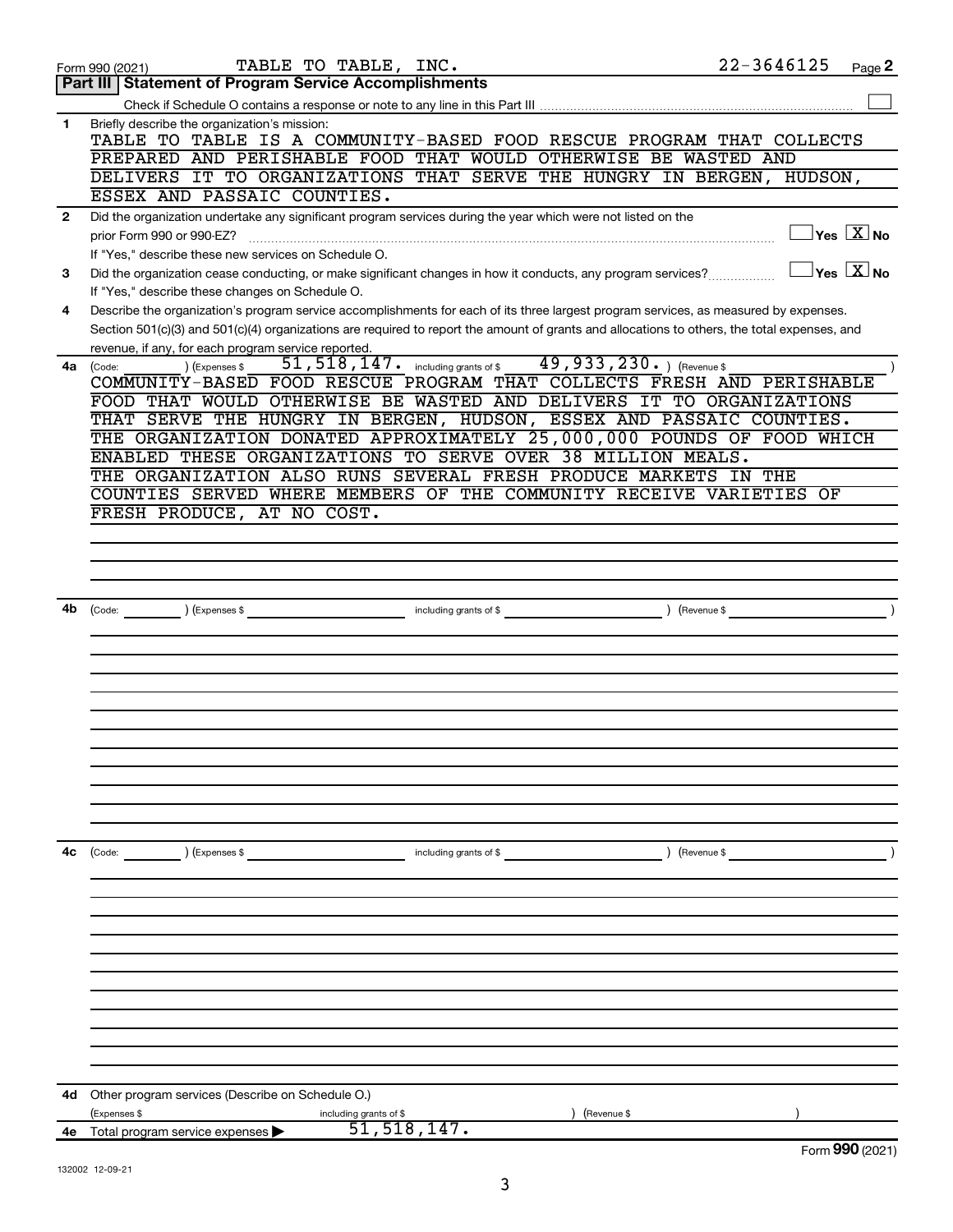|  | Form 990 (2021 |
|--|----------------|

Form 990 (2021) Page TABLE TO TABLE,  $INC.$  22-3646125

**Part IV Checklist of Required Schedules**

|        |                                                                                                                                       |                   | Yes | No.                     |
|--------|---------------------------------------------------------------------------------------------------------------------------------------|-------------------|-----|-------------------------|
| 1.     | Is the organization described in section $501(c)(3)$ or $4947(a)(1)$ (other than a private foundation)?                               |                   | х   |                         |
|        |                                                                                                                                       | 1<br>$\mathbf{2}$ | х   |                         |
| 2<br>3 | Did the organization engage in direct or indirect political campaign activities on behalf of or in opposition to candidates for       |                   |     |                         |
|        | public office? If "Yes," complete Schedule C, Part I                                                                                  | з                 |     | х                       |
| 4      | Section 501(c)(3) organizations. Did the organization engage in lobbying activities, or have a section 501(h) election in effect      |                   |     |                         |
|        |                                                                                                                                       | 4                 |     | х                       |
| 5      | Is the organization a section 501(c)(4), 501(c)(5), or 501(c)(6) organization that receives membership dues, assessments, or          |                   |     |                         |
|        |                                                                                                                                       | 5                 |     | х                       |
| 6      | Did the organization maintain any donor advised funds or any similar funds or accounts for which donors have the right to             |                   |     |                         |
|        | provide advice on the distribution or investment of amounts in such funds or accounts? If "Yes," complete Schedule D, Part I          | 6                 |     | х                       |
| 7      | Did the organization receive or hold a conservation easement, including easements to preserve open space,                             |                   |     |                         |
|        | the environment, historic land areas, or historic structures? If "Yes," complete Schedule D, Part II                                  | $\overline{7}$    |     | х                       |
| 8      | Did the organization maintain collections of works of art, historical treasures, or other similar assets? If "Yes," complete          |                   |     |                         |
|        |                                                                                                                                       | 8                 |     | x                       |
| 9      | Did the organization report an amount in Part X, line 21, for escrow or custodial account liability, serve as a custodian for         |                   |     |                         |
|        | amounts not listed in Part X; or provide credit counseling, debt management, credit repair, or debt negotiation services?             |                   |     |                         |
|        |                                                                                                                                       | 9                 |     | x                       |
| 10     | Did the organization, directly or through a related organization, hold assets in donor-restricted endowments                          |                   |     |                         |
|        |                                                                                                                                       | 10                | х   |                         |
| 11     | If the organization's answer to any of the following questions is "Yes," then complete Schedule D, Parts VI, VII, VIII, IX, or X,     |                   |     |                         |
|        | as applicable.                                                                                                                        |                   |     |                         |
|        | a Did the organization report an amount for land, buildings, and equipment in Part X, line 10? If "Yes," complete Schedule D,         | 11a               | х   |                         |
|        | <b>b</b> Did the organization report an amount for investments - other securities in Part X, line 12, that is 5% or more of its total |                   |     |                         |
|        |                                                                                                                                       | 11b               |     | х                       |
|        | c Did the organization report an amount for investments - program related in Part X, line 13, that is 5% or more of its total         |                   |     |                         |
|        |                                                                                                                                       | 11c               |     | х                       |
|        | d Did the organization report an amount for other assets in Part X, line 15, that is 5% or more of its total assets reported in       |                   |     |                         |
|        |                                                                                                                                       | 11d               |     | x                       |
|        |                                                                                                                                       | 11e               | х   |                         |
| f      | Did the organization's separate or consolidated financial statements for the tax year include a footnote that addresses               |                   |     |                         |
|        | the organization's liability for uncertain tax positions under FIN 48 (ASC 740)? If "Yes," complete Schedule D, Part X                | 11f               | х   |                         |
|        | 12a Did the organization obtain separate, independent audited financial statements for the tax year? If "Yes," complete               |                   |     |                         |
|        |                                                                                                                                       | 12a               | х   |                         |
|        | b Was the organization included in consolidated, independent audited financial statements for the tax year?                           |                   |     | х                       |
|        | If "Yes," and if the organization answered "No" to line 12a, then completing Schedule D, Parts XI and XII is optional                 | 12 <sub>b</sub>   |     | $\overline{\mathbf{X}}$ |
| 13     |                                                                                                                                       | 13<br>14a         |     | х                       |
|        | <b>b</b> Did the organization have aggregate revenues or expenses of more than \$10,000 from grantmaking, fundraising, business,      |                   |     |                         |
|        | investment, and program service activities outside the United States, or aggregate foreign investments valued at \$100,000            |                   |     |                         |
|        |                                                                                                                                       | 14b               |     | х                       |
| 15     | Did the organization report on Part IX, column (A), line 3, more than \$5,000 of grants or other assistance to or for any             |                   |     |                         |
|        |                                                                                                                                       | 15                |     | х                       |
| 16     | Did the organization report on Part IX, column (A), line 3, more than \$5,000 of aggregate grants or other assistance to              |                   |     |                         |
|        |                                                                                                                                       | 16                |     | х                       |
| 17     | Did the organization report a total of more than \$15,000 of expenses for professional fundraising services on Part IX,               |                   |     |                         |
|        |                                                                                                                                       | 17                |     | x                       |
| 18     | Did the organization report more than \$15,000 total of fundraising event gross income and contributions on Part VIII, lines          |                   |     |                         |
|        |                                                                                                                                       | 18                | х   |                         |
| 19     | Did the organization report more than \$15,000 of gross income from gaming activities on Part VIII, line 9a? If "Yes,"                |                   |     | X                       |
|        |                                                                                                                                       | 19<br>20a         |     | X                       |
|        |                                                                                                                                       | 20 <sub>b</sub>   |     |                         |
| 21     | Did the organization report more than \$5,000 of grants or other assistance to any domestic organization or                           |                   |     |                         |
|        |                                                                                                                                       | 21                | х   |                         |
|        |                                                                                                                                       |                   |     |                         |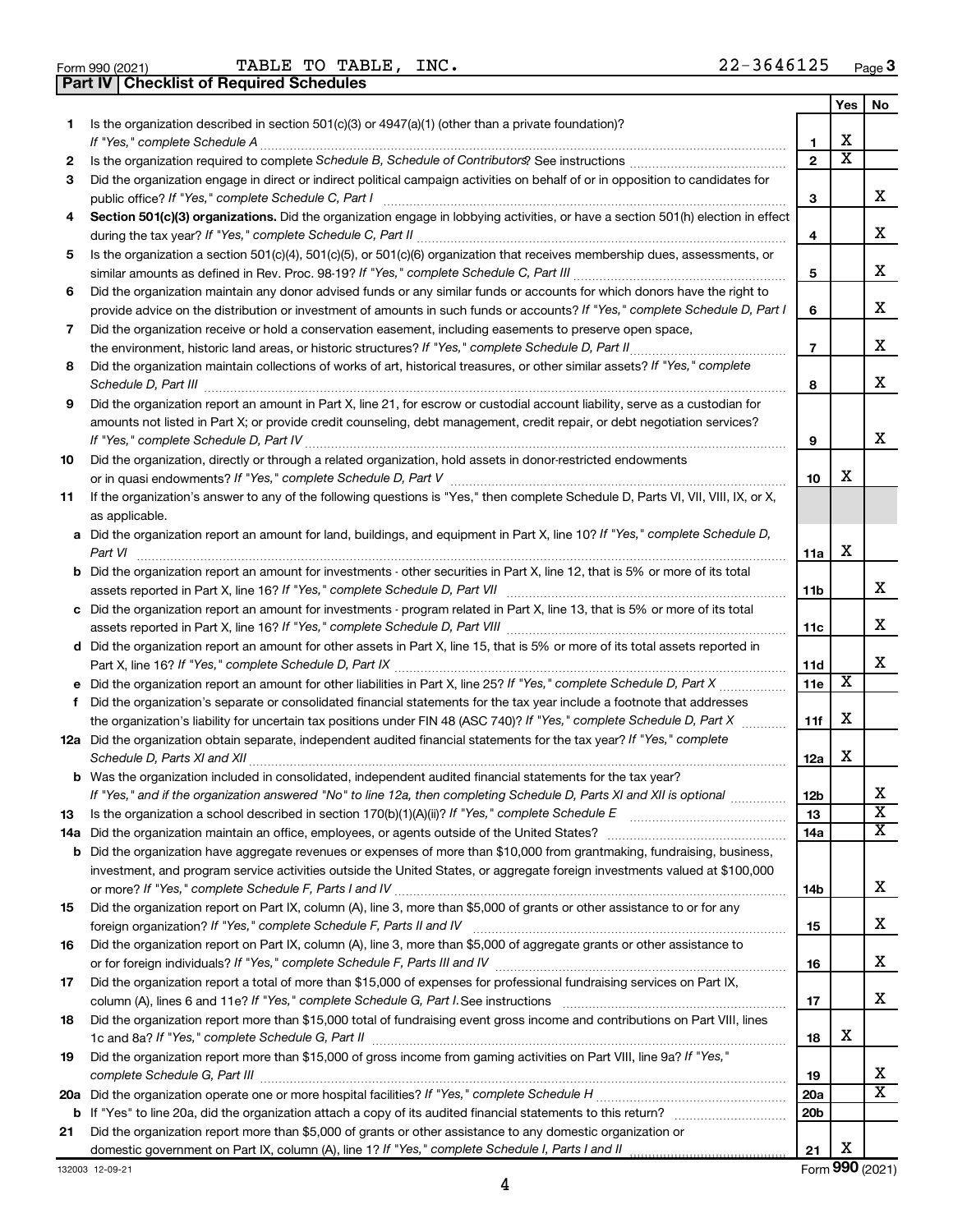|  | Form 990 (2021) |  |
|--|-----------------|--|
|  |                 |  |

Form 990 (2021) **TABLE TO TABLE, INC.**  $22-3646125$  Page

*(continued)* **Part IV Checklist of Required Schedules**

|    |                                                                                                                                     |                 | Yes | No                      |
|----|-------------------------------------------------------------------------------------------------------------------------------------|-----------------|-----|-------------------------|
| 22 | Did the organization report more than \$5,000 of grants or other assistance to or for domestic individuals on                       |                 |     |                         |
|    | Part IX, column (A), line 2? If "Yes," complete Schedule I, Parts I and III                                                         | 22              |     | x                       |
| 23 | Did the organization answer "Yes" to Part VII, Section A, line 3, 4, or 5, about compensation of the organization's current         |                 |     |                         |
|    | and former officers, directors, trustees, key employees, and highest compensated employees? If "Yes," complete                      |                 |     |                         |
|    | Schedule J                                                                                                                          | 23              | х   |                         |
|    | 24a Did the organization have a tax-exempt bond issue with an outstanding principal amount of more than \$100,000 as of the         |                 |     |                         |
|    | last day of the year, that was issued after December 31, 2002? If "Yes," answer lines 24b through 24d and complete                  |                 |     | x                       |
|    | Schedule K. If "No," go to line 25a                                                                                                 | 24a             |     |                         |
|    |                                                                                                                                     | 24 <sub>b</sub> |     |                         |
|    | c Did the organization maintain an escrow account other than a refunding escrow at any time during the year to defease              |                 |     |                         |
|    |                                                                                                                                     | 24c             |     |                         |
|    |                                                                                                                                     | 24d             |     |                         |
|    | 25a Section 501(c)(3), 501(c)(4), and 501(c)(29) organizations. Did the organization engage in an excess benefit                    |                 |     | x                       |
|    |                                                                                                                                     | 25a             |     |                         |
|    | <b>b</b> Is the organization aware that it engaged in an excess benefit transaction with a disqualified person in a prior year, and |                 |     |                         |
|    | that the transaction has not been reported on any of the organization's prior Forms 990 or 990-EZ? If "Yes," complete               |                 |     | х                       |
|    | Schedule L, Part I                                                                                                                  | 25b             |     |                         |
| 26 | Did the organization report any amount on Part X, line 5 or 22, for receivables from or payables to any current                     |                 |     |                         |
|    | or former officer, director, trustee, key employee, creator or founder, substantial contributor, or 35%                             | 26              |     | х                       |
| 27 | Did the organization provide a grant or other assistance to any current or former officer, director, trustee, key employee,         |                 |     |                         |
|    | creator or founder, substantial contributor or employee thereof, a grant selection committee member, or to a 35% controlled         |                 |     |                         |
|    | entity (including an employee thereof) or family member of any of these persons? If "Yes," complete Schedule L, Part III            | 27              |     | х                       |
| 28 | Was the organization a party to a business transaction with one of the following parties (see the Schedule L, Part IV,              |                 |     |                         |
|    | instructions for applicable filing thresholds, conditions, and exceptions):                                                         |                 |     |                         |
|    | a A current or former officer, director, trustee, key employee, creator or founder, or substantial contributor? If                  |                 |     |                         |
|    |                                                                                                                                     | 28a             |     | х                       |
|    |                                                                                                                                     | 28 <sub>b</sub> |     | $\overline{\texttt{x}}$ |
|    | c A 35% controlled entity of one or more individuals and/or organizations described in line 28a or 28b?If                           |                 |     |                         |
|    |                                                                                                                                     | 28c             |     | х                       |
| 29 |                                                                                                                                     | 29              | х   |                         |
| 30 | Did the organization receive contributions of art, historical treasures, or other similar assets, or qualified conservation         |                 |     |                         |
|    |                                                                                                                                     | 30              |     | x                       |
| 31 | Did the organization liquidate, terminate, or dissolve and cease operations? If "Yes," complete Schedule N, Part I                  | 31              |     | $\overline{\texttt{x}}$ |
| 32 | Did the organization sell, exchange, dispose of, or transfer more than 25% of its net assets? If "Yes," complete                    |                 |     |                         |
|    | Schedule N, Part II                                                                                                                 | 32              |     | х                       |
| 33 | Did the organization own 100% of an entity disregarded as separate from the organization under Regulations                          |                 |     |                         |
|    |                                                                                                                                     | 33              |     | х                       |
| 34 | Was the organization related to any tax-exempt or taxable entity? If "Yes," complete Schedule R, Part II, III, or IV, and           |                 |     |                         |
|    | Part V, line 1                                                                                                                      | 34              |     | х                       |
|    |                                                                                                                                     | 35a             |     | $\overline{\text{X}}$   |
|    | b If "Yes" to line 35a, did the organization receive any payment from or engage in any transaction with a controlled entity         |                 |     |                         |
|    |                                                                                                                                     | 35b             |     |                         |
| 36 | Section 501(c)(3) organizations. Did the organization make any transfers to an exempt non-charitable related organization?          |                 |     |                         |
|    |                                                                                                                                     | 36              |     | x                       |
| 37 | Did the organization conduct more than 5% of its activities through an entity that is not a related organization                    |                 |     |                         |
|    |                                                                                                                                     | 37              |     | x                       |
| 38 | Did the organization complete Schedule O and provide explanations on Schedule O for Part VI, lines 11b and 19?                      |                 |     |                         |
|    |                                                                                                                                     | 38              | х   |                         |
|    | <b>Part V</b><br><b>Statements Regarding Other IRS Filings and Tax Compliance</b>                                                   |                 |     |                         |
|    |                                                                                                                                     |                 |     |                         |
|    |                                                                                                                                     |                 | Yes | No                      |
|    | 1a<br>0                                                                                                                             |                 |     |                         |
|    | 1b                                                                                                                                  |                 |     |                         |
|    | c Did the organization comply with backup withholding rules for reportable payments to vendors and reportable gaming                |                 |     |                         |
|    |                                                                                                                                     | 1c              |     |                         |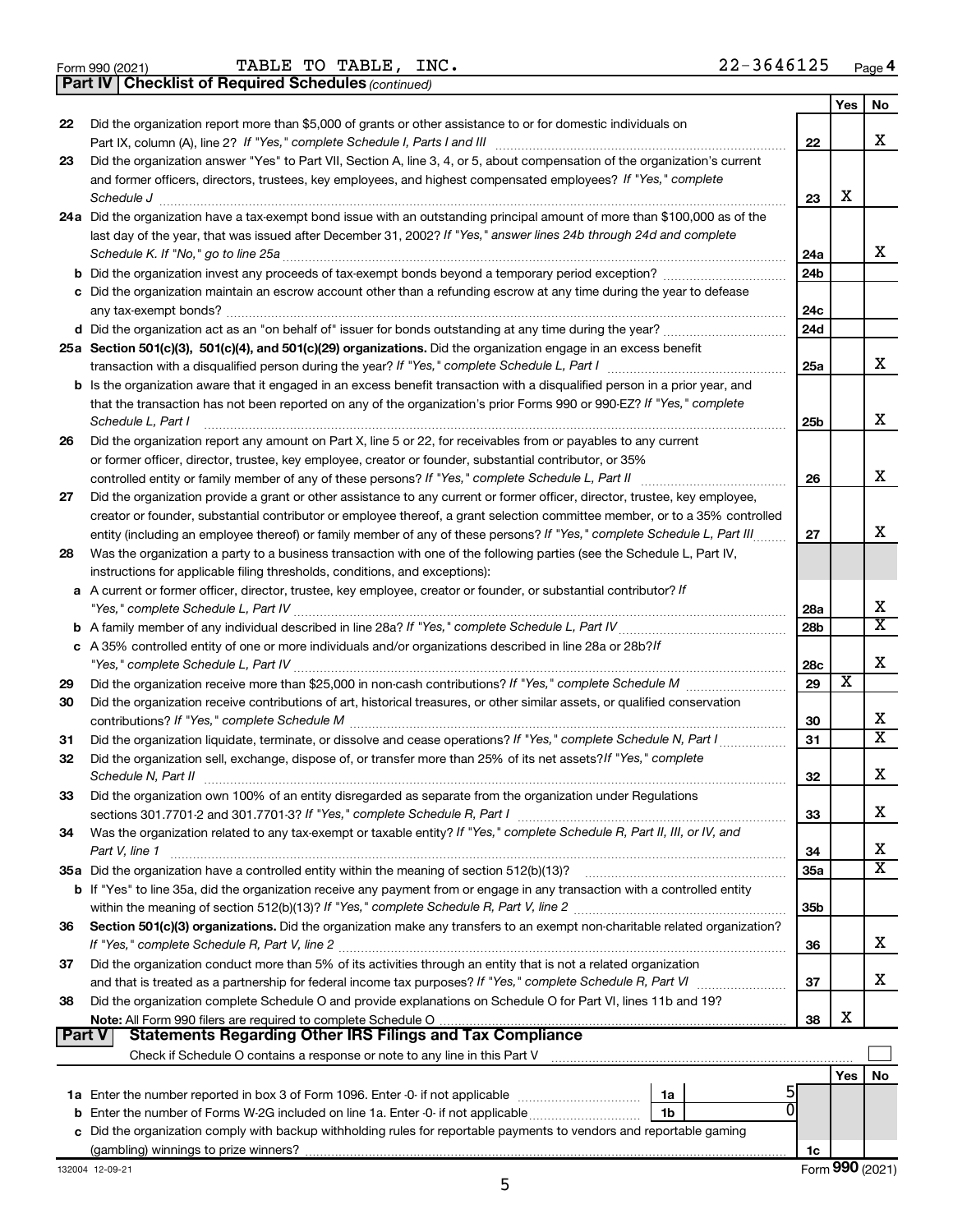|               | 22-3646125<br>TABLE TO TABLE, INC.<br>Form 990 (2021)                                                                                                                                                                               |                |            |    |
|---------------|-------------------------------------------------------------------------------------------------------------------------------------------------------------------------------------------------------------------------------------|----------------|------------|----|
| <b>Part V</b> | Statements Regarding Other IRS Filings and Tax Compliance (continued)                                                                                                                                                               |                |            |    |
|               |                                                                                                                                                                                                                                     |                | <b>Yes</b> | No |
|               | 2a Enter the number of employees reported on Form W-3, Transmittal of Wage and Tax Statements,                                                                                                                                      |                |            |    |
|               | 22<br>filed for the calendar year ending with or within the year covered by this return <i>[[[[[[[[[[[[[[[]]]]</i> ]]<br>2a                                                                                                         |                |            |    |
|               |                                                                                                                                                                                                                                     | 2 <sub>b</sub> | х          |    |
|               |                                                                                                                                                                                                                                     |                |            |    |
|               | 3a Did the organization have unrelated business gross income of \$1,000 or more during the year?                                                                                                                                    | 3a             |            | x  |
|               |                                                                                                                                                                                                                                     | 3 <sub>b</sub> |            |    |
|               | 4a At any time during the calendar year, did the organization have an interest in, or a signature or other authority over, a                                                                                                        |                |            |    |
|               | financial account in a foreign country (such as a bank account, securities account, or other financial account)?                                                                                                                    | 4a             |            | x  |
|               | <b>b</b> If "Yes," enter the name of the foreign country $\blacktriangleright$                                                                                                                                                      |                |            |    |
|               | See instructions for filing requirements for FinCEN Form 114, Report of Foreign Bank and Financial Accounts (FBAR).                                                                                                                 |                |            |    |
|               |                                                                                                                                                                                                                                     | 5а             |            | х  |
| b             |                                                                                                                                                                                                                                     | 5b             |            | х  |
| с             |                                                                                                                                                                                                                                     | 5 <sub>c</sub> |            |    |
|               | 6a Does the organization have annual gross receipts that are normally greater than \$100,000, and did the organization solicit                                                                                                      |                |            |    |
|               | any contributions that were not tax deductible as charitable contributions?                                                                                                                                                         | 6a             |            | x  |
|               | <b>b</b> If "Yes," did the organization include with every solicitation an express statement that such contributions or gifts                                                                                                       |                |            |    |
|               | were not tax deductible?                                                                                                                                                                                                            | 6b             |            |    |
| 7             | Organizations that may receive deductible contributions under section 170(c).                                                                                                                                                       |                |            |    |
| а             | Did the organization receive a payment in excess of \$75 made partly as a contribution and partly for goods and services provided to the payor?                                                                                     | 7a             | х          |    |
| b             |                                                                                                                                                                                                                                     | 7b             | X          |    |
|               | c Did the organization sell, exchange, or otherwise dispose of tangible personal property for which it was required                                                                                                                 |                |            | x  |
|               | to file Form 8282?                                                                                                                                                                                                                  | 7c             |            |    |
|               | 7d<br>d If "Yes," indicate the number of Forms 8282 filed during the year [11] [11] The Sear [11] The Sear [11] The Sear [11] The Sear [11] The Sear [11] The Sear [11] The Sear [11] The Sear [11] The Sear [11] The Sear [11] The |                |            | х  |
| е             | Did the organization receive any funds, directly or indirectly, to pay premiums on a personal benefit contract?                                                                                                                     | 7e             |            | х  |
| f.            | Did the organization, during the year, pay premiums, directly or indirectly, on a personal benefit contract?                                                                                                                        | 7f             |            |    |
| g             | If the organization received a contribution of qualified intellectual property, did the organization file Form 8899 as required?                                                                                                    | 7g<br>7h       |            |    |
|               | h If the organization received a contribution of cars, boats, airplanes, or other vehicles, did the organization file a Form 1098-C?                                                                                                |                |            |    |
| 8             | Sponsoring organizations maintaining donor advised funds. Did a donor advised fund maintained by the                                                                                                                                |                |            |    |
|               | sponsoring organization have excess business holdings at any time during the year?                                                                                                                                                  | 8              |            |    |
| 9             | Sponsoring organizations maintaining donor advised funds.                                                                                                                                                                           |                |            |    |
| а             |                                                                                                                                                                                                                                     | 9а<br>9b       |            |    |
| b<br>10       | Section 501(c)(7) organizations. Enter:                                                                                                                                                                                             |                |            |    |
|               | 10a                                                                                                                                                                                                                                 |                |            |    |
| b             | Gross receipts, included on Form 990, Part VIII, line 12, for public use of club facilities<br>10 <sub>b</sub>                                                                                                                      |                |            |    |
| 11            | Section 501(c)(12) organizations. Enter:                                                                                                                                                                                            |                |            |    |
| а             | 11a                                                                                                                                                                                                                                 |                |            |    |
| b             | Gross income from other sources. (Do not net amounts due or paid to other sources against                                                                                                                                           |                |            |    |
|               | 11 <sub>b</sub>                                                                                                                                                                                                                     |                |            |    |
|               | 12a Section 4947(a)(1) non-exempt charitable trusts. Is the organization filing Form 990 in lieu of Form 1041?                                                                                                                      | 12a            |            |    |
| b             | 12 <sub>b</sub><br>If "Yes," enter the amount of tax-exempt interest received or accrued during the year                                                                                                                            |                |            |    |
| 13            | Section 501(c)(29) qualified nonprofit health insurance issuers.                                                                                                                                                                    |                |            |    |
| а             |                                                                                                                                                                                                                                     | 13a            |            |    |
|               | Note: See the instructions for additional information the organization must report on Schedule O.                                                                                                                                   |                |            |    |
|               | <b>b</b> Enter the amount of reserves the organization is required to maintain by the states in which the                                                                                                                           |                |            |    |
|               | 13 <sub>b</sub>                                                                                                                                                                                                                     |                |            |    |
| c             | 13с                                                                                                                                                                                                                                 |                |            |    |
| 14a           | Did the organization receive any payments for indoor tanning services during the tax year?                                                                                                                                          | 14a            |            | х  |
| b             |                                                                                                                                                                                                                                     | 14b            |            |    |
| 15            | Is the organization subject to the section 4960 tax on payment(s) of more than \$1,000,000 in remuneration or                                                                                                                       |                |            |    |
|               |                                                                                                                                                                                                                                     | 15             |            | х  |
|               | If "Yes," see the instructions and file Form 4720, Schedule N.                                                                                                                                                                      |                |            |    |
| 16            | Is the organization an educational institution subject to the section 4968 excise tax on net investment income?                                                                                                                     | 16             |            | х  |
|               | If "Yes," complete Form 4720, Schedule O.                                                                                                                                                                                           |                |            |    |
| 17            | Section 501(c)(21) organizations. Did the trust, any disqualified person, or mine operator engage in any                                                                                                                            |                |            |    |
|               |                                                                                                                                                                                                                                     | 17             |            |    |
|               | If "Yes," complete Form 6069.                                                                                                                                                                                                       |                |            |    |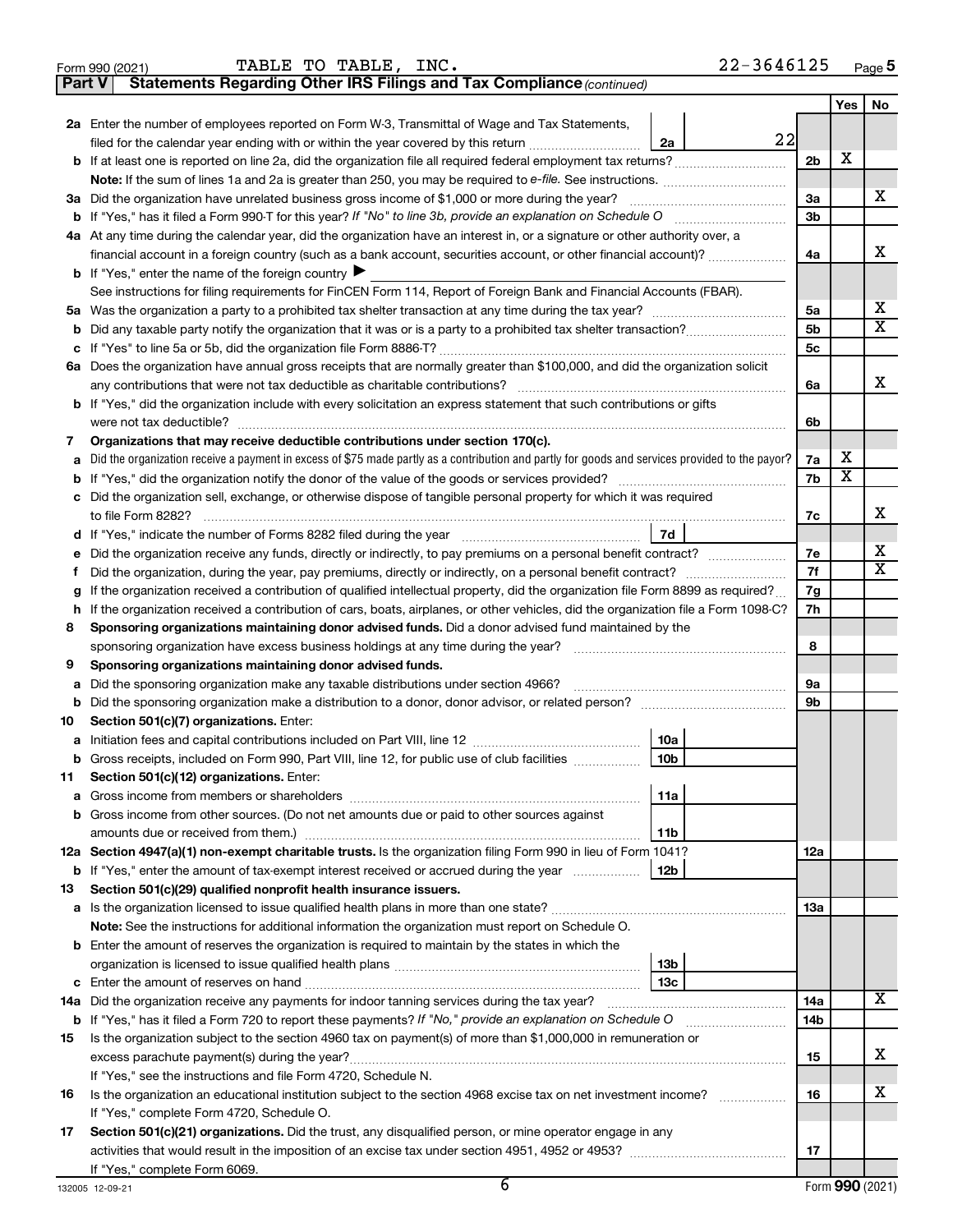**20**

## **1a** Enter the number of voting members of the governing body at the end of the tax year *www.fronoming* **b** Enter the number of voting members included on line 1a, above, who are independent *controllering* If there are material differences in voting rights among members of the governing body, or if the governing body delegated broad authority to an executive committee or similar committee, explain on Schedule O. Did any officer, director, trustee, or key employee have a family relationship or a business relationship with any other officer, director, trustee, or key employee? ~~~~~~~~~~~~~~~~~~~~~~~~~~~~~~~~~~~~~~~~ Did the organization delegate control over management duties customarily performed by or under the direct supervision of officers, directors, trustees, or key employees to a management company or other person? ~~~~~~~~~~~~~~~ Did the organization make any significant changes to its governing documents since the prior Form 990 was filed? ............... Did the organization become aware during the year of a significant diversion of the organization's assets? \_\_\_\_\_\_\_\_\_\_\_\_\_\_\_\_\_\_\_\_\_\_\_\_\_\_\_\_ Did the organization have members or stockholders? ~~~~~~~~~~~~~~~~~~~~~~~~~~~~~~~~~~~ Did the organization have members, stockholders, or other persons who had the power to elect or appoint one or **Section A. Governing Body and Management**

Check if Schedule O contains a response or note to any line in this Part VI

|   | 7a Did the organization have members, stockholders, or other persons who had the power to elect or appoint one or                 |    |   |  |
|---|-----------------------------------------------------------------------------------------------------------------------------------|----|---|--|
|   | more members of the governing body?                                                                                               | 7a |   |  |
|   | <b>b</b> Are any governance decisions of the organization reserved to (or subject to approval by) members, stockholders, or       |    |   |  |
|   | persons other than the governing body?                                                                                            | 7b |   |  |
| 8 | Did the organization contemporaneously document the meetings held or written actions undertaken during the year by the following: |    |   |  |
|   | <b>a</b> The governing body?                                                                                                      | 8а | X |  |
|   | <b>b</b> Each committee with authority to act on behalf of the governing body?                                                    | 8b |   |  |
| 9 | Is there any officer, director, trustee, or key employee listed in Part VII, Section A, who cannot be reached at the              |    |   |  |
|   |                                                                                                                                   |    |   |  |

|     | <b>Section B. Policies</b> (This Section B requests information about policies not required by the Internal Revenue Code.)                                                                                                     |                 |                         |             |
|-----|--------------------------------------------------------------------------------------------------------------------------------------------------------------------------------------------------------------------------------|-----------------|-------------------------|-------------|
|     |                                                                                                                                                                                                                                |                 | <b>Yes</b>              | No          |
|     |                                                                                                                                                                                                                                | 10a             |                         | $\mathbf x$ |
|     | b If "Yes," did the organization have written policies and procedures governing the activities of such chapters, affiliates,                                                                                                   |                 |                         |             |
|     |                                                                                                                                                                                                                                | 10 <sub>b</sub> |                         |             |
|     | 11a Has the organization provided a complete copy of this Form 990 to all members of its governing body before filing the form?                                                                                                | 11a             | х                       |             |
|     | <b>b</b> Describe on Schedule O the process, if any, used by the organization to review this Form 990.                                                                                                                         |                 |                         |             |
| 12a |                                                                                                                                                                                                                                | 12a             | X                       |             |
| b   |                                                                                                                                                                                                                                | 12 <sub>b</sub> | $\overline{\textbf{x}}$ |             |
| с   | Did the organization regularly and consistently monitor and enforce compliance with the policy? If "Yes," describe                                                                                                             |                 |                         |             |
|     |                                                                                                                                                                                                                                | 12c             | х                       |             |
| 13  |                                                                                                                                                                                                                                | 13              | $\overline{\textbf{x}}$ |             |
| 14  | Did the organization have a written document retention and destruction policy? [11] manufaction in the organization have a written document retention and destruction policy?                                                  | 14              | x                       |             |
| 15  | Did the process for determining compensation of the following persons include a review and approval by independent                                                                                                             |                 |                         |             |
|     | persons, comparability data, and contemporaneous substantiation of the deliberation and decision?                                                                                                                              |                 |                         |             |
| a   | The organization's CEO, Executive Director, or top management official manufactured content of the organization's CEO, Executive Director, or top management official manufactured content of the state of the state of the st | 15a             | х                       |             |
| b   |                                                                                                                                                                                                                                | 15 <sub>b</sub> | х                       |             |
|     | If "Yes" to line 15a or 15b, describe the process on Schedule O. See instructions.                                                                                                                                             |                 |                         |             |
| 16a | Did the organization invest in, contribute assets to, or participate in a joint venture or similar arrangement with a                                                                                                          |                 |                         |             |
|     | taxable entity during the year?                                                                                                                                                                                                | <b>16a</b>      |                         | х           |
|     | b If "Yes," did the organization follow a written policy or procedure requiring the organization to evaluate its participation                                                                                                 |                 |                         |             |
|     | in joint venture arrangements under applicable federal tax law, and take steps to safeguard the organization's                                                                                                                 |                 |                         |             |
|     |                                                                                                                                                                                                                                | 16 <sub>b</sub> |                         |             |
|     | <b>Section C. Disclosure</b>                                                                                                                                                                                                   |                 |                         |             |
| 17  | List the states with which a copy of this Form 990 is required to be filed $\blacktriangleright\text{NJ}$                                                                                                                      |                 |                         |             |
| 18  | Section 6104 requires an organization to make its Forms 1023 (1024 or 1024-A, if applicable), 990, and 990-T (section 501(c)(3)s only) available                                                                               |                 |                         |             |
|     | for public inspection. Indicate how you made these available. Check all that apply.                                                                                                                                            |                 |                         |             |
|     | $\lfloor x \rfloor$ Upon request<br>$ X $ Own website<br>$\perp$ Another's website<br>Other (explain on Schedule O)                                                                                                            |                 |                         |             |
| 19  | Describe on Schedule O whether (and if so, how) the organization made its governing documents, conflict of interest policy, and financial                                                                                      |                 |                         |             |
|     | statements available to the public during the tax year.                                                                                                                                                                        |                 |                         |             |

| <b>b</b> If "Yes," did the organization follow a written policy or procedure requiring the organization to evaluate its participation |  |
|---------------------------------------------------------------------------------------------------------------------------------------|--|
| in ight user was arrangements under applicable foderal toy low, and take stape to esteguerd the examization's                         |  |

| for public inspection. Indicate flow you made these available. Grieck all that apply.                                         |
|-------------------------------------------------------------------------------------------------------------------------------|
| $\overline{X}$ Own website<br>$\boxed{\mathbf{X}}$ Upon request<br>Other (explain on Schedule O)<br>$\perp$ Another's website |
| Describe on Schedule O whether (and if so, how) the organization made its governing documents, conflict of interest police    |
| statements available to the public during the tax year.                                                                       |
| State the name, address, and telephone number of the person who possesses the organization's books and records                |
| ILENE ISAACS - 201-444-5500                                                                                                   |
| 611 ROUTE 46 WEST SUITE 240, HASBROUCK HEIGHTS, NJ<br>07604                                                                   |

13

11

**2**

**1a**

**1b**

|  | Part VI   Governance, Management, and Disclosure. For each "Yes" response to lines 2 through 7b below, and for a "No" response |  |  |  |  |  |
|--|--------------------------------------------------------------------------------------------------------------------------------|--|--|--|--|--|
|  | to line 8a, 8b, or 10b below, describe the circumstances, processes, or changes on Schedule O. See instructions.               |  |  |  |  |  |

 $\boxed{\text{X}}$ 

X

X  $\overline{\mathtt{x}}$  $\overline{\texttt{x}}$  $\overline{\mathtt{x}}$ 

**Yes No**

**2**

**3**

**4 5 6**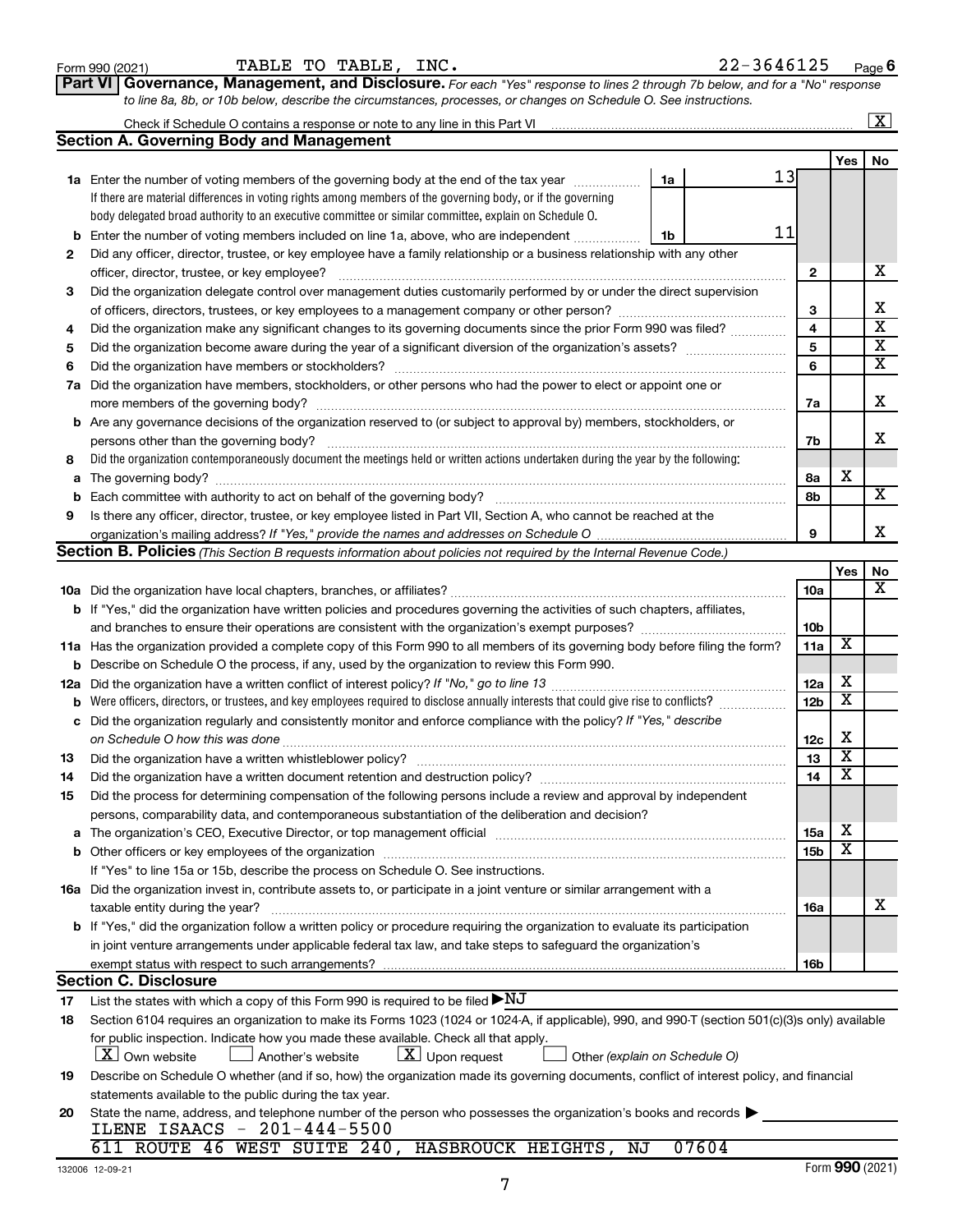Form (2021) **990**

| Form 990 (2021) | TABLE TO TABLE, INC.                                                                       | ZZ-30401Z5 | Page |
|-----------------|--------------------------------------------------------------------------------------------|------------|------|
|                 | Part VII Compensation of Officers, Directors, Trustees, Key Employees, Highest Compensated |            |      |
|                 | <b>Employees, and Independent Contractors</b>                                              |            |      |
|                 | Check if Schedule O contains a response or note to any line in this Part VII               |            |      |

**Section A. Officers, Directors, Trustees, Key Employees, and Highest Compensated Employees**

**1a**  Complete this table for all persons required to be listed. Report compensation for the calendar year ending with or within the organization's tax year.  $\bullet$  List all of the organization's current officers, directors, trustees (whether individuals or organizations), regardless of amount of compensation.

Enter -0- in columns (D), (E), and (F) if no compensation was paid.

**•** List all of the organization's **current** key employees, if any. See the instructions for definition of "key employee."

• List the organization's five *current* highest compensated employees (other than an officer, director, trustee, or key employee) who received reportable compensation (box 5 of Form W-2, Form 1099-MISC, and/or box 1 of Form 1099-NEC) of more than \$100,000 from the organization and any related organizations.

 $\bullet$  List all of the organization's former officers, key employees, and highest compensated employees who received more than \$100,000 of reportable compensation from the organization and any related organizations.

**•** List all of the organization's former directors or trustees that received, in the capacity as a former director or trustee of the organization, more than \$10,000 of reportable compensation from the organization and any related organizations.

See the instructions for the order in which to list the persons above.

Check this box if neither the organization nor any related organization compensated any current officer, director, or trustee.  $\Box$ 

| (A)                           | (B)                    |                                |                                 |             | (C)          |                                 |        | (D)             | (E)             | (F)                          |
|-------------------------------|------------------------|--------------------------------|---------------------------------|-------------|--------------|---------------------------------|--------|-----------------|-----------------|------------------------------|
| Name and title                | Average                |                                | (do not check more than one     | Position    |              |                                 |        | Reportable      | Reportable      | Estimated                    |
|                               | hours per              |                                | box, unless person is both an   |             |              |                                 |        | compensation    | compensation    | amount of                    |
|                               | week                   |                                | officer and a director/trustee) |             |              |                                 |        | from            | from related    | other                        |
|                               | (list any              |                                |                                 |             |              |                                 |        | the             | organizations   | compensation                 |
|                               | hours for              |                                |                                 |             |              |                                 |        | organization    | (W-2/1099-MISC/ | from the                     |
|                               | related                |                                |                                 |             |              |                                 |        | (W-2/1099-MISC/ | 1099-NEC)       | organization                 |
|                               | organizations<br>below |                                |                                 |             |              |                                 |        | 1099-NEC)       |                 | and related<br>organizations |
|                               | line)                  | Individual trustee or director | Institutional trustee           | Officer     | Key employee | Highest compensated<br>employee | Former |                 |                 |                              |
| (1)<br>NADER ASHWAY           | 5.00                   |                                |                                 |             |              |                                 |        |                 |                 |                              |
| <b>MEMBER</b>                 |                        | X                              |                                 |             |              |                                 |        | 0.              | $\mathbf 0$     | $\mathbf 0$ .                |
| (2)<br>DAVID HILDES           | 5.00                   |                                |                                 |             |              |                                 |        |                 |                 |                              |
| <b>MEMBER</b>                 |                        | Χ                              |                                 |             |              |                                 |        | 0.              | $\mathbf 0$     | $\mathbf 0$ .                |
| (3)<br>DAVID BURKE            | 5.00                   |                                |                                 |             |              |                                 |        |                 |                 |                              |
| <b>MEMBER</b>                 |                        | Χ                              |                                 |             |              |                                 |        | $\mathbf 0$ .   | 0.              | $\mathbf 0$ .                |
| (4)<br>RUDY MUELLER           | 5.00                   |                                |                                 |             |              |                                 |        |                 |                 |                              |
| <b>MEMBER</b>                 |                        | Χ                              |                                 |             |              |                                 |        | 0.              | $\mathbf 0$     | $\mathbf 0$ .                |
| (5)<br>TRACY NIEPORENT        | 5.00                   |                                |                                 |             |              |                                 |        |                 |                 |                              |
| <b>MEMBER</b>                 |                        | X                              |                                 |             |              |                                 |        | $\mathbf 0$ .   | $\mathbf 0$     | $\mathbf 0$ .                |
| (6)<br>CHUCK RUSSO            | 5.00                   |                                |                                 |             |              |                                 |        |                 |                 |                              |
| <b>MEMBER</b>                 |                        | X                              |                                 |             |              |                                 |        | 0.              | 0.              | $\mathbf 0$ .                |
| (7)<br>CLAIRE INSALATA POULOS | 10.00                  |                                |                                 |             |              |                                 |        |                 |                 |                              |
| FOUNDER/BOARD MEMBER          |                        | $\mathbf X$                    |                                 |             |              |                                 |        | 20,000.         | 0.              | $\mathbf 0$ .                |
| (8)<br>GREGORY MUELLER        | 10.00                  |                                |                                 |             |              |                                 |        |                 |                 |                              |
| CHAIRMAN                      |                        | X                              |                                 | X           |              |                                 |        | 0.              | 0.              | $\mathbf 0$ .                |
| <b>TANYA MAYER</b><br>(9)     | 5.00                   |                                |                                 |             |              |                                 |        |                 |                 |                              |
| VICE PRESIDENT                |                        | Χ                              |                                 | х           |              |                                 |        | 0.              | $\mathbf 0$ .   | $\mathbf 0$ .                |
| (10) DIEGO R VISCEGLIA        | 5.00                   |                                |                                 |             |              |                                 |        |                 |                 |                              |
| VICE PRESIDENT                |                        | X                              |                                 | $\mathbf X$ |              |                                 |        | $\mathbf 0$ .   | 0.              | $\mathbf 0$ .                |
| (11) LINDSEY INSERRA          | 5.00                   |                                |                                 |             |              |                                 |        |                 |                 |                              |
| <b>SECRETARY</b>              |                        | X                              |                                 | $\mathbf X$ |              |                                 |        | $\mathbf 0$ .   | 0.              | $\mathbf 0$ .                |
| (12) PAUL ABRAMS              | 5.00                   |                                |                                 |             |              |                                 |        |                 |                 |                              |
| <b>TREASURER</b>              |                        | X                              |                                 | X           |              |                                 |        | 0.              | $\mathbf 0$ .   | $\mathbf 0$ .                |
| (13) ILENE ISAACS             | 40.00                  |                                |                                 |             |              |                                 |        |                 |                 |                              |
| EXECUTIVE DIRECTOR            |                        | X                              |                                 | $\mathbf X$ |              |                                 |        | 178,000.        | $\mathbf 0$ .   | $\mathbf 0$ .                |
|                               |                        |                                |                                 |             |              |                                 |        |                 |                 |                              |
|                               |                        |                                |                                 |             |              |                                 |        |                 |                 |                              |
|                               |                        |                                |                                 |             |              |                                 |        |                 |                 |                              |
|                               |                        |                                |                                 |             |              |                                 |        |                 |                 |                              |
|                               |                        |                                |                                 |             |              |                                 |        |                 |                 |                              |
|                               |                        |                                |                                 |             |              |                                 |        |                 |                 |                              |
|                               |                        |                                |                                 |             |              |                                 |        |                 |                 |                              |
|                               |                        |                                |                                 |             |              |                                 |        |                 |                 |                              |

**7** TABLE TO TABLE, INC. 22-3646125

 $\Box$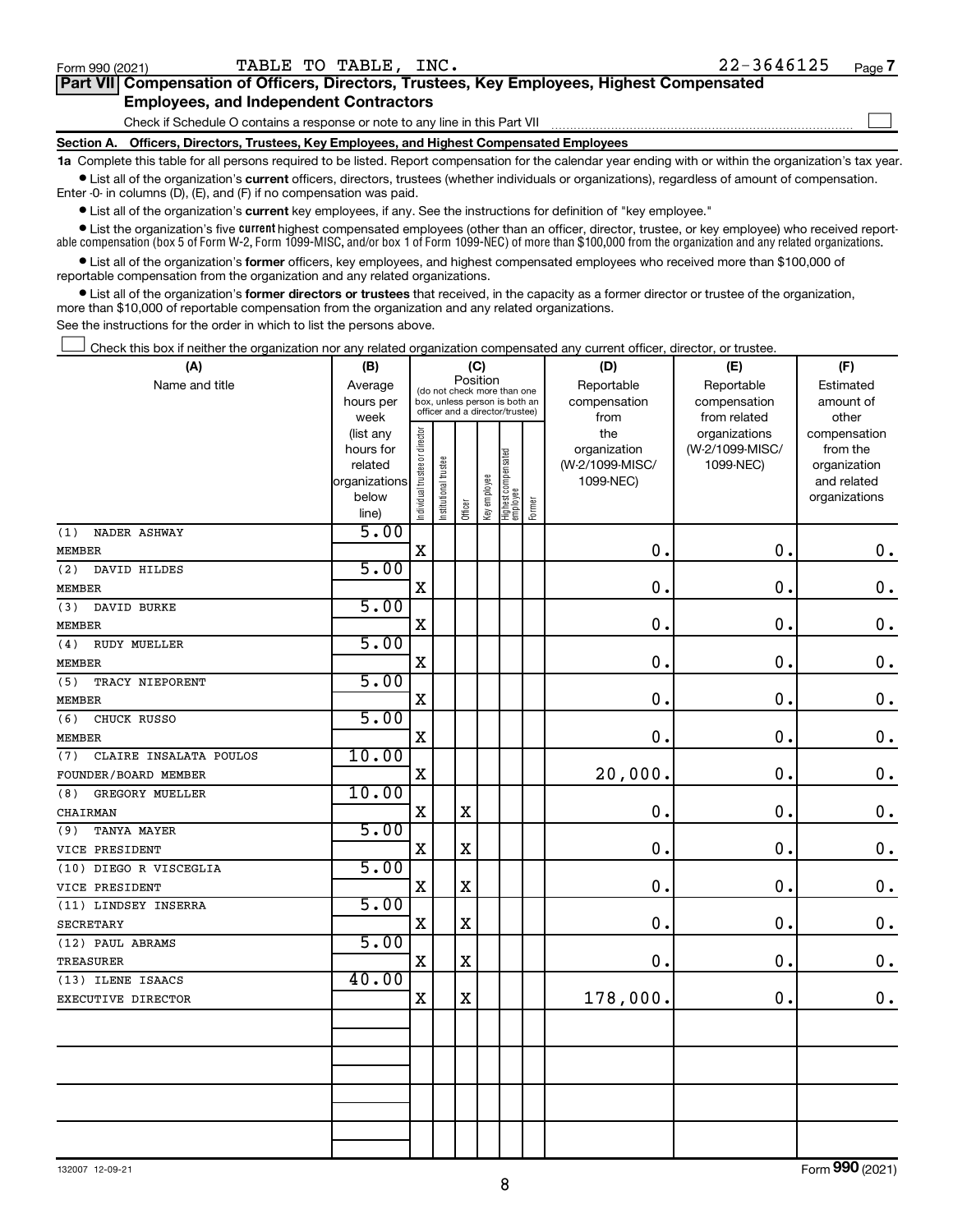|    | Form 990 (2021) |                                           |                                                          |     | TABLE TO TABLE, INC.                                                    |                                |                       |                 |              |                                                                                                 |        |                                                                                                                                                                                                                                                        | 22-3646125                                        |          |                               |                                         | Page 8                               |
|----|-----------------|-------------------------------------------|----------------------------------------------------------|-----|-------------------------------------------------------------------------|--------------------------------|-----------------------|-----------------|--------------|-------------------------------------------------------------------------------------------------|--------|--------------------------------------------------------------------------------------------------------------------------------------------------------------------------------------------------------------------------------------------------------|---------------------------------------------------|----------|-------------------------------|-----------------------------------------|--------------------------------------|
|    | <b>Part VII</b> |                                           |                                                          |     |                                                                         |                                |                       |                 |              |                                                                                                 |        | Section A. Officers, Directors, Trustees, Key Employees, and Highest Compensated Employees (continued)                                                                                                                                                 |                                                   |          |                               |                                         |                                      |
|    |                 | (A)<br>Name and title                     |                                                          |     | (B)<br>Average<br>hours per<br>week                                     |                                |                       | (C)<br>Position |              | (do not check more than one<br>box, unless person is both an<br>officer and a director/trustee) |        | (D)<br>Reportable<br>compensation<br>from                                                                                                                                                                                                              | (E)<br>Reportable<br>compensation<br>from related |          |                               | (F)<br>Estimated<br>amount of<br>other  |                                      |
|    |                 |                                           |                                                          |     | (list any<br>hours for<br>related<br>organizations<br>below<br>line)    | Individual trustee or director | Institutional trustee | Officer         | Key employee | Highest compensated<br>  employee                                                               | Former | the<br>organization<br>(W-2/1099-MISC/<br>1099-NEC)                                                                                                                                                                                                    | organizations<br>(W-2/1099-MISC/<br>1099-NEC)     |          | compensation<br>organizations | from the<br>organization<br>and related |                                      |
|    |                 |                                           |                                                          |     |                                                                         |                                |                       |                 |              |                                                                                                 |        |                                                                                                                                                                                                                                                        |                                                   |          |                               |                                         |                                      |
|    |                 |                                           |                                                          |     |                                                                         |                                |                       |                 |              |                                                                                                 |        |                                                                                                                                                                                                                                                        |                                                   |          |                               |                                         |                                      |
|    |                 |                                           |                                                          |     |                                                                         |                                |                       |                 |              |                                                                                                 |        |                                                                                                                                                                                                                                                        |                                                   |          |                               |                                         |                                      |
|    |                 |                                           |                                                          |     |                                                                         |                                |                       |                 |              |                                                                                                 |        |                                                                                                                                                                                                                                                        |                                                   |          |                               |                                         |                                      |
|    |                 |                                           |                                                          |     |                                                                         |                                |                       |                 |              |                                                                                                 |        |                                                                                                                                                                                                                                                        |                                                   |          |                               |                                         |                                      |
|    |                 |                                           |                                                          |     |                                                                         |                                |                       |                 |              |                                                                                                 |        |                                                                                                                                                                                                                                                        |                                                   |          |                               |                                         |                                      |
|    |                 |                                           |                                                          |     |                                                                         |                                |                       |                 |              |                                                                                                 |        |                                                                                                                                                                                                                                                        |                                                   |          |                               |                                         |                                      |
|    |                 |                                           |                                                          |     |                                                                         |                                |                       |                 |              |                                                                                                 |        |                                                                                                                                                                                                                                                        |                                                   |          |                               |                                         |                                      |
|    |                 |                                           |                                                          |     |                                                                         |                                |                       |                 |              |                                                                                                 |        | 198,000.                                                                                                                                                                                                                                               |                                                   | Ο.       |                               |                                         | $\overline{0}$ .                     |
|    |                 |                                           |                                                          |     | c Total from continuation sheets to Part VII, Section A manufactured by |                                |                       |                 |              |                                                                                                 |        | σ.<br>198,000.                                                                                                                                                                                                                                         |                                                   | σ.<br>Ο. |                               |                                         | $\overline{0}$ .<br>$\overline{0}$ . |
| 2  |                 |                                           |                                                          |     |                                                                         |                                |                       |                 |              |                                                                                                 |        | Total number of individuals (including but not limited to those listed above) who received more than \$100,000 of reportable                                                                                                                           |                                                   |          |                               |                                         |                                      |
|    |                 |                                           | compensation from the organization $\blacktriangleright$ |     |                                                                         |                                |                       |                 |              |                                                                                                 |        |                                                                                                                                                                                                                                                        |                                                   |          |                               |                                         | 1                                    |
|    |                 |                                           |                                                          |     |                                                                         |                                |                       |                 |              |                                                                                                 |        |                                                                                                                                                                                                                                                        |                                                   |          |                               | Yes                                     | No                                   |
| 3  |                 |                                           |                                                          |     |                                                                         |                                |                       |                 |              |                                                                                                 |        | Did the organization list any former officer, director, trustee, key employee, or highest compensated employee on                                                                                                                                      |                                                   |          | З                             |                                         | x                                    |
|    |                 |                                           |                                                          |     |                                                                         |                                |                       |                 |              |                                                                                                 |        | For any individual listed on line 1a, is the sum of reportable compensation and other compensation from the organization<br>and related organizations greater than \$150,000? If "Yes," complete Schedule J for such individual                        |                                                   |          | 4                             | х                                       |                                      |
| 5  |                 |                                           |                                                          |     |                                                                         |                                |                       |                 |              |                                                                                                 |        | Did any person listed on line 1a receive or accrue compensation from any unrelated organization or individual for services                                                                                                                             |                                                   |          | 5                             |                                         | X.                                   |
|    |                 | <b>Section B. Independent Contractors</b> |                                                          |     |                                                                         |                                |                       |                 |              |                                                                                                 |        |                                                                                                                                                                                                                                                        |                                                   |          |                               |                                         |                                      |
| 1. |                 |                                           |                                                          |     |                                                                         |                                |                       |                 |              |                                                                                                 |        | Complete this table for your five highest compensated independent contractors that received more than \$100,000 of compensation from<br>the organization. Report compensation for the calendar year ending with or within the organization's tax year. |                                                   |          |                               |                                         |                                      |
|    |                 |                                           | Name and business address                                | (A) |                                                                         |                                | <b>NONE</b>           |                 |              |                                                                                                 |        | (B)<br>Description of services                                                                                                                                                                                                                         |                                                   |          | (C)<br>Compensation           |                                         |                                      |
|    |                 |                                           |                                                          |     |                                                                         |                                |                       |                 |              |                                                                                                 |        |                                                                                                                                                                                                                                                        |                                                   |          |                               |                                         |                                      |
|    |                 |                                           |                                                          |     |                                                                         |                                |                       |                 |              |                                                                                                 |        |                                                                                                                                                                                                                                                        |                                                   |          |                               |                                         |                                      |
|    |                 |                                           |                                                          |     |                                                                         |                                |                       |                 |              |                                                                                                 |        |                                                                                                                                                                                                                                                        |                                                   |          |                               |                                         |                                      |
|    |                 |                                           |                                                          |     |                                                                         |                                |                       |                 |              |                                                                                                 |        |                                                                                                                                                                                                                                                        |                                                   |          |                               |                                         |                                      |
| 2  |                 |                                           | \$100,000 of compensation from the organization          |     |                                                                         |                                |                       |                 |              | 0                                                                                               |        | Total number of independent contractors (including but not limited to those listed above) who received more than                                                                                                                                       |                                                   |          |                               |                                         |                                      |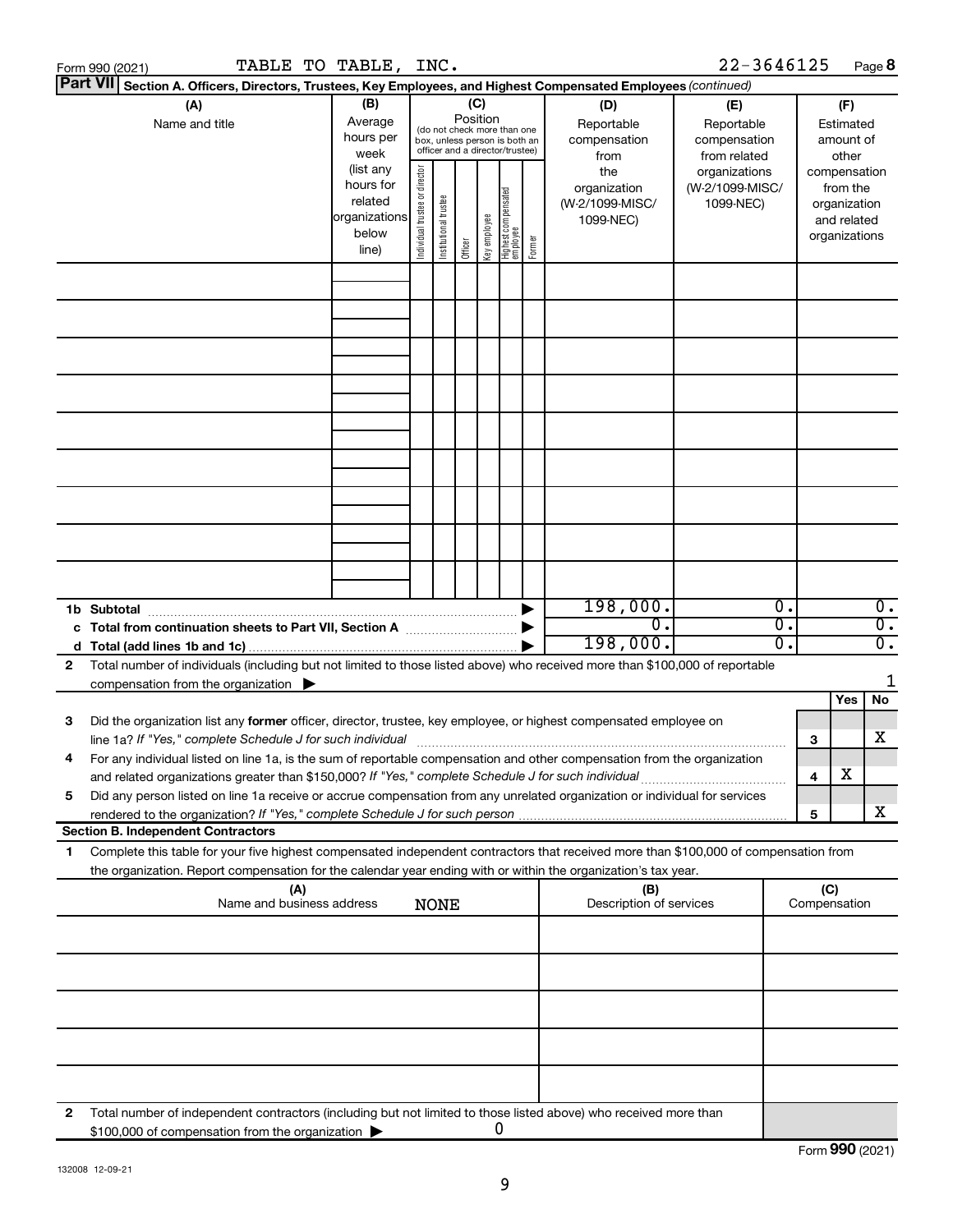|                                                                                         | <b>Part VIII</b> |                             | <b>Statement of Revenue</b>                                                                                                                                                                                                                                                                                                                                                                                                                                                             |                            |                                                                             |                    |                                                                              |               |                                                        |                |                                                                 |
|-----------------------------------------------------------------------------------------|------------------|-----------------------------|-----------------------------------------------------------------------------------------------------------------------------------------------------------------------------------------------------------------------------------------------------------------------------------------------------------------------------------------------------------------------------------------------------------------------------------------------------------------------------------------|----------------------------|-----------------------------------------------------------------------------|--------------------|------------------------------------------------------------------------------|---------------|--------------------------------------------------------|----------------|-----------------------------------------------------------------|
|                                                                                         |                  |                             |                                                                                                                                                                                                                                                                                                                                                                                                                                                                                         |                            |                                                                             |                    |                                                                              |               |                                                        |                |                                                                 |
|                                                                                         |                  |                             |                                                                                                                                                                                                                                                                                                                                                                                                                                                                                         |                            |                                                                             |                    |                                                                              | Total revenue | Related or exempt<br>function revenue business revenue | Unrelated      | (D)<br>Revenue excluded<br>from tax under<br>sections 512 - 514 |
| Contributions, Gifts, Grants<br>and Other Similar Amounts<br>Program Service<br>Revenue |                  | b<br>2a<br>b<br>с<br>d<br>f | 1 a Federated campaigns<br>Membership dues<br>c Fundraising events<br>d Related organizations<br>Government grants (contributions)<br>All other contributions, gifts, grants, and<br>similar amounts not included above<br>Noncash contributions included in lines 1a-1f<br>the control of the control of the control of the control of the control of<br>the control of the control of the control of the control of the control of<br>the contract of the contract of the contract of |                            | 1a<br>1 <sub>b</sub><br>1 <sub>c</sub><br>1 <sub>d</sub><br>1e<br>1f<br> 1g |                    | 375,262.<br>264,252.<br>51, 215, 781.<br>49,900,500.<br><b>Business Code</b> | 51,855,295.   |                                                        |                |                                                                 |
|                                                                                         | 3<br>4           |                             | Investment income (including dividends, interest, and<br>Income from investment of tax-exempt bond proceeds                                                                                                                                                                                                                                                                                                                                                                             |                            |                                                                             |                    | ▶                                                                            | 169,449.      |                                                        |                | 169,449.                                                        |
|                                                                                         | 5                | b                           | 6 a Gross rents<br>.<br>Less: rental expenses<br>Rental income or (loss)                                                                                                                                                                                                                                                                                                                                                                                                                | 6a<br>6 <sub>b</sub><br>6с | (i) Real                                                                    |                    | (ii) Personal                                                                |               |                                                        |                |                                                                 |
|                                                                                         |                  |                             | d Net rental income or (loss)<br>7 a Gross amount from sales of<br>assets other than inventory<br><b>b</b> Less: cost or other basis                                                                                                                                                                                                                                                                                                                                                    | 7a                         | (i) Securities<br>647,652.                                                  |                    | (ii) Other                                                                   |               |                                                        |                |                                                                 |
| Revenue<br>৯<br>Ĕ                                                                       |                  |                             | and sales expenses<br>c Gain or (loss)<br><b>8 a</b> Gross income from fundraising events (not $\sqrt{\phantom{a}}$                                                                                                                                                                                                                                                                                                                                                                     | 7b <br> 7c                 | 619,093.<br>28,559.                                                         |                    | ▶                                                                            | 28,559.       |                                                        |                | 28,559.                                                         |
|                                                                                         |                  |                             | including \$<br>contributions reported on line 1c). See                                                                                                                                                                                                                                                                                                                                                                                                                                 |                            | 375,262. of                                                                 | l 8a<br>8b         | 299,160.<br>92,649.                                                          |               |                                                        |                |                                                                 |
|                                                                                         |                  |                             | c Net income or (loss) from fundraising events<br>9 a Gross income from gaming activities. See<br><b>b</b> Less: direct expenses <b>manually</b>                                                                                                                                                                                                                                                                                                                                        |                            |                                                                             | 9a<br>9b           | ▶<br>.                                                                       | 206,511.      |                                                        |                | 206,511.                                                        |
|                                                                                         |                  |                             | c Net income or (loss) from gaming activities<br>10 a Gross sales of inventory, less returns<br><b>b</b> Less: cost of goods sold                                                                                                                                                                                                                                                                                                                                                       |                            |                                                                             | 10a <br><b>HOb</b> |                                                                              |               |                                                        |                |                                                                 |
|                                                                                         |                  |                             | c Net income or (loss) from sales of inventory<br>11 a MISCELLANEOUS REVENUE                                                                                                                                                                                                                                                                                                                                                                                                            |                            |                                                                             |                    | <b>Business Code</b><br>999999                                               | 160,346.      |                                                        |                | 160,346.                                                        |
| Miscellaneous<br>Revenue                                                                |                  | b<br>с                      | the control of the control of the control of the                                                                                                                                                                                                                                                                                                                                                                                                                                        |                            |                                                                             |                    | $\blacktriangleright$                                                        | 160,346.      |                                                        |                |                                                                 |
|                                                                                         | 12               |                             |                                                                                                                                                                                                                                                                                                                                                                                                                                                                                         |                            |                                                                             |                    |                                                                              | 52,420,160.   | 0.                                                     | $\mathbf{0}$ . | 564,865.                                                        |

132009 12-09-21

| orm 990 (2021) |              |
|----------------|--------------|
| \ \ /III       | $\mathbf{a}$ |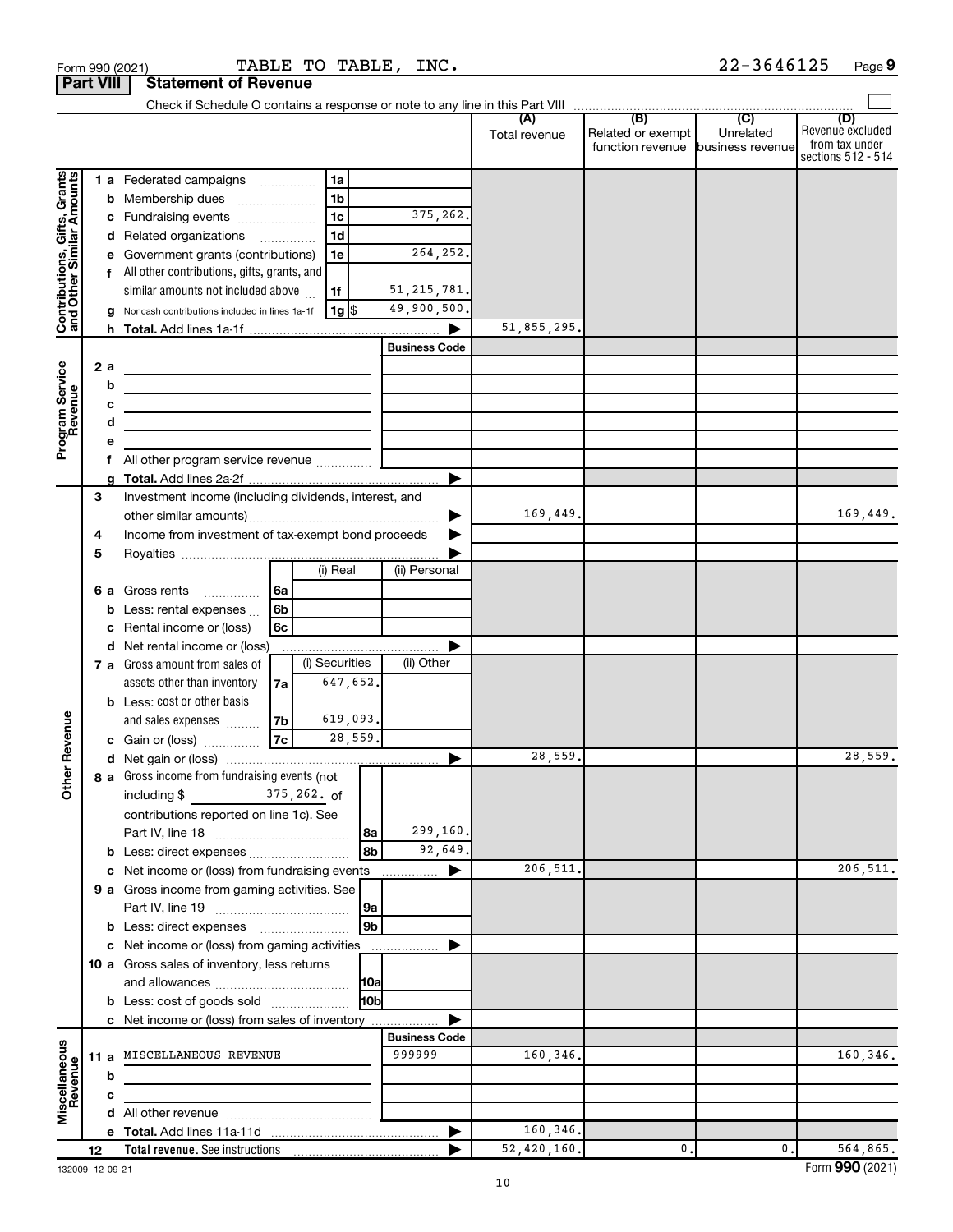|              | Check if Schedule O contains a response or note to any line in this Part IX                                                                                |                       |                                    |                                           |                                |
|--------------|------------------------------------------------------------------------------------------------------------------------------------------------------------|-----------------------|------------------------------------|-------------------------------------------|--------------------------------|
|              | Do not include amounts reported on lines 6b,<br>7b, 8b, 9b, and 10b of Part VIII.                                                                          | (A)<br>Total expenses | (B)<br>Program service<br>expenses | (C)<br>Management and<br>general expenses | (D)<br>Fundraising<br>expenses |
| 1.           | Grants and other assistance to domestic organizations                                                                                                      |                       |                                    |                                           |                                |
|              | and domestic governments. See Part IV, line 21                                                                                                             | 49,933,230.           | 49,933,230.                        |                                           |                                |
| $\mathbf{2}$ | Grants and other assistance to domestic                                                                                                                    |                       |                                    |                                           |                                |
|              | individuals. See Part IV, line 22                                                                                                                          |                       |                                    |                                           |                                |
| 3            | Grants and other assistance to foreign                                                                                                                     |                       |                                    |                                           |                                |
|              | organizations, foreign governments, and foreign                                                                                                            |                       |                                    |                                           |                                |
|              | individuals. See Part IV, lines 15 and 16                                                                                                                  |                       |                                    |                                           |                                |
| 4            | Benefits paid to or for members                                                                                                                            |                       |                                    |                                           |                                |
| 5            | Compensation of current officers, directors,                                                                                                               |                       |                                    |                                           |                                |
|              | trustees, and key employees                                                                                                                                | 178,000.              | 106,800.                           | 53,400.                                   | 17,800.                        |
| 6            | Compensation not included above to disqualified                                                                                                            |                       |                                    |                                           |                                |
|              | persons (as defined under section 4958(f)(1)) and                                                                                                          |                       |                                    |                                           |                                |
|              | persons described in section 4958(c)(3)(B)                                                                                                                 |                       |                                    |                                           |                                |
| 7            |                                                                                                                                                            | 916,876.              | 708,882.                           | 21,052.                                   | 186,942.                       |
| 8            | Pension plan accruals and contributions (include                                                                                                           |                       |                                    |                                           |                                |
|              | section 401(k) and 403(b) employer contributions)                                                                                                          |                       |                                    |                                           |                                |
| 9            | Other employee benefits                                                                                                                                    | 84,226.               | 62,748.                            | 5,728.                                    | 15,750.                        |
| 10           |                                                                                                                                                            | 96,544.               | 71,925.                            | 6,565.                                    | 18,054.                        |
| 11           | Fees for services (nonemployees):                                                                                                                          |                       |                                    |                                           |                                |
| a            |                                                                                                                                                            |                       |                                    |                                           |                                |
| b            |                                                                                                                                                            |                       |                                    |                                           |                                |
| c            |                                                                                                                                                            | 68,675.               | 29,000.                            | 33,891.                                   | 5,784.                         |
| d            |                                                                                                                                                            |                       |                                    |                                           |                                |
| e            | Professional fundraising services. See Part IV, line 17                                                                                                    |                       |                                    |                                           |                                |
| f            | Investment management fees                                                                                                                                 |                       |                                    |                                           |                                |
| $\mathbf{q}$ | Other. (If line 11g amount exceeds 10% of line 25,                                                                                                         |                       |                                    |                                           |                                |
|              | column (A), amount, list line 11g expenses on Sch O.)                                                                                                      | 24,437.               | 10,319.                            | 12,060.                                   | 2,058.                         |
| 12           |                                                                                                                                                            | 38,584.               | 19,292.                            | 5,788.                                    | 13,504.                        |
| 13           |                                                                                                                                                            | 43,881.               | 24, 475.                           | 10, 811.                                  | 8,595.                         |
| 14           |                                                                                                                                                            |                       |                                    |                                           |                                |
| 15           |                                                                                                                                                            |                       |                                    |                                           |                                |
| 16           |                                                                                                                                                            | 169, 331.             | 145,894.                           | 18,750.                                   | 4,687.                         |
| 17           | Travel                                                                                                                                                     | 1,786.                | 804.                               | 804.                                      | 178.                           |
| 18           | Payments of travel or entertainment expenses                                                                                                               |                       |                                    |                                           |                                |
|              | for any federal, state, or local public officials                                                                                                          |                       |                                    |                                           |                                |
| 19           | Conferences, conventions, and meetings                                                                                                                     | 512.                  | 128.                               | 256.                                      | 128.                           |
| 20           | Interest                                                                                                                                                   |                       |                                    |                                           |                                |
| 21           |                                                                                                                                                            |                       |                                    |                                           |                                |
| 22           | Depreciation, depletion, and amortization                                                                                                                  | 45,030.               | 40,527.                            | 4,503.                                    |                                |
| 23           | Insurance                                                                                                                                                  | 125, 150.             | 93,863.                            | 31,287.                                   |                                |
| 24           | Other expenses. Itemize expenses not covered<br>above. (List miscellaneous expenses on line 24e. If<br>line 24e amount exceeds 10% of line 25, column (A), |                       |                                    |                                           |                                |
|              | amount, list line 24e expenses on Schedule O.)                                                                                                             |                       |                                    |                                           |                                |
| a            | FOOD DELIVERY/AUTO                                                                                                                                         | 270, 260.             | 270, 260.                          |                                           |                                |
| b            | <b>FUNDRAISING EXP</b>                                                                                                                                     | 16,001.               |                                    |                                           | 16,001.                        |
| C            | <b>BAD DEBT</b>                                                                                                                                            | 500.                  |                                    | 500.                                      |                                |
| d            |                                                                                                                                                            |                       |                                    |                                           |                                |
| e            | All other expenses                                                                                                                                         | 52,013,023.           |                                    | 205, 395.                                 |                                |
| 25           | Total functional expenses. Add lines 1 through 24e                                                                                                         |                       | 51, 518, 147.                      |                                           | 289,481.                       |
| 26           | <b>Joint costs.</b> Complete this line only if the organization                                                                                            |                       |                                    |                                           |                                |
|              | reported in column (B) joint costs from a combined                                                                                                         |                       |                                    |                                           |                                |
|              | educational campaign and fundraising solicitation.                                                                                                         |                       |                                    |                                           |                                |
|              | Check here $\blacktriangleright$<br>if following SOP 98-2 (ASC 958-720)                                                                                    |                       |                                    |                                           |                                |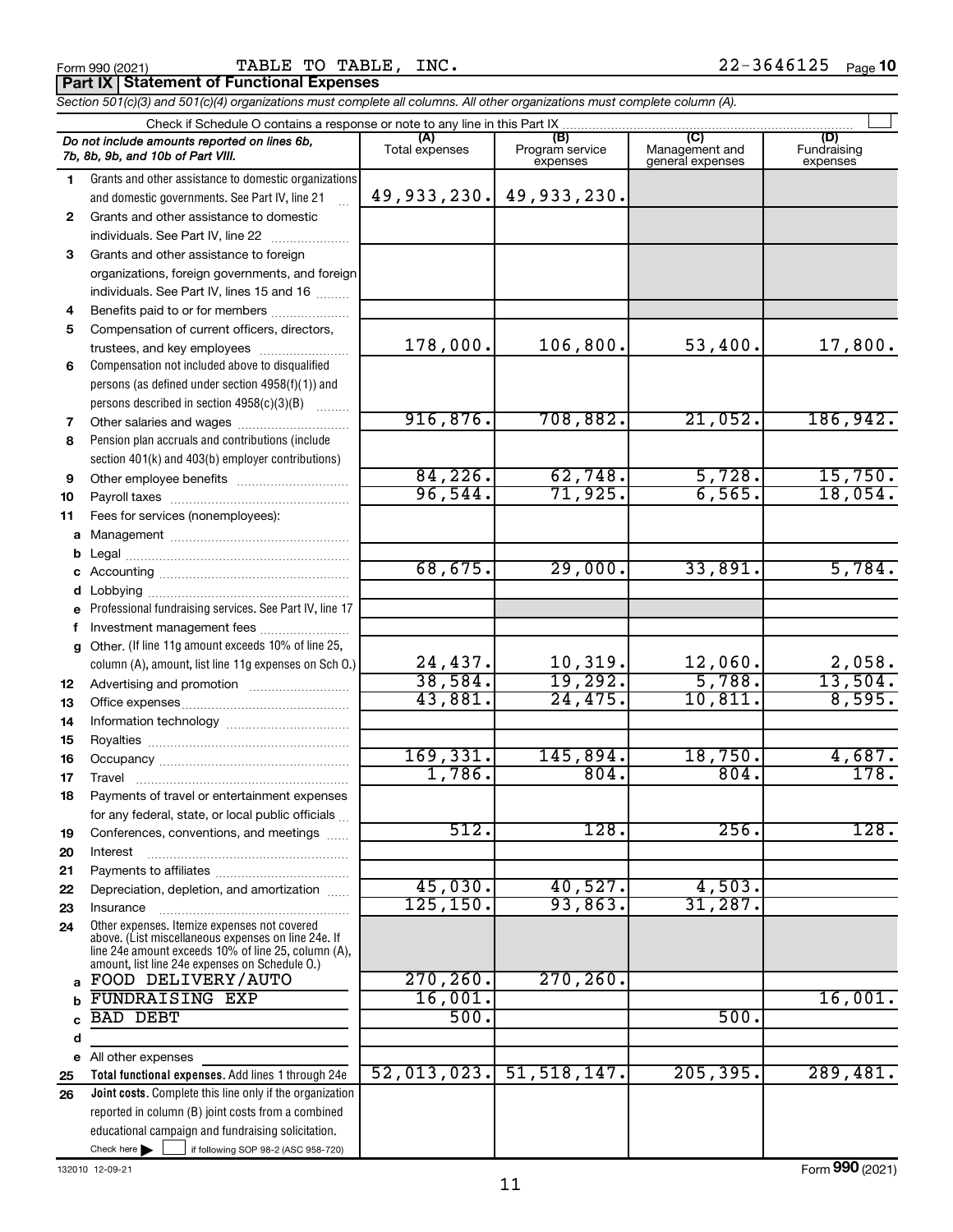Form 990 (2021) **TABLE TO TABLE, INC.**  $22-3646125$  Page

|                             |    |                                                                                                        |                 |               | (A)<br>Beginning of year |                 | (B)<br>End of year         |
|-----------------------------|----|--------------------------------------------------------------------------------------------------------|-----------------|---------------|--------------------------|-----------------|----------------------------|
|                             | 1  |                                                                                                        |                 |               | 614,588.                 | $\blacksquare$  | 978, 817.                  |
|                             | 2  |                                                                                                        |                 |               | 42,672.                  | $\mathbf 2$     | 24,926.                    |
|                             | 3  |                                                                                                        |                 |               | 56, 344.                 | 3               | 186, 891.                  |
|                             | 4  |                                                                                                        |                 |               | 500.                     | 4               | 0.                         |
|                             | 5  | Loans and other receivables from any current or former officer, director,                              |                 |               |                          |                 |                            |
|                             |    | trustee, key employee, creator or founder, substantial contributor, or 35%                             |                 |               |                          |                 |                            |
|                             |    | controlled entity or family member of any of these persons                                             |                 |               |                          | 5               |                            |
|                             | 6  | Loans and other receivables from other disqualified persons (as defined                                |                 |               |                          |                 |                            |
|                             |    | under section $4958(f)(1)$ , and persons described in section $4958(c)(3)(B)$                          |                 | <b>Carlos</b> |                          | 6               |                            |
|                             | 7  |                                                                                                        |                 |               |                          | 7               |                            |
| Assets                      | 8  |                                                                                                        |                 |               | 204,000.                 | 8               | 15,200.                    |
|                             | 9  | Prepaid expenses and deferred charges                                                                  |                 |               | 69,764.                  | 9               | 21,347.                    |
|                             |    | 10a Land, buildings, and equipment: cost or other                                                      |                 |               |                          |                 |                            |
|                             |    | basis. Complete Part VI of Schedule D  10a                                                             |                 | 127,893.      |                          |                 |                            |
|                             |    | <b>b</b> Less: accumulated depreciation <i>mimimum</i>                                                 | 10 <sub>b</sub> | 85,482.       | 182, 432.                | 10 <sub>c</sub> | $\frac{42,411}{7,327,335}$ |
|                             | 11 |                                                                                                        |                 |               | 6, 294, 013.             | 11              |                            |
|                             | 12 |                                                                                                        |                 |               |                          | 12              |                            |
|                             | 13 |                                                                                                        |                 |               |                          | 13              |                            |
|                             | 14 |                                                                                                        |                 |               |                          | 14              |                            |
|                             | 15 |                                                                                                        |                 |               | 22, 254.                 | 15              | 26, 191.                   |
|                             | 16 |                                                                                                        |                 |               | 7,486,567.               | 16              | 8,623,118.                 |
|                             | 17 |                                                                                                        |                 |               | 114, 315.                | 17              | 90, 256.                   |
|                             | 18 |                                                                                                        |                 |               |                          | 18              |                            |
|                             | 19 |                                                                                                        |                 |               |                          | 19              |                            |
|                             | 20 |                                                                                                        |                 |               |                          | 20              |                            |
|                             | 21 | Escrow or custodial account liability. Complete Part IV of Schedule D                                  |                 |               |                          | 21              |                            |
|                             | 22 | Loans and other payables to any current or former officer, director,                                   |                 |               |                          |                 |                            |
| Liabilities                 |    | trustee, key employee, creator or founder, substantial contributor, or 35%                             |                 |               |                          |                 |                            |
|                             |    | controlled entity or family member of any of these persons                                             |                 |               |                          | 22              |                            |
|                             | 23 | Secured mortgages and notes payable to unrelated third parties                                         |                 |               |                          | 23              |                            |
|                             | 24 | Unsecured notes and loans payable to unrelated third parties                                           |                 |               |                          | 24              |                            |
|                             | 25 | Other liabilities (including federal income tax, payables to related third                             |                 |               |                          |                 |                            |
|                             |    | parties, and other liabilities not included on lines 17-24). Complete Part X                           |                 |               |                          |                 |                            |
|                             |    | of Schedule D                                                                                          |                 |               | 231, 357.                | 25              | 4,075.                     |
|                             | 26 | Total liabilities. Add lines 17 through 25                                                             |                 |               | 345,672.                 | 26              | 94,331.                    |
|                             |    | Organizations that follow FASB ASC 958, check here $\blacktriangleright \lfloor \underline{X} \rfloor$ |                 |               |                          |                 |                            |
|                             |    | and complete lines 27, 28, 32, and 33.                                                                 |                 |               |                          |                 |                            |
|                             | 27 |                                                                                                        |                 |               | 1,981,217.               | 27              | 2,355,183.                 |
|                             | 28 |                                                                                                        |                 |               | 5,159,678.               | 28              | 6, 173, 604.               |
|                             |    | Organizations that do not follow FASB ASC 958, check here $\blacktriangleright \bot$                   |                 |               |                          |                 |                            |
|                             |    | and complete lines 29 through 33.                                                                      |                 |               |                          |                 |                            |
| Net Assets or Fund Balances | 29 |                                                                                                        |                 |               |                          | 29              |                            |
|                             | 30 | Paid-in or capital surplus, or land, building, or equipment fund                                       |                 |               |                          | 30              |                            |
|                             | 31 | Retained earnings, endowment, accumulated income, or other funds                                       |                 |               |                          | 31              |                            |
|                             | 32 |                                                                                                        |                 |               | 7,140,895.               | 32              | 8,528,787.                 |
|                             | 33 |                                                                                                        |                 |               | 7,486,567.               | 33              | 8,623,118.                 |

Form (2021) **990**

**Part X Balance Sheet**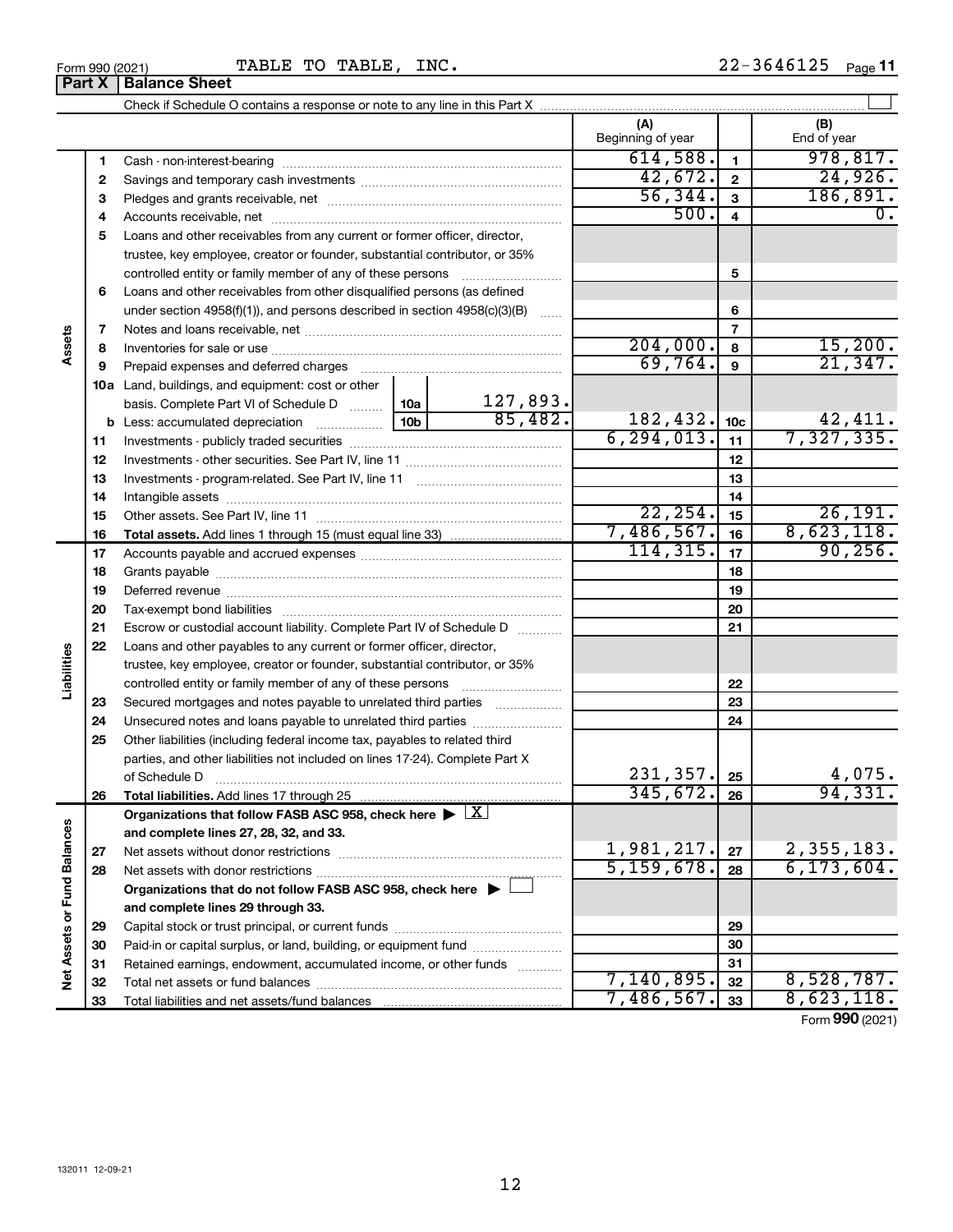|              | TABLE TO TABLE, INC.<br>Form 990 (2021)                                                                                                                                                                                        |                         | 22-3646125     |        | Page 12          |
|--------------|--------------------------------------------------------------------------------------------------------------------------------------------------------------------------------------------------------------------------------|-------------------------|----------------|--------|------------------|
|              | Part XI Reconciliation of Net Assets                                                                                                                                                                                           |                         |                |        |                  |
|              |                                                                                                                                                                                                                                |                         |                |        |                  |
|              |                                                                                                                                                                                                                                |                         |                |        |                  |
| 1            |                                                                                                                                                                                                                                | 1                       | 52,420,160.    |        |                  |
| $\mathbf{2}$ |                                                                                                                                                                                                                                | $\mathbf{2}$            | 52,013,023.    |        |                  |
| 3            | Revenue less expenses. Subtract line 2 from line 1                                                                                                                                                                             | 3                       |                |        | 407, 137.        |
| 4            |                                                                                                                                                                                                                                | $\overline{\mathbf{4}}$ |                |        | 7,140,895.       |
| 5            |                                                                                                                                                                                                                                | 5                       |                |        | 982,592.         |
| 6            | Donated services and use of facilities [[111] matter contracts and all the services and use of facilities [[11                                                                                                                 | 6                       |                |        |                  |
| 7            | Investment expenses www.communication.com/www.communication.com/www.communication.com/www.com                                                                                                                                  | $\overline{7}$          |                |        | $-1,837.$        |
| 8            | Prior period adjustments material contents and content and content and content and content and content and content and content and content and content and content and content and content and content and content and content | 8                       |                |        |                  |
| 9            | Other changes in net assets or fund balances (explain on Schedule O)                                                                                                                                                           | 9                       |                |        | $\overline{0}$ . |
| 10           | Net assets or fund balances at end of year. Combine lines 3 through 9 (must equal Part X, line 32,                                                                                                                             |                         |                |        |                  |
|              |                                                                                                                                                                                                                                | 10                      |                |        | 8,528,787.       |
|              | Part XII Financial Statements and Reporting                                                                                                                                                                                    |                         |                |        |                  |
|              |                                                                                                                                                                                                                                |                         |                |        | $\mathbf{X}$     |
|              |                                                                                                                                                                                                                                |                         |                | Yes    | No               |
| 1            | $\lfloor x \rfloor$ Accrual $\lfloor x \rfloor$<br>Accounting method used to prepare the Form 990: [130] Cash<br>Other                                                                                                         |                         |                |        |                  |
|              | If the organization changed its method of accounting from a prior year or checked "Other," explain on Schedule O.                                                                                                              |                         |                |        |                  |
|              |                                                                                                                                                                                                                                |                         | 2a             |        | х                |
|              | If "Yes," check a box below to indicate whether the financial statements for the year were compiled or reviewed on a                                                                                                           |                         |                |        |                  |
|              | separate basis, consolidated basis, or both:                                                                                                                                                                                   |                         |                |        |                  |
|              | Both consolidated and separate basis<br>Separate basis<br>Consolidated basis                                                                                                                                                   |                         |                |        |                  |
|              |                                                                                                                                                                                                                                |                         | 2 <sub>b</sub> | х      |                  |
|              | If "Yes," check a box below to indicate whether the financial statements for the year were audited on a separate basis,                                                                                                        |                         |                |        |                  |
|              | consolidated basis, or both:                                                                                                                                                                                                   |                         |                |        |                  |
|              | $\lfloor \underline{X} \rfloor$ Separate basis<br>Consolidated basis<br>Both consolidated and separate basis                                                                                                                   |                         |                |        |                  |
|              | c If "Yes" to line 2a or 2b, does the organization have a committee that assumes responsibility for oversight of the audit,                                                                                                    |                         |                |        |                  |
|              |                                                                                                                                                                                                                                |                         | 2c             | x      |                  |
|              | If the organization changed either its oversight process or selection process during the tax year, explain on Schedule O.                                                                                                      |                         |                |        |                  |
|              | 3a As a result of a federal award, was the organization required to undergo an audit or audits as set forth in the Single Audit                                                                                                |                         |                |        |                  |
|              | Act and OMB Circular A-133?                                                                                                                                                                                                    |                         | 3a             |        | x                |
|              | b If "Yes," did the organization undergo the required audit or audits? If the organization did not undergo the required audit                                                                                                  |                         |                |        |                  |
|              |                                                                                                                                                                                                                                |                         | 3b             | $\sim$ |                  |

Form (2021) **990**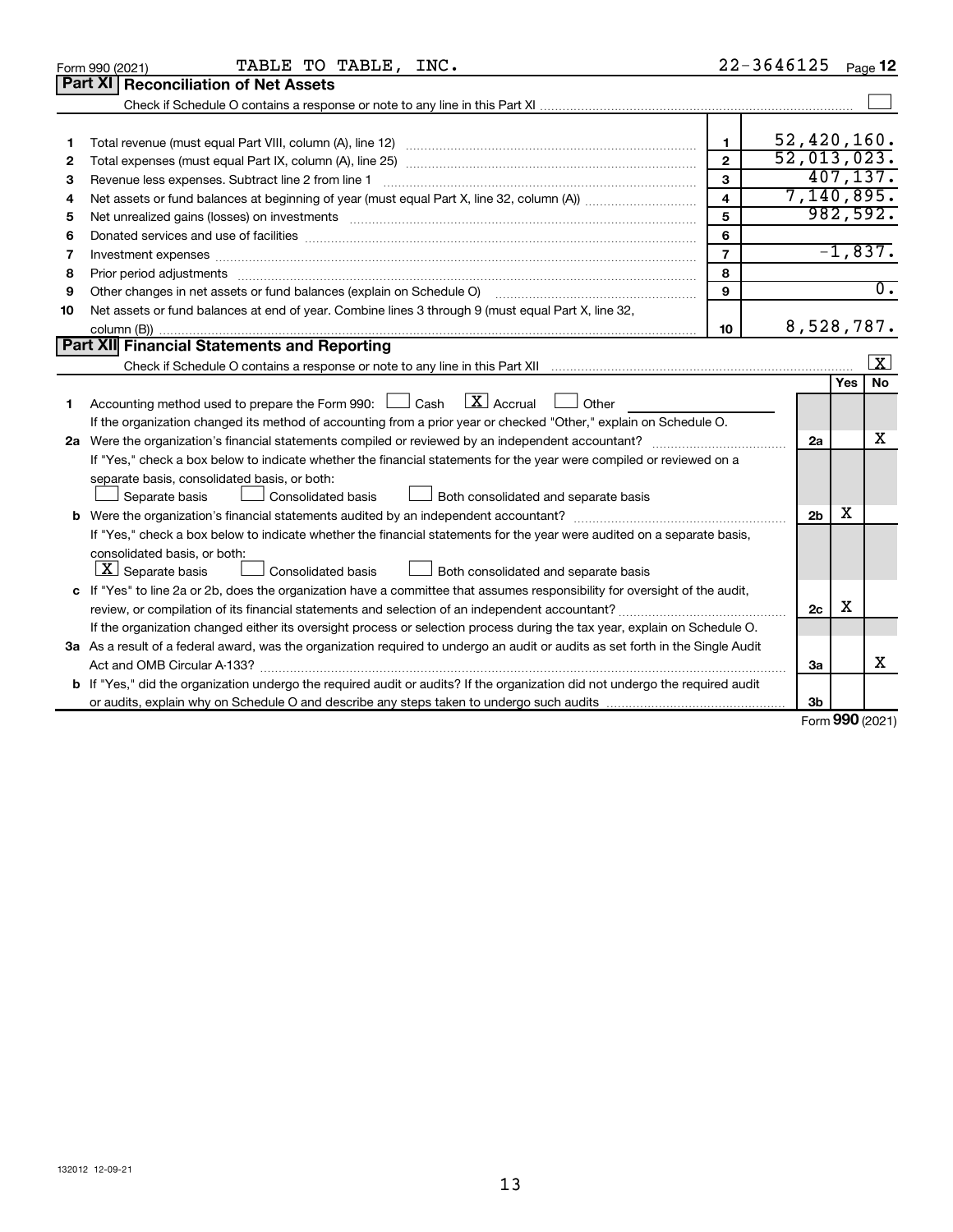| <b>SCHEDULE A</b> |
|-------------------|
|-------------------|

Department of the Treasury Internal Revenue Service

# Form 990)<br>
Complete if the organization is a section 501(c)(3) organization or a section<br> **Public Charity Status and Public Support**

**4947(a)(1) nonexempt charitable trust. | Attach to Form 990 or Form 990-EZ.** 

**| Go to www.irs.gov/Form990 for instructions and the latest information.**

| <b>Open to Public</b><br>Inspection |
|-------------------------------------|
|                                     |

OMB No. 1545-0047

|        | Name of the organization                                                                                                                          |                      |                            |                                    |    |                            | <b>Employer identification number</b> |
|--------|---------------------------------------------------------------------------------------------------------------------------------------------------|----------------------|----------------------------|------------------------------------|----|----------------------------|---------------------------------------|
| Part I | Reason for Public Charity Status. (All organizations must complete this part.) See instructions.                                                  | TABLE TO TABLE, INC. |                            |                                    |    |                            | 22-3646125                            |
|        |                                                                                                                                                   |                      |                            |                                    |    |                            |                                       |
|        | The organization is not a private foundation because it is: (For lines 1 through 12, check only one box.)                                         |                      |                            |                                    |    |                            |                                       |
| 1.     | A church, convention of churches, or association of churches described in section 170(b)(1)(A)(i).                                                |                      |                            |                                    |    |                            |                                       |
| 2      | A school described in section 170(b)(1)(A)(ii). (Attach Schedule E (Form 990).)                                                                   |                      |                            |                                    |    |                            |                                       |
| з      | A hospital or a cooperative hospital service organization described in section 170(b)(1)(A)(iii).                                                 |                      |                            |                                    |    |                            |                                       |
| 4      | A medical research organization operated in conjunction with a hospital described in section 170(b)(1)(A)(iii). Enter the hospital's name,        |                      |                            |                                    |    |                            |                                       |
|        | city, and state:                                                                                                                                  |                      |                            |                                    |    |                            |                                       |
| 5.     | An organization operated for the benefit of a college or university owned or operated by a governmental unit described in                         |                      |                            |                                    |    |                            |                                       |
|        | section 170(b)(1)(A)(iv). (Complete Part II.)                                                                                                     |                      |                            |                                    |    |                            |                                       |
| 6.     | A federal, state, or local government or governmental unit described in section 170(b)(1)(A)(v).                                                  |                      |                            |                                    |    |                            |                                       |
|        | 7 $ X $ An organization that normally receives a substantial part of its support from a governmental unit or from the general public described in |                      |                            |                                    |    |                            |                                       |
|        | section 170(b)(1)(A)(vi). (Complete Part II.)                                                                                                     |                      |                            |                                    |    |                            |                                       |
| 8      | A community trust described in section 170(b)(1)(A)(vi). (Complete Part II.)                                                                      |                      |                            |                                    |    |                            |                                       |
| 9      | An agricultural research organization described in section 170(b)(1)(A)(ix) operated in conjunction with a land-grant college                     |                      |                            |                                    |    |                            |                                       |
|        | or university or a non-land-grant college of agriculture (see instructions). Enter the name, city, and state of the college or                    |                      |                            |                                    |    |                            |                                       |
|        | university:                                                                                                                                       |                      |                            |                                    |    |                            |                                       |
| 10     | An organization that normally receives (1) more than 33 1/3% of its support from contributions, membership fees, and gross receipts from          |                      |                            |                                    |    |                            |                                       |
|        | activities related to its exempt functions, subject to certain exceptions; and (2) no more than 33 1/3% of its support from gross investment      |                      |                            |                                    |    |                            |                                       |
|        | income and unrelated business taxable income (less section 511 tax) from businesses acquired by the organization after June 30, 1975.             |                      |                            |                                    |    |                            |                                       |
|        | See section 509(a)(2). (Complete Part III.)                                                                                                       |                      |                            |                                    |    |                            |                                       |
| 11     | An organization organized and operated exclusively to test for public safety. See section 509(a)(4).                                              |                      |                            |                                    |    |                            |                                       |
| 12     | An organization organized and operated exclusively for the benefit of, to perform the functions of, or to carry out the purposes of one or        |                      |                            |                                    |    |                            |                                       |
|        | more publicly supported organizations described in section 509(a)(1) or section 509(a)(2). See section 509(a)(3). Check the box on                |                      |                            |                                    |    |                            |                                       |
|        | lines 12a through 12d that describes the type of supporting organization and complete lines 12e, 12f, and 12g.                                    |                      |                            |                                    |    |                            |                                       |
| а      | Type I. A supporting organization operated, supervised, or controlled by its supported organization(s), typically by giving                       |                      |                            |                                    |    |                            |                                       |
|        | the supported organization(s) the power to regularly appoint or elect a majority of the directors or trustees of the supporting                   |                      |                            |                                    |    |                            |                                       |
|        | organization. You must complete Part IV, Sections A and B.                                                                                        |                      |                            |                                    |    |                            |                                       |
| b      | Type II. A supporting organization supervised or controlled in connection with its supported organization(s), by having                           |                      |                            |                                    |    |                            |                                       |
|        | control or management of the supporting organization vested in the same persons that control or manage the supported                              |                      |                            |                                    |    |                            |                                       |
|        | organization(s). You must complete Part IV, Sections A and C.                                                                                     |                      |                            |                                    |    |                            |                                       |
| с      | Type III functionally integrated. A supporting organization operated in connection with, and functionally integrated with,                        |                      |                            |                                    |    |                            |                                       |
|        | its supported organization(s) (see instructions). You must complete Part IV, Sections A, D, and E.                                                |                      |                            |                                    |    |                            |                                       |
| d      | Type III non-functionally integrated. A supporting organization operated in connection with its supported organization(s)                         |                      |                            |                                    |    |                            |                                       |
|        | that is not functionally integrated. The organization generally must satisfy a distribution requirement and an attentiveness                      |                      |                            |                                    |    |                            |                                       |
|        | requirement (see instructions). You must complete Part IV, Sections A and D, and Part V.                                                          |                      |                            |                                    |    |                            |                                       |
|        | Check this box if the organization received a written determination from the IRS that it is a Type I, Type II, Type III                           |                      |                            |                                    |    |                            |                                       |
|        | functionally integrated, or Type III non-functionally integrated supporting organization.                                                         |                      |                            |                                    |    |                            |                                       |
|        | f Enter the number of supported organizations                                                                                                     |                      |                            |                                    |    |                            |                                       |
|        | g Provide the following information about the supported organization(s).<br>(i) Name of supported                                                 | (ii) EIN             | (iii) Type of organization | (iv) Is the organization listed    |    | (v) Amount of monetary     | (vi) Amount of other                  |
|        | organization                                                                                                                                      |                      | (described on lines 1-10   | in your governing document?<br>Yes | No | support (see instructions) | support (see instructions)            |
|        |                                                                                                                                                   |                      | above (see instructions))  |                                    |    |                            |                                       |
|        |                                                                                                                                                   |                      |                            |                                    |    |                            |                                       |
|        |                                                                                                                                                   |                      |                            |                                    |    |                            |                                       |
|        |                                                                                                                                                   |                      |                            |                                    |    |                            |                                       |
|        |                                                                                                                                                   |                      |                            |                                    |    |                            |                                       |
|        |                                                                                                                                                   |                      |                            |                                    |    |                            |                                       |
|        |                                                                                                                                                   |                      |                            |                                    |    |                            |                                       |
|        |                                                                                                                                                   |                      |                            |                                    |    |                            |                                       |
|        |                                                                                                                                                   |                      |                            |                                    |    |                            |                                       |
|        |                                                                                                                                                   |                      |                            |                                    |    |                            |                                       |
| Total  |                                                                                                                                                   |                      |                            |                                    |    |                            |                                       |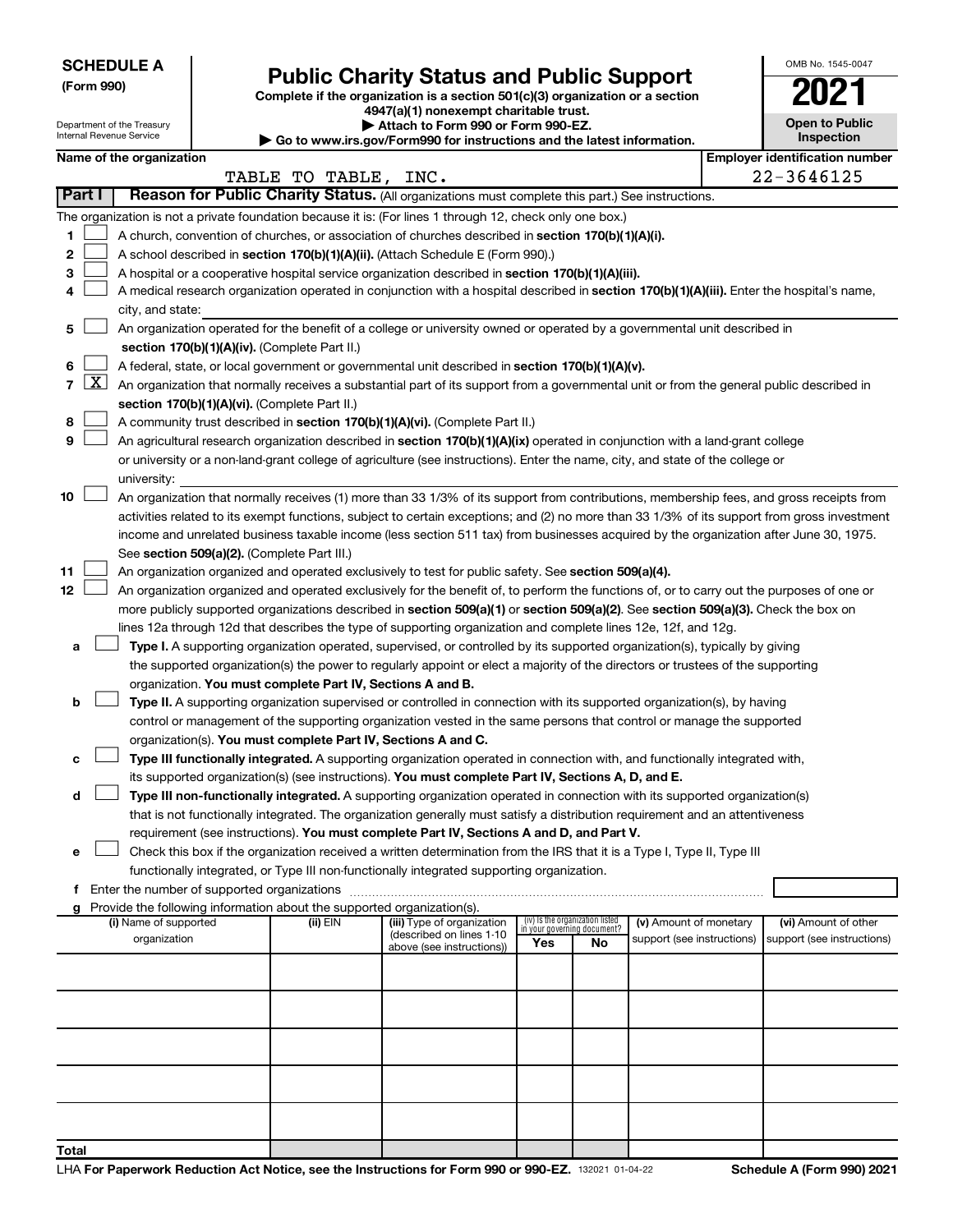**Part II Support Schedule for Organizations Described in Sections 170(b)(1)(A)(iv) and 170(b)(1)(A)(vi)**

(Complete only if you checked the box on line 5, 7, or 8 of Part I or if the organization failed to qualify under Part III. If the organization fails to qualify under the tests listed below, please complete Part III.)

| <b>Section A. Public Support</b>                                                                                                                                                                                                    |             |             |                      |             |             |                                          |
|-------------------------------------------------------------------------------------------------------------------------------------------------------------------------------------------------------------------------------------|-------------|-------------|----------------------|-------------|-------------|------------------------------------------|
| Calendar year (or fiscal year beginning in)                                                                                                                                                                                         | (a) 2017    | (b) 2018    | $(c)$ 2019           | $(d)$ 2020  | (e) 2021    | (f) Total                                |
| 1 Gifts, grants, contributions, and                                                                                                                                                                                                 |             |             |                      |             |             |                                          |
| membership fees received. (Do not                                                                                                                                                                                                   |             |             |                      |             |             |                                          |
| include any "unusual grants.")                                                                                                                                                                                                      | 25,599,073. | 29,706,183. | 35, 138, 072.        | 51,619,970. | 51,855,295. | 193, 918, 593.                           |
| 2 Tax revenues levied for the organ-                                                                                                                                                                                                |             |             |                      |             |             |                                          |
| ization's benefit and either paid to                                                                                                                                                                                                |             |             |                      |             |             |                                          |
| or expended on its behalf                                                                                                                                                                                                           |             |             |                      |             |             |                                          |
| 3 The value of services or facilities                                                                                                                                                                                               |             |             |                      |             |             |                                          |
| furnished by a governmental unit to                                                                                                                                                                                                 |             |             |                      |             |             |                                          |
| the organization without charge                                                                                                                                                                                                     |             |             |                      |             |             |                                          |
| 4 Total. Add lines 1 through 3                                                                                                                                                                                                      | 25,599,073. | 29,706,183. | 35, 138, 072.        | 51,619,970  | 51,855,295. | 193,918,593.                             |
| 5 The portion of total contributions                                                                                                                                                                                                |             |             |                      |             |             |                                          |
| by each person (other than a                                                                                                                                                                                                        |             |             |                      |             |             |                                          |
| governmental unit or publicly                                                                                                                                                                                                       |             |             |                      |             |             |                                          |
| supported organization) included                                                                                                                                                                                                    |             |             |                      |             |             |                                          |
| on line 1 that exceeds 2% of the                                                                                                                                                                                                    |             |             |                      |             |             |                                          |
| amount shown on line 11,                                                                                                                                                                                                            |             |             |                      |             |             |                                          |
| column (f)                                                                                                                                                                                                                          |             |             |                      |             |             | 106,802,252.                             |
| 6 Public support. Subtract line 5 from line 4.                                                                                                                                                                                      |             |             |                      |             |             | 87, 116, 341.                            |
| <b>Section B. Total Support</b>                                                                                                                                                                                                     |             |             |                      |             |             |                                          |
| Calendar year (or fiscal year beginning in)                                                                                                                                                                                         | (a) 2017    | (b) 2018    | $(c)$ 2019           | $(d)$ 2020  | (e) 2021    | (f) Total                                |
| <b>7</b> Amounts from line 4                                                                                                                                                                                                        | 25,599,073  | 29,706,183. | 35, 138, 072         | 51,619,970  | 51,855,295  | 193, 918, 593.                           |
| 8 Gross income from interest,                                                                                                                                                                                                       |             |             |                      |             |             |                                          |
| dividends, payments received on                                                                                                                                                                                                     |             |             |                      |             |             |                                          |
| securities loans, rents, royalties,                                                                                                                                                                                                 |             |             |                      |             |             |                                          |
| and income from similar sources                                                                                                                                                                                                     | 272, 278.   |             | $311,801.$ 167, 718. | 128,977.    | 169,449.    | 1,050,223.                               |
| 9 Net income from unrelated business                                                                                                                                                                                                |             |             |                      |             |             |                                          |
| activities, whether or not the                                                                                                                                                                                                      |             |             |                      |             |             |                                          |
| business is regularly carried on                                                                                                                                                                                                    |             |             |                      |             |             |                                          |
| 10 Other income. Do not include gain                                                                                                                                                                                                |             |             |                      |             |             |                                          |
| or loss from the sale of capital                                                                                                                                                                                                    |             |             |                      |             |             |                                          |
| assets (Explain in Part VI.)                                                                                                                                                                                                        |             |             |                      |             |             |                                          |
| 11 Total support. Add lines 7 through 10                                                                                                                                                                                            |             |             |                      |             |             | 194,968,816.                             |
| <b>12</b> Gross receipts from related activities, etc. (see instructions)                                                                                                                                                           |             |             |                      |             | 12          | 3,104,109.                               |
| 13 First 5 years. If the Form 990 is for the organization's first, second, third, fourth, or fifth tax year as a section 501(c)(3)                                                                                                  |             |             |                      |             |             |                                          |
| organization, check this box and stop here <b>construction and construction</b> construction of the state of the state of the state of the state of the state of the state of the state of the state of the state of the state of t |             |             |                      |             |             |                                          |
| <b>Section C. Computation of Public Support Percentage</b>                                                                                                                                                                          |             |             |                      |             |             |                                          |
|                                                                                                                                                                                                                                     |             |             |                      |             | 14          | 44.68<br>$\%$                            |
|                                                                                                                                                                                                                                     |             |             |                      |             | 15          | 54.25<br>$\%$                            |
| 16a 33 1/3% support test - 2021. If the organization did not check the box on line 13, and line 14 is 33 1/3% or more, check this box and                                                                                           |             |             |                      |             |             |                                          |
| stop here. The organization qualifies as a publicly supported organization manufactured content and the content of the state of the state of the state of the state of the state of the state of the state of the state of the      |             |             |                      |             |             | $\blacktriangleright$ $\boxed{\text{X}}$ |
| b 33 1/3% support test - 2020. If the organization did not check a box on line 13 or 16a, and line 15 is 33 1/3% or more, check this box                                                                                            |             |             |                      |             |             |                                          |
|                                                                                                                                                                                                                                     |             |             |                      |             |             |                                          |
| 17a 10% -facts-and-circumstances test - 2021. If the organization did not check a box on line 13, 16a, or 16b, and line 14 is 10% or more,                                                                                          |             |             |                      |             |             |                                          |
| and if the organization meets the facts-and-circumstances test, check this box and stop here. Explain in Part VI how the organization                                                                                               |             |             |                      |             |             |                                          |
| meets the facts-and-circumstances test. The organization qualifies as a publicly supported organization                                                                                                                             |             |             |                      |             |             |                                          |
| <b>b 10%</b> -facts-and-circumstances test - 2020. If the organization did not check a box on line 13, 16a, 16b, or 17a, and line 15 is 10% or                                                                                      |             |             |                      |             |             |                                          |
| more, and if the organization meets the facts-and-circumstances test, check this box and <b>stop here.</b> Explain in Part VI how the                                                                                               |             |             |                      |             |             |                                          |
| organization meets the facts-and-circumstances test. The organization qualifies as a publicly supported organization                                                                                                                |             |             |                      |             |             |                                          |
| 18 Private foundation. If the organization did not check a box on line 13, 16a, 16b, 17a, or 17b, check this box and see instructions                                                                                               |             |             |                      |             |             |                                          |
|                                                                                                                                                                                                                                     |             |             |                      |             |             | Schedule A (Form 990) 2021               |

132022 01-04-22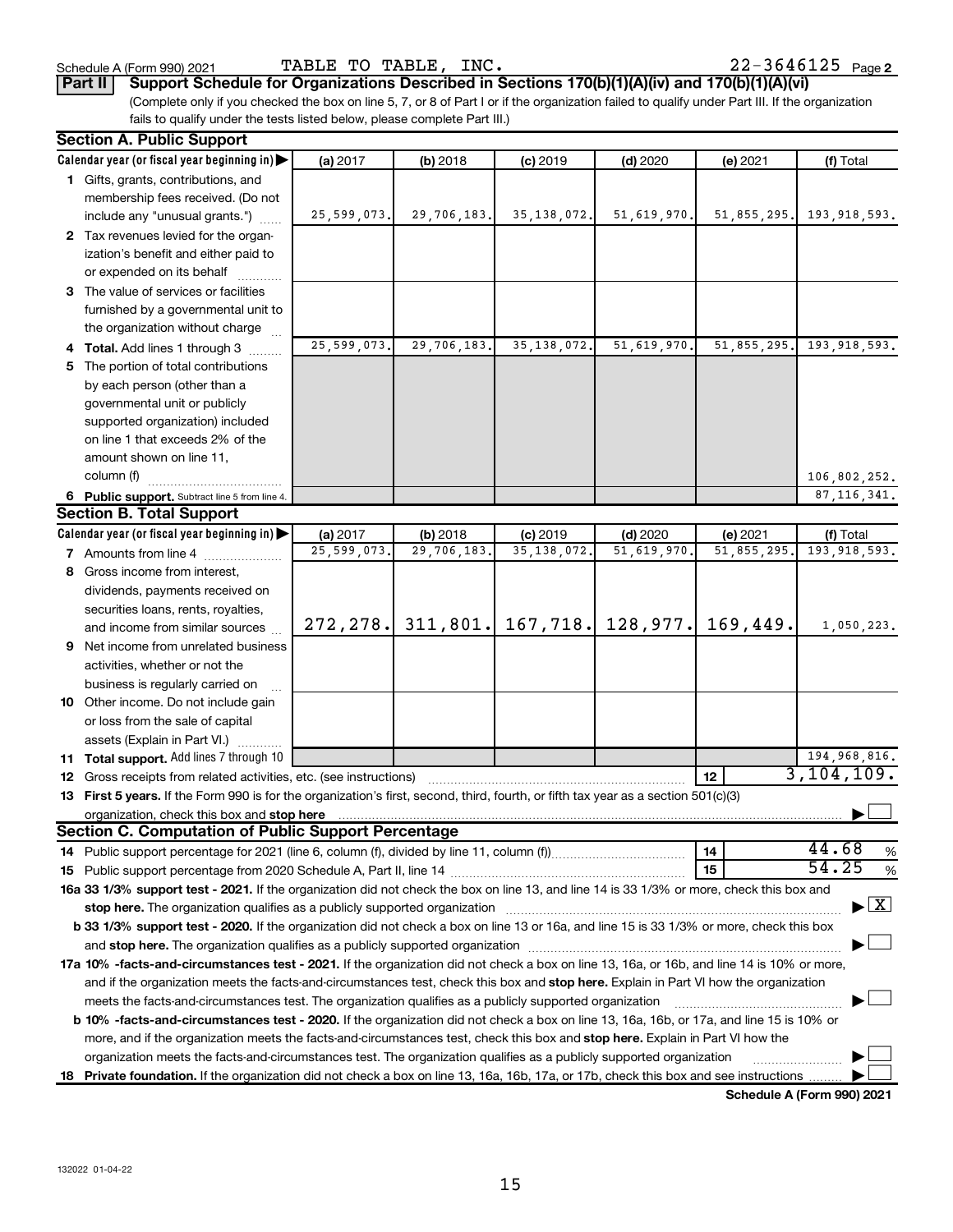## **Part III** | Schedule A (Form 990) 2021 **TABLE TO TABLE, INC.**<br>**Part III** | Support Schedule for Organizations Described in Section 509(a)(2)

(Complete only if you checked the box on line 10 of Part I or if the organization failed to qualify under Part II. If the organization fails to qualify under the tests listed below, please complete Part II.)

| <b>Section A. Public Support</b>                                                                                                                 |          |            |            |            |          |           |
|--------------------------------------------------------------------------------------------------------------------------------------------------|----------|------------|------------|------------|----------|-----------|
| Calendar year (or fiscal year beginning in)                                                                                                      | (a) 2017 | (b) 2018   | $(c)$ 2019 | $(d)$ 2020 | (e) 2021 | (f) Total |
| 1 Gifts, grants, contributions, and                                                                                                              |          |            |            |            |          |           |
| membership fees received. (Do not                                                                                                                |          |            |            |            |          |           |
| include any "unusual grants.")                                                                                                                   |          |            |            |            |          |           |
| <b>2</b> Gross receipts from admissions,                                                                                                         |          |            |            |            |          |           |
| merchandise sold or services per-                                                                                                                |          |            |            |            |          |           |
| formed, or facilities furnished in                                                                                                               |          |            |            |            |          |           |
| any activity that is related to the<br>organization's tax-exempt purpose                                                                         |          |            |            |            |          |           |
|                                                                                                                                                  |          |            |            |            |          |           |
| 3 Gross receipts from activities that                                                                                                            |          |            |            |            |          |           |
| are not an unrelated trade or bus-                                                                                                               |          |            |            |            |          |           |
| iness under section 513                                                                                                                          |          |            |            |            |          |           |
| 4 Tax revenues levied for the organ-                                                                                                             |          |            |            |            |          |           |
| ization's benefit and either paid to                                                                                                             |          |            |            |            |          |           |
| or expended on its behalf                                                                                                                        |          |            |            |            |          |           |
| 5 The value of services or facilities                                                                                                            |          |            |            |            |          |           |
| furnished by a governmental unit to                                                                                                              |          |            |            |            |          |           |
| the organization without charge                                                                                                                  |          |            |            |            |          |           |
| 6 Total. Add lines 1 through 5                                                                                                                   |          |            |            |            |          |           |
| 7a Amounts included on lines 1, 2, and                                                                                                           |          |            |            |            |          |           |
| 3 received from disqualified persons                                                                                                             |          |            |            |            |          |           |
| <b>b</b> Amounts included on lines 2 and 3 received                                                                                              |          |            |            |            |          |           |
| from other than disqualified persons that                                                                                                        |          |            |            |            |          |           |
| exceed the greater of \$5,000 or 1% of the<br>amount on line 13 for the year                                                                     |          |            |            |            |          |           |
| c Add lines 7a and 7b                                                                                                                            |          |            |            |            |          |           |
| 8 Public support. (Subtract line 7c from line 6.)                                                                                                |          |            |            |            |          |           |
| <b>Section B. Total Support</b>                                                                                                                  |          |            |            |            |          |           |
| Calendar year (or fiscal year beginning in)                                                                                                      | (a) 2017 | $(b)$ 2018 | $(c)$ 2019 | $(d)$ 2020 | (e) 2021 | (f) Total |
|                                                                                                                                                  |          |            |            |            |          |           |
| 9 Amounts from line 6<br><b>10a</b> Gross income from interest,                                                                                  |          |            |            |            |          |           |
| dividends, payments received on                                                                                                                  |          |            |            |            |          |           |
| securities loans, rents, royalties,                                                                                                              |          |            |            |            |          |           |
| and income from similar sources                                                                                                                  |          |            |            |            |          |           |
| <b>b</b> Unrelated business taxable income                                                                                                       |          |            |            |            |          |           |
| (less section 511 taxes) from businesses                                                                                                         |          |            |            |            |          |           |
| acquired after June 30, 1975                                                                                                                     |          |            |            |            |          |           |
| c Add lines 10a and 10b                                                                                                                          |          |            |            |            |          |           |
| <b>11</b> Net income from unrelated business                                                                                                     |          |            |            |            |          |           |
| activities not included on line 10b.<br>whether or not the business is                                                                           |          |            |            |            |          |           |
| regularly carried on                                                                                                                             |          |            |            |            |          |           |
| 12 Other income. Do not include gain                                                                                                             |          |            |            |            |          |           |
| or loss from the sale of capital<br>assets (Explain in Part VI.)                                                                                 |          |            |            |            |          |           |
| <b>13</b> Total support. (Add lines 9, 10c, 11, and 12.)                                                                                         |          |            |            |            |          |           |
| 14 First 5 years. If the Form 990 is for the organization's first, second, third, fourth, or fifth tax year as a section 501(c)(3) organization, |          |            |            |            |          |           |
| check this box and stop here                                                                                                                     |          |            |            |            |          |           |
| Section C. Computation of Public Support Percentage                                                                                              |          |            |            |            |          |           |
| 15 Public support percentage for 2021 (line 8, column (f), divided by line 13, column (f) <i></i>                                                |          |            |            |            | 15       | %         |
| 16 Public support percentage from 2020 Schedule A, Part III, line 15                                                                             |          |            |            |            | 16       | %         |
| Section D. Computation of Investment Income Percentage                                                                                           |          |            |            |            |          |           |
|                                                                                                                                                  |          |            |            |            | 17       |           |
| 17 Investment income percentage for 2021 (line 10c, column (f), divided by line 13, column (f))                                                  |          |            |            |            | 18       | %         |
| 18 Investment income percentage from 2020 Schedule A, Part III, line 17                                                                          |          |            |            |            |          | %         |
| 19a 33 1/3% support tests - 2021. If the organization did not check the box on line 14, and line 15 is more than 33 1/3%, and line 17 is not     |          |            |            |            |          |           |
| more than 33 1/3%, check this box and stop here. The organization qualifies as a publicly supported organization                                 |          |            |            |            |          |           |
| b 33 1/3% support tests - 2020. If the organization did not check a box on line 14 or line 19a, and line 16 is more than 33 1/3%, and            |          |            |            |            |          |           |
| line 18 is not more than 33 1/3%, check this box and stop here. The organization qualifies as a publicly supported organization                  |          |            |            |            |          |           |
|                                                                                                                                                  |          |            |            |            |          |           |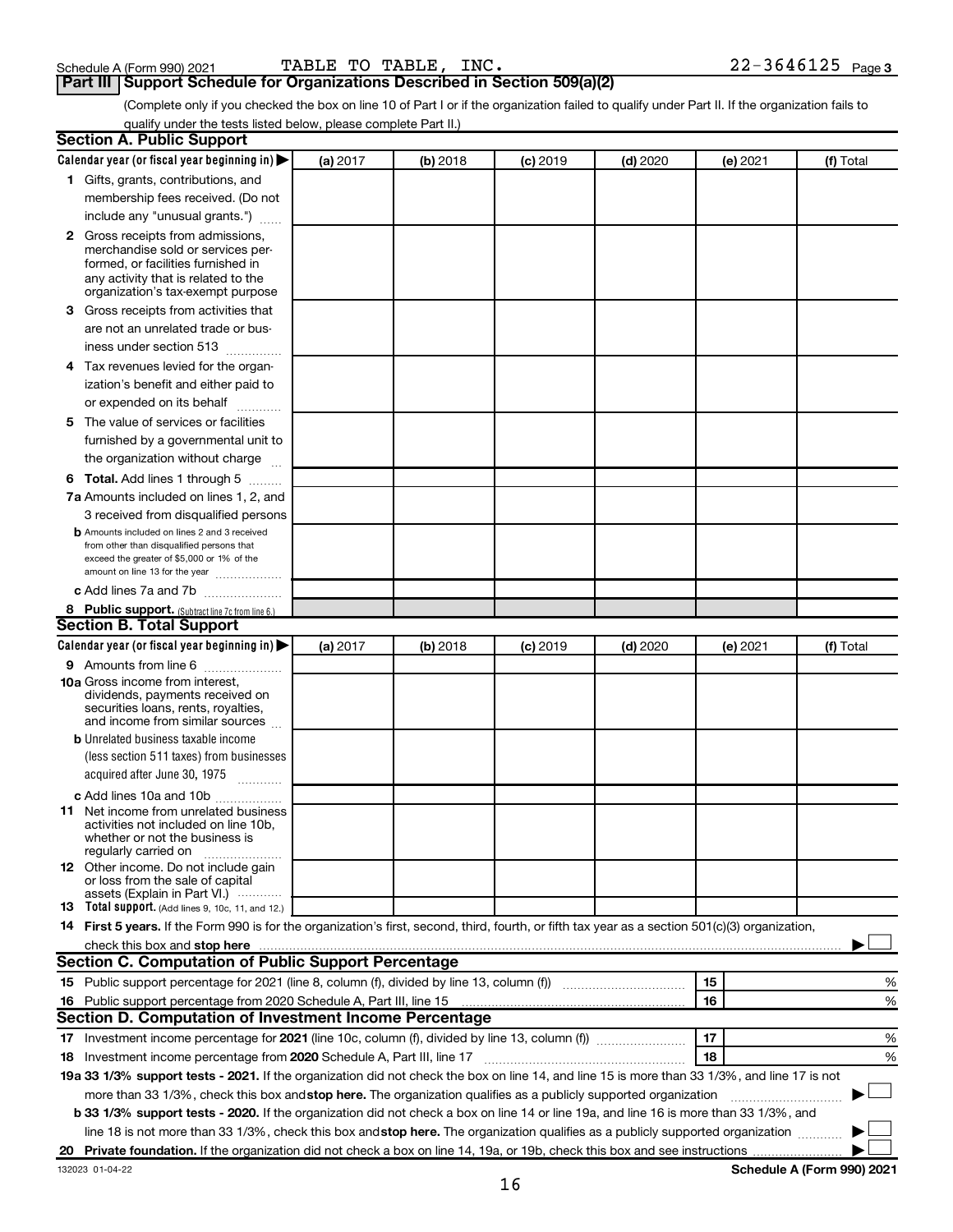## **Part IV Supporting Organizations**

(Complete only if you checked a box in line 12 on Part I. If you checked box 12a, Part I, complete Sections A and B. If you checked box 12b, Part I, complete Sections A and C. If you checked box 12c, Part I, complete Sections A, D, and E. If you checked box 12d, Part I, complete Sections A and D, and complete Part V.)

## **Section A. All Supporting Organizations**

- **1** Are all of the organization's supported organizations listed by name in the organization's governing documents? If "No," describe in Part VI how the supported organizations are designated. If designated by *class or purpose, describe the designation. If historic and continuing relationship, explain.*
- **2** Did the organization have any supported organization that does not have an IRS determination of status under section 509(a)(1) or (2)? If "Yes," explain in Part **VI** how the organization determined that the supported *organization was described in section 509(a)(1) or (2).*
- **3a** Did the organization have a supported organization described in section 501(c)(4), (5), or (6)? If "Yes," answer *lines 3b and 3c below.*
- **b** Did the organization confirm that each supported organization qualified under section 501(c)(4), (5), or (6) and satisfied the public support tests under section 509(a)(2)? If "Yes," describe in Part VI when and how the *organization made the determination.*
- **c** Did the organization ensure that all support to such organizations was used exclusively for section 170(c)(2)(B) purposes? If "Yes," explain in Part VI what controls the organization put in place to ensure such use.
- **4 a** *If* Was any supported organization not organized in the United States ("foreign supported organization")? *"Yes," and if you checked box 12a or 12b in Part I, answer lines 4b and 4c below.*
- **b** Did the organization have ultimate control and discretion in deciding whether to make grants to the foreign supported organization? If "Yes," describe in Part VI how the organization had such control and discretion *despite being controlled or supervised by or in connection with its supported organizations.*
- **c** Did the organization support any foreign supported organization that does not have an IRS determination under sections 501(c)(3) and 509(a)(1) or (2)? If "Yes," explain in Part VI what controls the organization used *to ensure that all support to the foreign supported organization was used exclusively for section 170(c)(2)(B) purposes.*
- **5a** Did the organization add, substitute, or remove any supported organizations during the tax year? If "Yes," answer lines 5b and 5c below (if applicable). Also, provide detail in **Part VI,** including (i) the names and EIN *numbers of the supported organizations added, substituted, or removed; (ii) the reasons for each such action; (iii) the authority under the organization's organizing document authorizing such action; and (iv) how the action was accomplished (such as by amendment to the organizing document).*
- **b** Type I or Type II only. Was any added or substituted supported organization part of a class already designated in the organization's organizing document?
- **c Substitutions only.**  Was the substitution the result of an event beyond the organization's control?
- **6** Did the organization provide support (whether in the form of grants or the provision of services or facilities) to **Part VI.** support or benefit one or more of the filing organization's supported organizations? If "Yes," provide detail in anyone other than (i) its supported organizations, (ii) individuals that are part of the charitable class benefited by one or more of its supported organizations, or (iii) other supporting organizations that also
- **7** Did the organization provide a grant, loan, compensation, or other similar payment to a substantial contributor regard to a substantial contributor? If "Yes," complete Part I of Schedule L (Form 990). (as defined in section 4958(c)(3)(C)), a family member of a substantial contributor, or a 35% controlled entity with
- **8** Did the organization make a loan to a disqualified person (as defined in section 4958) not described on line 7? *If "Yes," complete Part I of Schedule L (Form 990).*
- **9 a** Was the organization controlled directly or indirectly at any time during the tax year by one or more in section 509(a)(1) or (2))? If "Yes," provide detail in **Part VI.** disqualified persons, as defined in section 4946 (other than foundation managers and organizations described
- **b** Did one or more disqualified persons (as defined on line 9a) hold a controlling interest in any entity in which the supporting organization had an interest? If "Yes," provide detail in Part VI.
- **c** Did a disqualified person (as defined on line 9a) have an ownership interest in, or derive any personal benefit from, assets in which the supporting organization also had an interest? If "Yes," provide detail in Part VI.
- **10 a** Was the organization subject to the excess business holdings rules of section 4943 because of section supporting organizations)? If "Yes," answer line 10b below. 4943(f) (regarding certain Type II supporting organizations, and all Type III non-functionally integrated
- **b** Did the organization have any excess business holdings in the tax year? (Use Schedule C, Form 4720, to *determine whether the organization had excess business holdings.)*

**Yes No 1 2 3a 3b 3c 4a 4b 4c 5a 5b 5c 6 7 8 9a 9b 9c 10a 10b**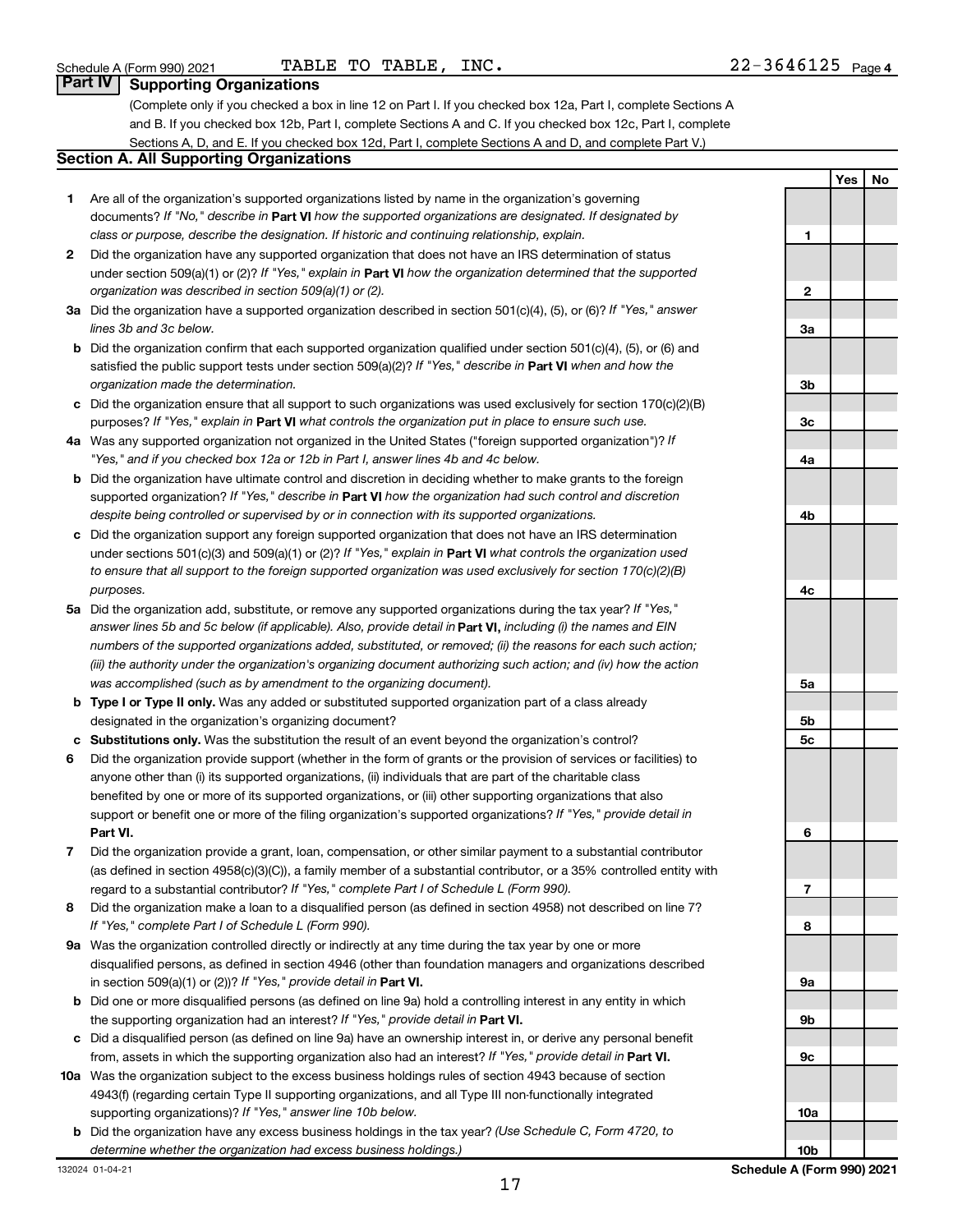|    | <b>Supporting Organizations (continued)</b><br>Part IV                                                                                                                                                                                                                                                                                                                                                                                                                                                                                                                                                                                               |                 |     |    |
|----|------------------------------------------------------------------------------------------------------------------------------------------------------------------------------------------------------------------------------------------------------------------------------------------------------------------------------------------------------------------------------------------------------------------------------------------------------------------------------------------------------------------------------------------------------------------------------------------------------------------------------------------------------|-----------------|-----|----|
|    |                                                                                                                                                                                                                                                                                                                                                                                                                                                                                                                                                                                                                                                      |                 | Yes | No |
| 11 | Has the organization accepted a gift or contribution from any of the following persons?                                                                                                                                                                                                                                                                                                                                                                                                                                                                                                                                                              |                 |     |    |
|    | a A person who directly or indirectly controls, either alone or together with persons described on lines 11b and                                                                                                                                                                                                                                                                                                                                                                                                                                                                                                                                     |                 |     |    |
|    | 11c below, the governing body of a supported organization?                                                                                                                                                                                                                                                                                                                                                                                                                                                                                                                                                                                           | 11a             |     |    |
|    | <b>b</b> A family member of a person described on line 11a above?                                                                                                                                                                                                                                                                                                                                                                                                                                                                                                                                                                                    | 11 <sub>b</sub> |     |    |
|    | c A 35% controlled entity of a person described on line 11a or 11b above?If "Yes" to line 11a, 11b, or 11c, provide                                                                                                                                                                                                                                                                                                                                                                                                                                                                                                                                  |                 |     |    |
|    | detail in Part VI.                                                                                                                                                                                                                                                                                                                                                                                                                                                                                                                                                                                                                                   | 11c             |     |    |
|    | <b>Section B. Type I Supporting Organizations</b>                                                                                                                                                                                                                                                                                                                                                                                                                                                                                                                                                                                                    |                 |     |    |
|    |                                                                                                                                                                                                                                                                                                                                                                                                                                                                                                                                                                                                                                                      |                 | Yes | No |
| 1  | Did the governing body, members of the governing body, officers acting in their official capacity, or membership of one or<br>more supported organizations have the power to regularly appoint or elect at least a majority of the organization's officers,<br>directors, or trustees at all times during the tax year? If "No," describe in Part VI how the supported organization(s)<br>effectively operated, supervised, or controlled the organization's activities. If the organization had more than one supported<br>organization, describe how the powers to appoint and/or remove officers, directors, or trustees were allocated among the |                 |     |    |
|    | supported organizations and what conditions or restrictions, if any, applied to such powers during the tax year.<br>Did the organization operate for the benefit of any supported organization other than the supported                                                                                                                                                                                                                                                                                                                                                                                                                              | 1               |     |    |
| 2  |                                                                                                                                                                                                                                                                                                                                                                                                                                                                                                                                                                                                                                                      |                 |     |    |
|    | organization(s) that operated, supervised, or controlled the supporting organization? If "Yes," explain in<br>Part VI how providing such benefit carried out the purposes of the supported organization(s) that operated,                                                                                                                                                                                                                                                                                                                                                                                                                            |                 |     |    |
|    | supervised, or controlled the supporting organization.                                                                                                                                                                                                                                                                                                                                                                                                                                                                                                                                                                                               | $\mathbf{2}$    |     |    |
|    | <b>Section C. Type II Supporting Organizations</b>                                                                                                                                                                                                                                                                                                                                                                                                                                                                                                                                                                                                   |                 |     |    |
|    |                                                                                                                                                                                                                                                                                                                                                                                                                                                                                                                                                                                                                                                      |                 | Yes | No |
| 1  | Were a majority of the organization's directors or trustees during the tax year also a majority of the directors                                                                                                                                                                                                                                                                                                                                                                                                                                                                                                                                     |                 |     |    |
|    | or trustees of each of the organization's supported organization(s)? If "No," describe in Part VI how control                                                                                                                                                                                                                                                                                                                                                                                                                                                                                                                                        |                 |     |    |
|    | or management of the supporting organization was vested in the same persons that controlled or managed                                                                                                                                                                                                                                                                                                                                                                                                                                                                                                                                               |                 |     |    |
|    | the supported organization(s).                                                                                                                                                                                                                                                                                                                                                                                                                                                                                                                                                                                                                       | 1               |     |    |
|    | <b>Section D. All Type III Supporting Organizations</b>                                                                                                                                                                                                                                                                                                                                                                                                                                                                                                                                                                                              |                 |     |    |
|    |                                                                                                                                                                                                                                                                                                                                                                                                                                                                                                                                                                                                                                                      |                 | Yes | No |
| 1  | Did the organization provide to each of its supported organizations, by the last day of the fifth month of the                                                                                                                                                                                                                                                                                                                                                                                                                                                                                                                                       |                 |     |    |
|    | organization's tax year, (i) a written notice describing the type and amount of support provided during the prior tax                                                                                                                                                                                                                                                                                                                                                                                                                                                                                                                                |                 |     |    |
|    | year, (ii) a copy of the Form 990 that was most recently filed as of the date of notification, and (iii) copies of the                                                                                                                                                                                                                                                                                                                                                                                                                                                                                                                               |                 |     |    |
|    | organization's governing documents in effect on the date of notification, to the extent not previously provided?                                                                                                                                                                                                                                                                                                                                                                                                                                                                                                                                     | 1               |     |    |
| 2  | Were any of the organization's officers, directors, or trustees either (i) appointed or elected by the supported                                                                                                                                                                                                                                                                                                                                                                                                                                                                                                                                     |                 |     |    |
|    | organization(s) or (ii) serving on the governing body of a supported organization? If "No," explain in Part VI how                                                                                                                                                                                                                                                                                                                                                                                                                                                                                                                                   |                 |     |    |
|    | the organization maintained a close and continuous working relationship with the supported organization(s).                                                                                                                                                                                                                                                                                                                                                                                                                                                                                                                                          | $\mathbf{2}$    |     |    |
| З  | By reason of the relationship described on line 2, above, did the organization's supported organizations have a                                                                                                                                                                                                                                                                                                                                                                                                                                                                                                                                      |                 |     |    |
|    | significant voice in the organization's investment policies and in directing the use of the organization's                                                                                                                                                                                                                                                                                                                                                                                                                                                                                                                                           |                 |     |    |
|    | income or assets at all times during the tax year? If "Yes," describe in Part VI the role the organization's                                                                                                                                                                                                                                                                                                                                                                                                                                                                                                                                         |                 |     |    |
|    | supported organizations played in this regard.                                                                                                                                                                                                                                                                                                                                                                                                                                                                                                                                                                                                       | 3               |     |    |
|    | Section E. Type III Functionally Integrated Supporting Organizations                                                                                                                                                                                                                                                                                                                                                                                                                                                                                                                                                                                 |                 |     |    |
| 1. | Check the box next to the method that the organization used to satisfy the Integral Part Test during the yealsee instructions).                                                                                                                                                                                                                                                                                                                                                                                                                                                                                                                      |                 |     |    |
| a  | The organization satisfied the Activities Test. Complete line 2 below.                                                                                                                                                                                                                                                                                                                                                                                                                                                                                                                                                                               |                 |     |    |
| b  | The organization is the parent of each of its supported organizations. Complete line 3 below.                                                                                                                                                                                                                                                                                                                                                                                                                                                                                                                                                        |                 |     |    |
| c  | The organization supported a governmental entity. Describe in Part VI how you supported a governmental entity (see instructions).                                                                                                                                                                                                                                                                                                                                                                                                                                                                                                                    |                 |     |    |
| 2  | Activities Test. Answer lines 2a and 2b below.                                                                                                                                                                                                                                                                                                                                                                                                                                                                                                                                                                                                       |                 | Yes | No |
| а  | Did substantially all of the organization's activities during the tax year directly further the exempt purposes of                                                                                                                                                                                                                                                                                                                                                                                                                                                                                                                                   |                 |     |    |
|    | the supported organization(s) to which the organization was responsive? If "Yes," then in Part VI identify                                                                                                                                                                                                                                                                                                                                                                                                                                                                                                                                           |                 |     |    |
|    | those supported organizations and explain how these activities directly furthered their exempt purposes,                                                                                                                                                                                                                                                                                                                                                                                                                                                                                                                                             |                 |     |    |
|    | how the organization was responsive to those supported organizations, and how the organization determined                                                                                                                                                                                                                                                                                                                                                                                                                                                                                                                                            |                 |     |    |
|    | that these activities constituted substantially all of its activities.                                                                                                                                                                                                                                                                                                                                                                                                                                                                                                                                                                               | 2a              |     |    |
| b  | Did the activities described on line 2a, above, constitute activities that, but for the organization's involvement,                                                                                                                                                                                                                                                                                                                                                                                                                                                                                                                                  |                 |     |    |
|    | one or more of the organization's supported organization(s) would have been engaged in? If "Yes," explain in                                                                                                                                                                                                                                                                                                                                                                                                                                                                                                                                         |                 |     |    |

- 3 Parent of Supported Organizations. Answer lines 3a and 3b below. *these activities but for the organization's involvement.*
- **a** Did the organization have the power to regularly appoint or elect a majority of the officers, directors, or trustees of each of the supported organizations? If "Yes" or "No" provide details in Part VI.
- **b** Did the organization exercise a substantial degree of direction over the policies, programs, and activities of each of its supported organizations? If "Yes," describe in Part VI the role played by the organization in this regard.

**Part VI**  *the reasons for the organization's position that its supported organization(s) would have engaged in*

**2b**

**3a**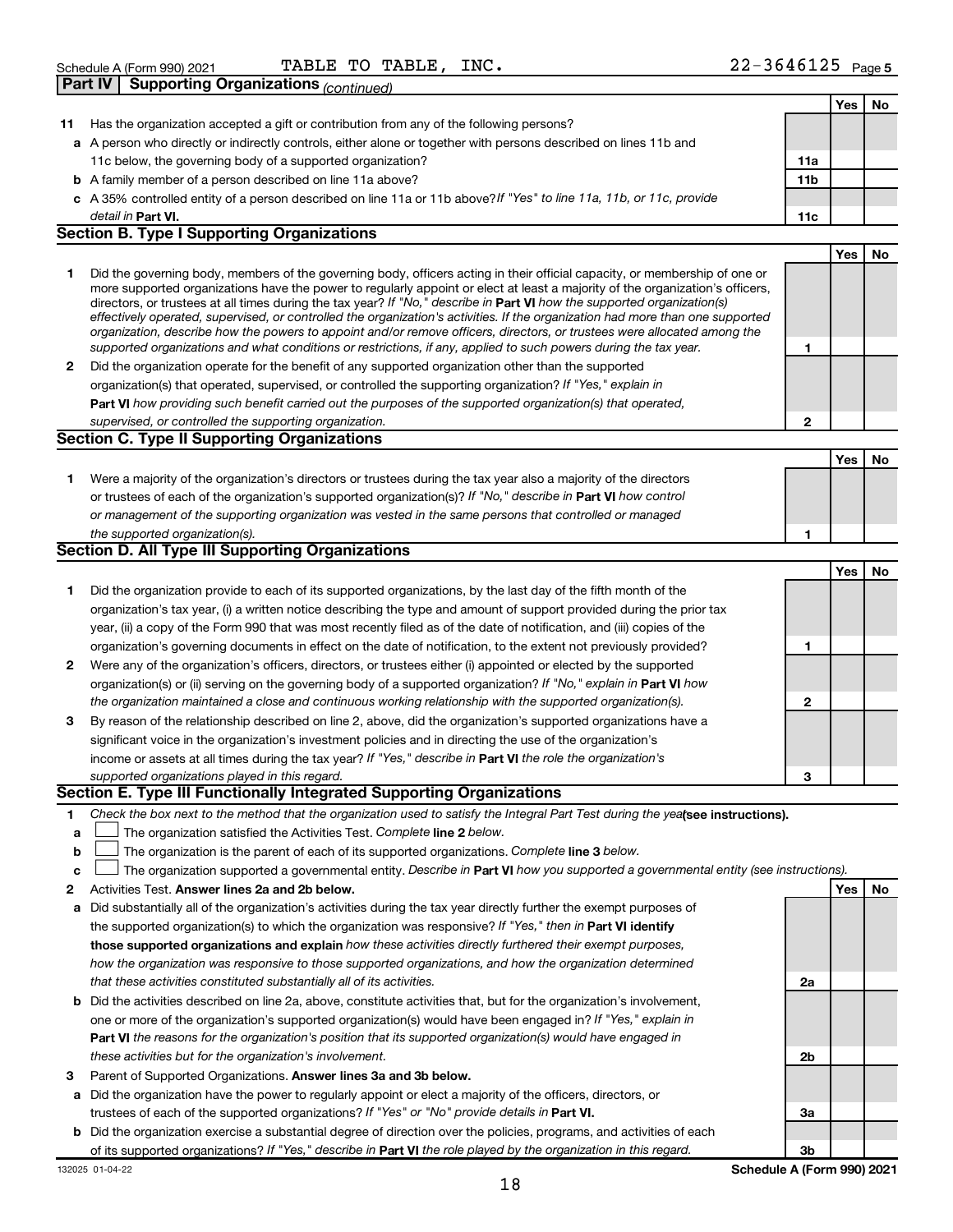$22 - 3646125$  Page 6

1 **Letter See instructions.** Check here if the organization satisfied the Integral Part Test as a qualifying trust on Nov. 20, 1970 (*explain in* Part **VI**). See instructions. **Section A - Adjusted Net Income 1 2 3 4 5 6 7 8 1 2 3 4 5 6 7 Adjusted Net Income** (subtract lines 5, 6, and 7 from line 4) **8 8 Section B - Minimum Asset Amount 1 2 3 4 5 6 7 8 a** Average monthly value of securities **b** Average monthly cash balances **c** Fair market value of other non-exempt-use assets **d Total**  (add lines 1a, 1b, and 1c) **e Discount** claimed for blockage or other factors **1a 1b 1c 1d 2 3 4 5 6 7 8** (explain in detail in Part VI): **Minimum Asset Amount**  (add line 7 to line 6) **Section C - Distributable Amount 1 2 3 4 5 6 1 2 3 4 5 6** Distributable Amount. Subtract line 5 from line 4, unless subject to All other Type III non-functionally integrated supporting organizations must complete Sections A through E. (B) Current Year (A) Prior Year Net short-term capital gain Recoveries of prior-year distributions Other gross income (see instructions) Add lines 1 through 3. Depreciation and depletion Portion of operating expenses paid or incurred for production or collection of gross income or for management, conservation, or maintenance of property held for production of income (see instructions) Other expenses (see instructions) (B) Current Year  $(A)$  Prior Year  $\left\{\n\begin{array}{ccc}\n\end{array}\n\right\}$  (optional) Aggregate fair market value of all non-exempt-use assets (see instructions for short tax year or assets held for part of year): Acquisition indebtedness applicable to non-exempt-use assets Subtract line 2 from line 1d. Cash deemed held for exempt use. Enter 0.015 of line 3 (for greater amount, see instructions). Net value of non-exempt-use assets (subtract line 4 from line 3) Multiply line 5 by 0.035. Recoveries of prior-year distributions Current Year Adjusted net income for prior year (from Section A, line 8, column A) Enter 0.85 of line 1. Minimum asset amount for prior year (from Section B, line 8, column A) Enter greater of line 2 or line 3. Income tax imposed in prior year emergency temporary reduction (see instructions).

**7** Check here if the current year is the organization's first as a non-functionally integrated Type III supporting organization (see † instructions).

**Schedule A (Form 990) 2021**

19

Schedule A (Form 990) 2021  $\qquad \qquad$  TABLE TO TABLE, INC.  $\qquad \qquad 22\text{--}3646125$   $_{\text{Page}}$ **Part V Type III Non-Functionally Integrated 509(a)(3) Supporting Organizations**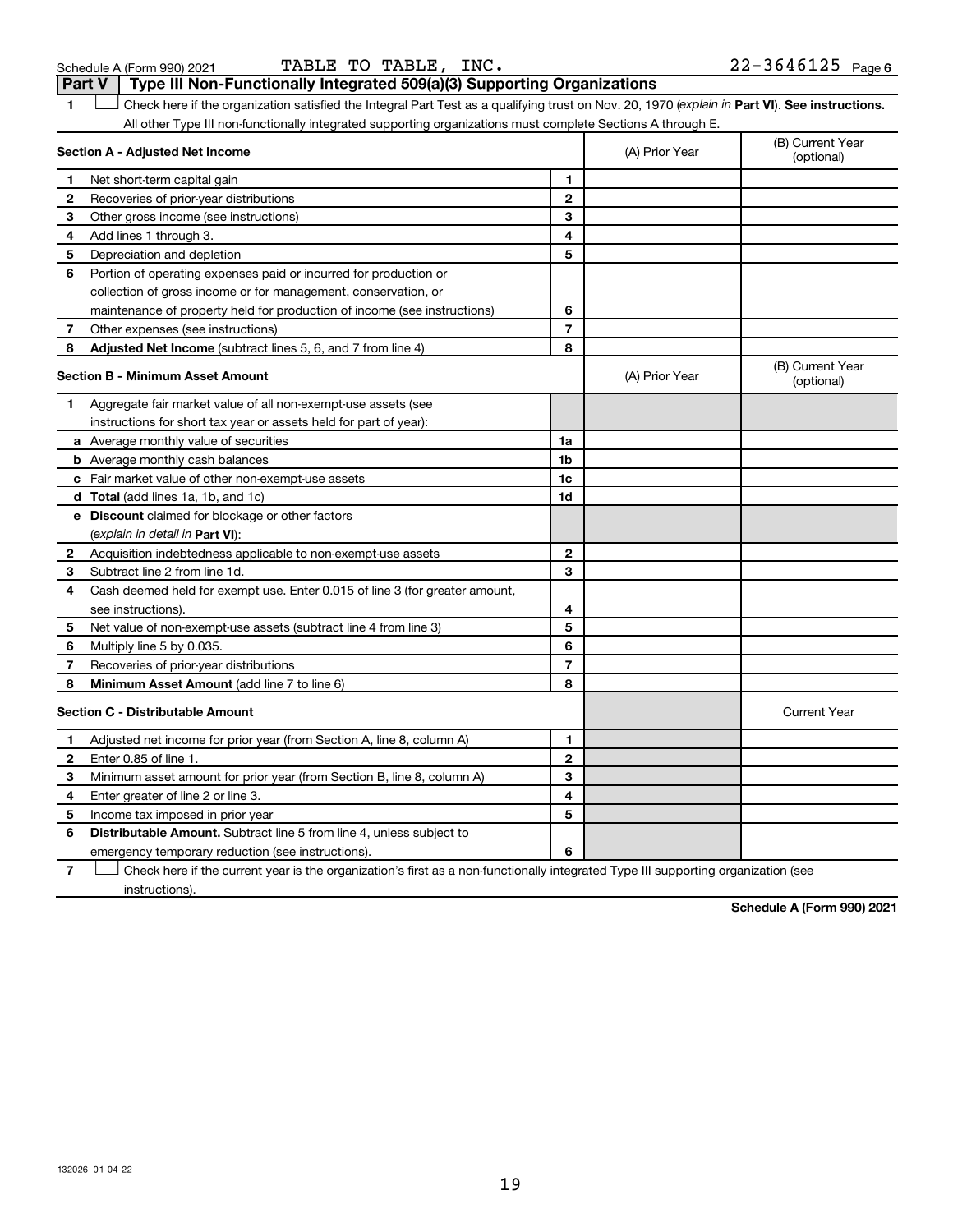|  | 3chedule A (Form 990) 2021 |  |
|--|----------------------------|--|
|  |                            |  |

|    | Type III Non-Functionally Integrated 509(a)(3) Supporting Organizations (continued)<br><b>Part V</b> |                                    |                                               |                                                  |  |  |  |  |
|----|------------------------------------------------------------------------------------------------------|------------------------------------|-----------------------------------------------|--------------------------------------------------|--|--|--|--|
|    | <b>Section D - Distributions</b>                                                                     |                                    |                                               | <b>Current Year</b>                              |  |  |  |  |
| 1  | Amounts paid to supported organizations to accomplish exempt purposes                                | 1                                  |                                               |                                                  |  |  |  |  |
| 2  | Amounts paid to perform activity that directly furthers exempt purposes of supported                 |                                    |                                               |                                                  |  |  |  |  |
|    | organizations, in excess of income from activity                                                     | 2                                  |                                               |                                                  |  |  |  |  |
| 3  | Administrative expenses paid to accomplish exempt purposes of supported organizations                | 3                                  |                                               |                                                  |  |  |  |  |
| 4  | Amounts paid to acquire exempt-use assets                                                            |                                    | 4                                             |                                                  |  |  |  |  |
| 5  | Qualified set-aside amounts (prior IRS approval required - provide details in Part VI)               |                                    | 5                                             |                                                  |  |  |  |  |
| 6  | Other distributions (describe in Part VI). See instructions.                                         |                                    | 6                                             |                                                  |  |  |  |  |
| 7  | Total annual distributions. Add lines 1 through 6.                                                   |                                    | 7                                             |                                                  |  |  |  |  |
| 8  | Distributions to attentive supported organizations to which the organization is responsive           |                                    |                                               |                                                  |  |  |  |  |
|    | (provide details in Part VI). See instructions.                                                      |                                    | 8                                             |                                                  |  |  |  |  |
| 9  | Distributable amount for 2021 from Section C, line 6                                                 |                                    | 9                                             |                                                  |  |  |  |  |
| 10 | Line 8 amount divided by line 9 amount                                                               |                                    | 10                                            |                                                  |  |  |  |  |
|    | <b>Section E - Distribution Allocations (see instructions)</b>                                       | (i)<br><b>Excess Distributions</b> | (ii)<br><b>Underdistributions</b><br>Pre-2021 | (iii)<br><b>Distributable</b><br>Amount for 2021 |  |  |  |  |
| 1  | Distributable amount for 2021 from Section C, line 6                                                 |                                    |                                               |                                                  |  |  |  |  |
| 2  | Underdistributions, if any, for years prior to 2021 (reason-                                         |                                    |                                               |                                                  |  |  |  |  |
|    | able cause required - explain in Part VI). See instructions.                                         |                                    |                                               |                                                  |  |  |  |  |
| 3  | Excess distributions carryover, if any, to 2021                                                      |                                    |                                               |                                                  |  |  |  |  |
|    | a From 2016                                                                                          |                                    |                                               |                                                  |  |  |  |  |
|    | <b>b</b> From 2017                                                                                   |                                    |                                               |                                                  |  |  |  |  |
|    | c From 2018                                                                                          |                                    |                                               |                                                  |  |  |  |  |
|    | d From 2019                                                                                          |                                    |                                               |                                                  |  |  |  |  |
|    | e From 2020                                                                                          |                                    |                                               |                                                  |  |  |  |  |
|    | f Total of lines 3a through 3e                                                                       |                                    |                                               |                                                  |  |  |  |  |
|    | g Applied to underdistributions of prior years                                                       |                                    |                                               |                                                  |  |  |  |  |
|    | <b>h</b> Applied to 2021 distributable amount                                                        |                                    |                                               |                                                  |  |  |  |  |
|    | Carryover from 2016 not applied (see instructions)                                                   |                                    |                                               |                                                  |  |  |  |  |
|    | Remainder. Subtract lines 3g, 3h, and 3i from line 3f.                                               |                                    |                                               |                                                  |  |  |  |  |
| 4  | Distributions for 2021 from Section D,                                                               |                                    |                                               |                                                  |  |  |  |  |
|    | line $7:$                                                                                            |                                    |                                               |                                                  |  |  |  |  |
|    | a Applied to underdistributions of prior years                                                       |                                    |                                               |                                                  |  |  |  |  |
|    | <b>b</b> Applied to 2021 distributable amount                                                        |                                    |                                               |                                                  |  |  |  |  |
|    | <b>c</b> Remainder. Subtract lines 4a and 4b from line 4.                                            |                                    |                                               |                                                  |  |  |  |  |
| 5  | Remaining underdistributions for years prior to 2021, if                                             |                                    |                                               |                                                  |  |  |  |  |
|    | any. Subtract lines 3g and 4a from line 2. For result greater                                        |                                    |                                               |                                                  |  |  |  |  |
|    | than zero, explain in Part VI. See instructions.                                                     |                                    |                                               |                                                  |  |  |  |  |
| 6  | Remaining underdistributions for 2021. Subtract lines 3h                                             |                                    |                                               |                                                  |  |  |  |  |
|    | and 4b from line 1. For result greater than zero, explain in                                         |                                    |                                               |                                                  |  |  |  |  |
|    | <b>Part VI.</b> See instructions.                                                                    |                                    |                                               |                                                  |  |  |  |  |
| 7  | Excess distributions carryover to 2022. Add lines 3j                                                 |                                    |                                               |                                                  |  |  |  |  |
|    | and 4c.                                                                                              |                                    |                                               |                                                  |  |  |  |  |
| 8  | Breakdown of line 7:                                                                                 |                                    |                                               |                                                  |  |  |  |  |
|    | a Excess from 2017                                                                                   |                                    |                                               |                                                  |  |  |  |  |
|    | <b>b</b> Excess from 2018                                                                            |                                    |                                               |                                                  |  |  |  |  |
|    | c Excess from 2019                                                                                   |                                    |                                               |                                                  |  |  |  |  |
|    | d Excess from 2020                                                                                   |                                    |                                               |                                                  |  |  |  |  |
|    | e Excess from 2021                                                                                   |                                    |                                               |                                                  |  |  |  |  |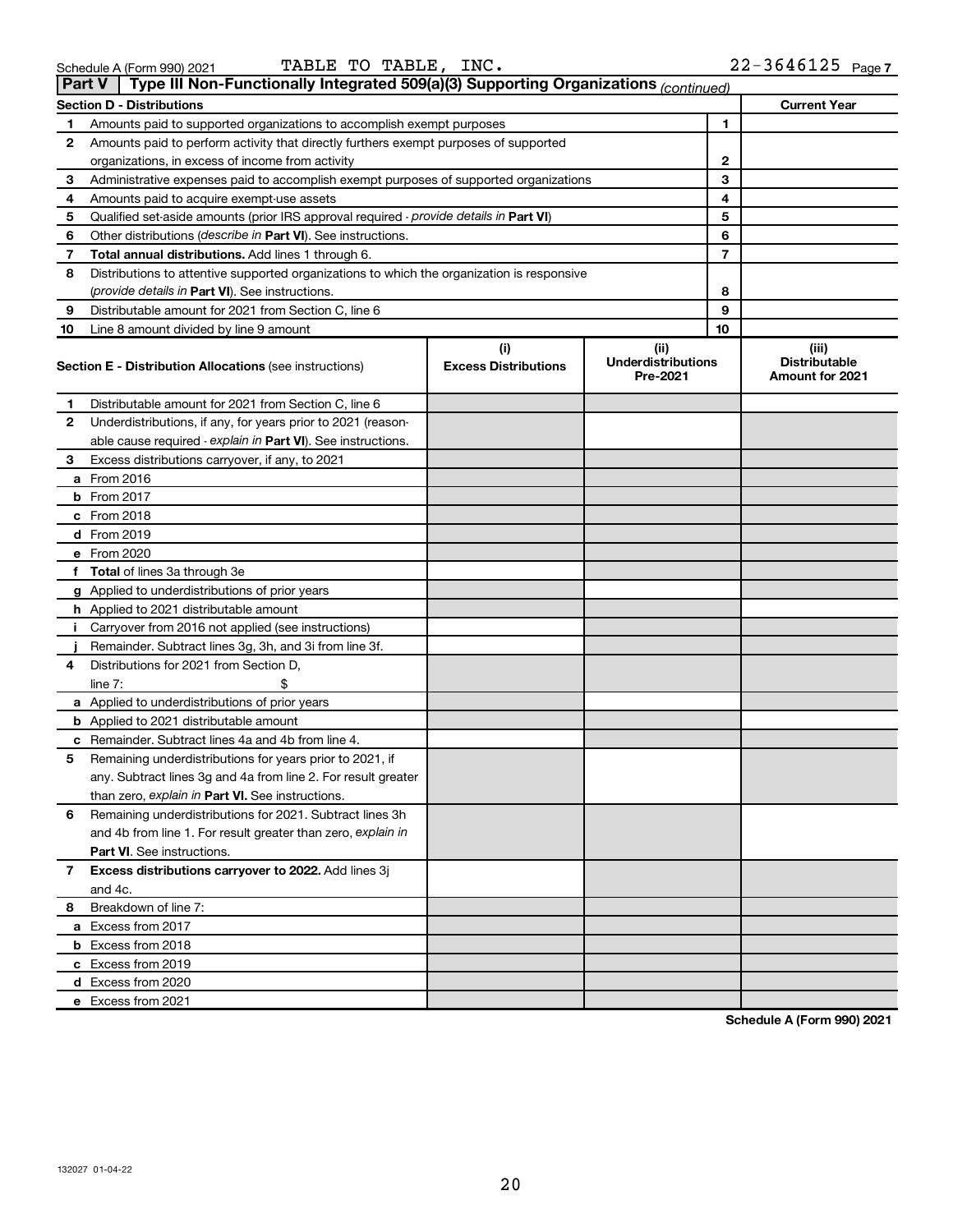|                | Schedule A (Form 990) 2021                                                                                                                                                                                                                                                                                                                                                                                                                                                                                                                                                                  |  | TABLE TO TABLE, INC. |  | 22-3646125 Page 8 |  |
|----------------|---------------------------------------------------------------------------------------------------------------------------------------------------------------------------------------------------------------------------------------------------------------------------------------------------------------------------------------------------------------------------------------------------------------------------------------------------------------------------------------------------------------------------------------------------------------------------------------------|--|----------------------|--|-------------------|--|
| <b>Part VI</b> | Supplemental Information. Provide the explanations required by Part II, line 10; Part II, line 17a or 17b; Part III, line 12;<br>Part IV, Section A, lines 1, 2, 3b, 3c, 4b, 4c, 5a, 6, 9a, 9b, 9c, 11a, 11b, and 11c; Part IV, Section B, lines 1 and 2; Part IV, Section C,<br>line 1; Part IV, Section D, lines 2 and 3; Part IV, Section E, lines 1c, 2a, 2b, 3a, and 3b; Part V, line 1; Part V, Section B, line 1e; Part V,<br>Section D, lines 5, 6, and 8; and Part V, Section E, lines 2, 5, and 6. Also complete this part for any additional information.<br>(See instructions.) |  |                      |  |                   |  |
|                |                                                                                                                                                                                                                                                                                                                                                                                                                                                                                                                                                                                             |  |                      |  |                   |  |
|                |                                                                                                                                                                                                                                                                                                                                                                                                                                                                                                                                                                                             |  |                      |  |                   |  |
|                |                                                                                                                                                                                                                                                                                                                                                                                                                                                                                                                                                                                             |  |                      |  |                   |  |
|                |                                                                                                                                                                                                                                                                                                                                                                                                                                                                                                                                                                                             |  |                      |  |                   |  |
|                |                                                                                                                                                                                                                                                                                                                                                                                                                                                                                                                                                                                             |  |                      |  |                   |  |
|                |                                                                                                                                                                                                                                                                                                                                                                                                                                                                                                                                                                                             |  |                      |  |                   |  |
|                |                                                                                                                                                                                                                                                                                                                                                                                                                                                                                                                                                                                             |  |                      |  |                   |  |
|                |                                                                                                                                                                                                                                                                                                                                                                                                                                                                                                                                                                                             |  |                      |  |                   |  |
|                |                                                                                                                                                                                                                                                                                                                                                                                                                                                                                                                                                                                             |  |                      |  |                   |  |
|                |                                                                                                                                                                                                                                                                                                                                                                                                                                                                                                                                                                                             |  |                      |  |                   |  |
|                |                                                                                                                                                                                                                                                                                                                                                                                                                                                                                                                                                                                             |  |                      |  |                   |  |
|                |                                                                                                                                                                                                                                                                                                                                                                                                                                                                                                                                                                                             |  |                      |  |                   |  |
|                |                                                                                                                                                                                                                                                                                                                                                                                                                                                                                                                                                                                             |  |                      |  |                   |  |
|                |                                                                                                                                                                                                                                                                                                                                                                                                                                                                                                                                                                                             |  |                      |  |                   |  |
|                |                                                                                                                                                                                                                                                                                                                                                                                                                                                                                                                                                                                             |  |                      |  |                   |  |
|                |                                                                                                                                                                                                                                                                                                                                                                                                                                                                                                                                                                                             |  |                      |  |                   |  |
|                |                                                                                                                                                                                                                                                                                                                                                                                                                                                                                                                                                                                             |  |                      |  |                   |  |
|                |                                                                                                                                                                                                                                                                                                                                                                                                                                                                                                                                                                                             |  |                      |  |                   |  |
|                |                                                                                                                                                                                                                                                                                                                                                                                                                                                                                                                                                                                             |  |                      |  |                   |  |
|                |                                                                                                                                                                                                                                                                                                                                                                                                                                                                                                                                                                                             |  |                      |  |                   |  |
|                |                                                                                                                                                                                                                                                                                                                                                                                                                                                                                                                                                                                             |  |                      |  |                   |  |
|                |                                                                                                                                                                                                                                                                                                                                                                                                                                                                                                                                                                                             |  |                      |  |                   |  |
|                |                                                                                                                                                                                                                                                                                                                                                                                                                                                                                                                                                                                             |  |                      |  |                   |  |
|                |                                                                                                                                                                                                                                                                                                                                                                                                                                                                                                                                                                                             |  |                      |  |                   |  |
|                |                                                                                                                                                                                                                                                                                                                                                                                                                                                                                                                                                                                             |  |                      |  |                   |  |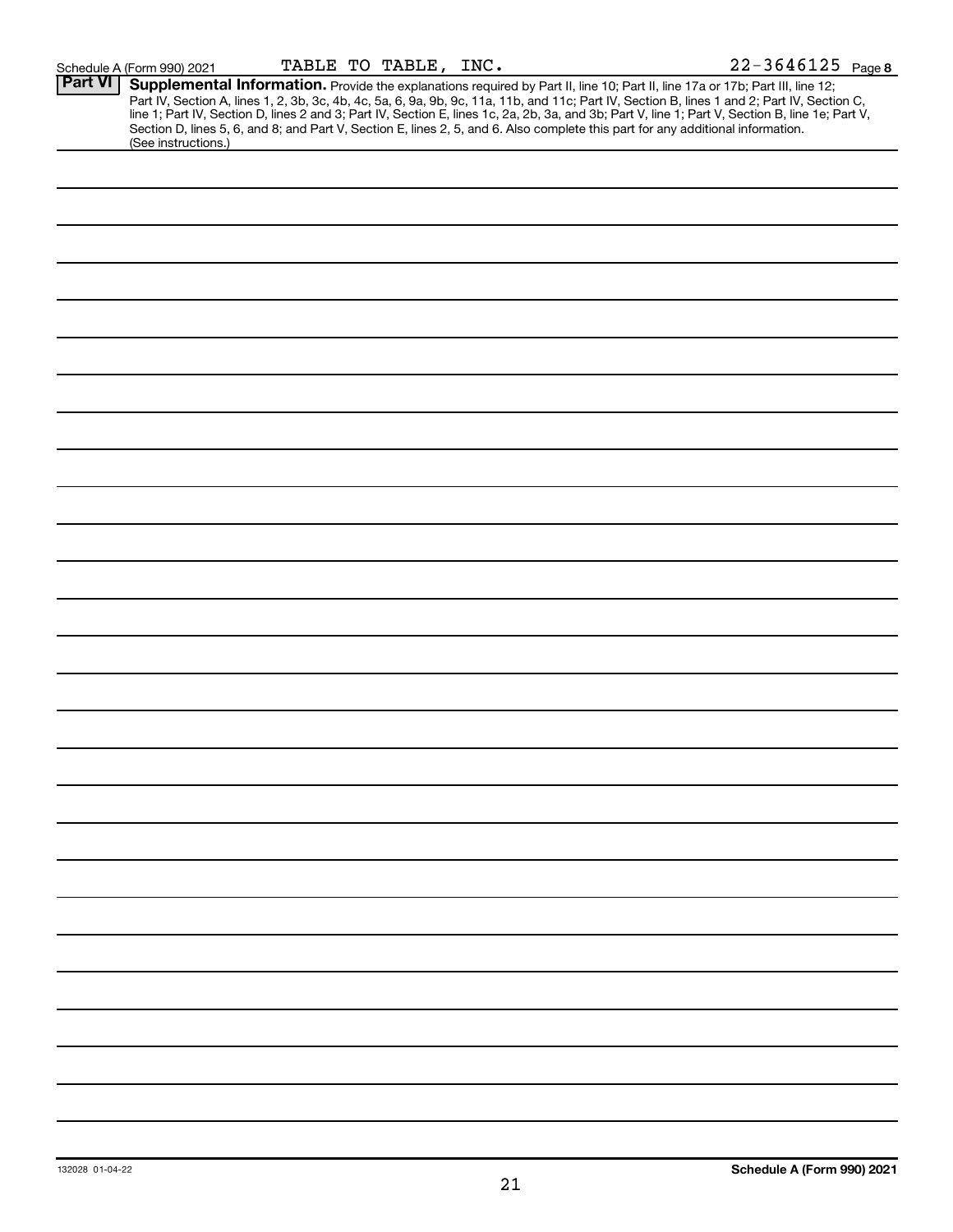|         | <b>SCHEDULE D</b>              |                                                                                                        | <b>Supplemental Financial Statements</b>                                                                                                                                                                                                                 |                | OMB No. 1545-0047                                   |
|---------|--------------------------------|--------------------------------------------------------------------------------------------------------|----------------------------------------------------------------------------------------------------------------------------------------------------------------------------------------------------------------------------------------------------------|----------------|-----------------------------------------------------|
|         | (Form 990)                     |                                                                                                        | Complete if the organization answered "Yes" on Form 990,<br>Part IV, line 6, 7, 8, 9, 10, 11a, 11b, 11c, 11d, 11e, 11f, 12a, or 12b.                                                                                                                     |                |                                                     |
|         | Department of the Treasury     |                                                                                                        | Attach to Form 990.                                                                                                                                                                                                                                      | Open to Public |                                                     |
|         | Internal Revenue Service       |                                                                                                        | Go to www.irs.gov/Form990 for instructions and the latest information.                                                                                                                                                                                   |                | Inspection                                          |
|         | Name of the organization       | TABLE TO TABLE, INC.                                                                                   |                                                                                                                                                                                                                                                          |                | <b>Employer identification number</b><br>22-3646125 |
| Part I  |                                |                                                                                                        | Organizations Maintaining Donor Advised Funds or Other Similar Funds or Accounts. Complete if the                                                                                                                                                        |                |                                                     |
|         |                                | organization answered "Yes" on Form 990, Part IV, line 6.                                              |                                                                                                                                                                                                                                                          |                |                                                     |
|         |                                |                                                                                                        | (a) Donor advised funds                                                                                                                                                                                                                                  |                | (b) Funds and other accounts                        |
| 1       |                                |                                                                                                        |                                                                                                                                                                                                                                                          |                |                                                     |
| 2       |                                | Aggregate value of contributions to (during year)                                                      |                                                                                                                                                                                                                                                          |                |                                                     |
| З       |                                |                                                                                                        | the control of the control of the control of the control of the control of                                                                                                                                                                               |                |                                                     |
| 4       |                                |                                                                                                        |                                                                                                                                                                                                                                                          |                |                                                     |
| 5       |                                |                                                                                                        | Did the organization inform all donors and donor advisors in writing that the assets held in donor advised funds                                                                                                                                         |                | <b>No</b><br>Yes                                    |
| 6       |                                |                                                                                                        | Did the organization inform all grantees, donors, and donor advisors in writing that grant funds can be used only                                                                                                                                        |                |                                                     |
|         |                                |                                                                                                        | for charitable purposes and not for the benefit of the donor or donor advisor, or for any other purpose conferring                                                                                                                                       |                |                                                     |
|         | impermissible private benefit? |                                                                                                        |                                                                                                                                                                                                                                                          |                | Yes<br>No                                           |
| Part II |                                |                                                                                                        | Conservation Easements. Complete if the organization answered "Yes" on Form 990, Part IV, line 7.                                                                                                                                                        |                |                                                     |
| 1       |                                | Purpose(s) of conservation easements held by the organization (check all that apply).                  |                                                                                                                                                                                                                                                          |                |                                                     |
|         |                                | Preservation of land for public use (for example, recreation or education)                             | Preservation of a historically important land area                                                                                                                                                                                                       |                |                                                     |
|         |                                | Protection of natural habitat                                                                          | Preservation of a certified historic structure                                                                                                                                                                                                           |                |                                                     |
|         |                                | Preservation of open space                                                                             |                                                                                                                                                                                                                                                          |                |                                                     |
| 2       |                                |                                                                                                        | Complete lines 2a through 2d if the organization held a qualified conservation contribution in the form of a conservation easement on the last                                                                                                           |                |                                                     |
|         | day of the tax year.           |                                                                                                        |                                                                                                                                                                                                                                                          |                | Held at the End of the Tax Year                     |
| а       |                                |                                                                                                        |                                                                                                                                                                                                                                                          | 2a             |                                                     |
| b       |                                | Total acreage restricted by conservation easements                                                     |                                                                                                                                                                                                                                                          | 2b             |                                                     |
| с       |                                |                                                                                                        |                                                                                                                                                                                                                                                          | 2c             |                                                     |
| d       |                                |                                                                                                        | Number of conservation easements included in (c) acquired after 7/25/06, and not on a historic structure                                                                                                                                                 |                |                                                     |
|         |                                |                                                                                                        | listed in the National Register [1,1,2000] [1,2000] [1,2000] [1,2000] [1,2000] [1,2000] [1,2000] [1,2000] [1,2000] [<br>Number of conservation easements modified, transferred, released, extinguished, or terminated by the organization during the tax | 2d             |                                                     |
| 3       | $year \triangleright$          |                                                                                                        |                                                                                                                                                                                                                                                          |                |                                                     |
| 4       |                                | Number of states where property subject to conservation easement is located $\blacktriangleright$      |                                                                                                                                                                                                                                                          |                |                                                     |
| 5       |                                | Does the organization have a written policy regarding the periodic monitoring, inspection, handling of |                                                                                                                                                                                                                                                          |                |                                                     |
|         |                                | violations, and enforcement of the conservation easements it holds?                                    |                                                                                                                                                                                                                                                          |                | Yes<br>No                                           |
| 6       |                                |                                                                                                        | Staff and volunteer hours devoted to monitoring, inspecting, handling of violations, and enforcing conservation easements during the year                                                                                                                |                |                                                     |
|         |                                |                                                                                                        |                                                                                                                                                                                                                                                          |                |                                                     |
| 7       |                                |                                                                                                        | Amount of expenses incurred in monitoring, inspecting, handling of violations, and enforcing conservation easements during the year                                                                                                                      |                |                                                     |
|         | $\blacktriangleright$ \$       |                                                                                                        |                                                                                                                                                                                                                                                          |                |                                                     |
| 8       |                                |                                                                                                        | Does each conservation easement reported on line $2(d)$ above satisfy the requirements of section 170(h)(4)(B)(i)                                                                                                                                        |                |                                                     |
|         |                                |                                                                                                        |                                                                                                                                                                                                                                                          |                | Yes<br>No                                           |
| 9       |                                |                                                                                                        | In Part XIII, describe how the organization reports conservation easements in its revenue and expense statement and                                                                                                                                      |                |                                                     |
|         |                                |                                                                                                        | balance sheet, and include, if applicable, the text of the footnote to the organization's financial statements that describes the                                                                                                                        |                |                                                     |
|         | Part III                       | organization's accounting for conservation easements.                                                  | Organizations Maintaining Collections of Art, Historical Treasures, or Other Similar Assets.                                                                                                                                                             |                |                                                     |
|         |                                | Complete if the organization answered "Yes" on Form 990, Part IV, line 8.                              |                                                                                                                                                                                                                                                          |                |                                                     |
|         |                                |                                                                                                        | 1a If the organization elected, as permitted under FASB ASC 958, not to report in its revenue statement and balance sheet works                                                                                                                          |                |                                                     |
|         |                                |                                                                                                        | of art, historical treasures, or other similar assets held for public exhibition, education, or research in furtherance of public                                                                                                                        |                |                                                     |
|         |                                |                                                                                                        | service, provide in Part XIII the text of the footnote to its financial statements that describes these items.                                                                                                                                           |                |                                                     |
|         |                                |                                                                                                        | <b>b</b> If the organization elected, as permitted under FASB ASC 958, to report in its revenue statement and balance sheet works of                                                                                                                     |                |                                                     |
|         |                                |                                                                                                        | art, historical treasures, or other similar assets held for public exhibition, education, or research in furtherance of public service,                                                                                                                  |                |                                                     |
|         |                                | provide the following amounts relating to these items:                                                 |                                                                                                                                                                                                                                                          |                |                                                     |
|         | $\left( 1\right)$              |                                                                                                        |                                                                                                                                                                                                                                                          |                | \$                                                  |
|         |                                | (ii) Assets included in Form 990, Part X                                                               |                                                                                                                                                                                                                                                          |                |                                                     |
| 2       |                                |                                                                                                        | If the organization received or held works of art, historical treasures, or other similar assets for financial gain, provide                                                                                                                             |                |                                                     |
|         |                                | the following amounts required to be reported under FASB ASC 958 relating to these items:              |                                                                                                                                                                                                                                                          |                |                                                     |
| a       |                                |                                                                                                        |                                                                                                                                                                                                                                                          |                | -\$                                                 |

| <b>b</b> Assets included in Form 990. Part X                               | $\blacktriangleright$ s |  |
|----------------------------------------------------------------------------|-------------------------|--|
| LHA For Paperwork Reduction Act Notice, see the Instructions for Form 990. |                         |  |
| 132051 10-28-21                                                            |                         |  |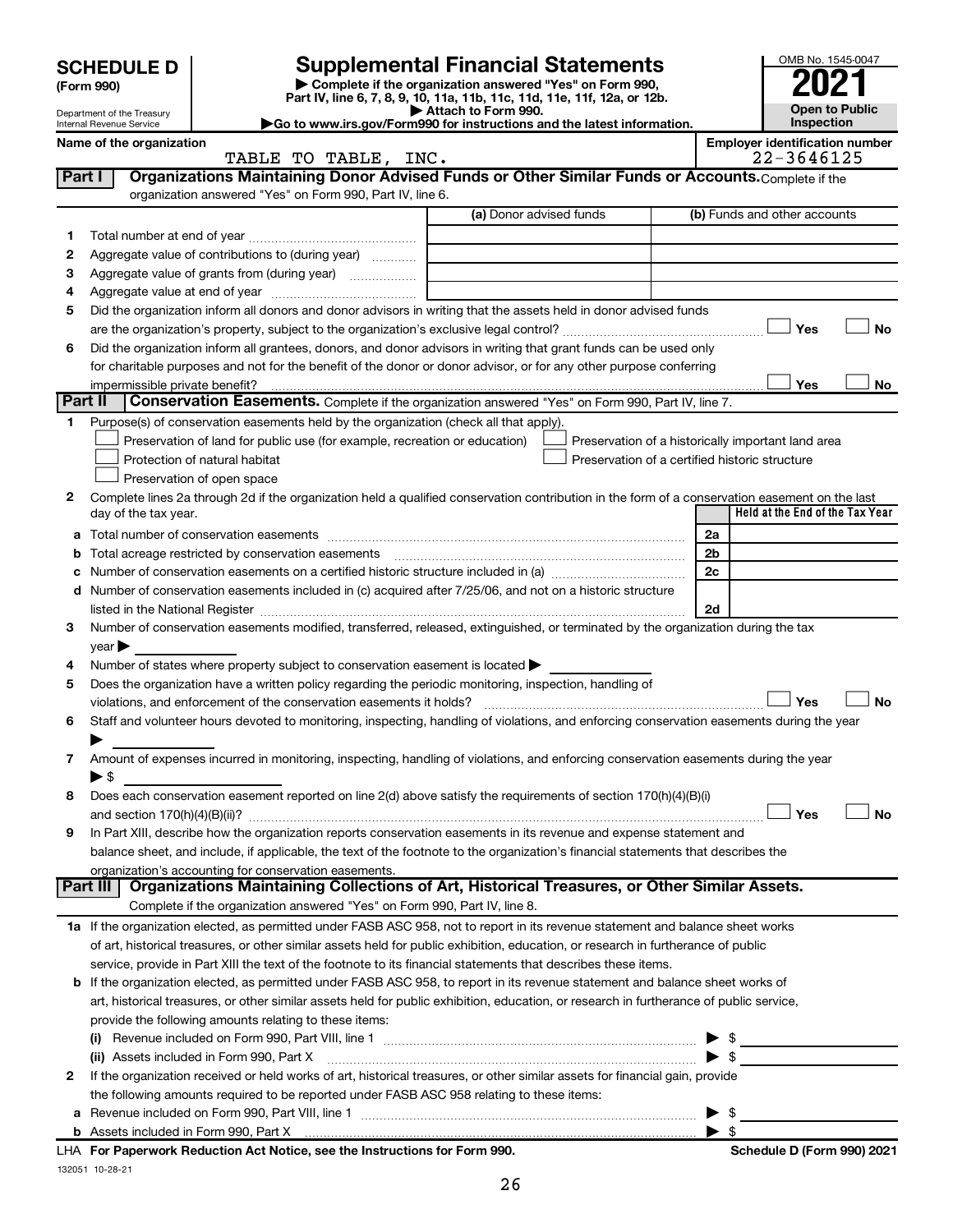|               | Schedule D (Form 990) 2021<br>Organizations Maintaining Collections of Art, Historical Treasures, or Other Similar Assets (continued)                                                                                          | TABLE TO TABLE, INC.                    |                |                                                                                                                                                                                                                                |              |                                 | $22 - 3646125$ Page 2 |                |              |                       |
|---------------|--------------------------------------------------------------------------------------------------------------------------------------------------------------------------------------------------------------------------------|-----------------------------------------|----------------|--------------------------------------------------------------------------------------------------------------------------------------------------------------------------------------------------------------------------------|--------------|---------------------------------|-----------------------|----------------|--------------|-----------------------|
|               | Part III                                                                                                                                                                                                                       |                                         |                |                                                                                                                                                                                                                                |              |                                 |                       |                |              |                       |
| 3             | Using the organization's acquisition, accession, and other records, check any of the following that make significant use of its<br>collection items (check all that apply):                                                    |                                         |                |                                                                                                                                                                                                                                |              |                                 |                       |                |              |                       |
| a             | Public exhibition                                                                                                                                                                                                              |                                         |                | Loan or exchange program                                                                                                                                                                                                       |              |                                 |                       |                |              |                       |
| b             | Scholarly research                                                                                                                                                                                                             |                                         |                | Other and the control of the control of the control of the control of the control of the control of the control of the control of the control of the control of the control of the control of the control of the control of th |              |                                 |                       |                |              |                       |
| c             | Preservation for future generations                                                                                                                                                                                            |                                         |                |                                                                                                                                                                                                                                |              |                                 |                       |                |              |                       |
| 4             | Provide a description of the organization's collections and explain how they further the organization's exempt purpose in Part XIII.                                                                                           |                                         |                |                                                                                                                                                                                                                                |              |                                 |                       |                |              |                       |
| 5             | During the year, did the organization solicit or receive donations of art, historical treasures, or other similar assets                                                                                                       |                                         |                |                                                                                                                                                                                                                                |              |                                 |                       |                |              |                       |
|               |                                                                                                                                                                                                                                |                                         |                |                                                                                                                                                                                                                                |              |                                 |                       | Yes            |              | No                    |
|               | <b>Part IV</b><br><b>Escrow and Custodial Arrangements.</b> Complete if the organization answered "Yes" on Form 990, Part IV, line 9, or                                                                                       |                                         |                |                                                                                                                                                                                                                                |              |                                 |                       |                |              |                       |
|               | reported an amount on Form 990, Part X, line 21.                                                                                                                                                                               |                                         |                |                                                                                                                                                                                                                                |              |                                 |                       |                |              |                       |
|               | 1a Is the organization an agent, trustee, custodian or other intermediary for contributions or other assets not included                                                                                                       |                                         |                |                                                                                                                                                                                                                                |              |                                 |                       |                |              |                       |
|               | on Form 990, Part X? [[[[[[[[[[[[[[[[[[[]]]]]]]]]]]] on Form 990, Part X?                                                                                                                                                      |                                         |                |                                                                                                                                                                                                                                |              |                                 |                       | Yes            |              | $\boxed{\text{X}}$ No |
|               | b If "Yes," explain the arrangement in Part XIII and complete the following table:                                                                                                                                             |                                         |                |                                                                                                                                                                                                                                |              |                                 |                       |                |              |                       |
|               |                                                                                                                                                                                                                                |                                         |                |                                                                                                                                                                                                                                |              |                                 |                       | Amount         |              |                       |
|               | c Beginning balance measurements and the contract of the contract of the contract of the contract of the contract of the contract of the contract of the contract of the contract of the contract of the contract of the contr |                                         |                |                                                                                                                                                                                                                                |              | 1c                              |                       |                |              |                       |
|               | d Additions during the year manufactured and an account of the year manufactured and account of the year manufactured and account of the year manufactured and account of the year manufactured and account of the year manufa |                                         |                |                                                                                                                                                                                                                                |              | 1d                              |                       |                |              |                       |
|               | e Distributions during the year manufactured and continuum and contract the year manufactured and contract the                                                                                                                 |                                         |                |                                                                                                                                                                                                                                |              | 1e                              |                       |                |              |                       |
|               | Ending balance manufactured and contract the contract of the contract of the contract of the contract of the contract of the contract of the contract of the contract of the contract of the contract of the contract of the c |                                         |                |                                                                                                                                                                                                                                |              | 1f                              |                       |                |              |                       |
|               | 2a Did the organization include an amount on Form 990, Part X, line 21, for escrow or custodial account liability?                                                                                                             |                                         |                |                                                                                                                                                                                                                                |              |                                 | .                     | Yes            |              | No                    |
|               |                                                                                                                                                                                                                                |                                         |                |                                                                                                                                                                                                                                |              |                                 |                       |                |              |                       |
| <b>Part V</b> | Endowment Funds. Complete if the organization answered "Yes" on Form 990, Part IV, line 10.                                                                                                                                    |                                         |                |                                                                                                                                                                                                                                |              |                                 |                       |                |              |                       |
|               |                                                                                                                                                                                                                                | (a) Current year $\vert$                | (b) Prior year | (c) Two years back $\vert$ (d) Three years back $\vert$ (e) Four years back                                                                                                                                                    |              |                                 |                       |                |              |                       |
|               | 1a Beginning of year balance                                                                                                                                                                                                   | 6, 512, 788.                            | 6,670,746.     |                                                                                                                                                                                                                                | 5,528,609.   |                                 | 5,986,836.            |                | 5, 210, 187. |                       |
|               |                                                                                                                                                                                                                                | 55,178.                                 | 60,174.        |                                                                                                                                                                                                                                | 37,614.      |                                 | 9,966.                |                |              |                       |
|               | c Net investment earnings, gains, and losses                                                                                                                                                                                   | 1, 178, 763.                            | 81,868.        |                                                                                                                                                                                                                                | 1, 104, 523. |                                 | $-468, 193.$          |                | 776,649.     |                       |
|               | d Grants or scholarships                                                                                                                                                                                                       |                                         |                |                                                                                                                                                                                                                                |              |                                 |                       |                |              |                       |
|               | e Other expenditures for facilities                                                                                                                                                                                            |                                         |                |                                                                                                                                                                                                                                |              |                                 |                       |                |              |                       |
|               | and programs                                                                                                                                                                                                                   | 200,000.                                | 300,000.       |                                                                                                                                                                                                                                |              |                                 |                       |                |              |                       |
|               | f Administrative expenses                                                                                                                                                                                                      |                                         |                |                                                                                                                                                                                                                                |              |                                 |                       |                |              |                       |
| g             |                                                                                                                                                                                                                                | 7,546,729.                              | 6, 512, 788.   |                                                                                                                                                                                                                                | 6,670,746.   |                                 | 5,528,609.            |                | 5,986,836.   |                       |
| 2             | Provide the estimated percentage of the current year end balance (line 1g, column (a)) held as:                                                                                                                                |                                         |                |                                                                                                                                                                                                                                |              |                                 |                       |                |              |                       |
|               | a Board designated or quasi-endowment >                                                                                                                                                                                        | 22.8160                                 | %              |                                                                                                                                                                                                                                |              |                                 |                       |                |              |                       |
|               | <b>b</b> Permanent endowment $\triangleright$ 36.6900                                                                                                                                                                          | %                                       |                |                                                                                                                                                                                                                                |              |                                 |                       |                |              |                       |
|               | 40.4940%<br>c Term endowment $\blacktriangleright$                                                                                                                                                                             |                                         |                |                                                                                                                                                                                                                                |              |                                 |                       |                |              |                       |
|               | The percentages on lines 2a, 2b, and 2c should equal 100%.                                                                                                                                                                     |                                         |                |                                                                                                                                                                                                                                |              |                                 |                       |                |              |                       |
|               | 3a Are there endowment funds not in the possession of the organization that are held and administered for the organization                                                                                                     |                                         |                |                                                                                                                                                                                                                                |              |                                 |                       |                |              |                       |
|               | by:                                                                                                                                                                                                                            |                                         |                |                                                                                                                                                                                                                                |              |                                 |                       |                | Yes          | No                    |
|               | (i)                                                                                                                                                                                                                            |                                         |                |                                                                                                                                                                                                                                |              |                                 |                       | 3a(i)          |              | X                     |
|               |                                                                                                                                                                                                                                |                                         |                |                                                                                                                                                                                                                                |              |                                 |                       | 3a(ii)         |              | х                     |
|               |                                                                                                                                                                                                                                |                                         |                |                                                                                                                                                                                                                                |              |                                 |                       | 3b             |              |                       |
| 4             | Describe in Part XIII the intended uses of the organization's endowment funds.                                                                                                                                                 |                                         |                |                                                                                                                                                                                                                                |              |                                 |                       |                |              |                       |
|               | Land, Buildings, and Equipment.<br><b>Part VI</b>                                                                                                                                                                              |                                         |                |                                                                                                                                                                                                                                |              |                                 |                       |                |              |                       |
|               | Complete if the organization answered "Yes" on Form 990, Part IV, line 11a. See Form 990, Part X, line 10.                                                                                                                     |                                         |                |                                                                                                                                                                                                                                |              |                                 |                       |                |              |                       |
|               | Description of property                                                                                                                                                                                                        | (a) Cost or other<br>basis (investment) |                | (b) Cost or other<br>basis (other)                                                                                                                                                                                             |              | (c) Accumulated<br>depreciation |                       | (d) Book value |              |                       |
|               |                                                                                                                                                                                                                                |                                         |                |                                                                                                                                                                                                                                |              |                                 |                       |                |              |                       |
|               |                                                                                                                                                                                                                                |                                         |                |                                                                                                                                                                                                                                |              |                                 |                       |                |              |                       |
|               |                                                                                                                                                                                                                                |                                         |                |                                                                                                                                                                                                                                |              |                                 |                       |                |              |                       |
|               |                                                                                                                                                                                                                                |                                         |                | 60,796.                                                                                                                                                                                                                        |              | 49,496.                         |                       |                | 11,300.      |                       |
|               |                                                                                                                                                                                                                                |                                         |                | 67,097.                                                                                                                                                                                                                        |              | 35,986.                         |                       |                | 31,1         | 11.                   |
|               | Total. Add lines 1a through 1e. (Column (d) must equal Form 990, Part X, column (B), line 10c.)                                                                                                                                |                                         |                |                                                                                                                                                                                                                                |              |                                 |                       |                | 42,411.      |                       |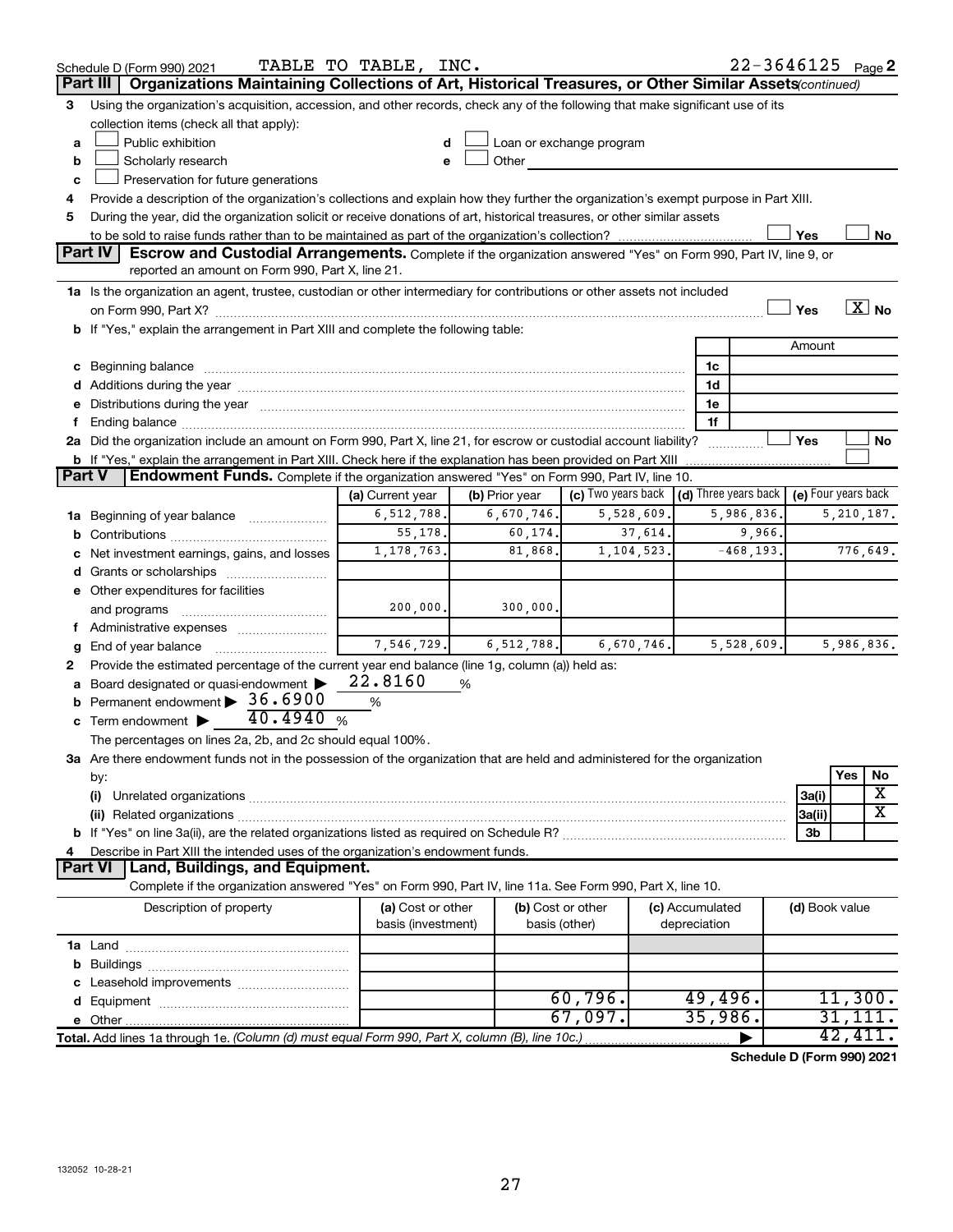|           | Part VIII Investments - Other Securities.<br>Complete if the organization answered "Yes" on Form 990, Part IV, line 11b. See Form 990, Part X, line 12. |                 |                                                           |                |
|-----------|---------------------------------------------------------------------------------------------------------------------------------------------------------|-----------------|-----------------------------------------------------------|----------------|
|           | (a) Description of security or category (including name of security)                                                                                    | (b) Book value  | (c) Method of valuation: Cost or end-of-year market value |                |
|           | (1) Financial derivatives                                                                                                                               |                 |                                                           |                |
|           | (2) Closely held equity interests                                                                                                                       |                 |                                                           |                |
| (3) Other |                                                                                                                                                         |                 |                                                           |                |
| (A)       |                                                                                                                                                         |                 |                                                           |                |
| (B)       |                                                                                                                                                         |                 |                                                           |                |
| (C)       |                                                                                                                                                         |                 |                                                           |                |
| (D)       |                                                                                                                                                         |                 |                                                           |                |
| (E)       |                                                                                                                                                         |                 |                                                           |                |
| (F)       |                                                                                                                                                         |                 |                                                           |                |
| (G)       |                                                                                                                                                         |                 |                                                           |                |
| (H)       |                                                                                                                                                         |                 |                                                           |                |
|           | Total. (Col. (b) must equal Form 990, Part X, col. (B) line 12.) $\blacktriangleright$                                                                  |                 |                                                           |                |
|           | Part VIII Investments - Program Related.                                                                                                                |                 |                                                           |                |
|           | Complete if the organization answered "Yes" on Form 990, Part IV, line 11c. See Form 990, Part X, line 13.                                              |                 |                                                           |                |
|           | (a) Description of investment                                                                                                                           | (b) Book value  | (c) Method of valuation: Cost or end-of-year market value |                |
| (1)       |                                                                                                                                                         |                 |                                                           |                |
| (2)       |                                                                                                                                                         |                 |                                                           |                |
| (3)       |                                                                                                                                                         |                 |                                                           |                |
| (4)       |                                                                                                                                                         |                 |                                                           |                |
| (5)       |                                                                                                                                                         |                 |                                                           |                |
| (6)       |                                                                                                                                                         |                 |                                                           |                |
| (7)       |                                                                                                                                                         |                 |                                                           |                |
| (8)       |                                                                                                                                                         |                 |                                                           |                |
| (9)       |                                                                                                                                                         |                 |                                                           |                |
|           | Total. (Col. (b) must equal Form 990, Part X, col. (B) line 13.)                                                                                        |                 |                                                           |                |
| Part IX   | <b>Other Assets.</b>                                                                                                                                    |                 |                                                           |                |
|           | Complete if the organization answered "Yes" on Form 990, Part IV, line 11d. See Form 990, Part X, line 15.                                              |                 |                                                           |                |
|           |                                                                                                                                                         | (a) Description |                                                           | (b) Book value |
| (1)       |                                                                                                                                                         |                 |                                                           |                |
| (2)       |                                                                                                                                                         |                 |                                                           |                |
| (3)       |                                                                                                                                                         |                 |                                                           |                |
| (4)       |                                                                                                                                                         |                 |                                                           |                |
| (5)       |                                                                                                                                                         |                 |                                                           |                |
| (6)       |                                                                                                                                                         |                 |                                                           |                |
| (7)       |                                                                                                                                                         |                 |                                                           |                |
| (8)       |                                                                                                                                                         |                 |                                                           |                |
| (9)       |                                                                                                                                                         |                 |                                                           |                |
|           | Total. (Column (b) must equal Form 990, Part X, col. (B) line 15.)                                                                                      |                 |                                                           |                |
| Part X    | <b>Other Liabilities.</b>                                                                                                                               |                 |                                                           |                |
|           | Complete if the organization answered "Yes" on Form 990, Part IV, line 11e or 11f. See Form 990, Part X, line 25.                                       |                 |                                                           |                |
| 1.        | (a) Description of liability                                                                                                                            |                 |                                                           | (b) Book value |
| (1)       | Federal income taxes<br><b>DEFERRED RENT</b>                                                                                                            |                 |                                                           |                |
| (2)       |                                                                                                                                                         |                 |                                                           | 4,075.         |
| (3)       |                                                                                                                                                         |                 |                                                           |                |
| (4)       |                                                                                                                                                         |                 |                                                           |                |
| (5)       |                                                                                                                                                         |                 |                                                           |                |
| (6)       |                                                                                                                                                         |                 |                                                           |                |
| (7)       |                                                                                                                                                         |                 |                                                           |                |
| (8)       |                                                                                                                                                         |                 |                                                           |                |
| (9)       |                                                                                                                                                         |                 |                                                           | 4,075.         |
|           | Total. (Column (b) must equal Form 990, Part X, col. (B) line 25.)                                                                                      |                 |                                                           |                |

**2.** Liability for uncertain tax positions. In Part XIII, provide the text of the footnote to the organization's financial statements that reports the organization's liability for uncertain tax positions under FASB ASC 740. Check here if the text of the footnote has been provided in Part XIII ...  $\fbox{\bf X}$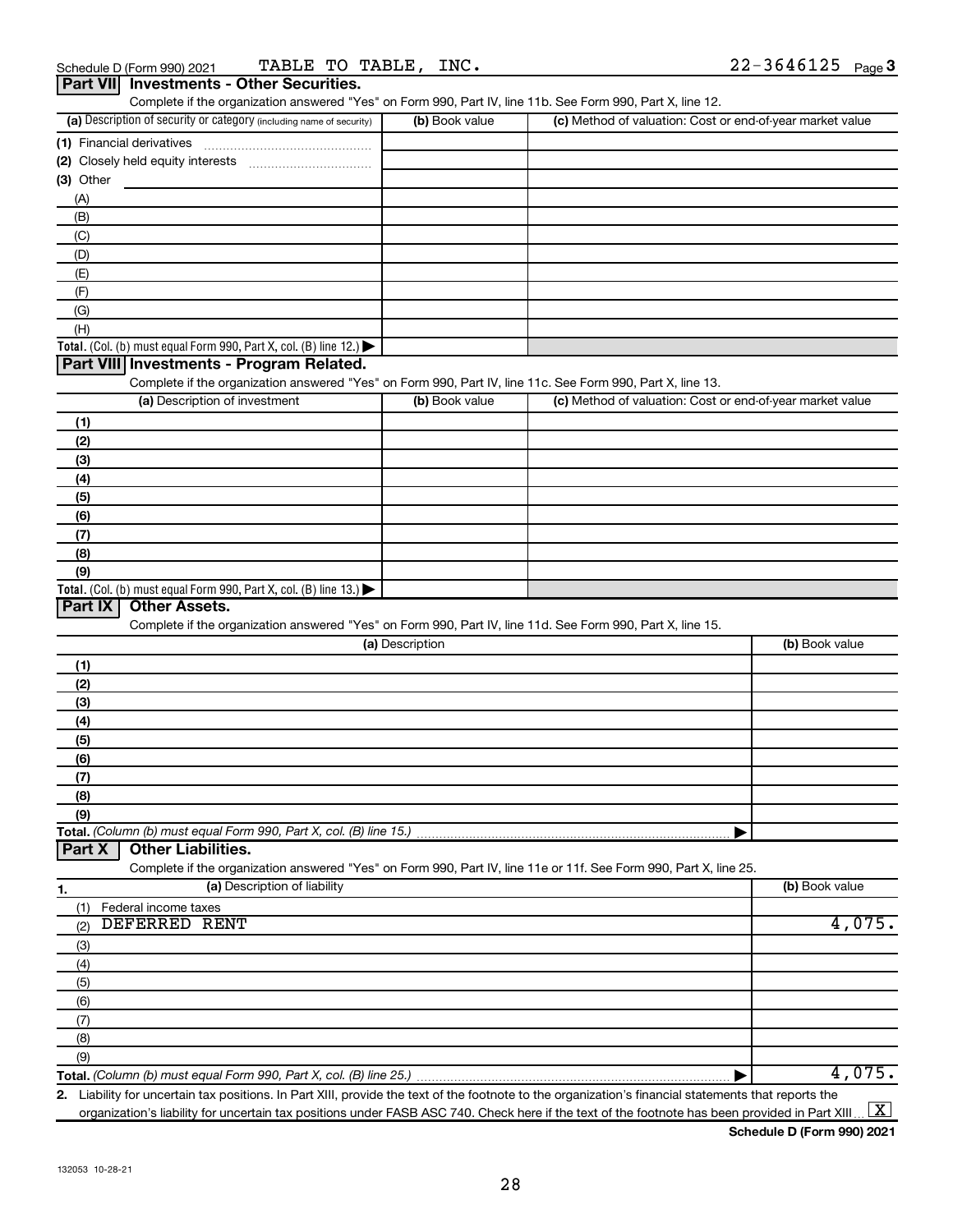|    | TABLE TO TABLE, INC.<br>Schedule D (Form 990) 2021                                                                                                                                                                            |                |          |                | $22 - 3646125$ Page 4 |
|----|-------------------------------------------------------------------------------------------------------------------------------------------------------------------------------------------------------------------------------|----------------|----------|----------------|-----------------------|
|    | Part XI<br>Reconciliation of Revenue per Audited Financial Statements With Revenue per Return.                                                                                                                                |                |          |                |                       |
|    | Complete if the organization answered "Yes" on Form 990, Part IV, line 12a.                                                                                                                                                   |                |          |                |                       |
| 1  | Total revenue, gains, and other support per audited financial statements                                                                                                                                                      |                |          | $\blacksquare$ | 53,464,722.           |
| 2  | Amounts included on line 1 but not on Form 990, Part VIII, line 12:                                                                                                                                                           |                |          |                |                       |
| a  | Net unrealized gains (losses) on investments [111] Met unrealized main states and investments [11] Metamas and the university of the unrealized main states and the unrealized main states and the unrealized main states and | 2a             | 982,592. |                |                       |
| b  |                                                                                                                                                                                                                               | 2 <sub>b</sub> | 63,808.  |                |                       |
|    |                                                                                                                                                                                                                               | 2c             |          |                |                       |
| d  |                                                                                                                                                                                                                               |                |          |                |                       |
| e  | Add lines 2a through 2d                                                                                                                                                                                                       |                |          | 2e             | 1,046,400.            |
| 3  |                                                                                                                                                                                                                               |                |          | $\mathbf{a}$   | 52,418,322.           |
| 4  | Amounts included on Form 990, Part VIII, line 12, but not on line 1:                                                                                                                                                          |                |          |                |                       |
| a  |                                                                                                                                                                                                                               |                | 1,837.   |                |                       |
| b  |                                                                                                                                                                                                                               | 4 <b>b</b>     |          |                |                       |
|    | Add lines 4a and 4b                                                                                                                                                                                                           |                |          | 4c             | 1,837.                |
| 5  |                                                                                                                                                                                                                               |                |          | 5              | 52,420,159.           |
|    | Part XII   Reconciliation of Expenses per Audited Financial Statements With Expenses per Return.                                                                                                                              |                |          |                |                       |
|    | Complete if the organization answered "Yes" on Form 990, Part IV, line 12a.                                                                                                                                                   |                |          |                |                       |
| 1  |                                                                                                                                                                                                                               |                |          |                | 52,076,831.           |
| 2  | Amounts included on line 1 but not on Form 990, Part IX, line 25:                                                                                                                                                             |                |          |                |                       |
|    |                                                                                                                                                                                                                               | 2a             | 63,808.  |                |                       |
|    |                                                                                                                                                                                                                               | 2 <sub>b</sub> |          |                |                       |
| C. |                                                                                                                                                                                                                               | 2c             |          |                |                       |
|    |                                                                                                                                                                                                                               | 2d             |          |                |                       |
| е  | Add lines 2a through 2d <b>must be a constructed as the constant of the constant of the constant of the construction</b>                                                                                                      |                |          | 2e             | 63,808.               |
| з  |                                                                                                                                                                                                                               |                |          | $\mathbf{a}$   | 52,013,023.           |
| 4  | Amounts included on Form 990, Part IX, line 25, but not on line 1:                                                                                                                                                            |                |          |                |                       |
|    |                                                                                                                                                                                                                               |                |          |                |                       |
|    |                                                                                                                                                                                                                               |                |          |                |                       |
|    |                                                                                                                                                                                                                               |                |          |                |                       |
|    | c Add lines 4a and 4b                                                                                                                                                                                                         |                |          | 4c             | о.                    |
| 5  |                                                                                                                                                                                                                               |                |          | 5              | 52,013,023.           |
|    | Part XIII Supplemental Information.                                                                                                                                                                                           |                |          |                |                       |

 $\bar{\bf s}$  3, 5, and 9; Part III, lines 1a and 4; Part IV, lines 1b and 2 $\bar{\bf s}$ lines 2d and 4b; and Part XII, lines 2d and 4b. Also complete this part to provide any additional information.

PART V, LINE 4:

THE TABLE TO TABLE ENDOWMENT, ESTABLISHED AT THE FOUNDING OF THE

ORGANIZATION, HAS A GOAL OF PROVIDING A CONTINUING FLOW OF INCOME TO

SUPPORT OPERATIONS AND LIMIT THE NECESSITY OF FUNDRAISING. ENDOWMENT FUNDS

ARE MAINTAINED WITH A FINANCIAL ADVISOR AND DIVERSIFIED BETWEEN BOND,

EQUITY AND GOVERNMENT INVESTMENTS.

PART X, LINE 2:

THE ORGANIZATION IS A TAX-EXEMPT ORGANIZATION AS DEFINED BY SECTION

501(C)(3) OF THE INTERNAL REVENUE CODE, THOUGH IT IS SUBJECT TO TAX ON

INCOME UNRELATED TO ITS EXEMPT PURPOSE, UNLESS THAT INCOME IS OTHERWISE

132054 10-28-21 **Schedule D (Form 990) 2021** EXCLUDED BY THE CODE. THE ORGANIZATION HAS PROCESSES PRESENTLY IN PLACE TO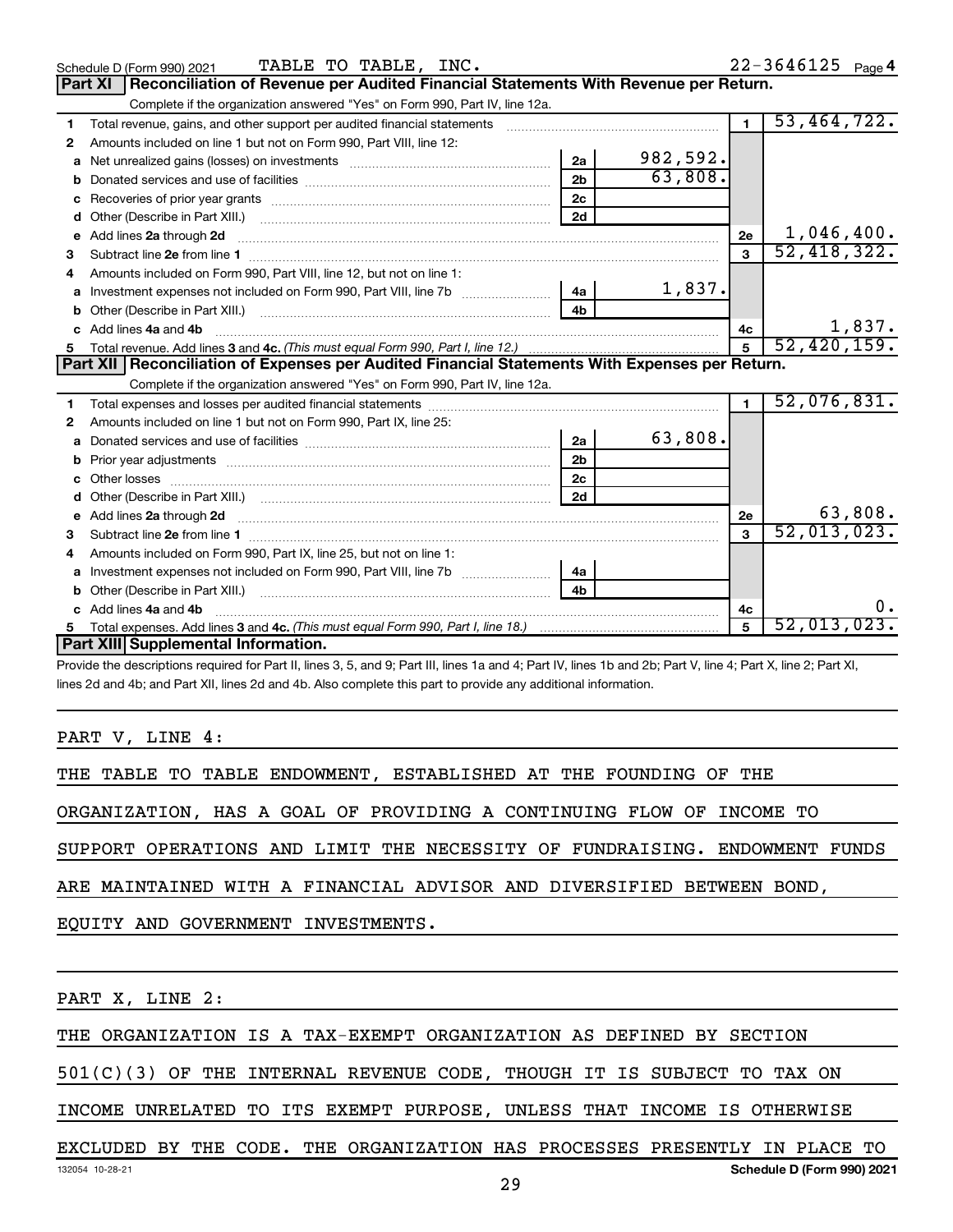| Schedule D (Form 990) 2021 TABLE TO TABLE, INC.                  |  | $22 - 3646125$ Page 5                                                      |
|------------------------------------------------------------------|--|----------------------------------------------------------------------------|
| <b>Part XIII Supplemental Information (continued)</b>            |  |                                                                            |
|                                                                  |  | ENSURE THE MAINTENANCE OF ITS TAX-EXEMPT STATUS; TO IDENTIFY AND REPORT    |
| UNRELATED INCOME; TO DETERMINE ITS FILING AND TAX OBLIGATIONS IN |  |                                                                            |
|                                                                  |  | JURISDICTIONS FOR WHICH IT HAS NEXUS; AND TO IDENTIFY AND EVALUATE OTHER   |
|                                                                  |  | MATTERS THAT MAY BE CONSIDERED TAX POSITIONS. THE ORGANIZATION HAS         |
|                                                                  |  | DETERMINED THAT THERE ARE NO MATERIAL UNCERTAIN TAX POSITIONS THAT REOUIRE |
| RECOGNITION OR DISCLOSURE IN THE FINANCIAL STATEMENTS.           |  |                                                                            |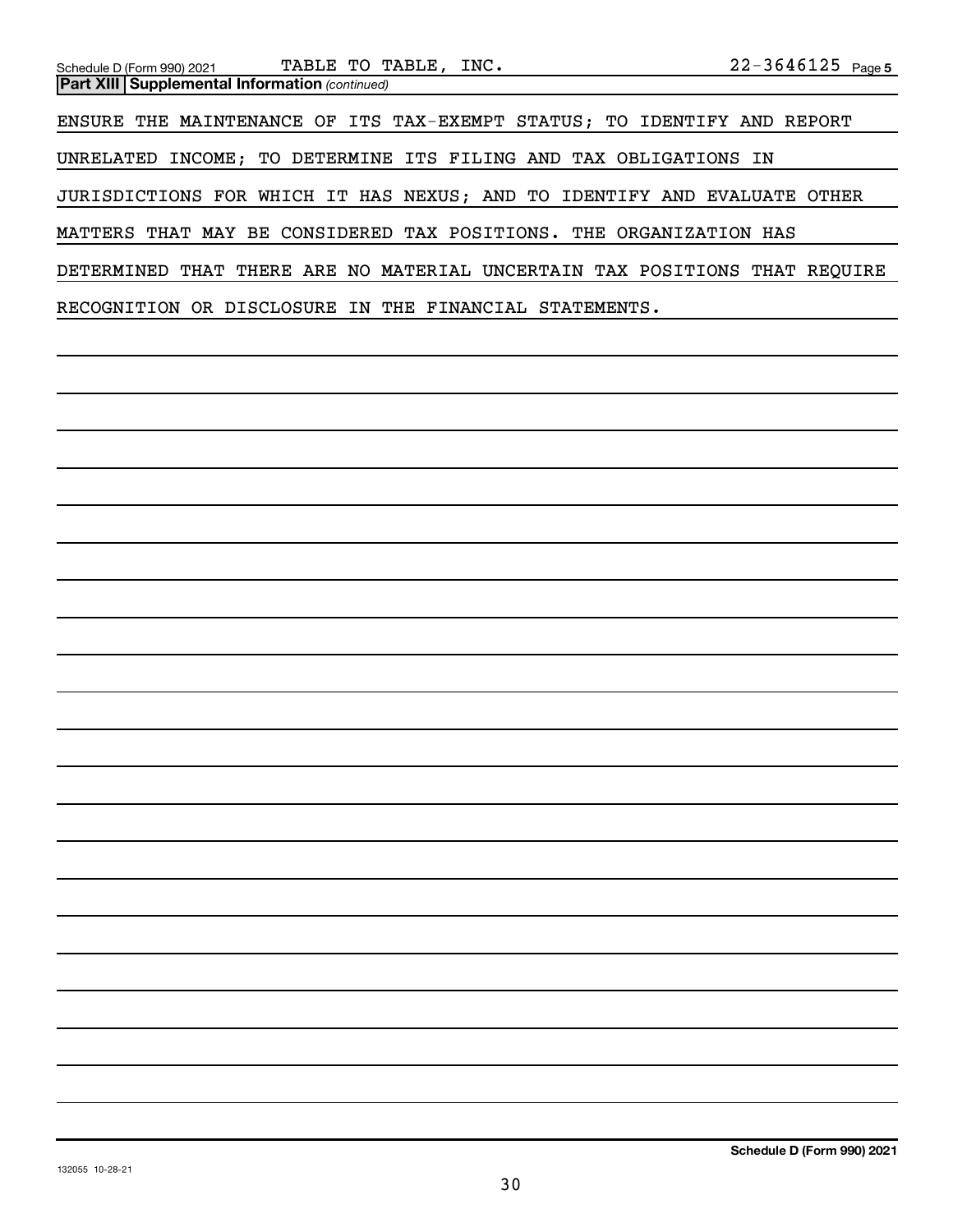| <b>SCHEDULE G</b>                                            |                                                                                                                                                                                                                                                                                                                                                                                                                                                                                                                                                                                                                                                                                                                                                                                                                       | <b>Supplemental Information Regarding Fundraising or Gaming Activities</b>                                                                                          |     |                                                                            |                                      |                                                                            | OMB No. 1545-0047                                       |  |  |  |  |  |
|--------------------------------------------------------------|-----------------------------------------------------------------------------------------------------------------------------------------------------------------------------------------------------------------------------------------------------------------------------------------------------------------------------------------------------------------------------------------------------------------------------------------------------------------------------------------------------------------------------------------------------------------------------------------------------------------------------------------------------------------------------------------------------------------------------------------------------------------------------------------------------------------------|---------------------------------------------------------------------------------------------------------------------------------------------------------------------|-----|----------------------------------------------------------------------------|--------------------------------------|----------------------------------------------------------------------------|---------------------------------------------------------|--|--|--|--|--|
| (Form 990)                                                   |                                                                                                                                                                                                                                                                                                                                                                                                                                                                                                                                                                                                                                                                                                                                                                                                                       | Complete if the organization answered "Yes" on Form 990, Part IV, line 17, 18, or 19, or if the<br>organization entered more than \$15,000 on Form 990-EZ, line 6a. |     |                                                                            |                                      |                                                                            | 2021                                                    |  |  |  |  |  |
| Department of the Treasury                                   |                                                                                                                                                                                                                                                                                                                                                                                                                                                                                                                                                                                                                                                                                                                                                                                                                       | Attach to Form 990 or Form 990-EZ.                                                                                                                                  |     |                                                                            |                                      |                                                                            | <b>Open to Public</b><br>Inspection                     |  |  |  |  |  |
| Internal Revenue Service<br>Name of the organization         |                                                                                                                                                                                                                                                                                                                                                                                                                                                                                                                                                                                                                                                                                                                                                                                                                       | Go to www.irs.gov/Form990 for instructions and the latest information.                                                                                              |     |                                                                            |                                      |                                                                            | <b>Employer identification number</b>                   |  |  |  |  |  |
|                                                              |                                                                                                                                                                                                                                                                                                                                                                                                                                                                                                                                                                                                                                                                                                                                                                                                                       | TABLE TO TABLE, INC.                                                                                                                                                |     |                                                                            |                                      |                                                                            | 22-3646125                                              |  |  |  |  |  |
| Part I                                                       | required to complete this part.                                                                                                                                                                                                                                                                                                                                                                                                                                                                                                                                                                                                                                                                                                                                                                                       | Fundraising Activities. Complete if the organization answered "Yes" on Form 990, Part IV, line 17. Form 990-EZ filers are not                                       |     |                                                                            |                                      |                                                                            |                                                         |  |  |  |  |  |
| a<br>b<br>с<br>d                                             | 1 Indicate whether the organization raised funds through any of the following activities. Check all that apply.<br>Mail solicitations<br>Solicitation of non-government grants<br>е<br>Internet and email solicitations<br>Solicitation of government grants<br>f<br>Phone solicitations<br>Special fundraising events<br>g<br>In-person solicitations<br>2 a Did the organization have a written or oral agreement with any individual (including officers, directors, trustees, or<br>Yes<br><b>No</b><br>key employees listed in Form 990, Part VII) or entity in connection with professional fundraising services?<br>b If "Yes," list the 10 highest paid individuals or entities (fundraisers) pursuant to agreements under which the fundraiser is to be<br>compensated at least \$5,000 by the organization. |                                                                                                                                                                     |     |                                                                            |                                      |                                                                            |                                                         |  |  |  |  |  |
| (i) Name and address of individual<br>or entity (fundraiser) |                                                                                                                                                                                                                                                                                                                                                                                                                                                                                                                                                                                                                                                                                                                                                                                                                       | (ii) Activity                                                                                                                                                       |     | (iii) Did<br>fundraiser<br>have custody<br>or control of<br>contributions? | (iv) Gross receipts<br>from activity | (v) Amount paid<br>to (or retained by)<br>fundraiser<br>listed in col. (i) | (vi) Amount paid<br>to (or retained by)<br>organization |  |  |  |  |  |
|                                                              |                                                                                                                                                                                                                                                                                                                                                                                                                                                                                                                                                                                                                                                                                                                                                                                                                       |                                                                                                                                                                     | Yes | No                                                                         |                                      |                                                                            |                                                         |  |  |  |  |  |
|                                                              |                                                                                                                                                                                                                                                                                                                                                                                                                                                                                                                                                                                                                                                                                                                                                                                                                       |                                                                                                                                                                     |     |                                                                            |                                      |                                                                            |                                                         |  |  |  |  |  |
|                                                              |                                                                                                                                                                                                                                                                                                                                                                                                                                                                                                                                                                                                                                                                                                                                                                                                                       |                                                                                                                                                                     |     |                                                                            |                                      |                                                                            |                                                         |  |  |  |  |  |
|                                                              |                                                                                                                                                                                                                                                                                                                                                                                                                                                                                                                                                                                                                                                                                                                                                                                                                       |                                                                                                                                                                     |     |                                                                            |                                      |                                                                            |                                                         |  |  |  |  |  |
|                                                              |                                                                                                                                                                                                                                                                                                                                                                                                                                                                                                                                                                                                                                                                                                                                                                                                                       |                                                                                                                                                                     |     |                                                                            |                                      |                                                                            |                                                         |  |  |  |  |  |
|                                                              |                                                                                                                                                                                                                                                                                                                                                                                                                                                                                                                                                                                                                                                                                                                                                                                                                       |                                                                                                                                                                     |     |                                                                            |                                      |                                                                            |                                                         |  |  |  |  |  |
|                                                              |                                                                                                                                                                                                                                                                                                                                                                                                                                                                                                                                                                                                                                                                                                                                                                                                                       |                                                                                                                                                                     |     |                                                                            |                                      |                                                                            |                                                         |  |  |  |  |  |
|                                                              |                                                                                                                                                                                                                                                                                                                                                                                                                                                                                                                                                                                                                                                                                                                                                                                                                       |                                                                                                                                                                     |     |                                                                            |                                      |                                                                            |                                                         |  |  |  |  |  |
|                                                              |                                                                                                                                                                                                                                                                                                                                                                                                                                                                                                                                                                                                                                                                                                                                                                                                                       |                                                                                                                                                                     |     |                                                                            |                                      |                                                                            |                                                         |  |  |  |  |  |
|                                                              |                                                                                                                                                                                                                                                                                                                                                                                                                                                                                                                                                                                                                                                                                                                                                                                                                       |                                                                                                                                                                     |     |                                                                            |                                      |                                                                            |                                                         |  |  |  |  |  |
| Total                                                        |                                                                                                                                                                                                                                                                                                                                                                                                                                                                                                                                                                                                                                                                                                                                                                                                                       |                                                                                                                                                                     |     |                                                                            |                                      |                                                                            |                                                         |  |  |  |  |  |
| or licensing.                                                |                                                                                                                                                                                                                                                                                                                                                                                                                                                                                                                                                                                                                                                                                                                                                                                                                       | 3 List all states in which the organization is registered or licensed to solicit contributions or has been notified it is exempt from registration                  |     |                                                                            |                                      |                                                                            |                                                         |  |  |  |  |  |
|                                                              |                                                                                                                                                                                                                                                                                                                                                                                                                                                                                                                                                                                                                                                                                                                                                                                                                       |                                                                                                                                                                     |     |                                                                            |                                      |                                                                            |                                                         |  |  |  |  |  |
|                                                              |                                                                                                                                                                                                                                                                                                                                                                                                                                                                                                                                                                                                                                                                                                                                                                                                                       |                                                                                                                                                                     |     |                                                                            |                                      |                                                                            |                                                         |  |  |  |  |  |

LHA For Paperwork Reduction Act Notice, see the Instructions for Form 990 or 990-EZ. Schedule G (Form 990) 2021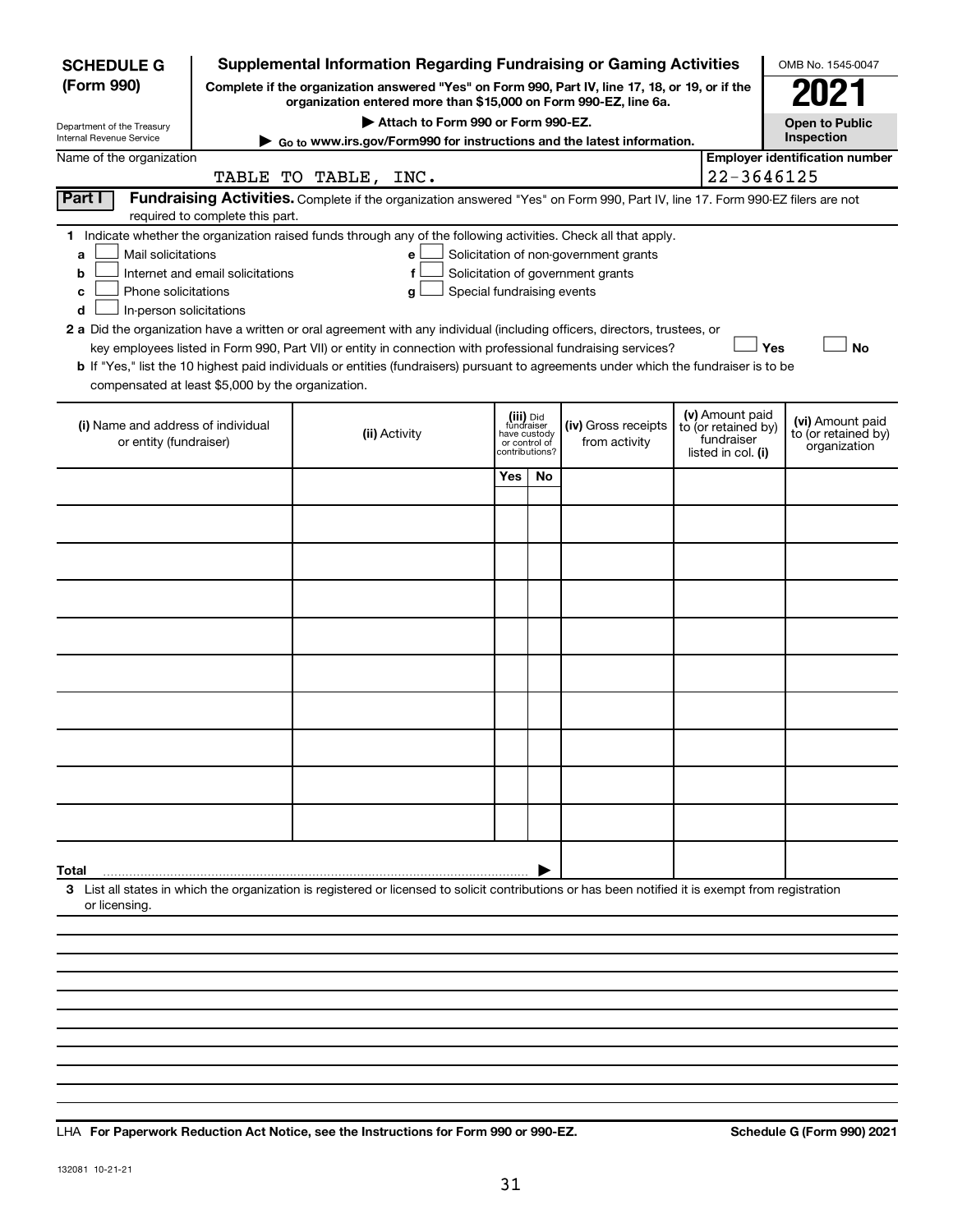Part II | Fundraising Events. Complete if the organization answered "Yes" on Form 990, Part IV, line 18, or reported more than \$15,000

|                 |              | of fundraising event contributions and gross income on Form 990-EZ, lines 1 and 6b. List events with gross receipts greater than \$5,000.           |                         |                         |                  |                            |
|-----------------|--------------|-----------------------------------------------------------------------------------------------------------------------------------------------------|-------------------------|-------------------------|------------------|----------------------------|
|                 |              |                                                                                                                                                     | (a) Event $#1$          | $(b)$ Event #2          | (c) Other events | (d) Total events           |
|                 |              |                                                                                                                                                     | <b>BAG A LUNCH</b>      |                         |                  | (add col. (a) through      |
|                 |              |                                                                                                                                                     | <b>HELP A BUNCHGALA</b> |                         | 2                | col. (c)                   |
|                 |              |                                                                                                                                                     | (event type)            | (event type)            | (total number)   |                            |
| Revenue         | 1.           |                                                                                                                                                     | 256,708.                | 249,273.                | 168,441.         | 674, 422.                  |
|                 |              |                                                                                                                                                     | 173,208.                | 77,623.                 | 124,431.         | 375, 262.                  |
|                 | 3            | Gross income (line 1 minus line 2)                                                                                                                  | 83,500.                 | 171,650.                | 44,010.          | 299, 160.                  |
|                 |              |                                                                                                                                                     |                         |                         |                  |                            |
|                 | 5            |                                                                                                                                                     |                         |                         | 1,374.           | 1,374.                     |
|                 | 6            |                                                                                                                                                     |                         | 11,430.                 | 14, 117.         | 25,547.                    |
| Direct Expenses | $\mathbf{7}$ | Food and beverages                                                                                                                                  |                         | 11,467.                 | 14,118.          | 25,585.                    |
|                 | 8            |                                                                                                                                                     |                         |                         |                  |                            |
|                 | 9            |                                                                                                                                                     | 11,849.                 | 19,276.                 | 9,018.           | 40, 143.                   |
|                 | 10           | Direct expense summary. Add lines 4 through 9 in column (d)                                                                                         |                         |                         |                  | 92,649.                    |
|                 |              | 11 Net income summary. Subtract line 10 from line 3, column (d)                                                                                     |                         |                         |                  | 206,511.                   |
| <b>Part III</b> |              | Gaming. Complete if the organization answered "Yes" on Form 990, Part IV, line 19, or reported more than                                            |                         |                         |                  |                            |
|                 |              | \$15,000 on Form 990-EZ, line 6a.                                                                                                                   |                         | (b) Pull tabs/instant   |                  | (d) Total gaming (add      |
|                 |              |                                                                                                                                                     | (a) Bingo               | bingo/progressive bingo | (c) Other gaming | col. (a) through col. (c)) |
| Revenue         |              |                                                                                                                                                     |                         |                         |                  |                            |
|                 | 1.           |                                                                                                                                                     |                         |                         |                  |                            |
|                 |              |                                                                                                                                                     |                         |                         |                  |                            |
|                 |              |                                                                                                                                                     |                         |                         |                  |                            |
| Direct Expenses | 3            |                                                                                                                                                     |                         |                         |                  |                            |
|                 | 4            |                                                                                                                                                     |                         |                         |                  |                            |
|                 |              |                                                                                                                                                     |                         |                         |                  |                            |
|                 |              | 6 Volunteer labor                                                                                                                                   | %<br><b>Yes</b><br>No   | Yes<br>%<br>No          | Yes<br>%<br>No   |                            |
|                 | 7            | Direct expense summary. Add lines 2 through 5 in column (d)                                                                                         |                         |                         |                  |                            |
|                 | 8            |                                                                                                                                                     |                         |                         |                  |                            |
|                 |              |                                                                                                                                                     |                         |                         |                  |                            |
| 9               |              | Enter the state(s) in which the organization conducts gaming activities:                                                                            |                         |                         |                  |                            |
|                 |              |                                                                                                                                                     |                         |                         |                  | Yes<br><b>No</b>           |
|                 |              | <b>b</b> If "No," explain:<br><u> 1989 - Johann Stoff, deutscher Stoff, der Stoff, der Stoff, der Stoff, der Stoff, der Stoff, der Stoff, der S</u> |                         |                         |                  |                            |
|                 |              |                                                                                                                                                     |                         |                         |                  |                            |
|                 |              | 10a Were any of the organization's gaming licenses revoked, suspended, or terminated during the tax year?                                           |                         |                         |                  | Yes<br>No                  |
|                 |              | <b>b</b> If "Yes," explain: $\frac{1}{2}$                                                                                                           |                         |                         |                  |                            |
|                 |              |                                                                                                                                                     |                         |                         |                  |                            |
|                 |              |                                                                                                                                                     |                         |                         |                  |                            |

132082 10-21-21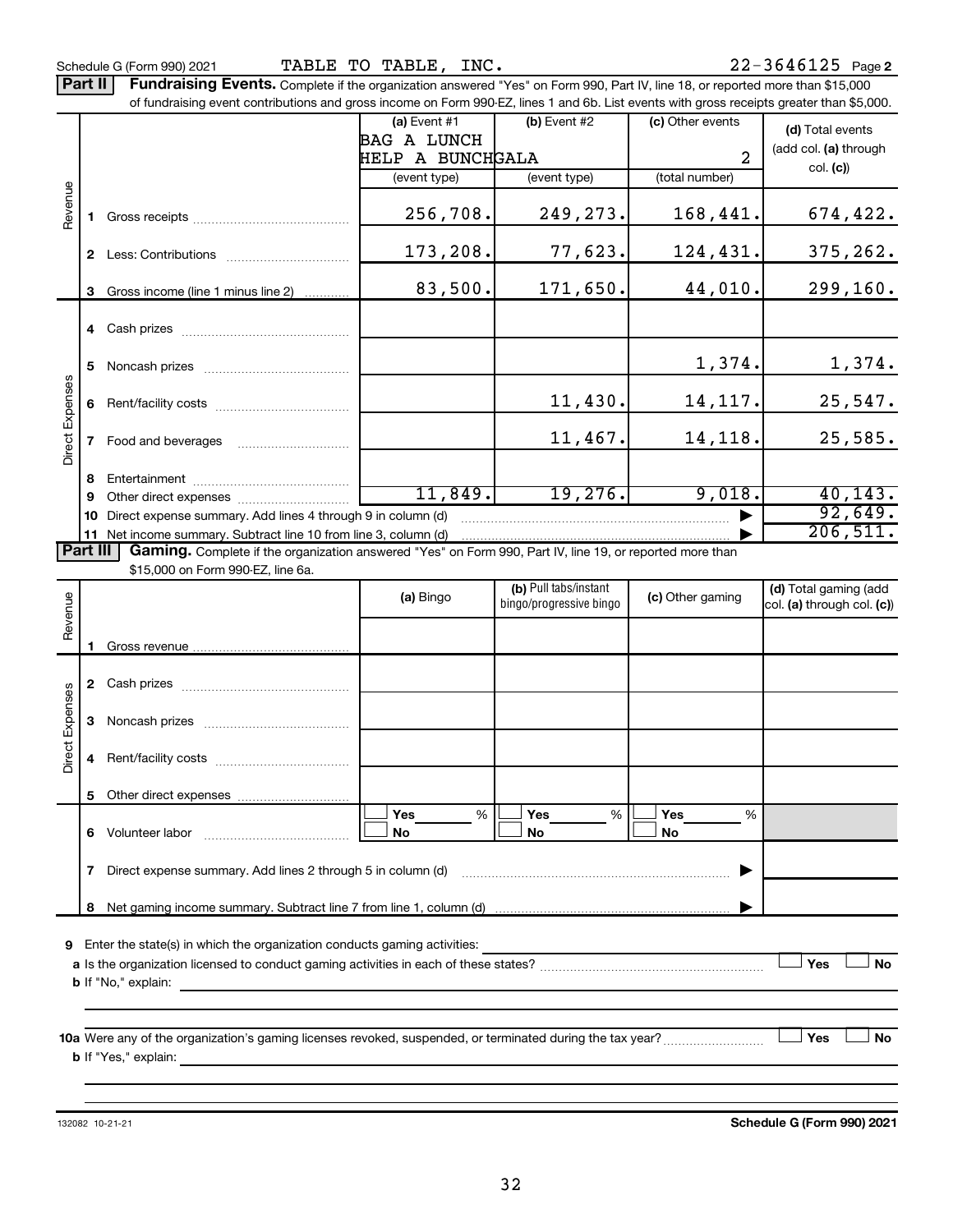| Schedule G (Form 990) 2021                                                   |          | TABLE TO TABLE, INC. |                                                                                                                                                                                                                                |                 |       | $22 - 3646125$ Page 3 |
|------------------------------------------------------------------------------|----------|----------------------|--------------------------------------------------------------------------------------------------------------------------------------------------------------------------------------------------------------------------------|-----------------|-------|-----------------------|
|                                                                              |          |                      |                                                                                                                                                                                                                                |                 | Yes   | <b>No</b>             |
|                                                                              |          |                      | 12 Is the organization a grantor, beneficiary or trustee of a trust, or a member of a partnership or other entity formed                                                                                                       |                 |       |                       |
|                                                                              |          |                      |                                                                                                                                                                                                                                |                 | Yes   | No                    |
| <b>13</b> Indicate the percentage of gaming activity conducted in:           |          |                      |                                                                                                                                                                                                                                |                 |       |                       |
|                                                                              |          |                      |                                                                                                                                                                                                                                | 13а             |       | %                     |
|                                                                              |          |                      |                                                                                                                                                                                                                                | 13 <sub>b</sub> |       | %                     |
|                                                                              |          |                      | 14 Enter the name and address of the person who prepares the organization's gaming/special events books and records:                                                                                                           |                 |       |                       |
|                                                                              |          |                      |                                                                                                                                                                                                                                |                 |       |                       |
|                                                                              |          |                      |                                                                                                                                                                                                                                |                 |       |                       |
|                                                                              |          |                      |                                                                                                                                                                                                                                |                 |       |                       |
|                                                                              |          |                      |                                                                                                                                                                                                                                |                 |       |                       |
|                                                                              |          |                      | 15a Does the organization have a contract with a third party from whom the organization receives gaming revenue?                                                                                                               |                 | ∣ Yes | No                    |
|                                                                              |          |                      |                                                                                                                                                                                                                                |                 |       |                       |
| of gaming revenue retained by the third party $\triangleright$ \$            |          |                      |                                                                                                                                                                                                                                |                 |       |                       |
| c If "Yes," enter name and address of the third party:                       |          |                      |                                                                                                                                                                                                                                |                 |       |                       |
|                                                                              |          |                      |                                                                                                                                                                                                                                |                 |       |                       |
| Name $\blacktriangleright$ $\lrcorner$                                       |          |                      |                                                                                                                                                                                                                                |                 |       |                       |
|                                                                              |          |                      |                                                                                                                                                                                                                                |                 |       |                       |
| 16 Gaming manager information:                                               |          |                      |                                                                                                                                                                                                                                |                 |       |                       |
| Name $\blacktriangleright$                                                   |          |                      |                                                                                                                                                                                                                                |                 |       |                       |
| Gaming manager compensation > \$                                             |          |                      |                                                                                                                                                                                                                                |                 |       |                       |
|                                                                              |          |                      | Description of services provided states and the contract of the contract of the contract of the contract of the contract of the contract of the contract of the contract of the contract of the contract of the contract of th |                 |       |                       |
|                                                                              |          |                      |                                                                                                                                                                                                                                |                 |       |                       |
|                                                                              |          |                      |                                                                                                                                                                                                                                |                 |       |                       |
|                                                                              |          |                      |                                                                                                                                                                                                                                |                 |       |                       |
| Director/officer                                                             | Employee |                      | $\perp$ Independent contractor                                                                                                                                                                                                 |                 |       |                       |
|                                                                              |          |                      |                                                                                                                                                                                                                                |                 |       |                       |
| <b>17</b> Mandatory distributions:                                           |          |                      | a Is the organization required under state law to make charitable distributions from the gaming proceeds to                                                                                                                    |                 |       |                       |
| retain the state gaming license?                                             |          |                      | $\Box$ Yes $\Box$ No                                                                                                                                                                                                           |                 |       |                       |
|                                                                              |          |                      | <b>b</b> Enter the amount of distributions required under state law to be distributed to other exempt organizations or spent in the                                                                                            |                 |       |                       |
| organization's own exempt activities during the tax year $\triangleright$ \$ |          |                      |                                                                                                                                                                                                                                |                 |       |                       |
| Part IV                                                                      |          |                      | Supplemental Information. Provide the explanations required by Part I, line 2b, columns (iii) and (v); and Part III, lines 9, 9b, 10b,                                                                                         |                 |       |                       |
|                                                                              |          |                      | 15b, 15c, 16, and 17b, as applicable. Also provide any additional information. See instructions.                                                                                                                               |                 |       |                       |
|                                                                              |          |                      |                                                                                                                                                                                                                                |                 |       |                       |
|                                                                              |          |                      |                                                                                                                                                                                                                                |                 |       |                       |
|                                                                              |          |                      |                                                                                                                                                                                                                                |                 |       |                       |
|                                                                              |          |                      |                                                                                                                                                                                                                                |                 |       |                       |
|                                                                              |          |                      |                                                                                                                                                                                                                                |                 |       |                       |
|                                                                              |          |                      |                                                                                                                                                                                                                                |                 |       |                       |
|                                                                              |          |                      |                                                                                                                                                                                                                                |                 |       |                       |
|                                                                              |          |                      |                                                                                                                                                                                                                                |                 |       |                       |
|                                                                              |          |                      |                                                                                                                                                                                                                                |                 |       |                       |
|                                                                              |          |                      |                                                                                                                                                                                                                                |                 |       |                       |
|                                                                              |          |                      |                                                                                                                                                                                                                                |                 |       |                       |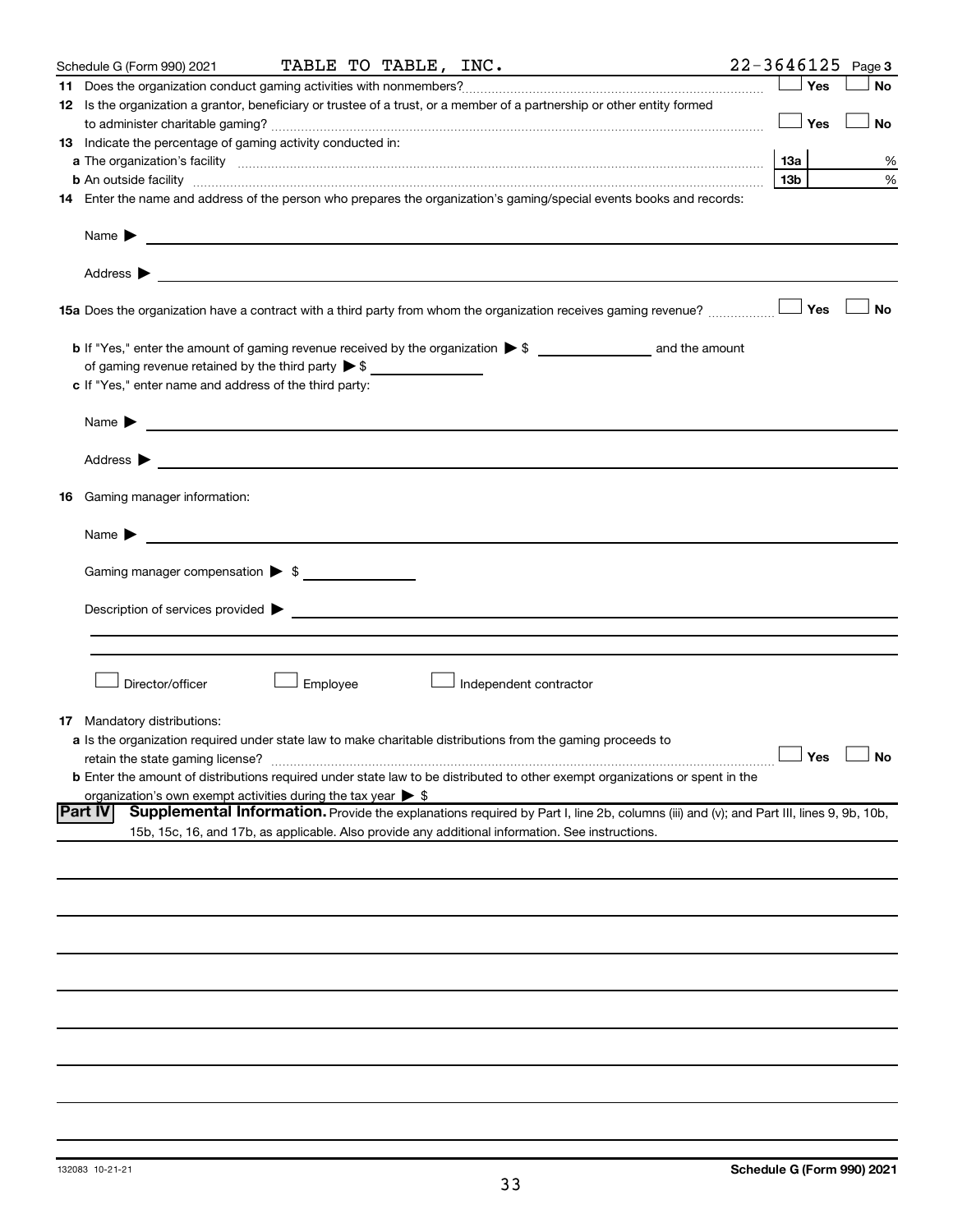*(continued)*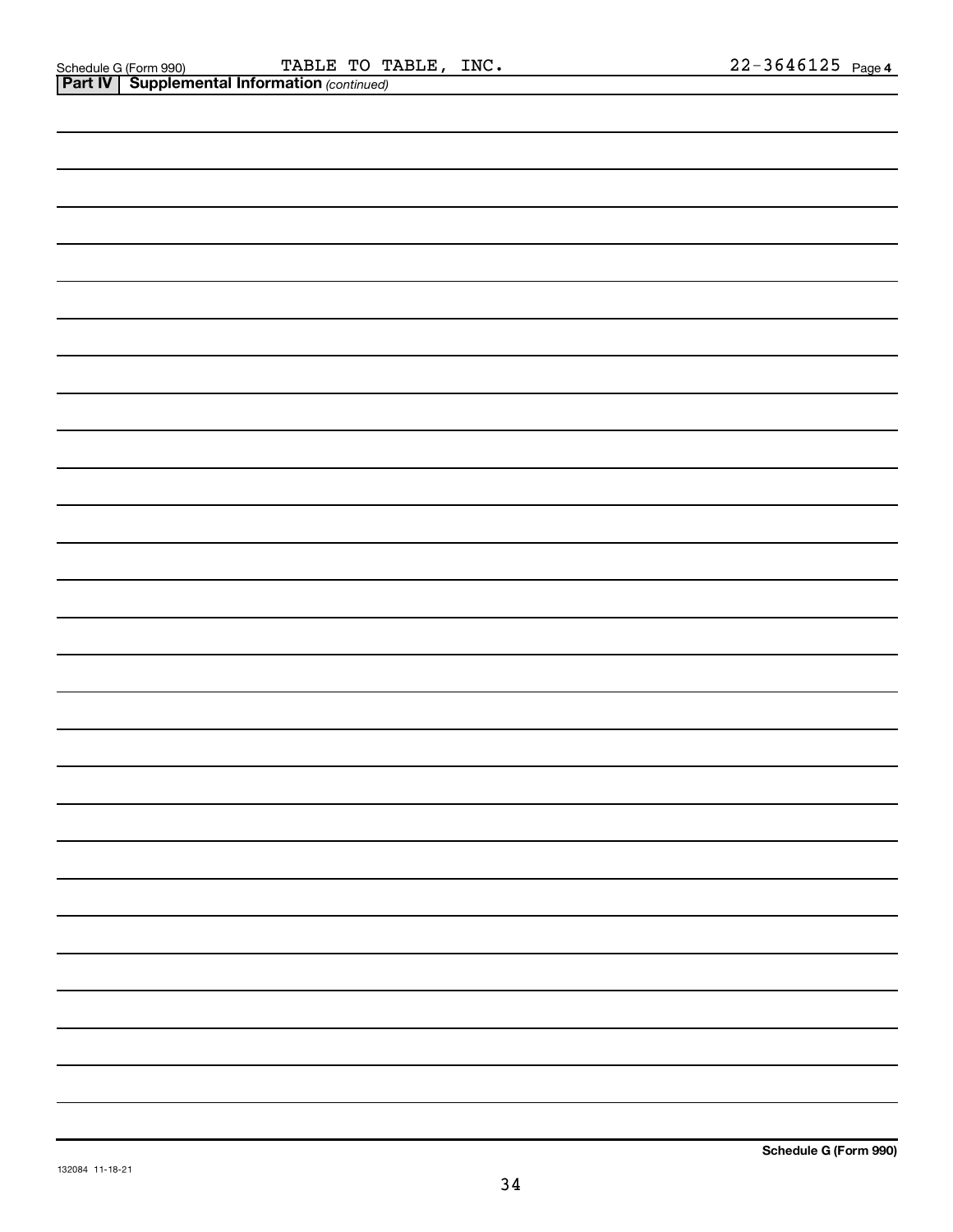| <b>SCHEDULE I</b><br>(Form 990)<br>Department of the Treasury                                                                                                                                                                                                                                                            |                | <b>Grants and Other Assistance to Organizations,</b><br>Governments, and Individuals in the United States<br>Complete if the organization answered "Yes" on Form 990, Part IV, line 21 or 22. | Attach to Form 990.                                   |                                        |                                                                |                                          | OMB No. 1545-0047<br><b>Open to Public</b>                                                      |
|--------------------------------------------------------------------------------------------------------------------------------------------------------------------------------------------------------------------------------------------------------------------------------------------------------------------------|----------------|-----------------------------------------------------------------------------------------------------------------------------------------------------------------------------------------------|-------------------------------------------------------|----------------------------------------|----------------------------------------------------------------|------------------------------------------|-------------------------------------------------------------------------------------------------|
| Internal Revenue Service                                                                                                                                                                                                                                                                                                 |                |                                                                                                                                                                                               | Go to www.irs.gov/Form990 for the latest information. |                                        |                                                                |                                          | Inspection                                                                                      |
| Name of the organization<br>TABLE TO TABLE, INC.                                                                                                                                                                                                                                                                         |                |                                                                                                                                                                                               |                                                       |                                        |                                                                |                                          | <b>Employer identification number</b><br>22-3646125                                             |
| Part I<br><b>General Information on Grants and Assistance</b>                                                                                                                                                                                                                                                            |                |                                                                                                                                                                                               |                                                       |                                        |                                                                |                                          |                                                                                                 |
| Does the organization maintain records to substantiate the amount of the grants or assistance, the grantees' eligibility for the grants or assistance, and the selection<br>$\mathbf 1$<br>Describe in Part IV the organization's procedures for monitoring the use of grant funds in the United States.<br>$\mathbf{2}$ |                |                                                                                                                                                                                               |                                                       |                                        |                                                                |                                          | $\boxed{X}$ No<br>Yes                                                                           |
| Grants and Other Assistance to Domestic Organizations and Domestic Governments. Complete if the organization answered "Yes" on Form 990, Part IV, line 21, for any<br>Part II                                                                                                                                            |                |                                                                                                                                                                                               |                                                       |                                        |                                                                |                                          |                                                                                                 |
| recipient that received more than \$5,000. Part II can be duplicated if additional space is needed.<br>1 (a) Name and address of organization<br>or government                                                                                                                                                           | $(b)$ EIN      | (c) IRC section<br>(if applicable)                                                                                                                                                            | (d) Amount of<br>cash grant                           | (e) Amount of<br>noncash<br>assistance | (f) Method of<br>valuation (book,<br>FMV, appraisal,<br>other) | (g) Description of<br>noncash assistance | (h) Purpose of grant<br>or assistance                                                           |
| AMERICAN EAGLE FOOD PANTRY<br>164 U.S. 46<br>LODI, NJ 07644                                                                                                                                                                                                                                                              | 85-1032972     |                                                                                                                                                                                               | $\mathbf{0}$ .                                        | 18,812.FMV                             |                                                                | FOOD DONATIONS                           | FOOD PROVIDED TO LOCAL<br>NOT FOR PROFIT<br><b>DRGANIZATIONS TO</b><br>DISTRIBUTE TO THE HUNGRY |
| ANGELA CARES<br>91 ARLINGTON AVE<br>JERSEY CITY, NJ 07305                                                                                                                                                                                                                                                                | 45-3555605     |                                                                                                                                                                                               | $\mathbf{0}$ .                                        | 171,300.FMV                            |                                                                | FOOD DONATIONS                           | FOOD PROVIDED TO LOCAL<br>NOT FOR PROFIT<br><b>DRGANIZATIONS TO</b><br>DISTRIBUTE TO THE HUNGRY |
| AT THE FEET OF JESUS<br>273 OCEAN AVE<br>JERSEY CITY, NJ 07305                                                                                                                                                                                                                                                           | 46-1104171     |                                                                                                                                                                                               | $\mathbf{0}$ .                                        | 109,060.FMV                            |                                                                | FOOD DONATIONS                           | FOOD PROVIDED TO LOCAL<br>NOT FOR PROFIT<br><b>DRGANIZATIONS TO</b><br>DISTRIBUTE TO THE HUNGRY |
| BAYONNE ECONOMIC OPPORTUNITY<br>FOUNDATION - 555 KENNEDY BLVD -<br>BAYONNE, NJ 07002                                                                                                                                                                                                                                     | 22-1811616     |                                                                                                                                                                                               | $\mathbf 0$ .                                         | 1,054,522.FMV                          |                                                                | FOOD DONATIONS                           | FOOD PROVIDED TO LOCAL<br>NOT FOR PROFIT<br>ORGANIZATIONS TO<br>DISTRIBUTE TO THE HUNGRY        |
| BERGEN FAMILY CENTER<br>44 ARMORY STREET<br>ENGLEWOOD, NJ 07631                                                                                                                                                                                                                                                          | 22-1487611     |                                                                                                                                                                                               | $\mathbf 0$                                           | $6,408$ . FMV                          |                                                                | FOOD DONATIONS                           | FOOD PROVIDED TO LOCAL<br>NOT FOR PROFIT<br>ORGANIZATIONS TO<br>DISTRIBUTE TO THE HUNGRY        |
| BERGENFIELD FOOD PANTRY<br>198 N. WASHINGTON AVE<br>BERGENFIELD, NJ 07621                                                                                                                                                                                                                                                | $22 - 6001650$ |                                                                                                                                                                                               | 0.                                                    | 34.042.FMV                             |                                                                | <b>FOOD DONATIONS</b>                    | FOOD PROVIDED TO LOCAL<br>NOT FOR PROFIT<br><b>DRGANIZATIONS TO</b><br>DISTRIBUTE TO THE HUNGRY |
| Enter total number of section $501(c)(3)$ and government organizations listed in the line 1 table<br>$\mathbf{2}$<br>3                                                                                                                                                                                                   |                |                                                                                                                                                                                               |                                                       |                                        |                                                                |                                          |                                                                                                 |

**For Paperwork Reduction Act Notice, see the Instructions for Form 990. Schedule I (Form 990) 2021** LHA

SEE PART IV FOR COLUMN (H) DESCRIPTIONS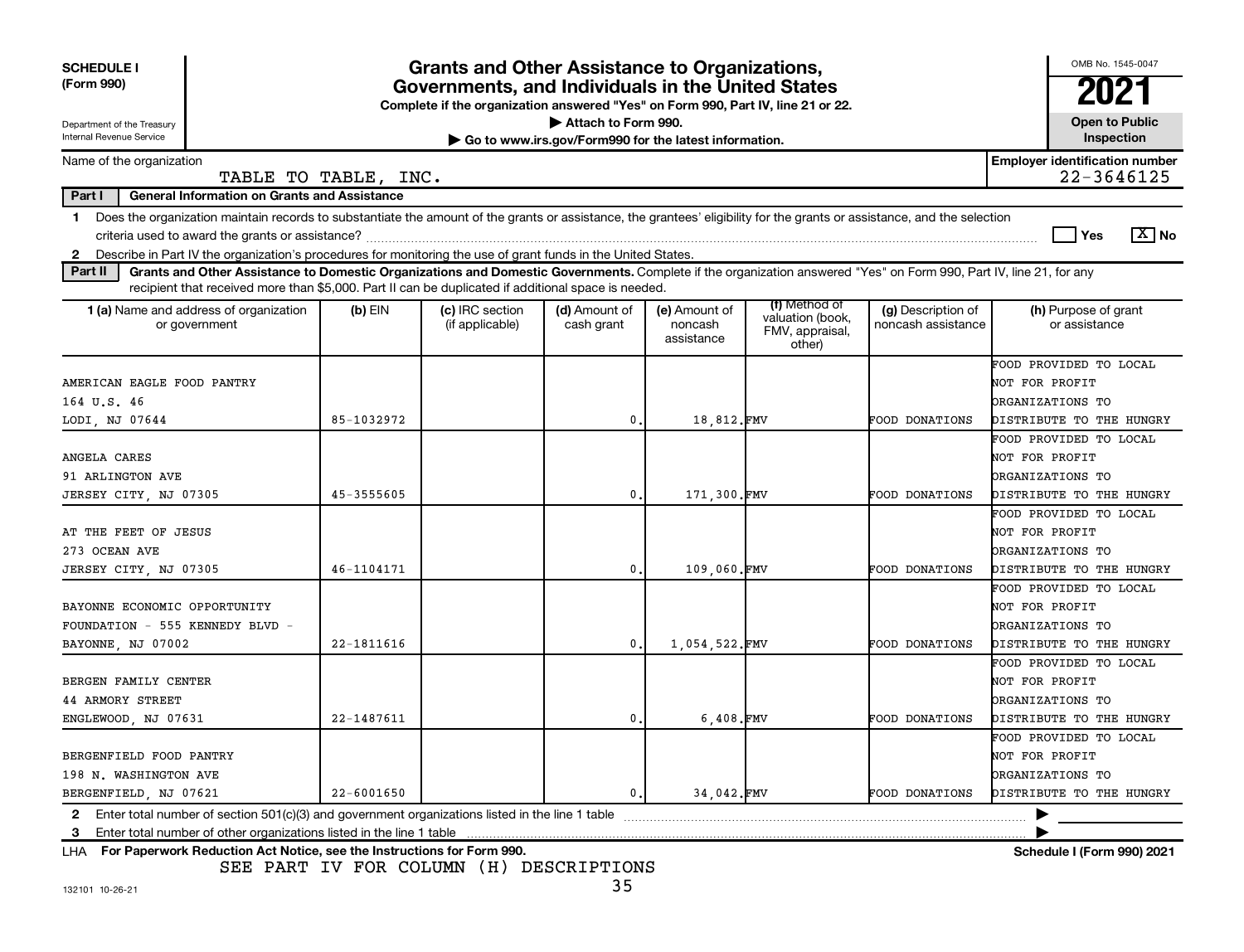| (a) Name and address of<br>organization or government | $(b)$ EIN      | (c) IRC section<br>if applicable | (d) Amount of<br>cash grant | (e) Amount of<br>noncash<br>assistance | (f) Method of<br>valuation<br>(book, FMV,<br>appraisal, other) | (g) Description of<br>non-cash assistance | (h) Purpose of grant<br>or assistance |
|-------------------------------------------------------|----------------|----------------------------------|-----------------------------|----------------------------------------|----------------------------------------------------------------|-------------------------------------------|---------------------------------------|
|                                                       |                |                                  |                             |                                        |                                                                |                                           | FOOD PROVIDED TO LOCAL                |
| BESSIE GREEN COMMUNITY                                |                |                                  |                             |                                        |                                                                |                                           | NOT FOR PROFIT                        |
| 510 BROAD STREET                                      |                |                                  |                             |                                        |                                                                |                                           | ORGANIZATIONS TO                      |
| NEWARK, NJ 07102                                      | $22 - 2269884$ |                                  | $\mathbf{0}$                | 573,908.FMV                            |                                                                | FOOD DONATIONS                            | DISTRIBUTE TO THE HUNGRY              |
|                                                       |                |                                  |                             |                                        |                                                                |                                           | FOOD PROVIDED TO LOCAL                |
| BETHEL ASSEMBLY OF GOD                                |                |                                  |                             |                                        |                                                                |                                           | NOT FOR PROFIT                        |
| 580 MT. PROSPECT AVE                                  |                |                                  |                             |                                        |                                                                |                                           | ORGANIZATIONS TO                      |
| NEWARK, NJ 07104                                      | 22-1638949     |                                  | $\mathbf{0}$ .              | 1,306,816.FMV                          |                                                                | FOOD DONATIONS                            | DISTRIBUTE TO THE HUNGRY              |
|                                                       |                |                                  |                             |                                        |                                                                |                                           | FOOD PROVIDED TO LOCAL                |
| BEULAH GROVE BAPTIST CHURCH                           |                |                                  |                             |                                        |                                                                |                                           | NOT FOR PROFIT                        |
| 59-63 SPRINGDALE AVE                                  |                |                                  |                             |                                        |                                                                |                                           | <b>DRGANIZATIONS TO</b>               |
| NEWARK, NJ 07107                                      | 75-3227222     |                                  | 0.                          | 195,550.FMV                            |                                                                | FOOD DONATIONS                            | DISTRIBUTE TO THE HUNGRY              |
|                                                       |                |                                  |                             |                                        |                                                                |                                           | FOOD PROVIDED TO LOCAL                |
| <b>BLACK PANTHERS</b>                                 |                |                                  |                             |                                        |                                                                |                                           | NOT FOR PROFIT                        |
| 373 S. ORANGE AVE                                     |                |                                  |                             |                                        |                                                                |                                           | <b>DRGANIZATIONS TO</b>               |
| NEWARK, NJ 07103                                      | 45-3274524     |                                  | $\mathbf 0$                 | 119,380.FMV                            |                                                                | FOOD DONATIONS                            | DISTRIBUTE TO THE HUNGRY              |
|                                                       |                |                                  |                             |                                        |                                                                |                                           | FOOD PROVIDED TO LOCAL                |
| BOYS AND GIRLS CLUB NEWARK                            |                |                                  |                             |                                        |                                                                |                                           | NOT FOR PROFIT                        |
| 1 AVON STREET                                         |                |                                  |                             |                                        |                                                                |                                           | <b>DRGANIZATIONS TO</b>               |
| NEWARK, NJ 07108                                      | 22-1515405     |                                  | $\mathbf{0}$ .              | 49,724.FMV                             |                                                                | FOOD DONATIONS                            | DISTRIBUTE TO THE HUNGRY              |
|                                                       |                |                                  |                             |                                        |                                                                |                                           | FOOD PROVIDED TO LOCAL                |
| CAFS CLIFTON                                          |                |                                  |                             |                                        |                                                                |                                           | NOT FOR PROFIT                        |
| 156 MARTIN AVE                                        |                |                                  |                             |                                        |                                                                |                                           | <b>DRGANIZATIONS TO</b>               |
| CLIFTON, NJ 07012                                     | 22-1487147     |                                  | 0                           | 12,920.FMV                             |                                                                | FOOD DONATIONS                            | DISTRIBUTE TO THE HUNGRY              |
|                                                       |                |                                  |                             |                                        |                                                                |                                           | FOOD PROVIDED TO LOCAL                |
| CAFS HASKELL                                          |                |                                  |                             |                                        |                                                                |                                           | NOT FOR PROFIT                        |
| 4 PARK AVE                                            |                |                                  |                             |                                        |                                                                |                                           | <b>DRGANIZATIONS TO</b>               |
| HASKELL, NJ 07420                                     | 22-1487147     |                                  | 0.                          | 10,800.FMV                             |                                                                | FOOD DONATIONS                            | DISTRIBUTE TO THE HUNGRY              |
|                                                       |                |                                  |                             |                                        |                                                                |                                           | FOOD PROVIDED TO LOCAL                |
| CAMPUS KITCHEN                                        |                |                                  |                             |                                        |                                                                |                                           | NOT FOR PROFIT                        |
| 2641 KENNEDY BLVD                                     |                |                                  |                             |                                        |                                                                |                                           | <b>DRGANIZATIONS TO</b>               |
| JERSEY CITY, NJ 07306                                 | 22-1508627     |                                  | $\mathbf{0}$ .              | 5,680.FMV                              |                                                                | FOOD DONATIONS                            | DISTRIBUTE TO THE HUNGRY              |
|                                                       |                |                                  |                             |                                        |                                                                |                                           | FOOD PROVIDED TO LOCAL                |
| CANAAN ECONOMIC COMMUNITY                             |                |                                  |                             |                                        |                                                                |                                           | NOT FOR PROFIT                        |
| DEVELOPMENT CORP - 513 E 22ND ST -                    |                |                                  |                             |                                        |                                                                |                                           | <b>DRGANIZATIONS TO</b>               |
| PATERSON, NJ 07514                                    | 52-2205369     |                                  | $\mathbf{0}$ .              | 121,840.FMV                            |                                                                | <b>FOOD DONATIONS</b>                     | DISTRIBUTE TO THE HUNGRY              |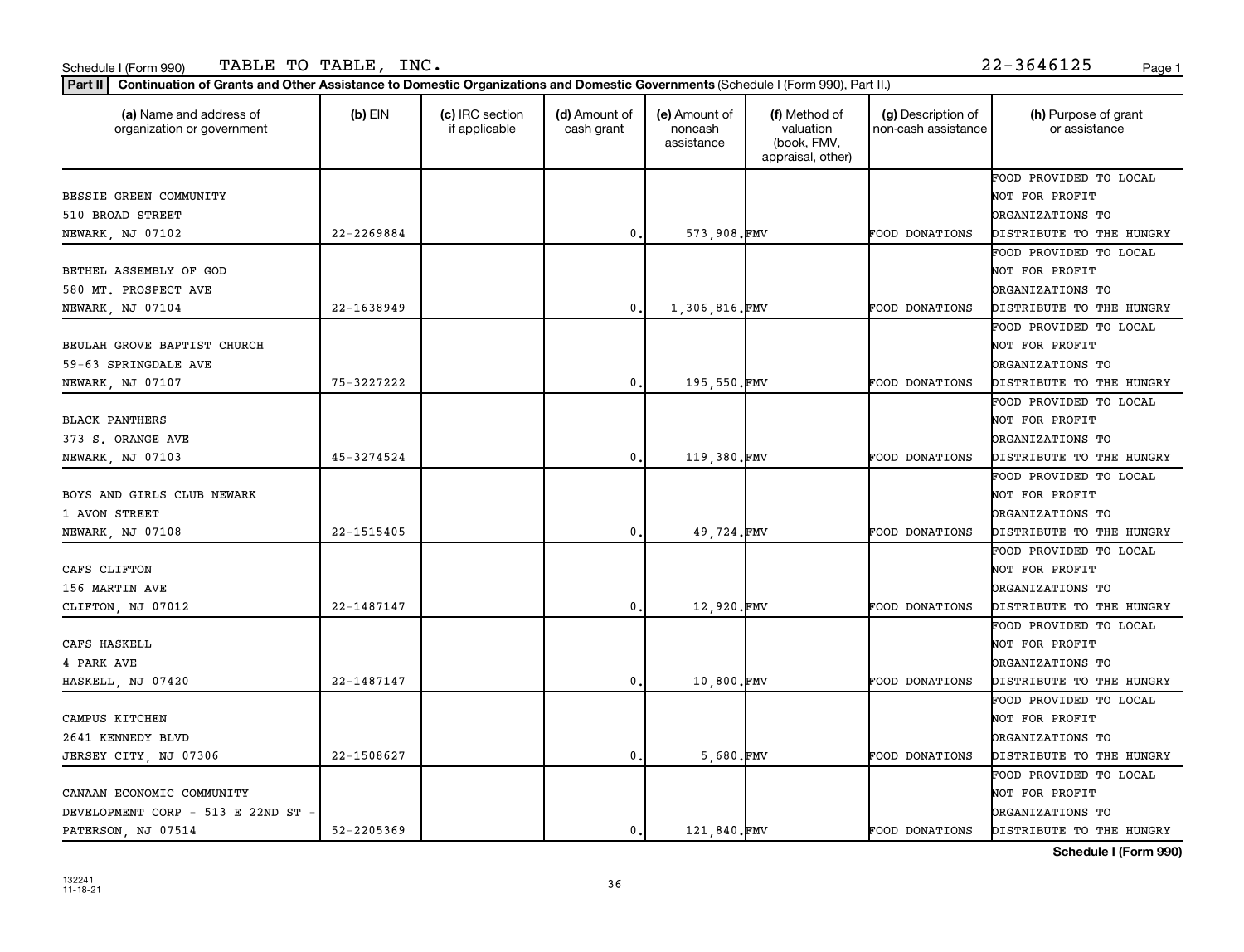| (a) Name and address of<br>organization or government | $(b)$ EIN  | (c) IRC section<br>if applicable | (d) Amount of<br>cash grant | (e) Amount of<br>noncash<br>assistance | (f) Method of<br>valuation<br>(book, FMV,<br>appraisal, other) | (g) Description of<br>non-cash assistance | (h) Purpose of grant<br>or assistance |
|-------------------------------------------------------|------------|----------------------------------|-----------------------------|----------------------------------------|----------------------------------------------------------------|-------------------------------------------|---------------------------------------|
|                                                       |            |                                  |                             |                                        |                                                                |                                           | FOOD PROVIDED TO LOCAL                |
| CATHOLIC FAMILY FOOD PANTRY                           |            |                                  |                             |                                        |                                                                |                                           | NOT FOR PROFIT                        |
| 435 MAIN STREET                                       |            |                                  |                             |                                        |                                                                |                                           | ORGANIZATIONS TO                      |
| PATERSON, NJ 07501                                    | 22-2132735 |                                  | 0                           | 315,682.FMV                            |                                                                | <b>FOOD DONATIONS</b>                     | DISTRIBUTE TO THE HUNGRY              |
|                                                       |            |                                  |                             |                                        |                                                                |                                           | FOOD PROVIDED TO LOCAL                |
| CENTRAL HIGH SCHOOL                                   |            |                                  |                             |                                        |                                                                |                                           | NOT FOR PROFIT                        |
| 246 18TH AVE                                          |            |                                  |                             |                                        |                                                                |                                           | ORGANIZATIONS TO                      |
| NEWARK, NJ 07103                                      | 22-6002140 |                                  | 0                           | 1,089,164.FMV                          |                                                                | FOOD DONATIONS                            | DISTRIBUTE TO THE HUNGRY              |
|                                                       |            |                                  |                             |                                        |                                                                |                                           | FOOD PROVIDED TO LOCAL                |
| CHILDREN'S AID & FAMILY SERVICES                      |            |                                  |                             |                                        |                                                                |                                           | NOT FOR PROFIT                        |
| 124 PASCACK RD                                        |            |                                  |                             |                                        |                                                                |                                           | <b>DRGANIZATIONS TO</b>               |
| PARK RIDGE, NJ 07656                                  | 22-1487147 |                                  | $\mathbf{0}$                | 14,560.FMV                             |                                                                | <b>FOOD DONATIONS</b>                     | DISTRIBUTE TO THE HUNGRY              |
|                                                       |            |                                  |                             |                                        |                                                                |                                           | FOOD PROVIDED TO LOCAL                |
| CHOSEN GENERATION                                     |            |                                  |                             |                                        |                                                                |                                           | NOT FOR PROFIT                        |
| 151 MIDLAND AVE                                       |            |                                  |                             |                                        |                                                                |                                           | <b>DRGANIZATIONS TO</b>               |
| KEARNY, NJ 07032                                      | 46-0700182 |                                  | 0                           | 513,850.FMV                            |                                                                | FOOD DONATIONS                            | DISTRIBUTE TO THE HUNGRY              |
|                                                       |            |                                  |                             |                                        |                                                                |                                           | FOOD PROVIDED TO LOCAL                |
| CITY OF NEWARK                                        |            |                                  |                             |                                        |                                                                |                                           | NOT FOR PROFIT                        |
| 920 BROAD STREET                                      |            |                                  |                             |                                        |                                                                |                                           | <b>DRGANIZATIONS TO</b>               |
| NEWARK, NJ 07102                                      | 22-1714037 |                                  | 0                           | 2,198,400.FMV                          |                                                                | FOOD DONATIONS                            | DISTRIBUTE TO THE HUNGRY              |
|                                                       |            |                                  |                             |                                        |                                                                |                                           | FOOD PROVIDED TO LOCAL                |
| CLEAR WAY MISSIONARY BAPTIST                          |            |                                  |                             |                                        |                                                                |                                           | NOT FOR PROFIT                        |
| CHURCH - 747 SOUTH 13TH STREET -                      |            |                                  |                             |                                        |                                                                |                                           | ORGANIZATIONS TO                      |
| NEWARK, NJ 07103                                      | 22-3225195 |                                  | 0                           | 213,518.FMV                            |                                                                | FOOD DONATIONS                            | DISTRIBUTE TO THE HUNGRY              |
|                                                       |            |                                  |                             |                                        |                                                                |                                           | FOOD PROVIDED TO LOCAL                |
| COMMUNITY BAPTIST CHURCH                              |            |                                  |                             |                                        |                                                                |                                           | NOT FOR PROFIT                        |
| 535-549 BROADWAY                                      |            |                                  |                             |                                        |                                                                |                                           | <b>DRGANIZATIONS TO</b>               |
| PATERSON, NJ 07524                                    | 13-4305229 |                                  | 0                           | 334.686.FMV                            |                                                                | FOOD DONATIONS                            | DISTRIBUTE TO THE HUNGRY              |
|                                                       |            |                                  |                             |                                        |                                                                |                                           | FOOD PROVIDED TO LOCAL                |
| COMMUNITY OUTREACH SERVICES                           |            |                                  |                             |                                        |                                                                |                                           | NOT FOR PROFIT                        |
| 199 6TH AVE                                           |            |                                  |                             |                                        |                                                                |                                           | DRGANIZATIONS TO                      |
| PATERSON, NJ 07524                                    | 26-0853750 |                                  | $\mathbf{0}$                | 90,570.FMV                             |                                                                | FOOD DONATIONS                            | DISTRIBUTE TO THE HUNGRY              |
|                                                       |            |                                  |                             |                                        |                                                                |                                           | FOOD PROVIDED TO LOCAL                |
| CONGREGATIONAL BAPTIST CHURCH                         |            |                                  |                             |                                        |                                                                |                                           | NOT FOR PROFIT                        |
| 399 BERGEN STREET                                     |            |                                  |                             |                                        |                                                                |                                           | <b>DRGANIZATIONS TO</b>               |
| NEWARK, NJ 07103                                      | 52-1828745 |                                  | 0.                          | 69.052.FMV                             |                                                                | FOOD DONATIONS                            | DISTRIBUTE TO THE HUNGRY              |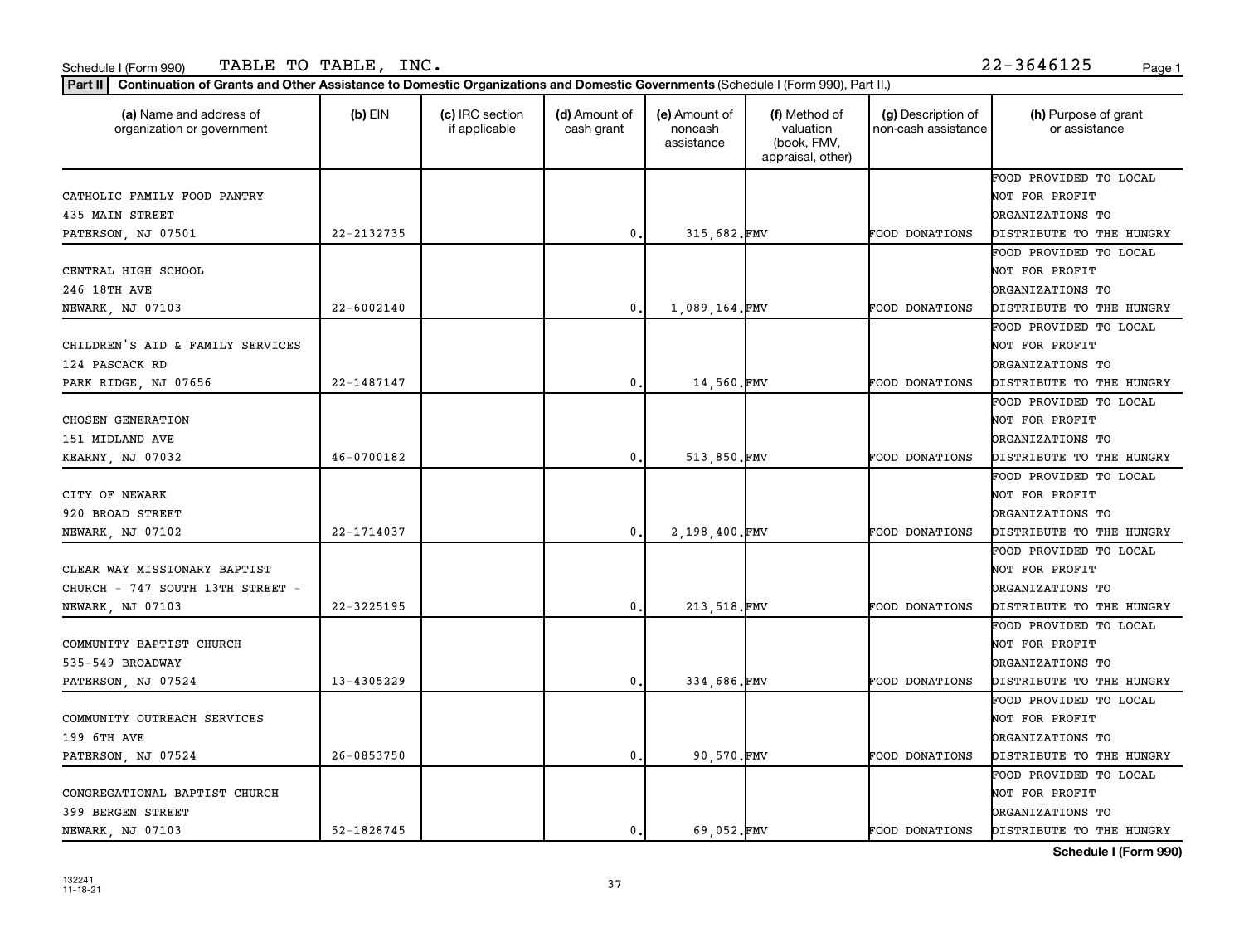| (a) Name and address of<br>organization or government | $(b)$ EIN      | (c) IRC section<br>if applicable | (d) Amount of<br>cash grant | (e) Amount of<br>noncash<br>assistance | (f) Method of<br>valuation<br>(book, FMV,<br>appraisal, other) | (g) Description of<br>non-cash assistance | (h) Purpose of grant<br>or assistance |
|-------------------------------------------------------|----------------|----------------------------------|-----------------------------|----------------------------------------|----------------------------------------------------------------|-------------------------------------------|---------------------------------------|
|                                                       |                |                                  |                             |                                        |                                                                |                                           | FOOD PROVIDED TO LOCAL                |
| CONNEX4NPO                                            |                |                                  |                             |                                        |                                                                |                                           | NOT FOR PROFIT                        |
| 545 4TH AVE                                           |                |                                  |                             |                                        |                                                                |                                           | ORGANIZATIONS TO                      |
| WESTWOOD, NJ 07675                                    | 85-0738991     |                                  | 0                           | 35,090.FMV                             |                                                                | <b>FOOD DONATIONS</b>                     | DISTRIBUTE TO THE HUNGRY              |
|                                                       |                |                                  |                             |                                        |                                                                |                                           | FOOD PROVIDED TO LOCAL                |
| CROSSROADS COMMUNITY CENTER                           |                |                                  |                             |                                        |                                                                |                                           | NOT FOR PROFIT                        |
| 195 PAGET AVE                                         |                |                                  |                             |                                        |                                                                |                                           | ORGANIZATIONS TO                      |
| CLIFTON, NJ 07011                                     | 23-7389152     |                                  | 0                           | 386,270.FMV                            |                                                                | FOOD DONATIONS                            | DISTRIBUTE TO THE HUNGRY              |
|                                                       |                |                                  |                             |                                        |                                                                |                                           | FOOD PROVIDED TO LOCAL                |
| CUMAC                                                 |                |                                  |                             |                                        |                                                                |                                           | NOT FOR PROFIT                        |
| 132 E 30TH ST                                         |                |                                  |                             |                                        |                                                                |                                           | ORGANIZATIONS TO                      |
| PATERSON, NJ 07514                                    | 22-2657737     |                                  | $\mathbf{0}$                | 468,290.FMV                            |                                                                | <b>FOOD DONATIONS</b>                     | DISTRIBUTE TO THE HUNGRY              |
|                                                       |                |                                  |                             |                                        |                                                                |                                           | FOOD PROVIDED TO LOCAL                |
| DISABLED COMBAT VETERANS YOUTH                        |                |                                  |                             |                                        |                                                                |                                           | NOT FOR PROFIT                        |
| PROGRAM - 351 ENGLEWOOD AVE -                         |                |                                  |                             |                                        |                                                                |                                           | ORGANIZATIONS TO                      |
| ENGLEWOOD, NJ 07631                                   | 46-3817600     |                                  | 0                           | 2,347,810.FMV                          |                                                                | FOOD DONATIONS                            | DISTRIBUTE TO THE HUNGRY              |
|                                                       |                |                                  |                             |                                        |                                                                |                                           | FOOD PROVIDED TO LOCAL                |
| EARLY LEARNING CENTER                                 |                |                                  |                             |                                        |                                                                |                                           | NOT FOR PROFIT                        |
| 1 NEW YORK AVE                                        |                |                                  |                             |                                        |                                                                |                                           | ORGANIZATIONS TO                      |
| NEWARK, NJ 07105                                      | 22-1916086     |                                  | 0                           | 408,200.FMV                            |                                                                | FOOD DONATIONS                            | DISTRIBUTE TO THE HUNGRY              |
|                                                       |                |                                  |                             |                                        |                                                                |                                           | FOOD PROVIDED TO LOCAL                |
| EASTSIDE HIGH SCHOOL                                  |                |                                  |                             |                                        |                                                                |                                           | NOT FOR PROFIT                        |
| 238 VAN BUREN ST                                      |                |                                  |                             |                                        |                                                                |                                           | <b>DRGANIZATIONS TO</b>               |
| NEWARK, NJ 07105                                      | 22-6002140     |                                  | 0                           | 55,000.FMV                             |                                                                | FOOD DONATIONS                            | DISTRIBUTE TO THE HUNGRY              |
|                                                       |                |                                  |                             |                                        |                                                                |                                           | FOOD PROVIDED TO LOCAL                |
| ELIZABETH SPANISH SEVENTH DAY                         |                |                                  |                             |                                        |                                                                |                                           | NOT FOR PROFIT                        |
| ADVENTIST CHURCH - 609 MADISON AVE                    |                |                                  |                             |                                        |                                                                |                                           | ORGANIZATIONS TO                      |
| - ELIZABETH, NJ 07201                                 | 52-0643036     |                                  | 0                           | 124,802.FMV                            |                                                                | <b>FOOD DONATIONS</b>                     | DISTRIBUTE TO THE HUNGRY              |
|                                                       |                |                                  |                             |                                        |                                                                |                                           | FOOD PROVIDED TO LOCAL                |
| EVANGEL CHRISTIAN                                     |                |                                  |                             |                                        |                                                                |                                           | NOT FOR PROFIT                        |
| 165 MAIN STREET                                       |                |                                  |                             |                                        |                                                                |                                           | ORGANIZATIONS TO                      |
| LITTLE FERRY, NJ 07643                                | 58-1320623     |                                  | 0.                          | 76,380.FMV                             |                                                                | FOOD DONATIONS                            | DISTRIBUTE TO THE HUNGRY              |
|                                                       |                |                                  |                             |                                        |                                                                |                                           | FOOD PROVIDED TO LOCAL                |
| EVANGELIC PENTACOSTAL CHURCH                          |                |                                  |                             |                                        |                                                                |                                           | NOT FOR PROFIT                        |
| 4903-07 BROADWAY AVE                                  |                |                                  |                             |                                        |                                                                |                                           | ORGANIZATIONS TO                      |
| UNION CITY, NJ 07087                                  | $22 - 2116903$ |                                  | 0.                          | 3.315.358.FMV                          |                                                                | <b>FOOD DONATIONS</b>                     | DISTRIBUTE TO THE HUNGRY              |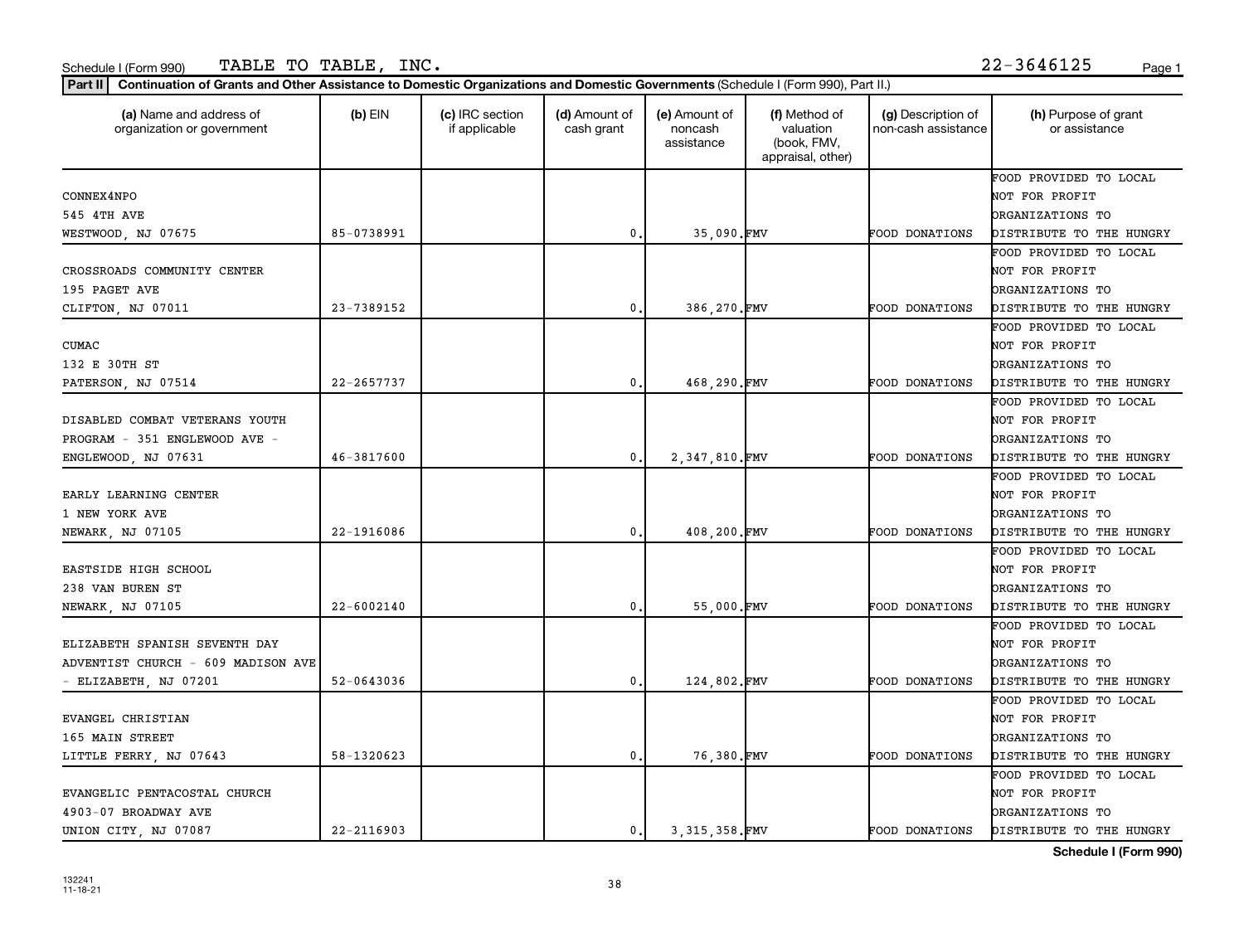| FIRST AVENUE SCHOOL              | 22-6002140     |              |               | appraisal, other) |                       |                          |
|----------------------------------|----------------|--------------|---------------|-------------------|-----------------------|--------------------------|
|                                  |                |              |               |                   |                       | FOOD PROVIDED TO LOCAL   |
|                                  |                |              |               |                   |                       | NOT FOR PROFIT           |
| 214 1ST AVE                      |                |              |               |                   |                       | ORGANIZATIONS TO         |
| NEWARK, NJ 07107                 |                | 0            | 816,100.FMV   |                   | FOOD DONATIONS        | DISTRIBUTE TO THE HUNGRY |
|                                  |                |              |               |                   |                       | FOOD PROVIDED TO LOCAL   |
| FIRST REFORMED CHURCH OF LITTLE  |                |              |               |                   |                       | NOT FOR PROFIT           |
| FALLS - 61 MAIN STREET - LITTLE  |                |              |               |                   |                       | ORGANIZATIONS TO         |
| FALLS, NJ 07424                  | 22-2564250     | $\mathbf 0$  | 11,680.FMV    |                   | FOOD DONATIONS        | DISTRIBUTE TO THE HUNGRY |
|                                  |                |              |               |                   |                       | FOOD PROVIDED TO LOCAL   |
| FRANCISCAN COMMUNITY DEVELOPMENT |                |              |               |                   |                       | NOT FOR PROFIT           |
| CENTER - 239 ANDERSON AVE -      |                |              |               |                   |                       | <b>DRGANIZATIONS TO</b>  |
| FAIRVIEW, NJ 07022               | 20-4909372     | 0.           | 10,332.FMV    |                   | FOOD DONATIONS        | DISTRIBUTE TO THE HUNGRY |
|                                  |                |              |               |                   |                       | FOOD PROVIDED TO LOCAL   |
| GARFIELD FIRST CDC               |                |              |               |                   |                       | NOT FOR PROFIT           |
| 111 OUTWATER LN                  |                |              |               |                   |                       | ORGANIZATIONS TO         |
| GARFIELD, NJ 07026               | 47-2573965     | 0.           | 1,004,666.FMV |                   | FOOD DONATIONS        | DISTRIBUTE TO THE HUNGRY |
|                                  |                |              |               |                   |                       | FOOD PROVIDED TO LOCAL   |
| GEORGE WASHINGTON CARVER BRUCE   |                |              |               |                   |                       | NOT FOR PROFIT           |
| STREET ELEMENTARY SCHOOL - 333   |                |              |               |                   |                       | ORGANIZATIONS TO         |
| CLINTON PLACE - NEWARK, NJ 07112 | $22 - 6002140$ | $\mathbf{0}$ | 820,828.FMV   |                   | FOOD DONATIONS        | DISTRIBUTE TO THE HUNGRY |
|                                  |                |              |               |                   |                       | FOOD PROVIDED TO LOCAL   |
| <b>GOOD SHEPARD MISSION</b>      |                |              |               |                   |                       | NOT FOR PROFIT           |
| 336 BROADWAY                     |                |              |               |                   |                       | <b>DRGANIZATIONS TO</b>  |
| PATERSON, NJ 07509               | 22-1526167     | 0.           | 256,528.FMV   |                   | FOOD DONATIONS        | DISTRIBUTE TO THE HUNGRY |
|                                  |                |              |               |                   |                       | FOOD PROVIDED TO LOCAL   |
| GRACE MANOR WEST                 |                |              |               |                   |                       | NOT FOR PROFIT           |
| 301 IRVINE TURNER BLVD           |                |              |               |                   |                       | ORGANIZATIONS TO         |
| NEWARK, NJ 07108                 | 22-2691309     | 0.           | 48,400.FMV    |                   | FOOD DONATIONS        | DISTRIBUTE TO THE HUNGRY |
|                                  |                |              |               |                   |                       | FOOD PROVIDED TO LOCAL   |
| GRACE REDEEMER CHURCH            |                |              |               |                   |                       | NOT FOR PROFIT           |
| 21 HARRISTOWN RD                 |                |              |               |                   |                       | <b>DRGANIZATIONS TO</b>  |
| GLEN ROCK, NJ 07452              | 20-2517215     | 0.           | 53,438.FMV    |                   | FOOD DONATIONS        | DISTRIBUTE TO THE HUNGRY |
|                                  |                |              |               |                   |                       | FOOD PROVIDED TO LOCAL   |
| GREATER LIFE COMMUNITY OUTREACH  |                |              |               |                   |                       | NOT FOR PROFIT           |
| CENTER - 272 CHANCELLOR AVE -    |                |              |               |                   |                       | ORGANIZATIONS TO         |
| NEWARK, NJ 07112                 | 30-0212814     | 0.1          | 108.170.FMV   |                   | <b>FOOD DONATIONS</b> | DISTRIBUTE TO THE HUNGRY |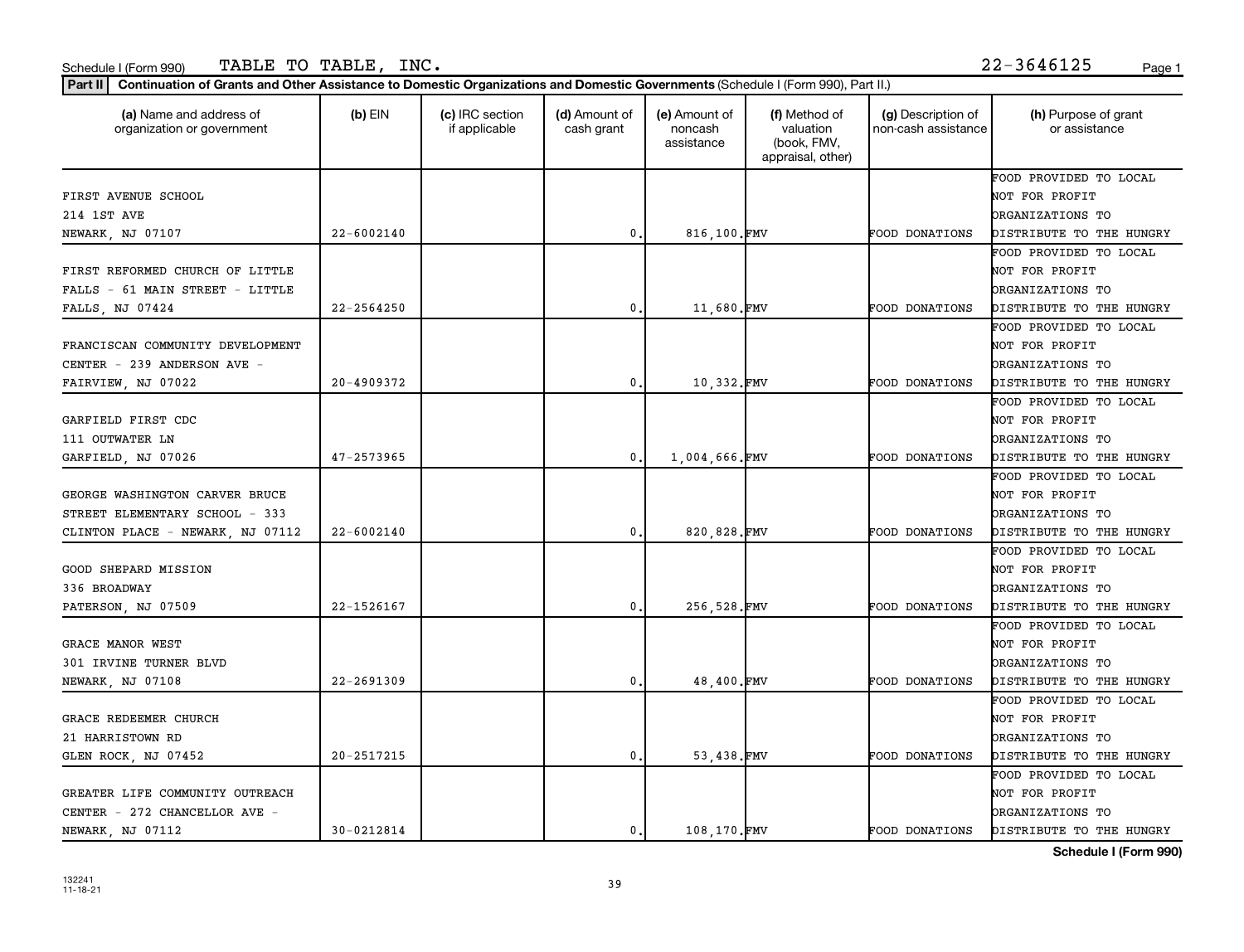| (a) Name and address of<br>organization or government | $(b)$ EIN  | (c) IRC section<br>if applicable | (d) Amount of<br>cash grant | (e) Amount of<br>noncash<br>assistance | (f) Method of<br>valuation<br>(book, FMV,<br>appraisal, other) | (g) Description of<br>non-cash assistance | (h) Purpose of grant<br>or assistance |
|-------------------------------------------------------|------------|----------------------------------|-----------------------------|----------------------------------------|----------------------------------------------------------------|-------------------------------------------|---------------------------------------|
|                                                       |            |                                  |                             |                                        |                                                                |                                           | FOOD PROVIDED TO LOCAL                |
| HACKENSACK YMCA                                       |            |                                  |                             |                                        |                                                                |                                           | NOT FOR PROFIT                        |
| 360 MAIN STREET                                       |            |                                  |                             |                                        |                                                                |                                           | ORGANIZATIONS TO                      |
| HACKENSACK, NJ 07601                                  | 22-1739117 |                                  | 0                           | 92,000.FMV                             |                                                                | <b>FOOD DONATIONS</b>                     | DISTRIBUTE TO THE HUNGRY              |
|                                                       |            |                                  |                             |                                        |                                                                |                                           | FOOD PROVIDED TO LOCAL                |
| HAITIAN BAPTIST CHURCH CROSSROADS                     |            |                                  |                             |                                        |                                                                |                                           | NOT FOR PROFIT                        |
| 202 S 12TH ST                                         |            |                                  |                             |                                        |                                                                |                                           | <b>DRGANIZATIONS TO</b>               |
| NEWARK, NJ 07107                                      | 13-5563018 |                                  | 0                           | 243,006.FMV                            |                                                                | FOOD DONATIONS                            | DISTRIBUTE TO THE HUNGRY              |
|                                                       |            |                                  |                             |                                        |                                                                |                                           | FOOD PROVIDED TO LOCAL                |
| HANA MISSION                                          |            |                                  |                             |                                        |                                                                |                                           | NOT FOR PROFIT                        |
| 10 MARSHALL STREET                                    |            |                                  |                             |                                        |                                                                |                                           | <b>DRGANIZATIONS TO</b>               |
| PATERSON, NJ 07501                                    | 22-3629432 |                                  | 0                           | 82.790.FMV                             |                                                                | <b>FOOD DONATIONS</b>                     | DISTRIBUTE TO THE HUNGRY              |
|                                                       |            |                                  |                             |                                        |                                                                |                                           | FOOD PROVIDED TO LOCAL                |
| HILLTOP HAVEN FAMILY SHELTER                          |            |                                  |                             |                                        |                                                                |                                           | NOT FOR PROFIT                        |
| 213 BROADWAY BROADWAY                                 |            |                                  |                             |                                        |                                                                |                                           | <b>DRGANIZATIONS TO</b>               |
| PATERSON, NJ 07501                                    | 22-1766323 |                                  | 0                           | 338,756.FMV                            |                                                                | FOOD DONATIONS                            | DISTRIBUTE TO THE HUNGRY              |
|                                                       |            |                                  |                             |                                        |                                                                |                                           | FOOD PROVIDED TO LOCAL                |
| HOBOKEN COMMUNITY CENTER                              |            |                                  |                             |                                        |                                                                |                                           | NOT FOR PROFIT                        |
| 1301 WASHINGTON STREET                                |            |                                  |                             |                                        |                                                                |                                           | <b>DRGANIZATIONS TO</b>               |
| HOBOKEN, NJ 07030                                     | 22-1487383 |                                  | 0                           | 14,800.FMV                             |                                                                | FOOD DONATIONS                            | DISTRIBUTE TO THE HUNGRY              |
|                                                       |            |                                  |                             |                                        |                                                                |                                           | FOOD PROVIDED TO LOCAL                |
| HOPE FOR EX-OFFENDERS                                 |            |                                  |                             |                                        |                                                                |                                           | NOT FOR PROFIT                        |
| 259 PASSAIC STREET                                    |            |                                  |                             |                                        |                                                                |                                           | ORGANIZATIONS TO                      |
| HACKENSACK, NJ 07601                                  | 51-0145306 |                                  | 0                           | 197,590.FMV                            |                                                                | <b>FOOD DONATIONS</b>                     | DISTRIBUTE TO THE HUNGRY              |
|                                                       |            |                                  |                             |                                        |                                                                |                                           | FOOD PROVIDED TO LOCAL                |
| HUNGER FREE UNITY IN THE COMMUNITY                    |            |                                  |                             |                                        |                                                                |                                           | NOT FOR PROFIT                        |
| 135 W 25TH STREET                                     |            |                                  |                             |                                        |                                                                |                                           | <b>DRGANIZATIONS TO</b>               |
| BAYONNE, NJ 07002                                     | 85-2259837 |                                  | 0                           | 4.999.252.FMV                          |                                                                | FOOD DONATIONS                            | DISTRIBUTE TO THE HUNGRY              |
|                                                       |            |                                  |                             |                                        |                                                                |                                           | FOOD PROVIDED TO LOCAL                |
| IGLESIA ADVENTISTA DEL SEPTIMO DIA                    |            |                                  |                             |                                        |                                                                |                                           | NOT FOR PROFIT                        |
| DEL FARO - 220 WALKER STREET -                        |            |                                  |                             |                                        |                                                                |                                           | DRGANIZATIONS TO                      |
| CLIFFSIDE PARK, NJ 07010                              | 95-3867863 |                                  | 0.                          | 1,558,700.FMV                          |                                                                | FOOD DONATIONS                            | DISTRIBUTE TO THE HUNGRY              |
|                                                       |            |                                  |                             |                                        |                                                                |                                           | FOOD PROVIDED TO LOCAL                |
| IGLESIA ADVENTISTA DEL SEPTIMO DIA                    |            |                                  |                             |                                        |                                                                |                                           | NOT FOR PROFIT                        |
| (NUEVO AMANCER) - 45 FAIRMOUNT AVE                    |            |                                  |                             |                                        |                                                                |                                           | <b>DRGANIZATIONS TO</b>               |
| - HACKENSACK, NJ 07601                                | 95-3867863 |                                  | 0.                          | 2.050.106.FMV                          |                                                                | FOOD DONATIONS                            | DISTRIBUTE TO THE HUNGRY              |
|                                                       |            |                                  |                             |                                        |                                                                |                                           |                                       |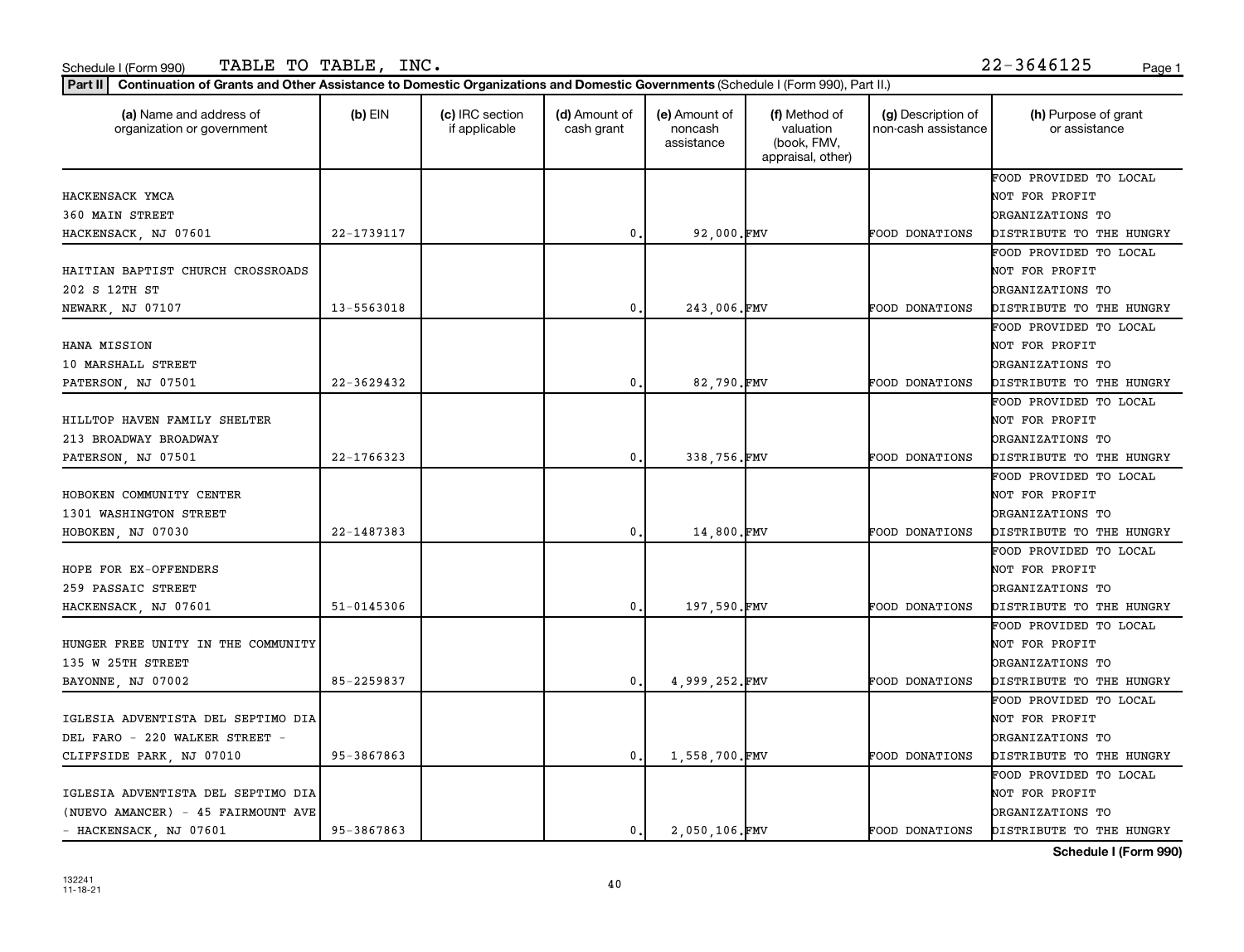| Part II   Continuation of Grants and Other Assistance to Domestic Organizations and Domestic Governments (Schedule I (Form 990), Part II.) |                |                                  |                             |                                        |                                                                |                                           |                                       |
|--------------------------------------------------------------------------------------------------------------------------------------------|----------------|----------------------------------|-----------------------------|----------------------------------------|----------------------------------------------------------------|-------------------------------------------|---------------------------------------|
| (a) Name and address of<br>organization or government                                                                                      | $(b)$ EIN      | (c) IRC section<br>if applicable | (d) Amount of<br>cash grant | (e) Amount of<br>noncash<br>assistance | (f) Method of<br>valuation<br>(book, FMV,<br>appraisal, other) | (g) Description of<br>non-cash assistance | (h) Purpose of grant<br>or assistance |
|                                                                                                                                            |                |                                  |                             |                                        |                                                                |                                           | FOOD PROVIDED TO LOCAL                |
| IRONBOUND COMMUNITY CORPORATION                                                                                                            |                |                                  |                             |                                        |                                                                |                                           | NOT FOR PROFIT                        |
| 29 CORTLAND STREET                                                                                                                         |                |                                  |                             |                                        |                                                                |                                           | ORGANIZATIONS TO                      |
| NEWARK, NJ 07105                                                                                                                           | 22-1916086     |                                  | $\mathbf 0$                 | 1,470,700.FMV                          |                                                                | FOOD DONATIONS                            | DISTRIBUTE TO THE HUNGRY              |
|                                                                                                                                            |                |                                  |                             |                                        |                                                                |                                           | FOOD PROVIDED TO LOCAL                |
| JERSEY CITY HEIGHTS SPANISH SDA                                                                                                            |                |                                  |                             |                                        |                                                                |                                           | NOT FOR PROFIT                        |
| CHURCH - 66-68 BOWERS STREET -                                                                                                             |                |                                  |                             |                                        |                                                                |                                           | ORGANIZATIONS TO                      |
| JERSEY CITY, NJ 07307                                                                                                                      | 95-3867863     |                                  | 0.                          | 1,069,592.FMV                          |                                                                | FOOD DONATIONS                            | DISTRIBUTE TO THE HUNGRY              |
|                                                                                                                                            |                |                                  |                             |                                        |                                                                |                                           | FOOD PROVIDED TO LOCAL                |
| <b>JEWISH FAMILY SERVICES</b>                                                                                                              |                |                                  |                             |                                        |                                                                |                                           | NOT FOR PROFIT                        |
| 1485 TEANECK RD                                                                                                                            |                |                                  |                             |                                        |                                                                |                                           | ORGANIZATIONS TO                      |
| TEANECK, NJ 07666                                                                                                                          | 20-5928151     |                                  | 0.                          | 36,136.FMV                             |                                                                | <b>FOOD DONATIONS</b>                     | DISTRIBUTE TO THE HUNGRY              |
|                                                                                                                                            |                |                                  |                             |                                        |                                                                |                                           | FOOD PROVIDED TO LOCAL                |
| LA CASA DE DON PEDRO                                                                                                                       |                |                                  |                             |                                        |                                                                |                                           | NOT FOR PROFIT                        |
| 23 BROADWAY                                                                                                                                |                |                                  |                             |                                        |                                                                |                                           | ORGANIZATIONS TO                      |
| NEWARK, NJ 07104                                                                                                                           | 23-7249368     |                                  | 0                           | 783,600.FMV                            |                                                                | FOOD DONATIONS                            | DISTRIBUTE TO THE HUNGRY              |
|                                                                                                                                            |                |                                  |                             |                                        |                                                                |                                           | FOOD PROVIDED TO LOCAL                |
| LOVE OF JESUS FAMILY CHURCH                                                                                                                |                |                                  |                             |                                        |                                                                |                                           | NOT FOR PROFIT                        |
| 396 RIVER STREET                                                                                                                           |                |                                  |                             |                                        |                                                                |                                           | ORGANIZATIONS TO                      |
| PATERSON, NJ 07524                                                                                                                         | 75-2995459     |                                  | $\mathbf{0}$                | 109,288.FMV                            |                                                                | FOOD DONATIONS                            | DISTRIBUTE TO THE HUNGRY              |
|                                                                                                                                            |                |                                  |                             |                                        |                                                                |                                           | FOOD PROVIDED TO LOCAL                |
| LUIS MUNOZ MARIN SCHOOL                                                                                                                    |                |                                  |                             |                                        |                                                                |                                           | NOT FOR PROFIT                        |
| 663 BROADWAY                                                                                                                               |                |                                  |                             |                                        |                                                                |                                           | <b>DRGANIZATIONS TO</b>               |
| NEWARK, NJ 07104                                                                                                                           | 22-6002140     |                                  | 0.                          | 425,534.FMV                            |                                                                | FOOD DONATIONS                            | DISTRIBUTE TO THE HUNGRY              |
|                                                                                                                                            |                |                                  |                             |                                        |                                                                |                                           | FOOD PROVIDED TO LOCAL                |
| MASJID AL-JAQQ                                                                                                                             |                |                                  |                             |                                        |                                                                |                                           | NOT FOR PROFIT                        |
| 687 SPRINGFIELD AVE                                                                                                                        |                |                                  |                             |                                        |                                                                |                                           | ORGANIZATIONS TO                      |
| NEWARK, NJ 07103                                                                                                                           | $22 - 3027000$ |                                  | 0.                          | 158,220.FMV                            |                                                                | FOOD DONATIONS                            | DISTRIBUTE TO THE HUNGRY              |
|                                                                                                                                            |                |                                  |                             |                                        |                                                                |                                           | FOOD PROVIDED TO LOCAL                |
| MEADOWLANDS YMCA                                                                                                                           |                |                                  |                             |                                        |                                                                |                                           | NOT FOR PROFIT                        |
| 390 MURRAY HILL PKWY                                                                                                                       |                |                                  |                             |                                        |                                                                |                                           | ORGANIZATIONS TO                      |
| EAST RUTHERFORD, NJ 07073                                                                                                                  | 22-1997720     |                                  | 0.                          | 2,026,528.FMV                          |                                                                | FOOD DONATIONS                            | DISTRIBUTE TO THE HUNGRY              |
|                                                                                                                                            |                |                                  |                             |                                        |                                                                |                                           | FOOD PROVIDED TO LOCAL                |
| MEND                                                                                                                                       |                |                                  |                             |                                        |                                                                |                                           | NOT FOR PROFIT                        |
| 50 S CENTER ST UNIT 6                                                                                                                      |                |                                  |                             |                                        |                                                                |                                           | ORGANIZATIONS TO                      |
| ORANGE, NJ 07050                                                                                                                           | 27-1105051     |                                  | 0.1                         | 561,200.FMV                            |                                                                | <b>FOOD DONATIONS</b>                     | DISTRIBUTE TO THE HUNGRY              |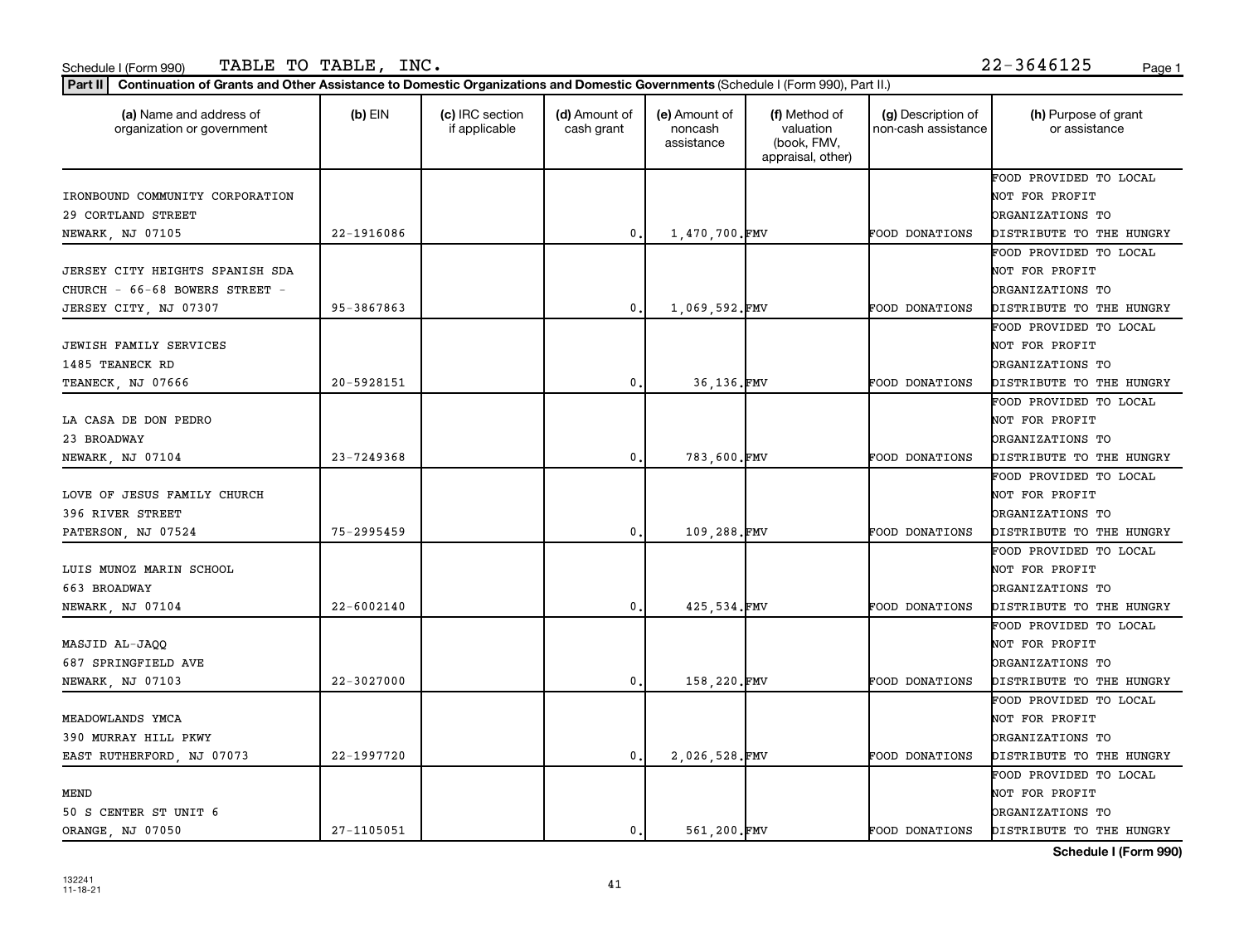| (a) Name and address of<br>organization or government | $(b)$ EIN  | (c) IRC section<br>if applicable | (d) Amount of<br>cash grant | (e) Amount of<br>noncash<br>assistance | (f) Method of<br>valuation<br>(book, FMV,<br>appraisal, other) | (g) Description of<br>non-cash assistance | (h) Purpose of grant<br>or assistance |
|-------------------------------------------------------|------------|----------------------------------|-----------------------------|----------------------------------------|----------------------------------------------------------------|-------------------------------------------|---------------------------------------|
|                                                       |            |                                  |                             |                                        |                                                                |                                           | FOOD PROVIDED TO LOCAL                |
| MINISTERIOS AVIVAMIENTO                               |            |                                  |                             |                                        |                                                                |                                           | NOT FOR PROFIT                        |
| 791 MAIN AVE                                          |            |                                  |                             |                                        |                                                                |                                           | ORGANIZATIONS TO                      |
| PASSAIC, NJ 07055                                     | 83-4475806 |                                  | $\mathbf{0}$ .              | 858,262.FMV                            |                                                                | FOOD DONATIONS                            | DISTRIBUTE TO THE HUNGRY              |
|                                                       |            |                                  |                             |                                        |                                                                |                                           | FOOD PROVIDED TO LOCAL                |
| MOUNT VERNON ELEMENTARY                               |            |                                  |                             |                                        |                                                                |                                           | NOT FOR PROFIT                        |
| 142 MOUNT VERNON PL                                   |            |                                  |                             |                                        |                                                                |                                           | ORGANIZATIONS TO                      |
| NEWARK, NJ 07106                                      | 22-6002140 |                                  | $^{\rm 0}$ .                | 976,700.FMV                            |                                                                | FOOD DONATIONS                            | DISTRIBUTE TO THE HUNGRY              |
|                                                       |            |                                  |                             |                                        |                                                                |                                           | FOOD PROVIDED TO LOCAL                |
| NEVER ALONE AGAIN RESOURCE CENTER                     |            |                                  |                             |                                        |                                                                |                                           | NOT FOR PROFIT                        |
| 688 AMERICAN LEGION DR                                |            |                                  |                             |                                        |                                                                |                                           | <b>DRGANIZATIONS TO</b>               |
| TEANECK, NJ 07666                                     | 61-1627954 |                                  | 0.                          | 18,348.FMV                             |                                                                | FOOD DONATIONS                            | DISTRIBUTE TO THE HUNGRY              |
|                                                       |            |                                  |                             |                                        |                                                                |                                           | FOOD PROVIDED TO LOCAL                |
| NEW HOPE FOOD & CLOTHING                              |            |                                  |                             |                                        |                                                                |                                           | NOT FOR PROFIT                        |
| 106 SUSSEX AVE                                        |            |                                  |                             |                                        |                                                                |                                           | <b>DRGANIZATIONS TO</b>               |
| NEWARK, NJ 07103                                      | 22-2012700 |                                  | $\mathfrak o$ .             | 36,200.FMV                             |                                                                | FOOD DONATIONS                            | DISTRIBUTE TO THE HUNGRY              |
|                                                       |            |                                  |                             |                                        |                                                                |                                           | FOOD PROVIDED TO LOCAL                |
| NEW SHILOH CHURCH                                     |            |                                  |                             |                                        |                                                                |                                           | NOT FOR PROFIT                        |
| 189 PALISADE AVE                                      |            |                                  |                             |                                        |                                                                |                                           | <b>DRGANIZATIONS TO</b>               |
| WESTWOOD, NJ 07675                                    | 22-2710787 |                                  | $\mathbf{0}$ .              | 6,528.FMV                              |                                                                | FOOD DONATIONS                            | DISTRIBUTE TO THE HUNGRY              |
|                                                       |            |                                  |                             |                                        |                                                                |                                           | FOOD PROVIDED TO LOCAL                |
| NEW VISION TABERNACLE                                 |            |                                  |                             |                                        |                                                                |                                           | NOT FOR PROFIT                        |
| 407 BROAD STREET                                      |            |                                  |                             |                                        |                                                                |                                           | <b>DRGANIZATIONS TO</b>               |
| NEWARK, NJ 07104                                      | 27-3779540 |                                  | $^{\rm 0}$ .                | 259,110.FMV                            |                                                                | FOOD DONATIONS                            | DISTRIBUTE TO THE HUNGRY              |
|                                                       |            |                                  |                             |                                        |                                                                |                                           | FOOD PROVIDED TO LOCAL                |
| NJ BITE                                               |            |                                  |                             |                                        |                                                                |                                           | NOT FOR PROFIT                        |
| 525 BRAMHALL AVE                                      |            |                                  |                             |                                        |                                                                |                                           | <b>DRGANIZATIONS TO</b>               |
| JERSEY CITY, NJ 07304                                 | 82-2955055 |                                  | 0.                          | 296,500.FMV                            |                                                                | FOOD DONATIONS                            | DISTRIBUTE TO THE HUNGRY              |
|                                                       |            |                                  |                             |                                        |                                                                |                                           | FOOD PROVIDED TO LOCAL                |
| NJ SISTERHOOD                                         |            |                                  |                             |                                        |                                                                |                                           | NOT FOR PROFIT                        |
| 4613 COTTAGE PLACE                                    |            |                                  |                             |                                        |                                                                |                                           | <b>DRGANIZATIONS TO</b>               |
| UNION CITY, NJ 07087                                  | 13-1837418 |                                  | $\mathbf{0}$ .              | 11,176.FMV                             |                                                                | FOOD DONATIONS                            | DISTRIBUTE TO THE HUNGRY              |
|                                                       |            |                                  |                             |                                        |                                                                |                                           | FOOD PROVIDED TO LOCAL                |
| PARKSIDE COMMUNITY CHURCH                             |            |                                  |                             |                                        |                                                                |                                           | NOT FOR PROFIT                        |
| 545 4TH AVE                                           |            |                                  |                             |                                        |                                                                |                                           | <b>DRGANIZATIONS TO</b>               |
| WESTWOOD, NJ 07675                                    | 22-1732925 |                                  | 0.                          | 12,720.FMV                             |                                                                | <b>FOOD DONATIONS</b>                     | DISTRIBUTE TO THE HUNGRY              |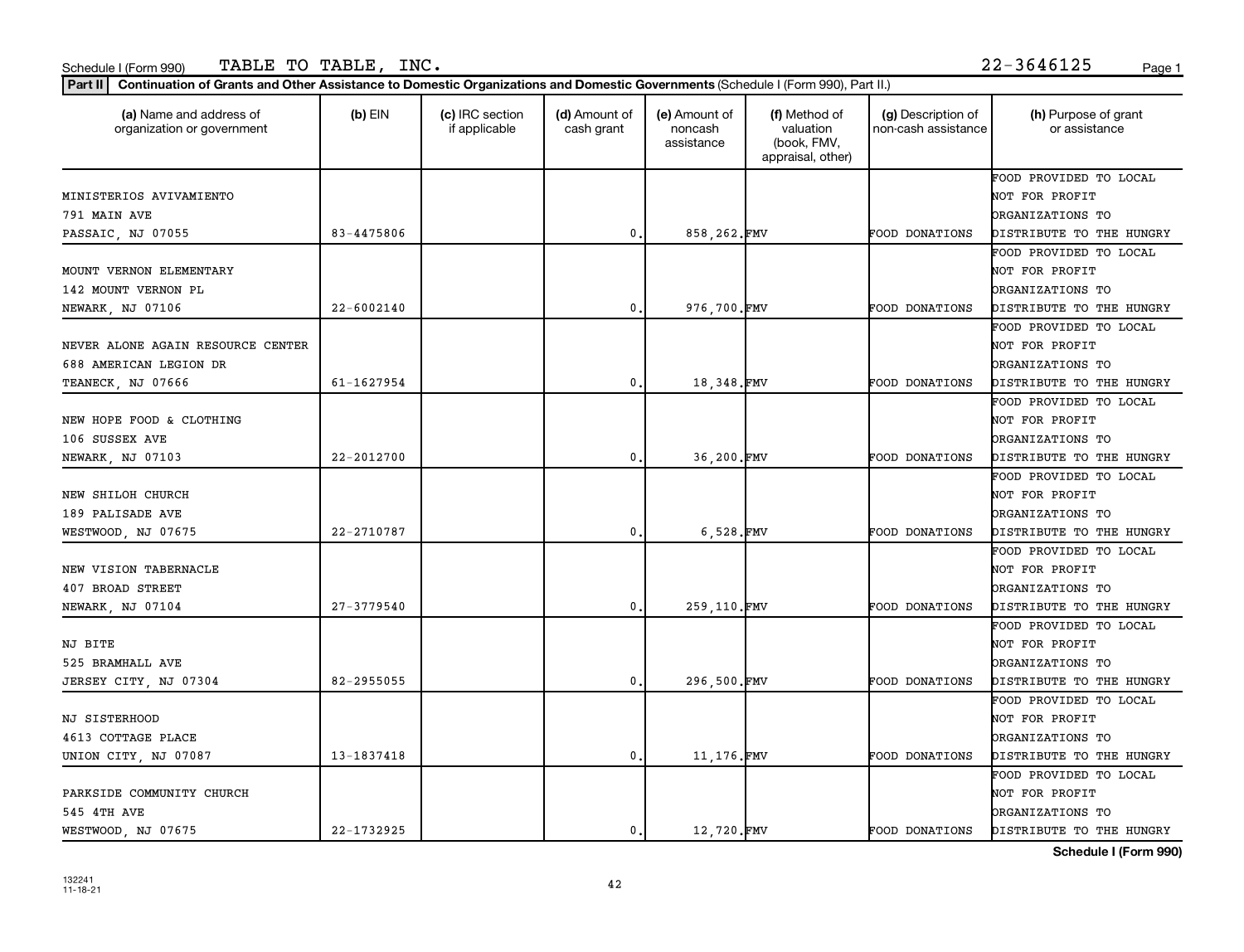| (a) Name and address of<br>organization or government | $(b)$ EIN      | (c) IRC section<br>if applicable | (d) Amount of<br>cash grant | (e) Amount of<br>noncash<br>assistance | (f) Method of<br>valuation<br>(book, FMV,<br>appraisal, other) | (g) Description of<br>non-cash assistance | (h) Purpose of grant<br>or assistance |
|-------------------------------------------------------|----------------|----------------------------------|-----------------------------|----------------------------------------|----------------------------------------------------------------|-------------------------------------------|---------------------------------------|
|                                                       |                |                                  |                             |                                        |                                                                |                                           | FOOD PROVIDED TO LOCAL                |
| PERC                                                  |                |                                  |                             |                                        |                                                                |                                           | NOT FOR PROFIT                        |
| 108 36TH STREE                                        |                |                                  |                             |                                        |                                                                |                                           | ORGANIZATIONS TO                      |
| UNION CITY, NJ 07087                                  | $22 - 2985600$ |                                  | 0                           | $5,840.$ FMV                           |                                                                | <b>FOOD DONATIONS</b>                     | DISTRIBUTE TO THE HUNGRY              |
|                                                       |                |                                  |                             |                                        |                                                                |                                           | FOOD PROVIDED TO LOCAL                |
| RIDGECREST SENIOR HOUSING                             |                |                                  |                             |                                        |                                                                |                                           | NOT FOR PROFIT                        |
| 9 RIDGE RD                                            |                |                                  |                             |                                        |                                                                |                                           | ORGANIZATIONS TO                      |
| RIDGEWOOD, NJ 07450                                   | 22-2295826     |                                  | 0                           | 8,376.FMV                              |                                                                | FOOD DONATIONS                            | DISTRIBUTE TO THE HUNGRY              |
|                                                       |                |                                  |                             |                                        |                                                                |                                           | FOOD PROVIDED TO LOCAL                |
| RIDGEWOOD YMCA                                        |                |                                  |                             |                                        |                                                                |                                           | NOT FOR PROFIT                        |
| 112 OAK STREET                                        |                |                                  |                             |                                        |                                                                |                                           | <b>DRGANIZATIONS TO</b>               |
| RIDGEWOOD, NJ 07450                                   | 22-1508752     |                                  | $\mathbf{0}$                | 439, 344.FMV                           |                                                                | <b>FOOD DONATIONS</b>                     | DISTRIBUTE TO THE HUNGRY              |
|                                                       |                |                                  |                             |                                        |                                                                |                                           | FOOD PROVIDED TO LOCAL                |
| SAINTS CYRIL AND METHODIUS RC                         |                |                                  |                             |                                        |                                                                |                                           | NOT FOR PROFIT                        |
| CHURCH - 218 ACKERMAN AVE -                           |                |                                  |                             |                                        |                                                                |                                           | <b>DRGANIZATIONS TO</b>               |
| CLIFTON, NJ 07011                                     | 22-1500600     |                                  | 0                           | 133,600.FMV                            |                                                                | FOOD DONATIONS                            | DISTRIBUTE TO THE HUNGRY              |
|                                                       |                |                                  |                             |                                        |                                                                |                                           | FOOD PROVIDED TO LOCAL                |
| SALVATION ARMY, UNION CITY                            |                |                                  |                             |                                        |                                                                |                                           | NOT FOR PROFIT                        |
| 515 43RD STREET                                       |                |                                  |                             |                                        |                                                                |                                           | <b>DRGANIZATIONS TO</b>               |
| UNION CITY, NJ 07087                                  | 22-1489991     |                                  | 0                           | 574, 274.FMV                           |                                                                | FOOD DONATIONS                            | DISTRIBUTE TO THE HUNGRY              |
|                                                       |                |                                  |                             |                                        |                                                                |                                           | FOOD PROVIDED TO LOCAL                |
| SENIOR MARKET                                         |                |                                  |                             |                                        |                                                                |                                           | NOT FOR PROFIT                        |
| 32 PRINCE STREET                                      |                |                                  |                             |                                        |                                                                |                                           | <b>DRGANIZATIONS TO</b>               |
| NEWARK, NJ 07103                                      | 22-2691309     |                                  | 0                           | 1,245,000.FMV                          |                                                                | FOOD DONATIONS                            | DISTRIBUTE TO THE HUNGRY              |
|                                                       |                |                                  |                             |                                        |                                                                |                                           | FOOD PROVIDED TO LOCAL                |
| SHILOH AME ZION CHURCH                                |                |                                  |                             |                                        |                                                                |                                           | NOT FOR PROFIT                        |
| 129 WILLIAM ST                                        |                |                                  |                             |                                        |                                                                |                                           | <b>DRGANIZATIONS TO</b>               |
| ENGLEWOOD, NJ 07631                                   | $47 - 4951555$ |                                  | 0                           | 5.900.FMV                              |                                                                | FOOD DONATIONS                            | DISTRIBUTE TO THE HUNGRY              |
|                                                       |                |                                  |                             |                                        |                                                                |                                           | FOOD PROVIDED TO LOCAL                |
| SOLID ROCK BAPTIST CHURCH                             |                |                                  |                             |                                        |                                                                |                                           | NOT FOR PROFIT                        |
| 644 CHANCELLOR AVE                                    |                |                                  |                             |                                        |                                                                |                                           | <b>DRGANIZATIONS TO</b>               |
| IRVINGTON, NJ 07111                                   | 22-2305385     |                                  | 0.                          | 417,360.FMV                            |                                                                | FOOD DONATIONS                            | DISTRIBUTE TO THE HUNGRY              |
|                                                       |                |                                  |                             |                                        |                                                                |                                           | FOOD PROVIDED TO LOCAL                |
| ST. AGNES                                             |                |                                  |                             |                                        |                                                                |                                           | NOT FOR PROFIT                        |
| 66 UNION AVE                                          |                |                                  |                             |                                        |                                                                |                                           | <b>DRGANIZATIONS TO</b>               |
| LITTLE FALLS, NJ 07424                                | $22 - 6017833$ |                                  | 0.                          | 135,082.FMV                            |                                                                | FOOD DONATIONS                            | DISTRIBUTE TO THE HUNGRY              |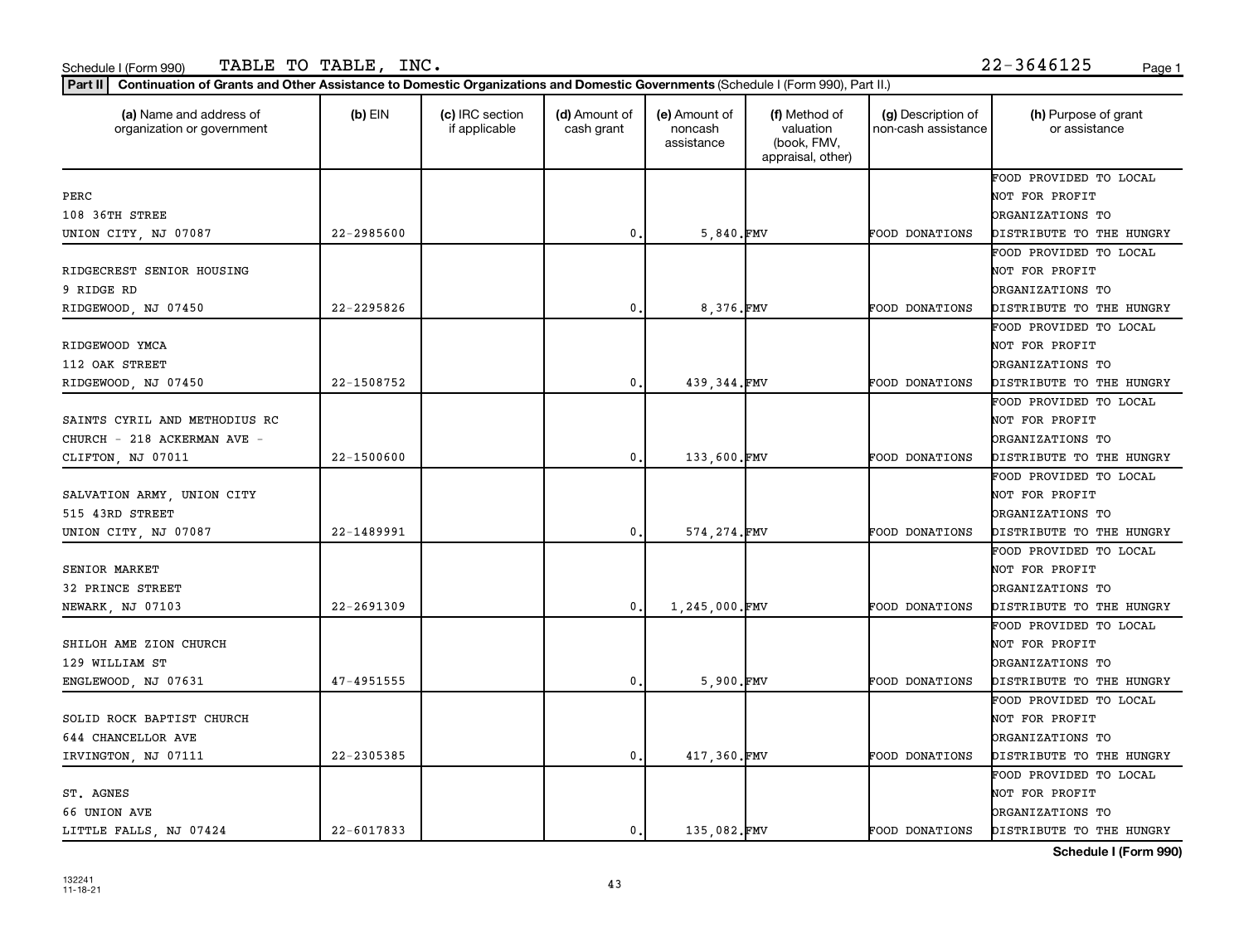| (a) Name and address of<br>organization or government | $(b)$ EIN      | (c) IRC section<br>if applicable | (d) Amount of<br>cash grant | (e) Amount of<br>noncash<br>assistance | (f) Method of<br>valuation<br>(book, FMV,<br>appraisal, other) | (g) Description of<br>non-cash assistance | (h) Purpose of grant<br>or assistance |
|-------------------------------------------------------|----------------|----------------------------------|-----------------------------|----------------------------------------|----------------------------------------------------------------|-------------------------------------------|---------------------------------------|
|                                                       |                |                                  |                             |                                        |                                                                |                                           | FOOD PROVIDED TO LOCAL                |
| ST. ANDREW'S CHURCH                                   |                |                                  |                             |                                        |                                                                |                                           | NOT FOR PROFIT                        |
| 120 WASHINGTON AVE                                    |                |                                  |                             |                                        |                                                                |                                           | ORGANIZATIONS TO                      |
| WESTWOOD, NJ 07675                                    | 22-1524177     |                                  | 0                           | 27,736.FMV                             |                                                                | FOOD DONATIONS                            | DISTRIBUTE TO THE HUNGRY              |
|                                                       |                |                                  |                             |                                        |                                                                |                                           | FOOD PROVIDED TO LOCAL                |
| ST. AUGUSTINE YOUTH PROGRAM                           |                |                                  |                             |                                        |                                                                |                                           | NOT FOR PROFIT                        |
| 159 GOVERNOR STREET                                   |                |                                  |                             |                                        |                                                                |                                           | ORGANIZATIONS TO                      |
| PATERSON, NJ 07501                                    | $20 - 0860098$ |                                  | 0.                          | 147,694.FMV                            |                                                                | FOOD DONATIONS                            | DISTRIBUTE TO THE HUNGRY              |
|                                                       |                |                                  |                             |                                        |                                                                |                                           | FOOD PROVIDED TO LOCAL                |
| STAR OF HOPE                                          |                |                                  |                             |                                        |                                                                |                                           | NOT FOR PROFIT                        |
| 34 BROADWAY                                           |                |                                  |                             |                                        |                                                                |                                           | ORGANIZATIONS TO                      |
| PATERSON, NJ 07505                                    | 22-1489912     |                                  | 0.                          | 496,240.FMV                            |                                                                | FOOD DONATIONS                            | DISTRIBUTE TO THE HUNGRY              |
|                                                       |                |                                  |                             |                                        |                                                                |                                           | FOOD PROVIDED TO LOCAL                |
| STRANGERS HELPING STRANGERS                           |                |                                  |                             |                                        |                                                                |                                           | NOT FOR PROFIT                        |
| 6 VETERANS PL                                         |                |                                  |                             |                                        |                                                                |                                           | ORGANIZATIONS TO                      |
| ELMWOOD PARK, NJ 07407                                | 45-0070529     |                                  | $\mathbf 0$                 | 645,150.FMV                            |                                                                | FOOD DONATIONS                            | DISTRIBUTE TO THE HUNGRY              |
|                                                       |                |                                  |                             |                                        |                                                                |                                           | FOOD PROVIDED TO LOCAL                |
| STRENGTHEN OUR SISTERS                                |                |                                  |                             |                                        |                                                                |                                           | NOT FOR PROFIT                        |
| 563 RINGWOOD AVE                                      |                |                                  |                             |                                        |                                                                |                                           | ORGANIZATIONS TO                      |
| WANAQUE, NJ 07465                                     | 22-2858735     |                                  | 0.                          | 121, 412. FMV                          |                                                                | FOOD DONATIONS                            | DISTRIBUTE TO THE HUNGRY              |
|                                                       |                |                                  |                             |                                        |                                                                |                                           | FOOD PROVIDED TO LOCAL                |
| <b>TABERNACULO SHEKINAH</b>                           |                |                                  |                             |                                        |                                                                |                                           | NOT FOR PROFIT                        |
| 37 GOBLE ST                                           |                |                                  |                             |                                        |                                                                |                                           | <b>DRGANIZATIONS TO</b>               |
| NEWARK, NJ 07114                                      | $20 - 0960038$ |                                  | 0.                          | 1,267,390.FMV                          |                                                                | FOOD DONATIONS                            | DISTRIBUTE TO THE HUNGRY              |
|                                                       |                |                                  |                             |                                        |                                                                |                                           | FOOD PROVIDED TO LOCAL                |
| THE FOOD BRIGADE                                      |                |                                  |                             |                                        |                                                                |                                           | NOT FOR PROFIT                        |
| 185 MADISON AVE                                       |                |                                  |                             |                                        |                                                                |                                           | ORGANIZATIONS TO                      |
| DUMONT, NJ 07628                                      | 85-3278219     |                                  | 0.                          | 127, 244.FMV                           |                                                                | FOOD DONATIONS                            | DISTRIBUTE TO THE HUNGRY              |
|                                                       |                |                                  |                             |                                        |                                                                |                                           | FOOD PROVIDED TO LOCAL                |
| THE GREAT COMMISSION CHURCH                           |                |                                  |                             |                                        |                                                                |                                           | NOT FOR PROFIT                        |
| 53-57 MARSHALL ST                                     |                |                                  |                             |                                        |                                                                |                                           | ORGANIZATIONS TO                      |
| PATERSON, NJ 07501                                    | 90-0033488     |                                  | 0.                          | 469,170.FMV                            |                                                                | FOOD DONATIONS                            | DISTRIBUTE TO THE HUNGRY              |
|                                                       |                |                                  |                             |                                        |                                                                |                                           | FOOD PROVIDED TO LOCAL                |
| THE LIGHT UP PROJECT                                  |                |                                  |                             |                                        |                                                                |                                           | NOT FOR PROFIT                        |
| 7 MAPLE STREET                                        |                |                                  |                             |                                        |                                                                |                                           | ORGANIZATIONS TO                      |
| EDGEWATER, NJ 07020                                   | 86-3403709     |                                  | 0.                          | 22.002.FMV                             |                                                                | <b>FOOD DONATIONS</b>                     | DISTRIBUTE TO THE HUNGRY              |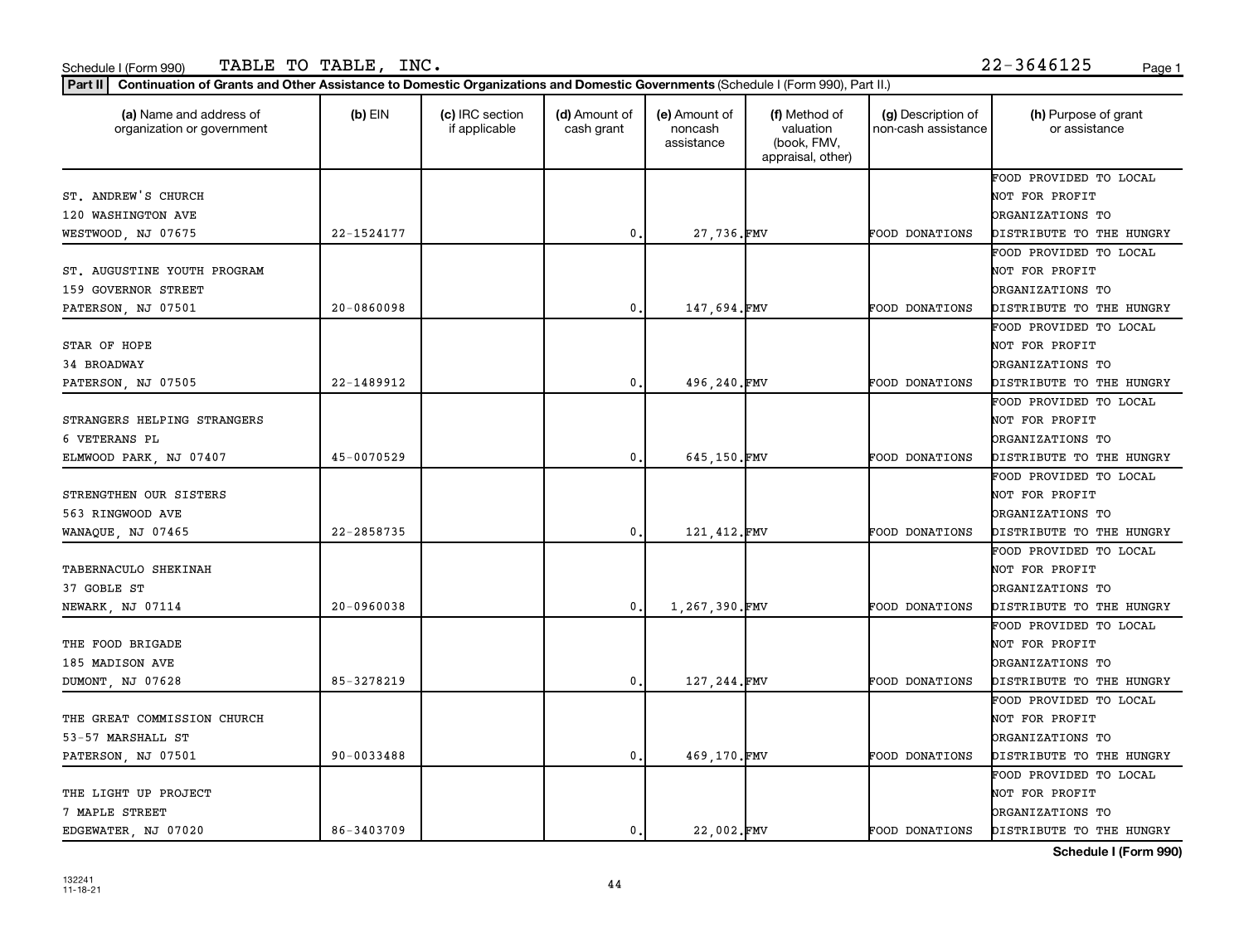| (a) Name and address of<br>organization or government | $(b)$ EIN      | (c) IRC section<br>if applicable | (d) Amount of<br>cash grant | (e) Amount of<br>noncash<br>assistance | (f) Method of<br>valuation<br>(book, FMV,<br>appraisal, other) | (g) Description of<br>non-cash assistance | (h) Purpose of grant<br>or assistance |
|-------------------------------------------------------|----------------|----------------------------------|-----------------------------|----------------------------------------|----------------------------------------------------------------|-------------------------------------------|---------------------------------------|
|                                                       |                |                                  |                             |                                        |                                                                |                                           | FOOD PROVIDED TO LOCAL                |
| THE WE PROJECT                                        |                |                                  |                             |                                        |                                                                |                                           | NOT FOR PROFIT                        |
| 464 CENTRAL AVE                                       |                |                                  |                             |                                        |                                                                |                                           | ORGANIZATIONS TO                      |
| CARLSTADT, NJ 07072                                   | 83-1971837     |                                  | $\mathbf 0$                 | 1,488,122.FMV                          |                                                                | FOOD DONATIONS                            | DISTRIBUTE TO THE HUNGRY              |
|                                                       |                |                                  |                             |                                        |                                                                |                                           | FOOD PROVIDED TO LOCAL                |
| TONI'S KITCHEN                                        |                |                                  |                             |                                        |                                                                |                                           | NOT FOR PROFIT                        |
| 73 S FULLERTON AVE                                    |                |                                  |                             |                                        |                                                                |                                           | ORGANIZATIONS TO                      |
| MONTCLAIR, NJ 07042                                   | 31-1629166     |                                  | 0.                          | 32,180.FMV                             |                                                                | FOOD DONATIONS                            | DISTRIBUTE TO THE HUNGRY              |
|                                                       |                |                                  |                             |                                        |                                                                |                                           | FOOD PROVIDED TO LOCAL                |
| UNION CITY SPANISH                                    |                |                                  |                             |                                        |                                                                |                                           | NOT FOR PROFIT                        |
| 1908 KERRIGAN AVE                                     |                |                                  |                             |                                        |                                                                |                                           | ORGANIZATIONS TO                      |
| UNION CITY, NJ 07087                                  | 14-1945311     |                                  | 0.                          | 299,620.FMV                            |                                                                | <b>FOOD DONATIONS</b>                     | DISTRIBUTE TO THE HUNGRY              |
|                                                       |                |                                  |                             |                                        |                                                                |                                           | FOOD PROVIDED TO LOCAL                |
| UNITE CHRETIENNE FOOD PANTRY                          |                |                                  |                             |                                        |                                                                |                                           | NOT FOR PROFIT                        |
| 31 BLUM STREET                                        |                |                                  |                             |                                        |                                                                |                                           | ORGANIZATIONS TO                      |
| NEWARK, NJ 07103                                      | 22-3833089     |                                  | 0                           | 300,284.FMV                            |                                                                | FOOD DONATIONS                            | DISTRIBUTE TO THE HUNGRY              |
|                                                       |                |                                  |                             |                                        |                                                                |                                           | FOOD PROVIDED TO LOCAL                |
| UNITED DELIVERANCE TABERNACLE                         |                |                                  |                             |                                        |                                                                |                                           | NOT FOR PROFIT                        |
| 202 HAWTHORNE AVE                                     |                |                                  |                             |                                        |                                                                |                                           | ORGANIZATIONS TO                      |
| NEWARK, NJ 07112                                      | 20-0529228     |                                  | 0.                          | 775,820.FMV                            |                                                                | FOOD DONATIONS                            | DISTRIBUTE TO THE HUNGRY              |
|                                                       |                |                                  |                             |                                        |                                                                |                                           | FOOD PROVIDED TO LOCAL                |
| UNITED METHODIST CHURCH                               |                |                                  |                             |                                        |                                                                |                                           | NOT FOR PROFIT                        |
| 287 PARK AVE                                          |                |                                  |                             |                                        |                                                                |                                           | <b>DRGANIZATIONS TO</b>               |
| ORANGE, NJ 07050                                      | 22-1589206     |                                  | $\mathbf 0$                 | 1,310,942.FMV                          |                                                                | FOOD DONATIONS                            | DISTRIBUTE TO THE HUNGRY              |
|                                                       |                |                                  |                             |                                        |                                                                |                                           | FOOD PROVIDED TO LOCAL                |
| VILLA VICTORIA                                        |                |                                  |                             |                                        |                                                                |                                           | NOT FOR PROFIT                        |
| 133 7TH AVENUE                                        |                |                                  |                             |                                        |                                                                |                                           | ORGANIZATIONS TO                      |
| NEWARK, NJ 07104                                      | $22 - 2691309$ |                                  | 0.                          | 13,200.FMV                             |                                                                | FOOD DONATIONS                            | DISTRIBUTE TO THE HUNGRY              |
|                                                       |                |                                  |                             |                                        |                                                                |                                           | FOOD PROVIDED TO LOCAL                |
| VINE DEVELOPMENT - SHIELD OF FAITH                    |                |                                  |                             |                                        |                                                                |                                           | NOT FOR PROFIT                        |
| MINISTRIES - 53 HARVEY AVE -                          |                |                                  |                             |                                        |                                                                |                                           | ORGANIZATIONS TO                      |
| JERSEY CITY, NJ 07306                                 | 22-3648767     |                                  | 0.                          | 23,928.FMV                             |                                                                | FOOD DONATIONS                            | DISTRIBUTE TO THE HUNGRY              |
|                                                       |                |                                  |                             |                                        |                                                                |                                           | FOOD PROVIDED TO LOCAL                |
| WAFA ORGANIZATION                                     |                |                                  |                             |                                        |                                                                |                                           | NOT FOR PROFIT                        |
| 964 MAIN STREET                                       |                |                                  |                             |                                        |                                                                |                                           | ORGANIZATIONS TO                      |
| PATERSON, NJ 07505                                    | $46 - 2711683$ |                                  | 0.1                         | 391.936.FMV                            |                                                                | <b>FOOD DONATIONS</b>                     | DISTRIBUTE TO THE HUNGRY              |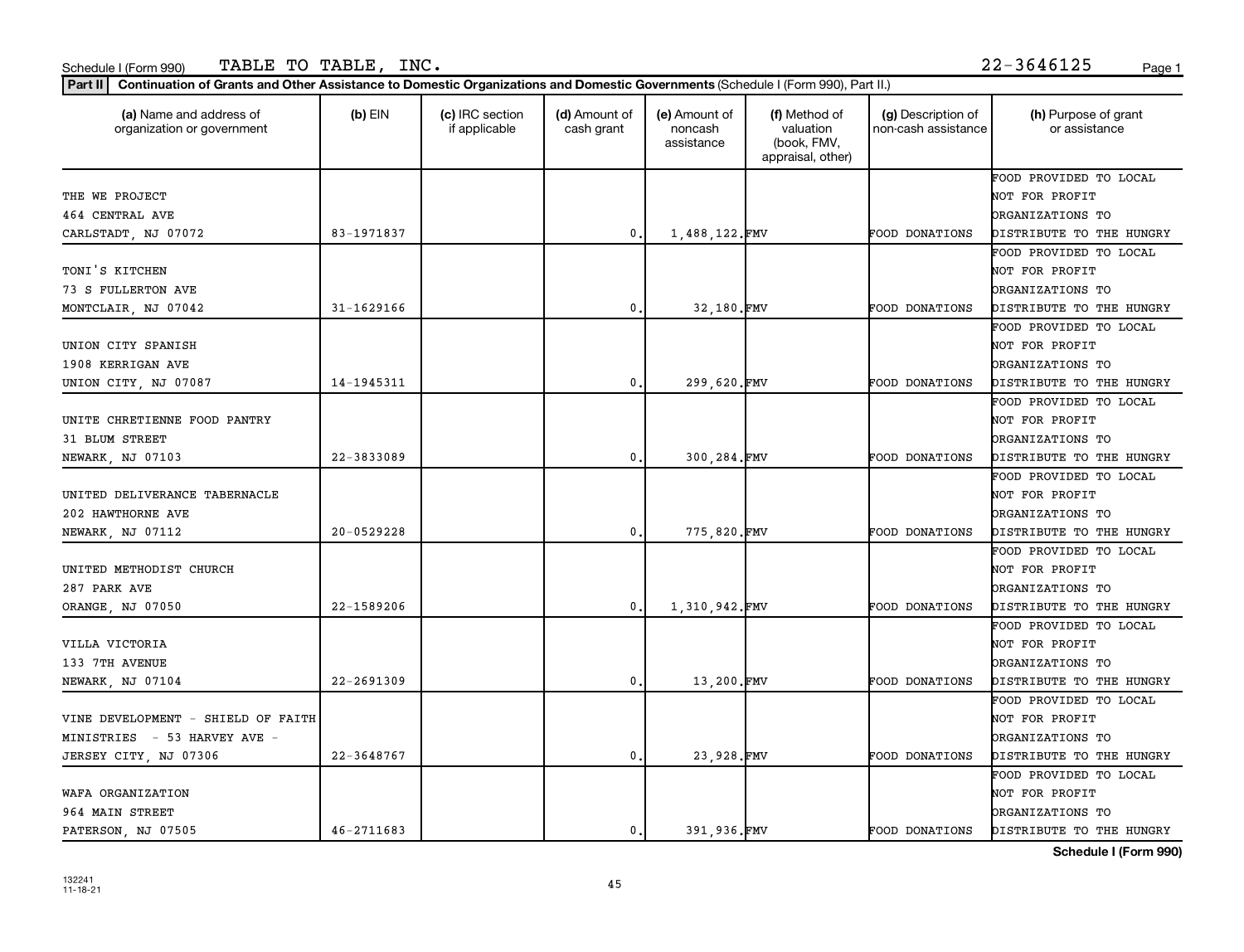## Schedule I (Form 990) TABLE TO TABLE, INC .  $22-3646125$  Page 1

|  |  | 22-3646125 | Page |
|--|--|------------|------|
|  |  |            |      |

| Continuation of Grants and Other Assistance to Domestic Organizations and Domestic Governments (Schedule I (Form 990), Part II.)<br>Part II |            |                                  |                             |                                        |                                                                |                                           |                                                                                                 |  |  |  |
|---------------------------------------------------------------------------------------------------------------------------------------------|------------|----------------------------------|-----------------------------|----------------------------------------|----------------------------------------------------------------|-------------------------------------------|-------------------------------------------------------------------------------------------------|--|--|--|
| (a) Name and address of<br>organization or government                                                                                       | $(b)$ EIN  | (c) IRC section<br>if applicable | (d) Amount of<br>cash grant | (e) Amount of<br>noncash<br>assistance | (f) Method of<br>valuation<br>(book, FMV,<br>appraisal, other) | (g) Description of<br>non-cash assistance | (h) Purpose of grant<br>or assistance                                                           |  |  |  |
| WORD OF GOD MINISTRIES<br>1123 SOUTH ORANGE AVE<br>NEWARK, NJ 07106                                                                         | 22-3439838 |                                  | $\mathbf{0}$ .              | 1,078,280.FMV                          |                                                                | FOOD DONATIONS                            | FOOD PROVIDED TO LOCAL<br>NOT FOR PROFIT<br><b>DRGANIZATIONS TO</b><br>DISTRIBUTE TO THE HUNGRY |  |  |  |
| ZION CARES COMMUNITY DEVELOPMENT<br>521 BRAMHALL AVE<br>JERSEY CITY, NJ 07304                                                               | 86-1542721 |                                  | $\mathsf{0}$ .              | 11,000.FMV                             |                                                                | FOOD DONATIONS                            | FOOD PROVIDED TO LOCAL<br>NOT FOR PROFIT<br><b>DRGANIZATIONS TO</b><br>DISTRIBUTE TO THE HUNGRY |  |  |  |
|                                                                                                                                             |            |                                  |                             |                                        |                                                                |                                           |                                                                                                 |  |  |  |
|                                                                                                                                             |            |                                  |                             |                                        |                                                                |                                           |                                                                                                 |  |  |  |
|                                                                                                                                             |            |                                  |                             |                                        |                                                                |                                           |                                                                                                 |  |  |  |
|                                                                                                                                             |            |                                  |                             |                                        |                                                                |                                           |                                                                                                 |  |  |  |
|                                                                                                                                             |            |                                  |                             |                                        |                                                                |                                           |                                                                                                 |  |  |  |
|                                                                                                                                             |            |                                  |                             |                                        |                                                                |                                           |                                                                                                 |  |  |  |
|                                                                                                                                             |            |                                  |                             |                                        |                                                                |                                           |                                                                                                 |  |  |  |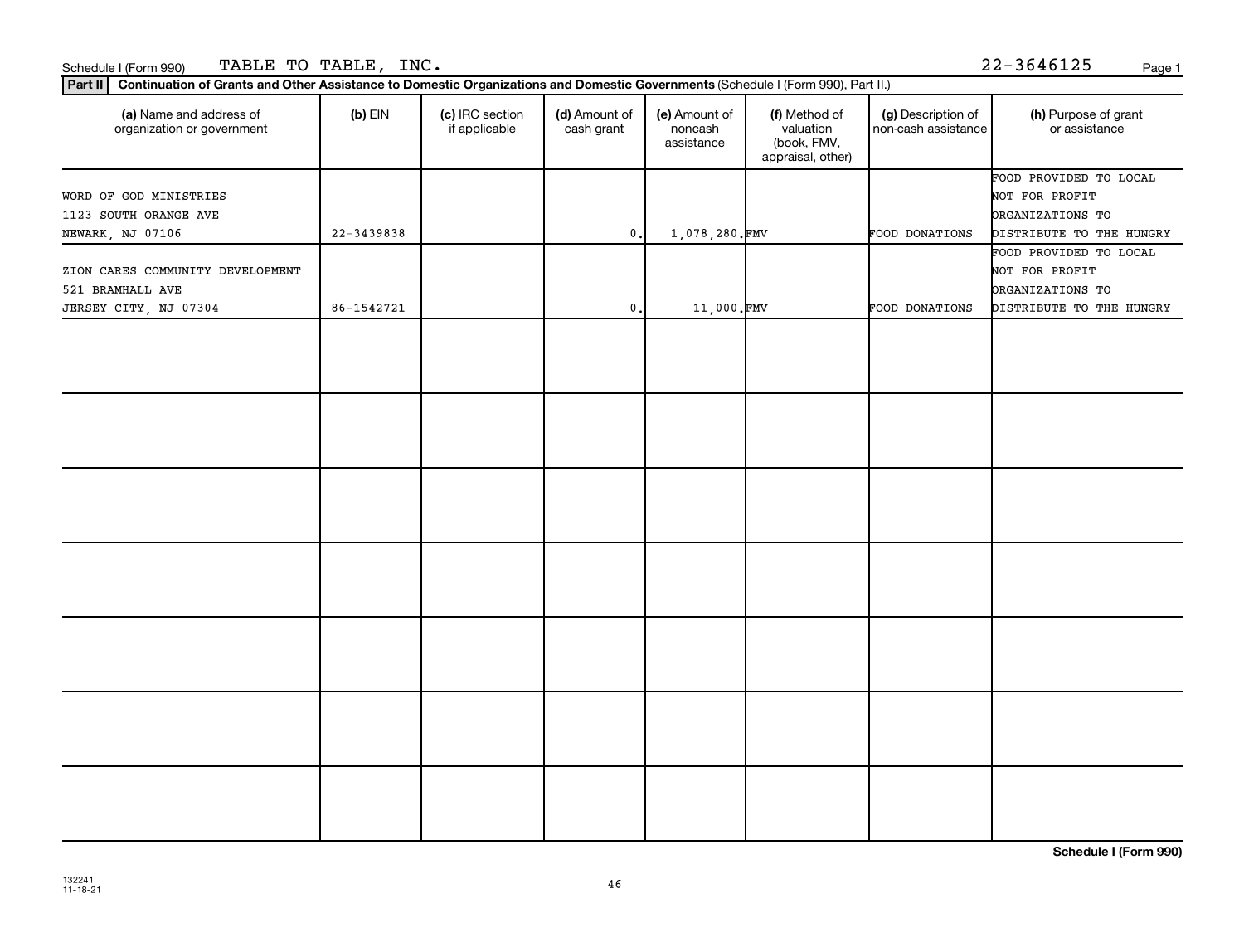Schedule I (Form 990) 2021 TABLE TO TABLE, INC.  $22-3646125$  Page

**2**

**Part III | Grants and Other Assistance to Domestic Individuals.** Complete if the organization answered "Yes" on Form 990, Part IV, line 22. Part III can be duplicated if additional space is needed.

| (a) Type of grant or assistance | (b) Number of<br>recipients | (c) Amount of<br>cash grant | (d) Amount of non-<br>cash assistance | (e) Method of valuation<br>(book, FMV, appraisal, other) | (f) Description of noncash assistance |
|---------------------------------|-----------------------------|-----------------------------|---------------------------------------|----------------------------------------------------------|---------------------------------------|
|                                 |                             |                             |                                       |                                                          |                                       |
|                                 |                             |                             |                                       |                                                          |                                       |
|                                 |                             |                             |                                       |                                                          |                                       |
|                                 |                             |                             |                                       |                                                          |                                       |
|                                 |                             |                             |                                       |                                                          |                                       |
|                                 |                             |                             |                                       |                                                          |                                       |
|                                 |                             |                             |                                       |                                                          |                                       |
|                                 |                             |                             |                                       |                                                          |                                       |
|                                 |                             |                             |                                       |                                                          |                                       |
|                                 |                             |                             |                                       |                                                          |                                       |

Part IV | Supplemental Information. Provide the information required in Part I, line 2; Part III, column (b); and any other additional information.

PART II, LINE 1, COLUMN (H):

NAME OF ORGANIZATION OR GOVERNMENT: AMERICAN EAGLE FOOD PANTRY

(H) PURPOSE OF GRANT OR ASSISTANCE: FOOD PROVIDED TO LOCAL NOT FOR

PROFIT ORGANIZATIONS TO DISTRIBUTE TO THE HUNGRY IN BERGEN, HUDSON, ESSEX

AND PASSAIC COUNTIES

NAME OF ORGANIZATION OR GOVERNMENT: ANGELA CARES

(H) PURPOSE OF GRANT OR ASSISTANCE: FOOD PROVIDED TO LOCAL NOT FOR

PROFIT ORGANIZATIONS TO DISTRIBUTE TO THE HUNGRY IN BERGEN, HUDSON, ESSEX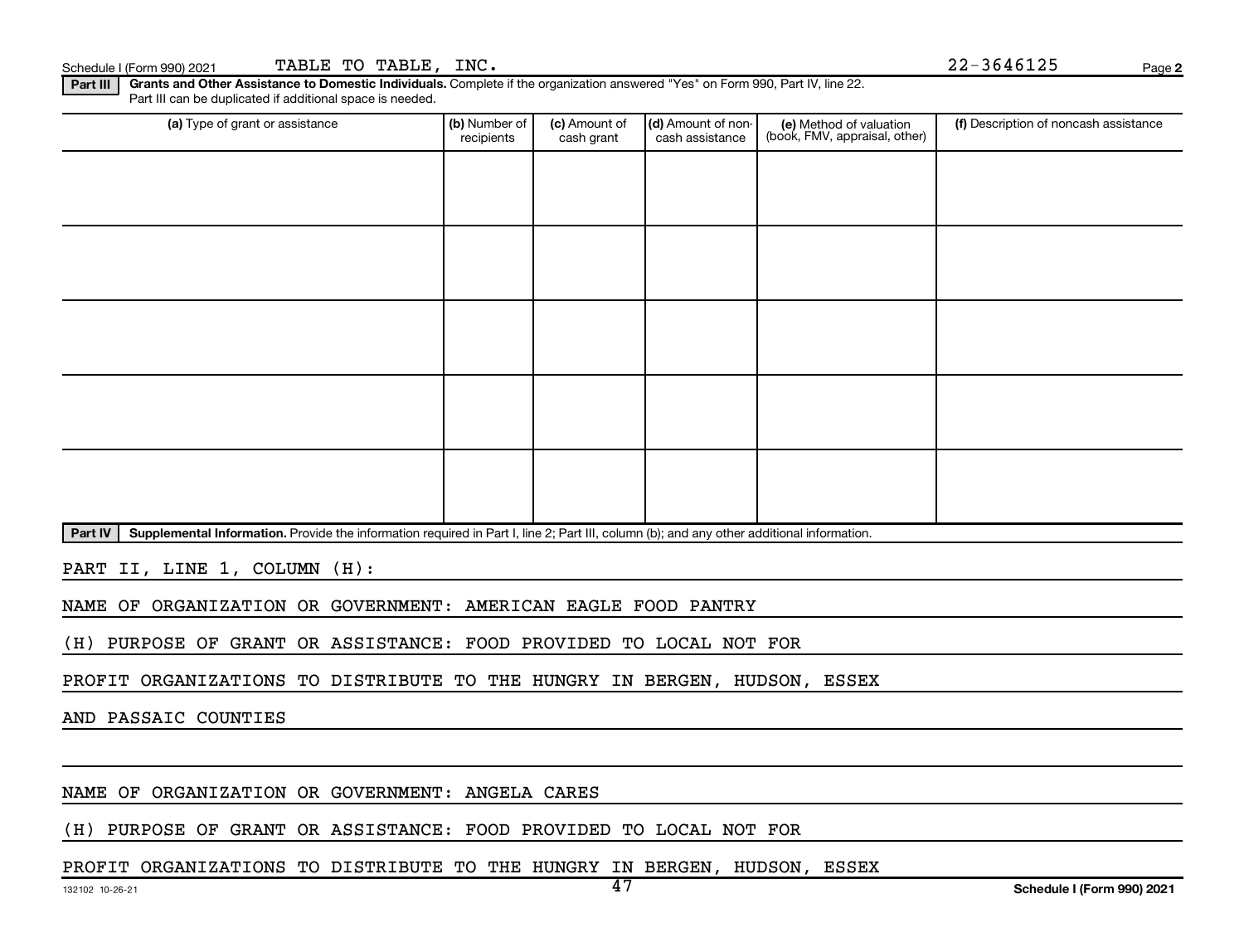**Part IV** | Supplemental Information

AND PASSAIC COUNTIES

NAME OF ORGANIZATION OR GOVERNMENT: AT THE FEET OF JESUS

(H) PURPOSE OF GRANT OR ASSISTANCE: FOOD PROVIDED TO LOCAL NOT FOR

PROFIT ORGANIZATIONS TO DISTRIBUTE TO THE HUNGRY IN BERGEN, HUDSON, ESSEX

AND PASSAIC COUNTIES

NAME OF ORGANIZATION OR GOVERNMENT:

BAYONNE ECONOMIC OPPORTUNITY FOUNDATION

(H) PURPOSE OF GRANT OR ASSISTANCE: FOOD PROVIDED TO LOCAL NOT FOR

PROFIT ORGANIZATIONS TO DISTRIBUTE TO THE HUNGRY IN BERGEN, HUDSON, ESSEX

AND PASSAIC COUNTIES

NAME OF ORGANIZATION OR GOVERNMENT: BERGEN FAMILY CENTER

(H) PURPOSE OF GRANT OR ASSISTANCE: FOOD PROVIDED TO LOCAL NOT FOR

PROFIT ORGANIZATIONS TO DISTRIBUTE TO THE HUNGRY IN BERGEN, HUDSON, ESSEX

AND PASSAIC COUNTIES

NAME OF ORGANIZATION OR GOVERNMENT: BERGENFIELD FOOD PANTRY

(H) PURPOSE OF GRANT OR ASSISTANCE: FOOD PROVIDED TO LOCAL NOT FOR

PROFIT ORGANIZATIONS TO DISTRIBUTE TO THE HUNGRY IN BERGEN, HUDSON, ESSEX

AND PASSAIC COUNTIES

NAME OF ORGANIZATION OR GOVERNMENT: BESSIE GREEN COMMUNITY

(H) PURPOSE OF GRANT OR ASSISTANCE: FOOD PROVIDED TO LOCAL NOT FOR

PROFIT ORGANIZATIONS TO DISTRIBUTE TO THE HUNGRY IN BERGEN, HUDSON, ESSEX

AND PASSAIC COUNTIES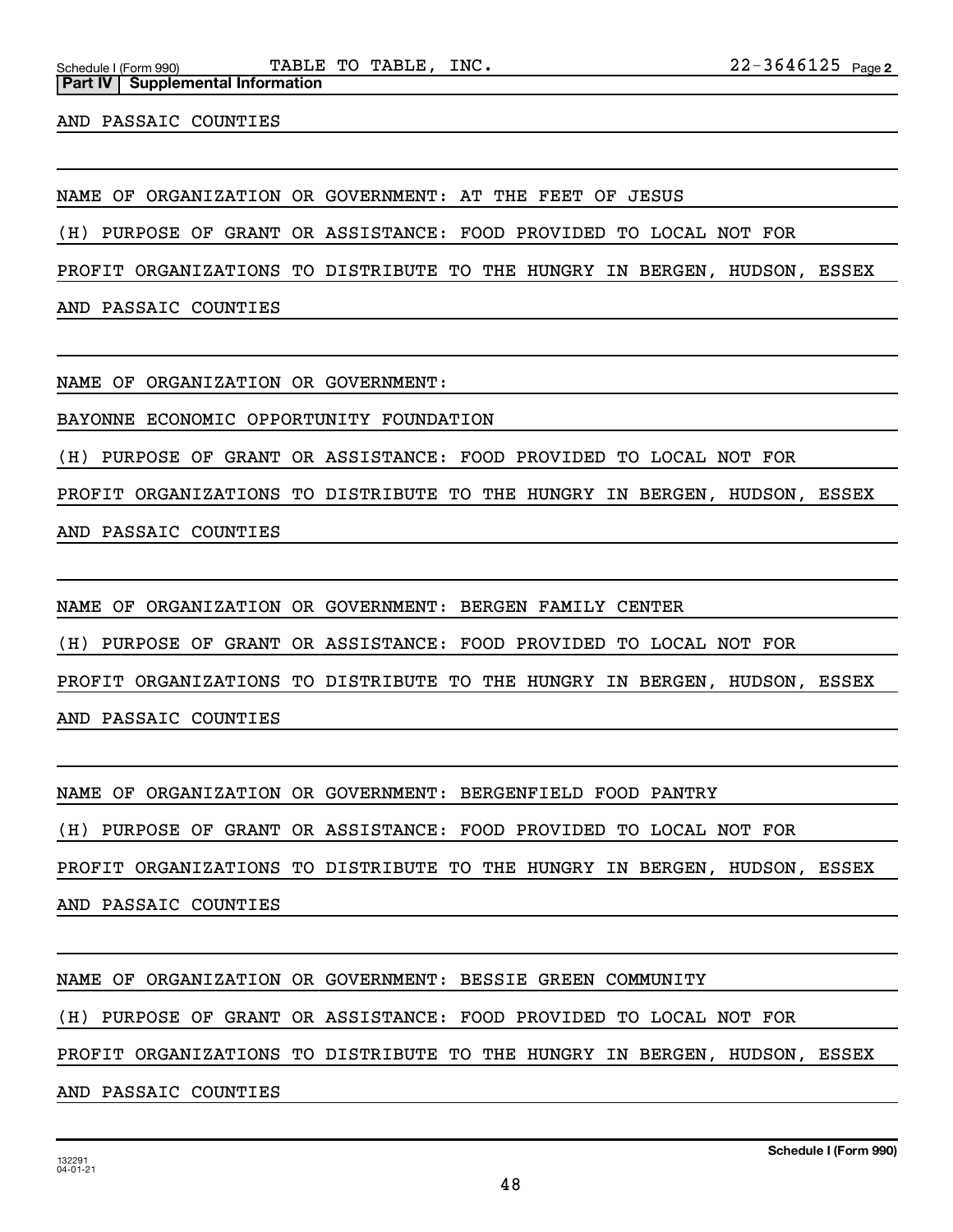NAME OF ORGANIZATION OR GOVERNMENT: BEULAH GROVE BAPTIST CHURCH

(H) PURPOSE OF GRANT OR ASSISTANCE: FOOD PROVIDED TO LOCAL NOT FOR

PROFIT ORGANIZATIONS TO DISTRIBUTE TO THE HUNGRY IN BERGEN, HUDSON, ESSEX AND PASSAIC COUNTIES

NAME OF ORGANIZATION OR GOVERNMENT: BLACK PANTHERS

(H) PURPOSE OF GRANT OR ASSISTANCE: FOOD PROVIDED TO LOCAL NOT FOR

PROFIT ORGANIZATIONS TO DISTRIBUTE TO THE HUNGRY IN BERGEN, HUDSON, ESSEX AND PASSAIC COUNTIES

NAME OF ORGANIZATION OR GOVERNMENT: BOYS AND GIRLS CLUB NEWARK (H) PURPOSE OF GRANT OR ASSISTANCE: FOOD PROVIDED TO LOCAL NOT FOR PROFIT ORGANIZATIONS TO DISTRIBUTE TO THE HUNGRY IN BERGEN, HUDSON, ESSEX AND PASSAIC COUNTIES

NAME OF ORGANIZATION OR GOVERNMENT: CAFS CLIFTON (H) PURPOSE OF GRANT OR ASSISTANCE: FOOD PROVIDED TO LOCAL NOT FOR PROFIT ORGANIZATIONS TO DISTRIBUTE TO THE HUNGRY IN BERGEN, HUDSON, ESSEX AND PASSAIC COUNTIES

NAME OF ORGANIZATION OR GOVERNMENT: CAFS HASKELL

(H) PURPOSE OF GRANT OR ASSISTANCE: FOOD PROVIDED TO LOCAL NOT FOR

**Schedule I (Form 990)** PROFIT ORGANIZATIONS TO DISTRIBUTE TO THE HUNGRY IN BERGEN, HUDSON, ESSEX

49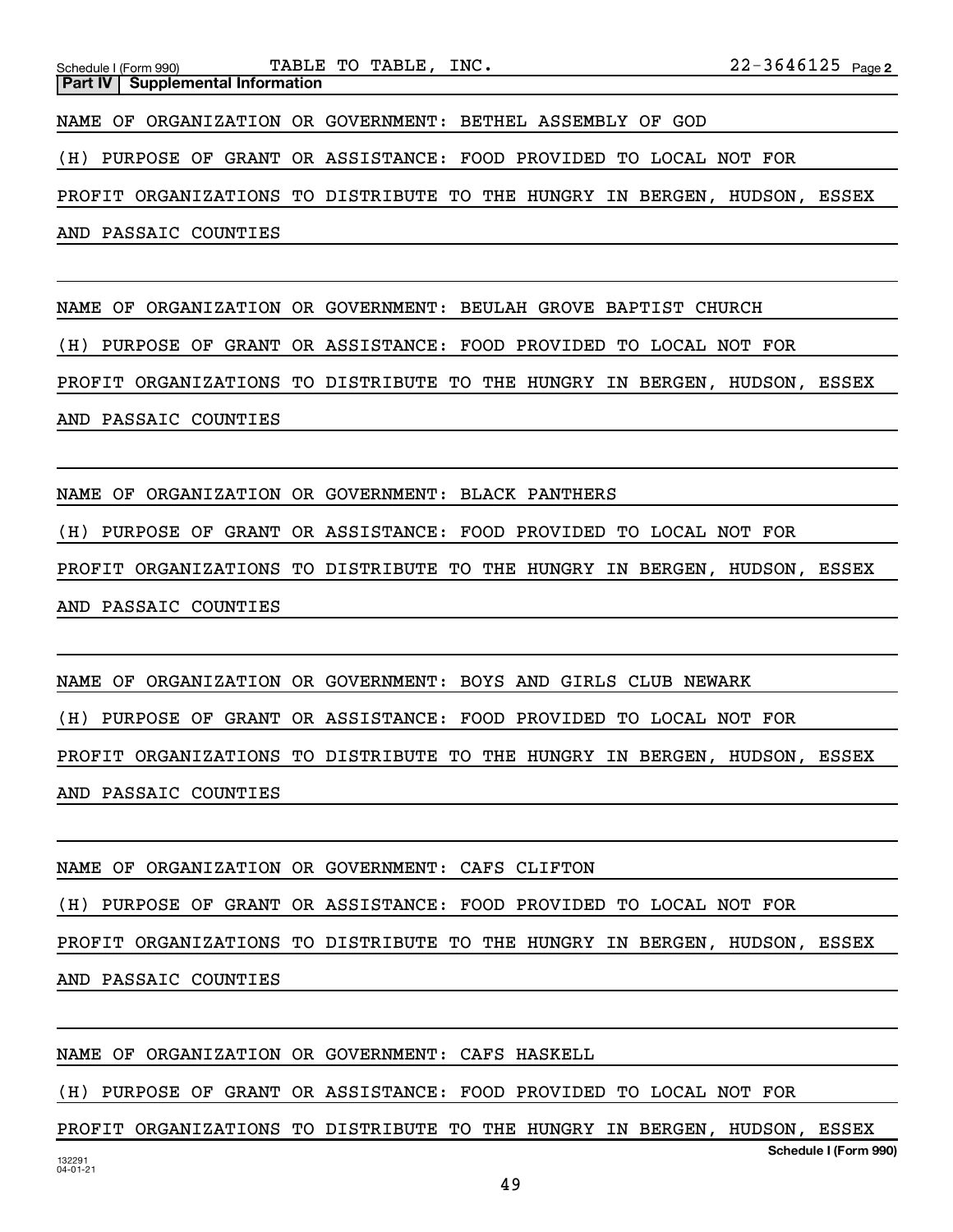**Part IV Supplemental Information**

AND PASSAIC COUNTIES

NAME OF ORGANIZATION OR GOVERNMENT: CAMPUS KITCHEN

(H) PURPOSE OF GRANT OR ASSISTANCE: FOOD PROVIDED TO LOCAL NOT FOR

PROFIT ORGANIZATIONS TO DISTRIBUTE TO THE HUNGRY IN BERGEN, HUDSON, ESSEX

AND PASSAIC COUNTIES

NAME OF ORGANIZATION OR GOVERNMENT:

CANAAN ECONOMIC COMMUNITY DEVELOPMENT CORP

(H) PURPOSE OF GRANT OR ASSISTANCE: FOOD PROVIDED TO LOCAL NOT FOR

PROFIT ORGANIZATIONS TO DISTRIBUTE TO THE HUNGRY IN BERGEN, HUDSON, ESSEX

AND PASSAIC COUNTIES

NAME OF ORGANIZATION OR GOVERNMENT: CATHOLIC FAMILY FOOD PANTRY

(H) PURPOSE OF GRANT OR ASSISTANCE: FOOD PROVIDED TO LOCAL NOT FOR

PROFIT ORGANIZATIONS TO DISTRIBUTE TO THE HUNGRY IN BERGEN, HUDSON, ESSEX

AND PASSAIC COUNTIES

NAME OF ORGANIZATION OR GOVERNMENT: CENTRAL HIGH SCHOOL

(H) PURPOSE OF GRANT OR ASSISTANCE: FOOD PROVIDED TO LOCAL NOT FOR

PROFIT ORGANIZATIONS TO DISTRIBUTE TO THE HUNGRY IN BERGEN, HUDSON, ESSEX

AND PASSAIC COUNTIES

NAME OF ORGANIZATION OR GOVERNMENT: CHILDREN'S AID & FAMILY SERVICES

(H) PURPOSE OF GRANT OR ASSISTANCE: FOOD PROVIDED TO LOCAL NOT FOR

PROFIT ORGANIZATIONS TO DISTRIBUTE TO THE HUNGRY IN BERGEN, HUDSON, ESSEX

AND PASSAIC COUNTIES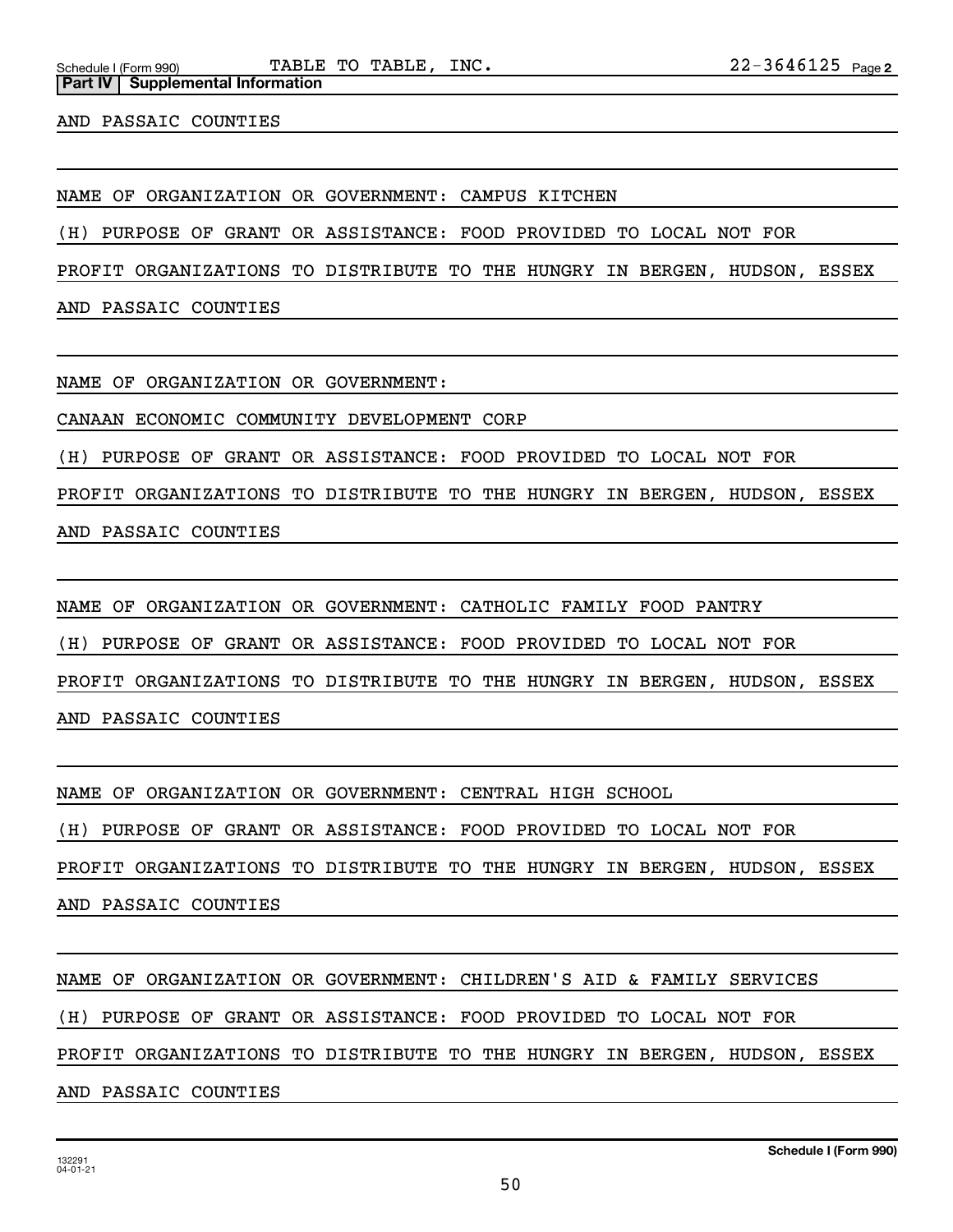**Part IV** | Supplemental Information

NAME OF ORGANIZATION OR GOVERNMENT: CHOSEN GENERATION

(H) PURPOSE OF GRANT OR ASSISTANCE: FOOD PROVIDED TO LOCAL NOT FOR

PROFIT ORGANIZATIONS TO DISTRIBUTE TO THE HUNGRY IN BERGEN, HUDSON, ESSEX

AND PASSAIC COUNTIES

NAME OF ORGANIZATION OR GOVERNMENT: CITY OF NEWARK

(H) PURPOSE OF GRANT OR ASSISTANCE: FOOD PROVIDED TO LOCAL NOT FOR

PROFIT ORGANIZATIONS TO DISTRIBUTE TO THE HUNGRY IN BERGEN, HUDSON, ESSEX AND PASSAIC COUNTIES

NAME OF ORGANIZATION OR GOVERNMENT: CLEAR WAY MISSIONARY BAPTIST CHURCH (H) PURPOSE OF GRANT OR ASSISTANCE: FOOD PROVIDED TO LOCAL NOT FOR PROFIT ORGANIZATIONS TO DISTRIBUTE TO THE HUNGRY IN BERGEN, HUDSON, ESSEX AND PASSAIC COUNTIES

NAME OF ORGANIZATION OR GOVERNMENT: COMMUNITY BAPTIST CHURCH (H) PURPOSE OF GRANT OR ASSISTANCE: FOOD PROVIDED TO LOCAL NOT FOR PROFIT ORGANIZATIONS TO DISTRIBUTE TO THE HUNGRY IN BERGEN, HUDSON, ESSEX AND PASSAIC COUNTIES

NAME OF ORGANIZATION OR GOVERNMENT: COMMUNITY OUTREACH SERVICES (H) PURPOSE OF GRANT OR ASSISTANCE: FOOD PROVIDED TO LOCAL NOT FOR PROFIT ORGANIZATIONS TO DISTRIBUTE TO THE HUNGRY IN BERGEN, HUDSON, ESSEX AND PASSAIC COUNTIES

132291 04-01-21 **Schedule I (Form 990)** NAME OF ORGANIZATION OR GOVERNMENT: CONGREGATIONAL BAPTIST CHURCH (H) PURPOSE OF GRANT OR ASSISTANCE: FOOD PROVIDED TO LOCAL NOT FOR PROFIT ORGANIZATIONS TO DISTRIBUTE TO THE HUNGRY IN BERGEN, HUDSON, ESSEX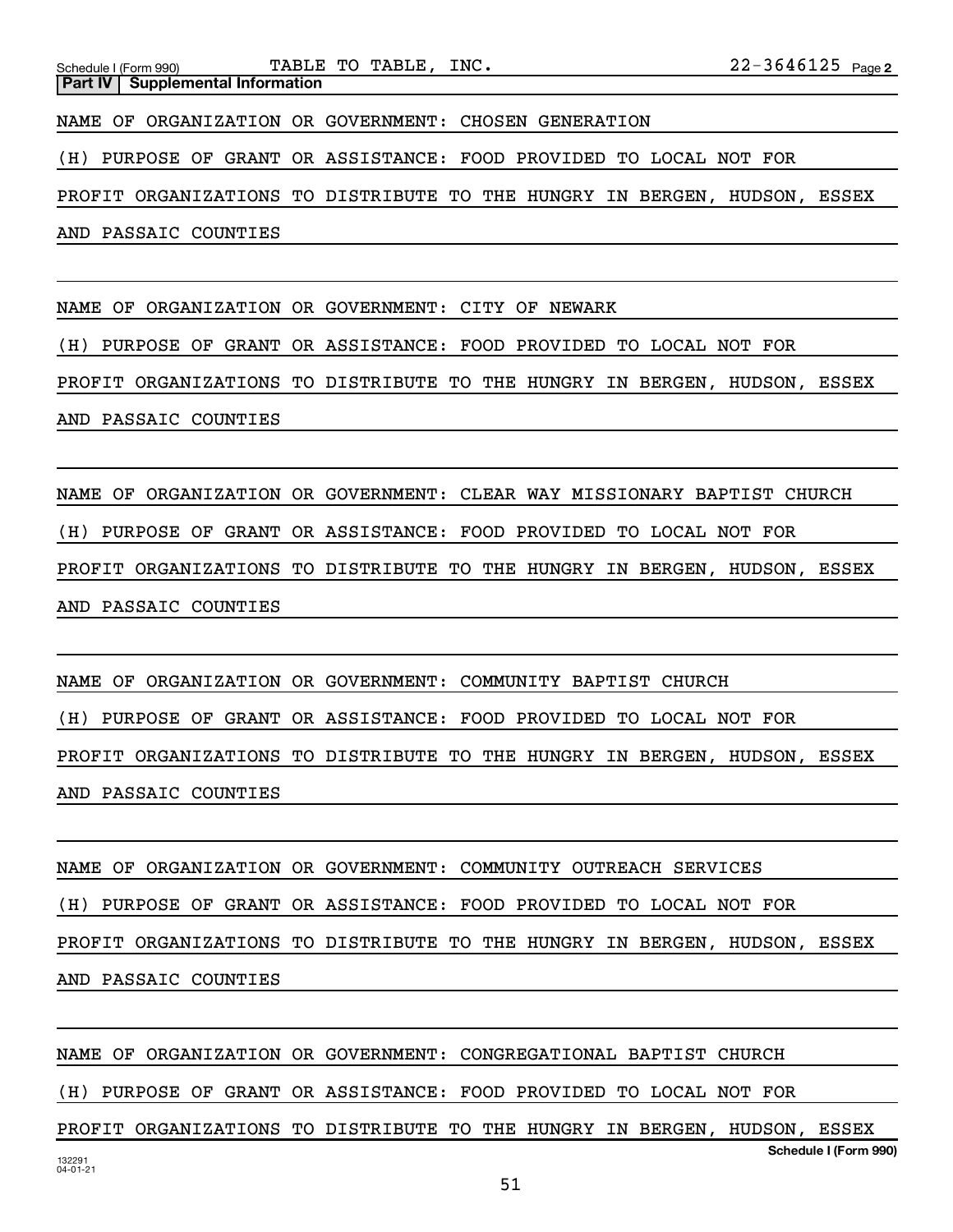AND PASSAIC COUNTIES

**Part IV** | Supplemental Information

NAME OF ORGANIZATION OR GOVERNMENT: CONNEX4NPO

(H) PURPOSE OF GRANT OR ASSISTANCE: FOOD PROVIDED TO LOCAL NOT FOR

PROFIT ORGANIZATIONS TO DISTRIBUTE TO THE HUNGRY IN BERGEN, HUDSON, ESSEX

AND PASSAIC COUNTIES

NAME OF ORGANIZATION OR GOVERNMENT: CROSSROADS COMMUNITY CENTER

(H) PURPOSE OF GRANT OR ASSISTANCE: FOOD PROVIDED TO LOCAL NOT FOR

PROFIT ORGANIZATIONS TO DISTRIBUTE TO THE HUNGRY IN BERGEN, HUDSON, ESSEX

AND PASSAIC COUNTIES

NAME OF ORGANIZATION OR GOVERNMENT: CUMAC

(H) PURPOSE OF GRANT OR ASSISTANCE: FOOD PROVIDED TO LOCAL NOT FOR

PROFIT ORGANIZATIONS TO DISTRIBUTE TO THE HUNGRY IN BERGEN, HUDSON, ESSEX

AND PASSAIC COUNTIES

NAME OF ORGANIZATION OR GOVERNMENT:

DISABLED COMBAT VETERANS YOUTH PROGRAM

(H) PURPOSE OF GRANT OR ASSISTANCE: FOOD PROVIDED TO LOCAL NOT FOR

PROFIT ORGANIZATIONS TO DISTRIBUTE TO THE HUNGRY IN BERGEN, HUDSON, ESSEX

AND PASSAIC COUNTIES

NAME OF ORGANIZATION OR GOVERNMENT: EARLY LEARNING CENTER

(H) PURPOSE OF GRANT OR ASSISTANCE: FOOD PROVIDED TO LOCAL NOT FOR

PROFIT ORGANIZATIONS TO DISTRIBUTE TO THE HUNGRY IN BERGEN, HUDSON, ESSEX

AND PASSAIC COUNTIES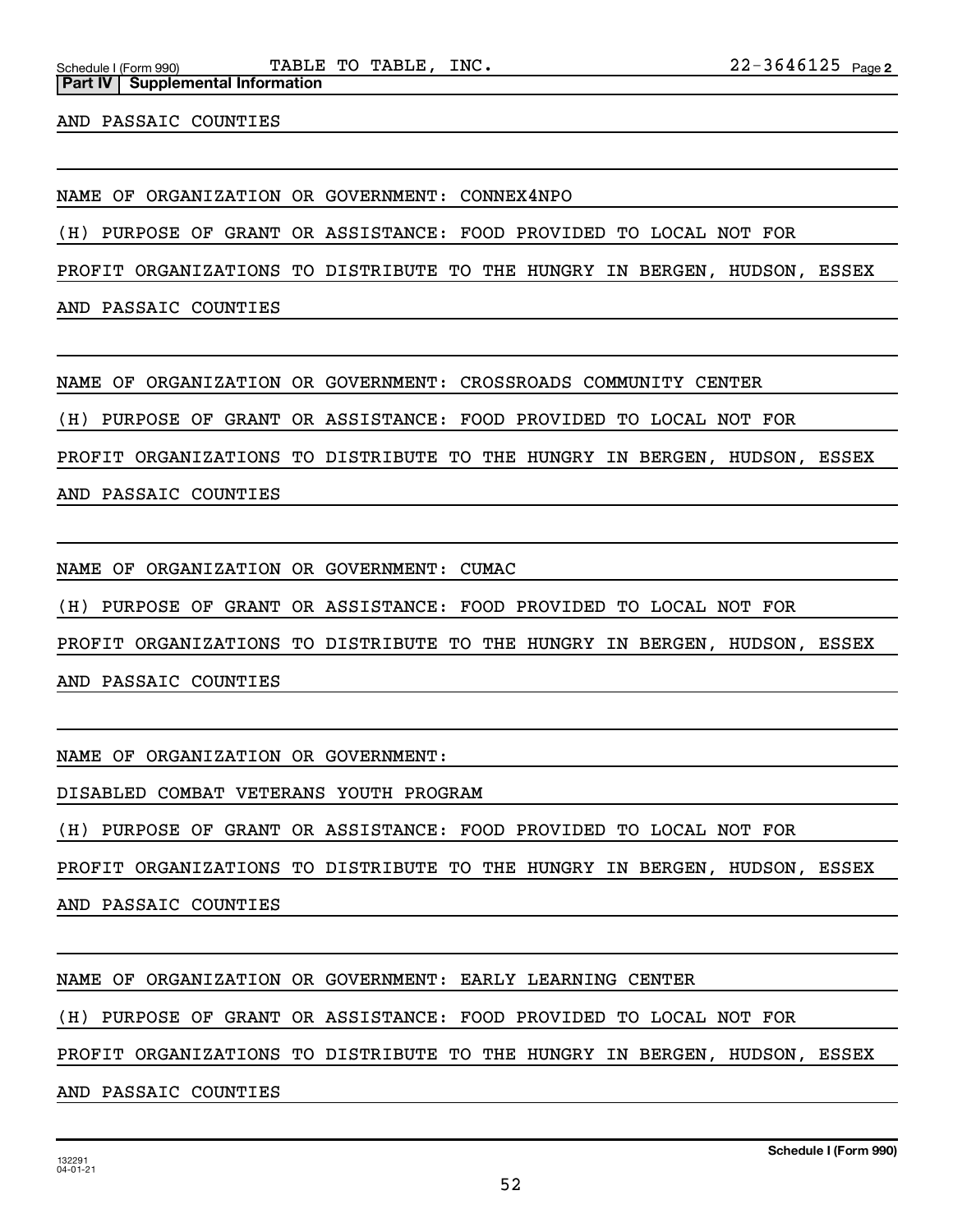NAME OF ORGANIZATION OR GOVERNMENT: EASTSIDE HIGH SCHOOL

(H) PURPOSE OF GRANT OR ASSISTANCE: FOOD PROVIDED TO LOCAL NOT FOR

PROFIT ORGANIZATIONS TO DISTRIBUTE TO THE HUNGRY IN BERGEN, HUDSON, ESSEX

AND PASSAIC COUNTIES

NAME OF ORGANIZATION OR GOVERNMENT:

ELIZABETH SPANISH SEVENTH DAY ADVENTIST CHURCH

(H) PURPOSE OF GRANT OR ASSISTANCE: FOOD PROVIDED TO LOCAL NOT FOR

PROFIT ORGANIZATIONS TO DISTRIBUTE TO THE HUNGRY IN BERGEN, HUDSON, ESSEX

AND PASSAIC COUNTIES

NAME OF ORGANIZATION OR GOVERNMENT: EVANGEL CHRISTIAN

(H) PURPOSE OF GRANT OR ASSISTANCE: FOOD PROVIDED TO LOCAL NOT FOR

PROFIT ORGANIZATIONS TO DISTRIBUTE TO THE HUNGRY IN BERGEN, HUDSON, ESSEX AND PASSAIC COUNTIES

NAME OF ORGANIZATION OR GOVERNMENT: EVANGELIC PENTACOSTAL CHURCH

(H) PURPOSE OF GRANT OR ASSISTANCE: FOOD PROVIDED TO LOCAL NOT FOR

PROFIT ORGANIZATIONS TO DISTRIBUTE TO THE HUNGRY IN BERGEN, HUDSON, ESSEX AND PASSAIC COUNTIES

NAME OF ORGANIZATION OR GOVERNMENT: FIRST AVENUE SCHOOL

(H) PURPOSE OF GRANT OR ASSISTANCE: FOOD PROVIDED TO LOCAL NOT FOR

PROFIT ORGANIZATIONS TO DISTRIBUTE TO THE HUNGRY IN BERGEN, HUDSON, ESSEX AND PASSAIC COUNTIES

**Schedule I (Form 990)** NAME OF ORGANIZATION OR GOVERNMENT: FIRST REFORMED CHURCH OF LITTLE FALLS (H) PURPOSE OF GRANT OR ASSISTANCE: FOOD PROVIDED TO LOCAL NOT FOR

53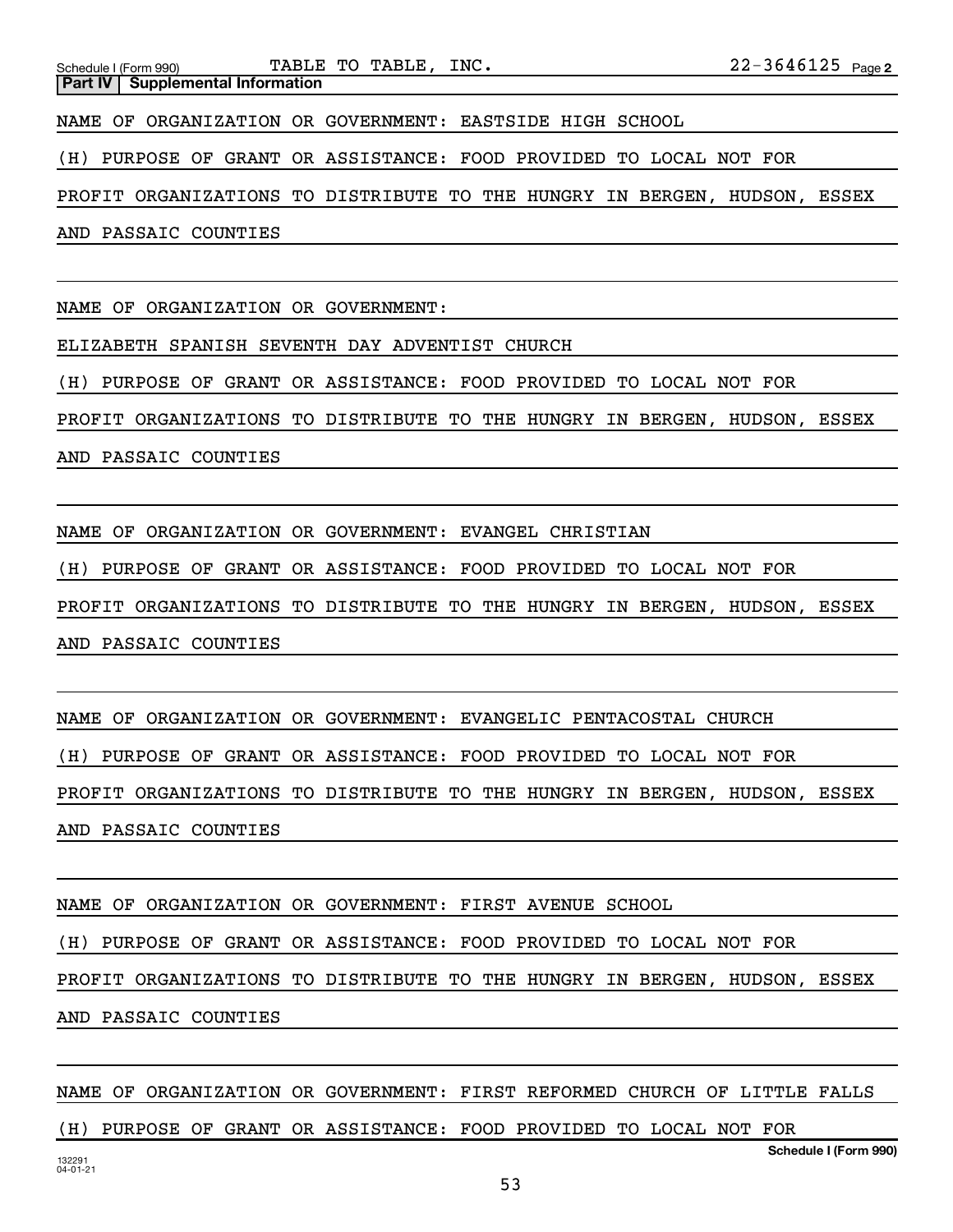**Part IV Supplemental Information**

PROFIT ORGANIZATIONS TO DISTRIBUTE TO THE HUNGRY IN BERGEN, HUDSON, ESSEX

## AND PASSAIC COUNTIES

NAME OF ORGANIZATION OR GOVERNMENT:

FRANCISCAN COMMUNITY DEVELOPMENT CENTER

(H) PURPOSE OF GRANT OR ASSISTANCE: FOOD PROVIDED TO LOCAL NOT FOR

PROFIT ORGANIZATIONS TO DISTRIBUTE TO THE HUNGRY IN BERGEN, HUDSON, ESSEX

AND PASSAIC COUNTIES

NAME OF ORGANIZATION OR GOVERNMENT: GARFIELD FIRST CDC

(H) PURPOSE OF GRANT OR ASSISTANCE: FOOD PROVIDED TO LOCAL NOT FOR

PROFIT ORGANIZATIONS TO DISTRIBUTE TO THE HUNGRY IN BERGEN, HUDSON, ESSEX

AND PASSAIC COUNTIES

NAME OF ORGANIZATION OR GOVERNMENT:

GEORGE WASHINGTON CARVER BRUCE STREET ELEMENTARY SCHOOL

(H) PURPOSE OF GRANT OR ASSISTANCE: FOOD PROVIDED TO LOCAL NOT FOR

PROFIT ORGANIZATIONS TO DISTRIBUTE TO THE HUNGRY IN BERGEN, HUDSON, ESSEX AND PASSAIC COUNTIES

NAME OF ORGANIZATION OR GOVERNMENT: GOOD SHEPARD MISSION

(H) PURPOSE OF GRANT OR ASSISTANCE: FOOD PROVIDED TO LOCAL NOT FOR

PROFIT ORGANIZATIONS TO DISTRIBUTE TO THE HUNGRY IN BERGEN, HUDSON, ESSEX

AND PASSAIC COUNTIES

NAME OF ORGANIZATION OR GOVERNMENT: GRACE MANOR WEST

(H) PURPOSE OF GRANT OR ASSISTANCE: FOOD PROVIDED TO LOCAL NOT FOR

**Schedule I (Form 990)** PROFIT ORGANIZATIONS TO DISTRIBUTE TO THE HUNGRY IN BERGEN, HUDSON, ESSEX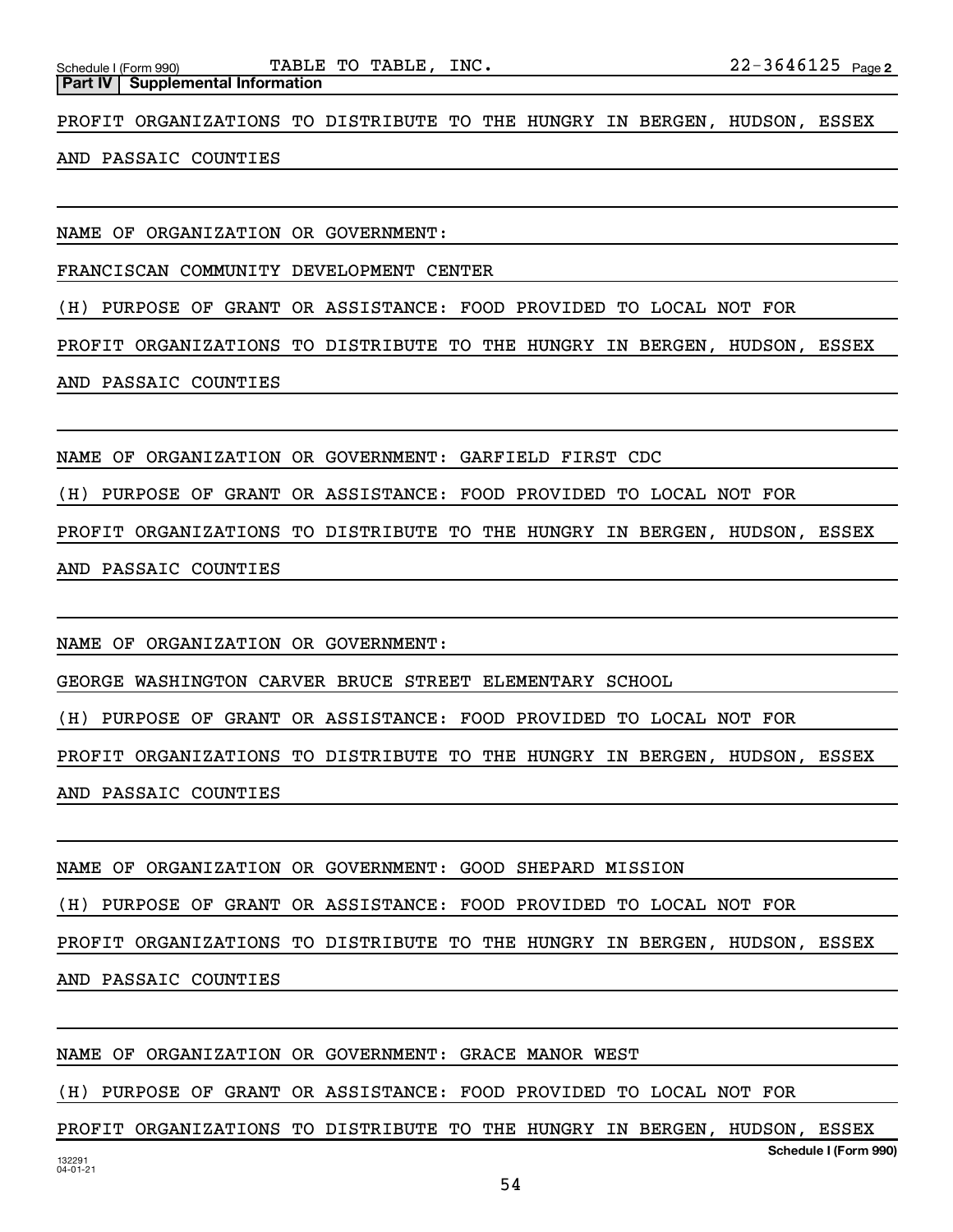AND PASSAIC COUNTIES

NAME OF ORGANIZATION OR GOVERNMENT: GRACE REDEEMER CHURCH

(H) PURPOSE OF GRANT OR ASSISTANCE: FOOD PROVIDED TO LOCAL NOT FOR

PROFIT ORGANIZATIONS TO DISTRIBUTE TO THE HUNGRY IN BERGEN, HUDSON, ESSEX

AND PASSAIC COUNTIES

NAME OF ORGANIZATION OR GOVERNMENT:

GREATER LIFE COMMUNITY OUTREACH CENTER

(H) PURPOSE OF GRANT OR ASSISTANCE: FOOD PROVIDED TO LOCAL NOT FOR

PROFIT ORGANIZATIONS TO DISTRIBUTE TO THE HUNGRY IN BERGEN, HUDSON, ESSEX

AND PASSAIC COUNTIES

NAME OF ORGANIZATION OR GOVERNMENT: HACKENSACK YMCA

(H) PURPOSE OF GRANT OR ASSISTANCE: FOOD PROVIDED TO LOCAL NOT FOR

PROFIT ORGANIZATIONS TO DISTRIBUTE TO THE HUNGRY IN BERGEN, HUDSON, ESSEX

AND PASSAIC COUNTIES

NAME OF ORGANIZATION OR GOVERNMENT: HAITIAN BAPTIST CHURCH CROSSROADS

(H) PURPOSE OF GRANT OR ASSISTANCE: FOOD PROVIDED TO LOCAL NOT FOR

PROFIT ORGANIZATIONS TO DISTRIBUTE TO THE HUNGRY IN BERGEN, HUDSON, ESSEX

AND PASSAIC COUNTIES

NAME OF ORGANIZATION OR GOVERNMENT: HANA MISSION

(H) PURPOSE OF GRANT OR ASSISTANCE: FOOD PROVIDED TO LOCAL NOT FOR

PROFIT ORGANIZATIONS TO DISTRIBUTE TO THE HUNGRY IN BERGEN, HUDSON, ESSEX

AND PASSAIC COUNTIES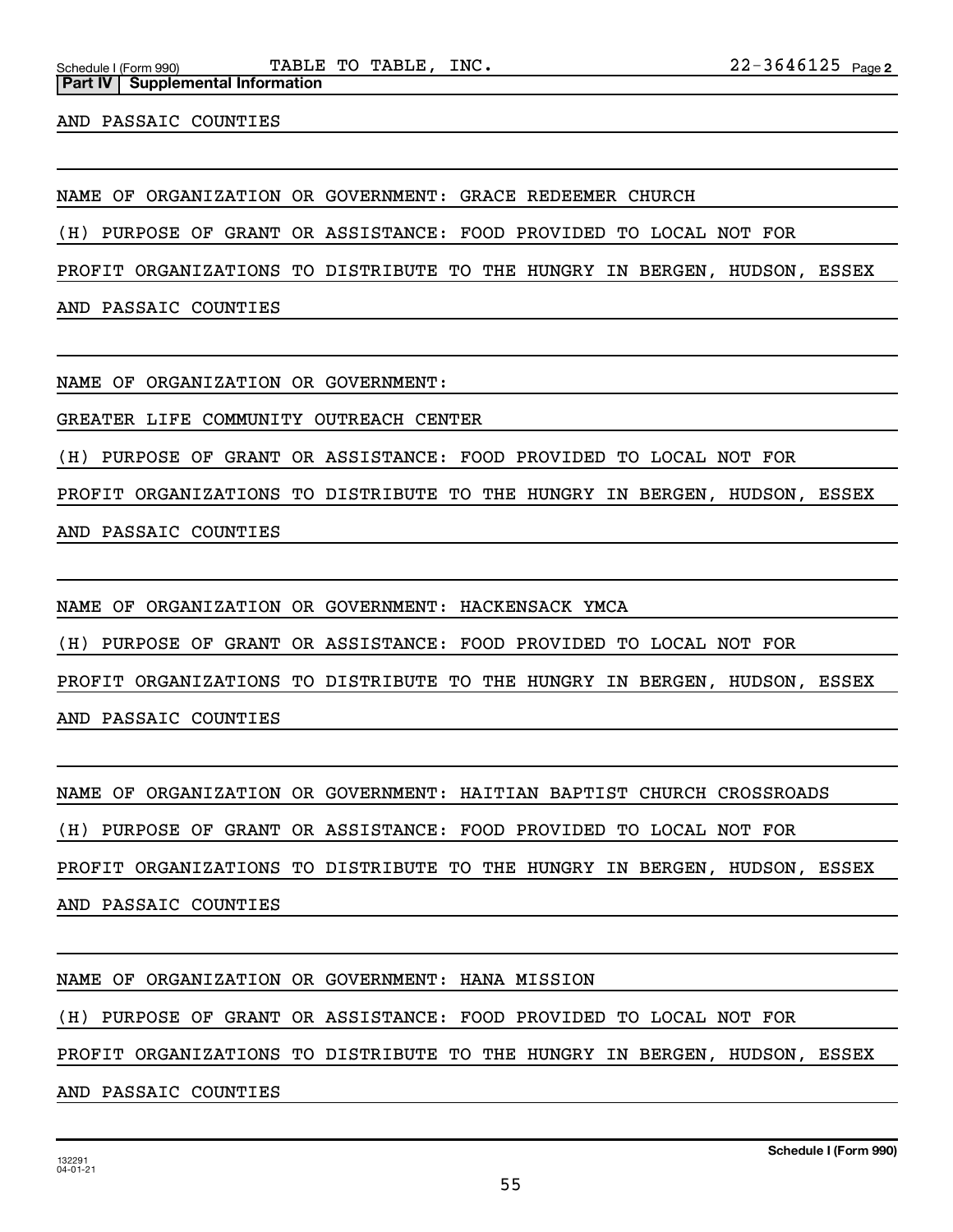|  | Schedule I (Form 990) |                                           | TABLE TO TABLE, INC.                                               |  |  | $22 - 3646125$ Page 2 |       |
|--|-----------------------|-------------------------------------------|--------------------------------------------------------------------|--|--|-----------------------|-------|
|  |                       | <b>Part IV   Supplemental Information</b> |                                                                    |  |  |                       |       |
|  |                       |                                           | NAME OF ORGANIZATION OR GOVERNMENT: HILLTOP HAVEN FAMILY SHELTER   |  |  |                       |       |
|  |                       |                                           | (H) PURPOSE OF GRANT OR ASSISTANCE: FOOD PROVIDED TO LOCAL NOT FOR |  |  |                       |       |
|  |                       |                                           | PROFIT ORGANIZATIONS TO DISTRIBUTE TO THE HUNGRY IN BERGEN,        |  |  | HUDSON,               | ESSEX |
|  |                       | AND PASSAIC COUNTIES                      |                                                                    |  |  |                       |       |

NAME OF ORGANIZATION OR GOVERNMENT: HOBOKEN COMMUNITY CENTER

(H) PURPOSE OF GRANT OR ASSISTANCE: FOOD PROVIDED TO LOCAL NOT FOR

PROFIT ORGANIZATIONS TO DISTRIBUTE TO THE HUNGRY IN BERGEN, HUDSON, ESSEX AND PASSAIC COUNTIES

NAME OF ORGANIZATION OR GOVERNMENT: HOPE FOR EX-OFFENDERS

(H) PURPOSE OF GRANT OR ASSISTANCE: FOOD PROVIDED TO LOCAL NOT FOR

PROFIT ORGANIZATIONS TO DISTRIBUTE TO THE HUNGRY IN BERGEN, HUDSON, ESSEX AND PASSAIC COUNTIES

NAME OF ORGANIZATION OR GOVERNMENT: HUNGER FREE UNITY IN THE COMMUNITY (H) PURPOSE OF GRANT OR ASSISTANCE: FOOD PROVIDED TO LOCAL NOT FOR PROFIT ORGANIZATIONS TO DISTRIBUTE TO THE HUNGRY IN BERGEN, HUDSON, ESSEX AND PASSAIC COUNTIES

NAME OF ORGANIZATION OR GOVERNMENT:

IGLESIA ADVENTISTA DEL SEPTIMO DIA DEL FARO

(H) PURPOSE OF GRANT OR ASSISTANCE: FOOD PROVIDED TO LOCAL NOT FOR

PROFIT ORGANIZATIONS TO DISTRIBUTE TO THE HUNGRY IN BERGEN, HUDSON, ESSEX

AND PASSAIC COUNTIES

NAME OF ORGANIZATION OR GOVERNMENT:

IGLESIA ADVENTISTA DEL SEPTIMO DIA (NUEVO AMANCER)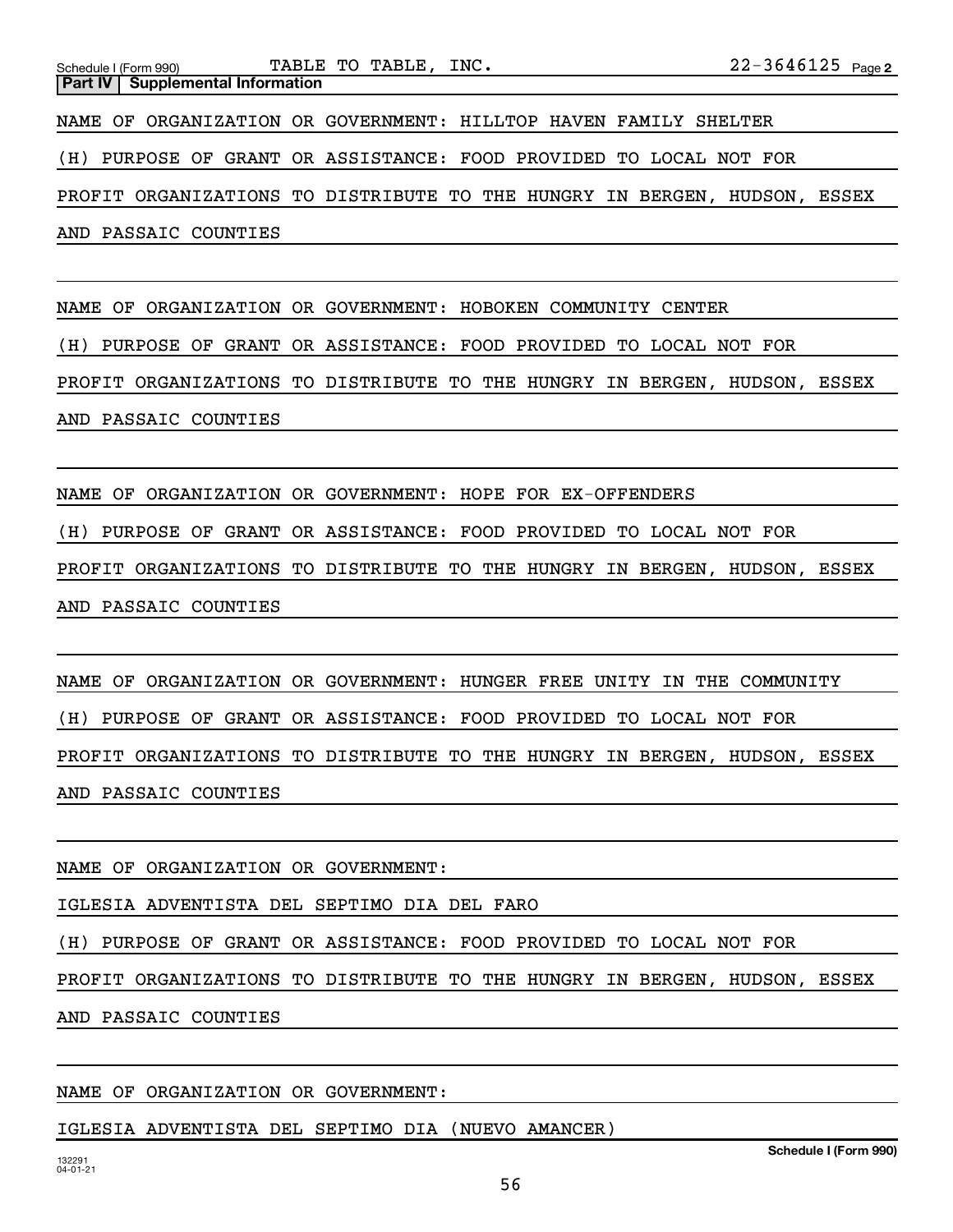AND PASSAIC COUNTIES

NAME OF ORGANIZATION OR GOVERNMENT: IRONBOUND COMMUNITY CORPORATION

(H) PURPOSE OF GRANT OR ASSISTANCE: FOOD PROVIDED TO LOCAL NOT FOR

PROFIT ORGANIZATIONS TO DISTRIBUTE TO THE HUNGRY IN BERGEN, HUDSON, ESSEX

AND PASSAIC COUNTIES

NAME OF ORGANIZATION OR GOVERNMENT:

JERSEY CITY HEIGHTS SPANISH SDA CHURCH

(H) PURPOSE OF GRANT OR ASSISTANCE: FOOD PROVIDED TO LOCAL NOT FOR

PROFIT ORGANIZATIONS TO DISTRIBUTE TO THE HUNGRY IN BERGEN, HUDSON, ESSEX AND PASSAIC COUNTIES

NAME OF ORGANIZATION OR GOVERNMENT: JEWISH FAMILY SERVICES

(H) PURPOSE OF GRANT OR ASSISTANCE: FOOD PROVIDED TO LOCAL NOT FOR

PROFIT ORGANIZATIONS TO DISTRIBUTE TO THE HUNGRY IN BERGEN, HUDSON, ESSEX AND PASSAIC COUNTIES

NAME OF ORGANIZATION OR GOVERNMENT: LA CASA DE DON PEDRO

(H) PURPOSE OF GRANT OR ASSISTANCE: FOOD PROVIDED TO LOCAL NOT FOR

PROFIT ORGANIZATIONS TO DISTRIBUTE TO THE HUNGRY IN BERGEN, HUDSON, ESSEX

AND PASSAIC COUNTIES

NAME OF ORGANIZATION OR GOVERNMENT: LOVE OF JESUS FAMILY CHURCH

(H) PURPOSE OF GRANT OR ASSISTANCE: FOOD PROVIDED TO LOCAL NOT FOR

**Schedule I (Form 990)** PROFIT ORGANIZATIONS TO DISTRIBUTE TO THE HUNGRY IN BERGEN, HUDSON, ESSEX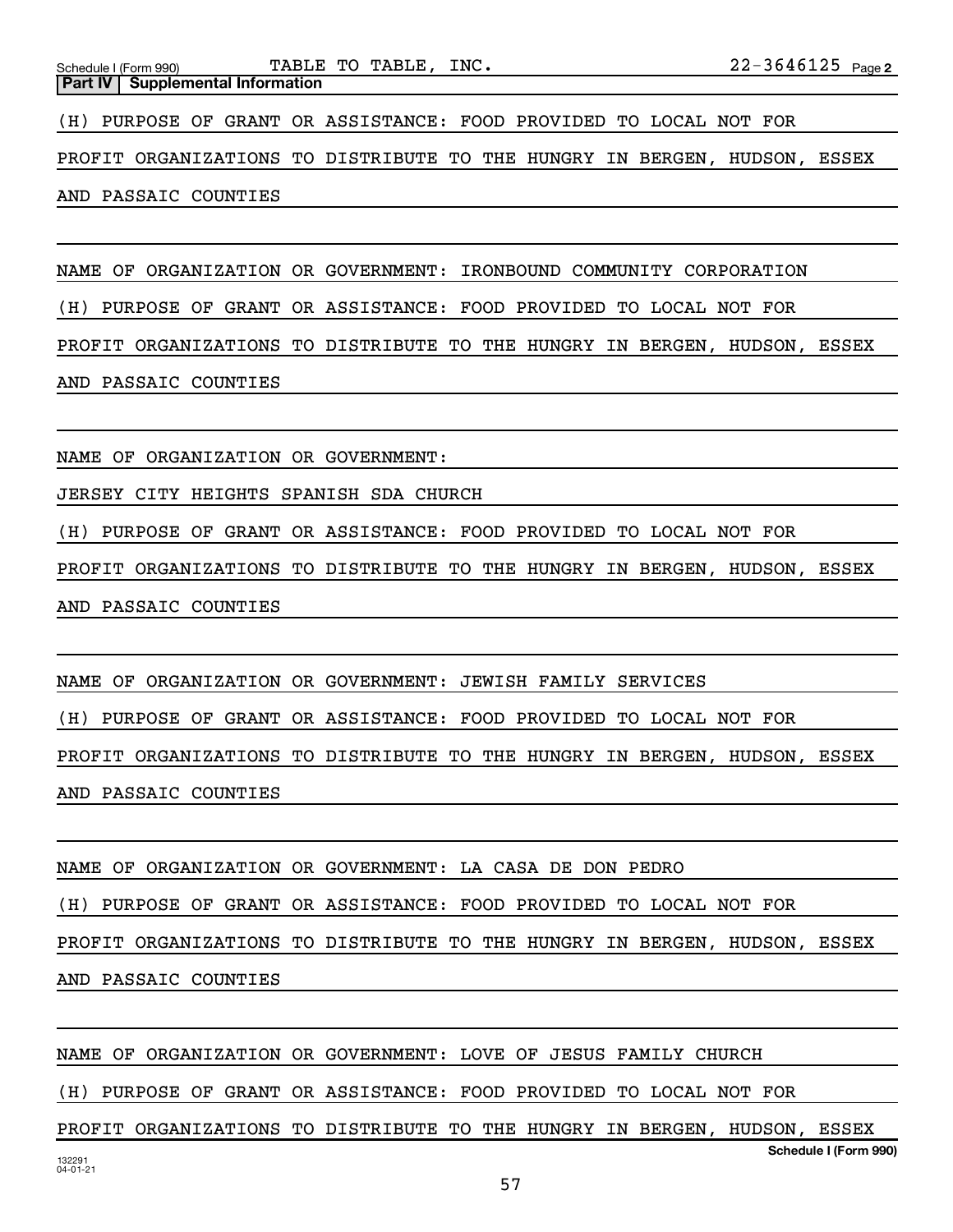AND PASSAIC COUNTIES

**Part IV** | Supplemental Information

NAME OF ORGANIZATION OR GOVERNMENT: LUIS MUNOZ MARIN SCHOOL

(H) PURPOSE OF GRANT OR ASSISTANCE: FOOD PROVIDED TO LOCAL NOT FOR

PROFIT ORGANIZATIONS TO DISTRIBUTE TO THE HUNGRY IN BERGEN, HUDSON, ESSEX

AND PASSAIC COUNTIES

NAME OF ORGANIZATION OR GOVERNMENT: MASJID AL-JAQQ

(H) PURPOSE OF GRANT OR ASSISTANCE: FOOD PROVIDED TO LOCAL NOT FOR

PROFIT ORGANIZATIONS TO DISTRIBUTE TO THE HUNGRY IN BERGEN, HUDSON, ESSEX

AND PASSAIC COUNTIES

NAME OF ORGANIZATION OR GOVERNMENT: MEADOWLANDS YMCA

(H) PURPOSE OF GRANT OR ASSISTANCE: FOOD PROVIDED TO LOCAL NOT FOR

PROFIT ORGANIZATIONS TO DISTRIBUTE TO THE HUNGRY IN BERGEN, HUDSON, ESSEX

AND PASSAIC COUNTIES

NAME OF ORGANIZATION OR GOVERNMENT: MEND

(H) PURPOSE OF GRANT OR ASSISTANCE: FOOD PROVIDED TO LOCAL NOT FOR

PROFIT ORGANIZATIONS TO DISTRIBUTE TO THE HUNGRY IN BERGEN, HUDSON, ESSEX

AND PASSAIC COUNTIES

NAME OF ORGANIZATION OR GOVERNMENT: MINISTERIOS AVIVAMIENTO

(H) PURPOSE OF GRANT OR ASSISTANCE: FOOD PROVIDED TO LOCAL NOT FOR

PROFIT ORGANIZATIONS TO DISTRIBUTE TO THE HUNGRY IN BERGEN, HUDSON, ESSEX

AND PASSAIC COUNTIES

## NAME OF ORGANIZATION OR GOVERNMENT: MOUNT VERNON ELEMENTARY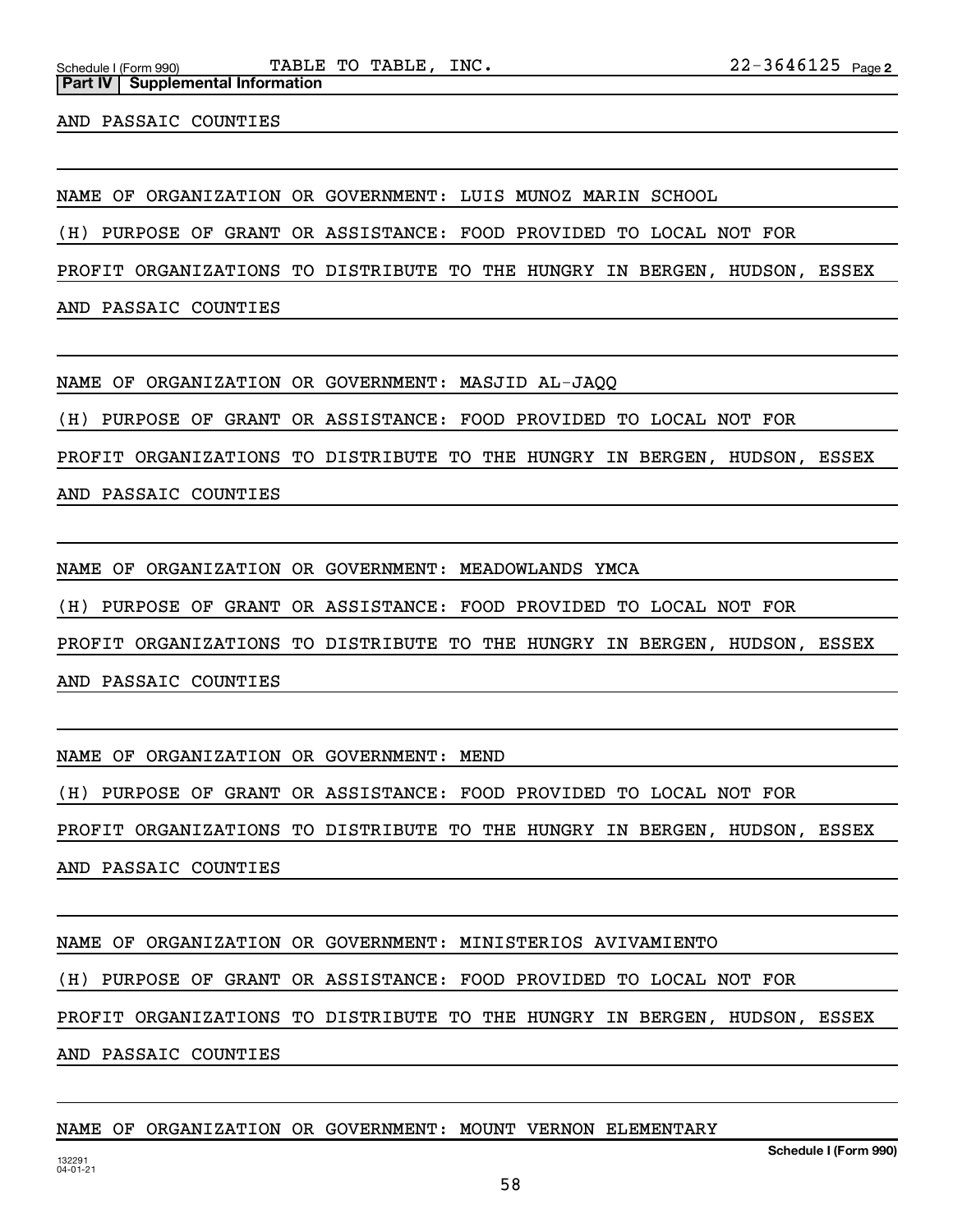| Schedule I (Form 990)                     | TABLE TO TABLE, INC.                                                | $22 - 3646125$ Page 2 |
|-------------------------------------------|---------------------------------------------------------------------|-----------------------|
| <b>Part IV   Supplemental Information</b> |                                                                     |                       |
|                                           | (H) PURPOSE OF GRANT OR ASSISTANCE: FOOD PROVIDED TO LOCAL NOT FOR  |                       |
|                                           | PROFIT ORGANIZATIONS TO DISTRIBUTE TO THE HUNGRY IN BERGEN, HUDSON, | ESSEX                 |
| AND PASSAIC COUNTIES                      |                                                                     |                       |
|                                           |                                                                     |                       |

NAME OF ORGANIZATION OR GOVERNMENT: NEVER ALONE AGAIN RESOURCE CENTER (H) PURPOSE OF GRANT OR ASSISTANCE: FOOD PROVIDED TO LOCAL NOT FOR PROFIT ORGANIZATIONS TO DISTRIBUTE TO THE HUNGRY IN BERGEN, HUDSON, ESSEX AND PASSAIC COUNTIES

NAME OF ORGANIZATION OR GOVERNMENT: NEW HOPE FOOD & CLOTHING (H) PURPOSE OF GRANT OR ASSISTANCE: FOOD PROVIDED TO LOCAL NOT FOR PROFIT ORGANIZATIONS TO DISTRIBUTE TO THE HUNGRY IN BERGEN, HUDSON, ESSEX AND PASSAIC COUNTIES

NAME OF ORGANIZATION OR GOVERNMENT: NEW SHILOH CHURCH (H) PURPOSE OF GRANT OR ASSISTANCE: FOOD PROVIDED TO LOCAL NOT FOR PROFIT ORGANIZATIONS TO DISTRIBUTE TO THE HUNGRY IN BERGEN, HUDSON, ESSEX AND PASSAIC COUNTIES

NAME OF ORGANIZATION OR GOVERNMENT: NEW VISION TABERNACLE (H) PURPOSE OF GRANT OR ASSISTANCE: FOOD PROVIDED TO LOCAL NOT FOR

PROFIT ORGANIZATIONS TO DISTRIBUTE TO THE HUNGRY IN BERGEN, HUDSON, ESSEX

AND PASSAIC COUNTIES

NAME OF ORGANIZATION OR GOVERNMENT: NJ BITE

(H) PURPOSE OF GRANT OR ASSISTANCE: FOOD PROVIDED TO LOCAL NOT FOR

PROFIT ORGANIZATIONS TO DISTRIBUTE TO THE HUNGRY IN BERGEN, HUDSON, ESSEX

AND PASSAIC COUNTIES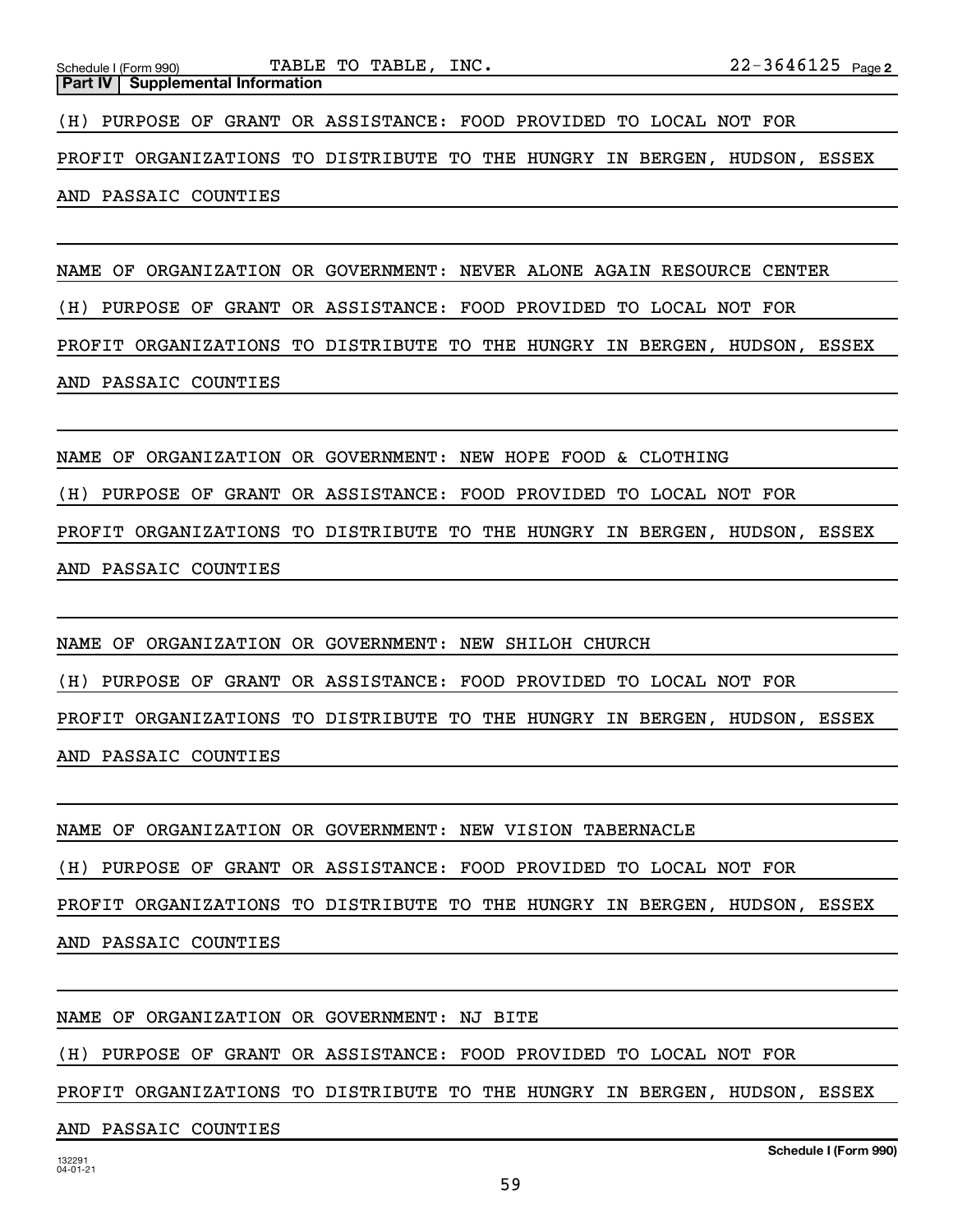NAME OF ORGANIZATION OR GOVERNMENT: NJ SISTERHOOD

(H) PURPOSE OF GRANT OR ASSISTANCE: FOOD PROVIDED TO LOCAL NOT FOR

PROFIT ORGANIZATIONS TO DISTRIBUTE TO THE HUNGRY IN BERGEN, HUDSON, ESSEX

AND PASSAIC COUNTIES

NAME OF ORGANIZATION OR GOVERNMENT: PARKSIDE COMMUNITY CHURCH

(H) PURPOSE OF GRANT OR ASSISTANCE: FOOD PROVIDED TO LOCAL NOT FOR

PROFIT ORGANIZATIONS TO DISTRIBUTE TO THE HUNGRY IN BERGEN, HUDSON, ESSEX

AND PASSAIC COUNTIES

NAME OF ORGANIZATION OR GOVERNMENT: PERC

(H) PURPOSE OF GRANT OR ASSISTANCE: FOOD PROVIDED TO LOCAL NOT FOR

PROFIT ORGANIZATIONS TO DISTRIBUTE TO THE HUNGRY IN BERGEN, HUDSON, ESSEX

AND PASSAIC COUNTIES

NAME OF ORGANIZATION OR GOVERNMENT: RIDGECREST SENIOR HOUSING

(H) PURPOSE OF GRANT OR ASSISTANCE: FOOD PROVIDED TO LOCAL NOT FOR

PROFIT ORGANIZATIONS TO DISTRIBUTE TO THE HUNGRY IN BERGEN, HUDSON, ESSEX AND PASSAIC COUNTIES

NAME OF ORGANIZATION OR GOVERNMENT: RIDGEWOOD YMCA

(H) PURPOSE OF GRANT OR ASSISTANCE: FOOD PROVIDED TO LOCAL NOT FOR

PROFIT ORGANIZATIONS TO DISTRIBUTE TO THE HUNGRY IN BERGEN, HUDSON, ESSEX AND PASSAIC COUNTIES

**Schedule I (Form 990)** NAME OF ORGANIZATION OR GOVERNMENT: SAINTS CYRIL AND METHODIUS RC CHURCH (H) PURPOSE OF GRANT OR ASSISTANCE: FOOD PROVIDED TO LOCAL NOT FOR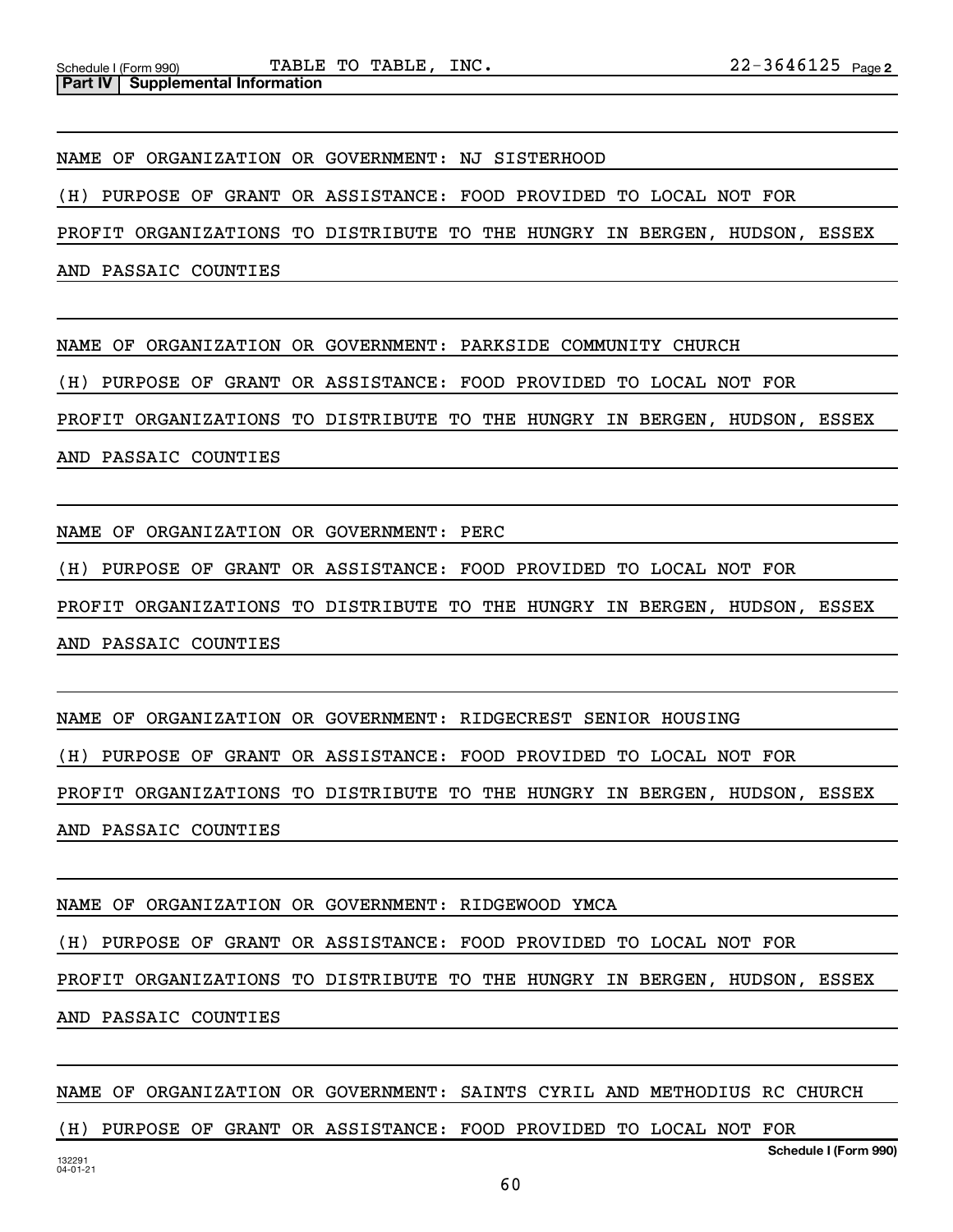**Part IV Supplemental Information**

PROFIT ORGANIZATIONS TO DISTRIBUTE TO THE HUNGRY IN BERGEN, HUDSON, ESSEX

AND PASSAIC COUNTIES

NAME OF ORGANIZATION OR GOVERNMENT: SALVATION ARMY, UNION CITY

(H) PURPOSE OF GRANT OR ASSISTANCE: FOOD PROVIDED TO LOCAL NOT FOR

PROFIT ORGANIZATIONS TO DISTRIBUTE TO THE HUNGRY IN BERGEN, HUDSON, ESSEX

AND PASSAIC COUNTIES

NAME OF ORGANIZATION OR GOVERNMENT: SENIOR MARKET

(H) PURPOSE OF GRANT OR ASSISTANCE: FOOD PROVIDED TO LOCAL NOT FOR

PROFIT ORGANIZATIONS TO DISTRIBUTE TO THE HUNGRY IN BERGEN, HUDSON, ESSEX

AND PASSAIC COUNTIES

NAME OF ORGANIZATION OR GOVERNMENT: SHILOH AME ZION CHURCH

(H) PURPOSE OF GRANT OR ASSISTANCE: FOOD PROVIDED TO LOCAL NOT FOR

PROFIT ORGANIZATIONS TO DISTRIBUTE TO THE HUNGRY IN BERGEN, HUDSON, ESSEX

AND PASSAIC COUNTIES

NAME OF ORGANIZATION OR GOVERNMENT: SOLID ROCK BAPTIST CHURCH

(H) PURPOSE OF GRANT OR ASSISTANCE: FOOD PROVIDED TO LOCAL NOT FOR

PROFIT ORGANIZATIONS TO DISTRIBUTE TO THE HUNGRY IN BERGEN, HUDSON, ESSEX

AND PASSAIC COUNTIES

NAME OF ORGANIZATION OR GOVERNMENT: ST. AGNES

(H) PURPOSE OF GRANT OR ASSISTANCE: FOOD PROVIDED TO LOCAL NOT FOR

PROFIT ORGANIZATIONS TO DISTRIBUTE TO THE HUNGRY IN BERGEN, HUDSON, ESSEX

AND PASSAIC COUNTIES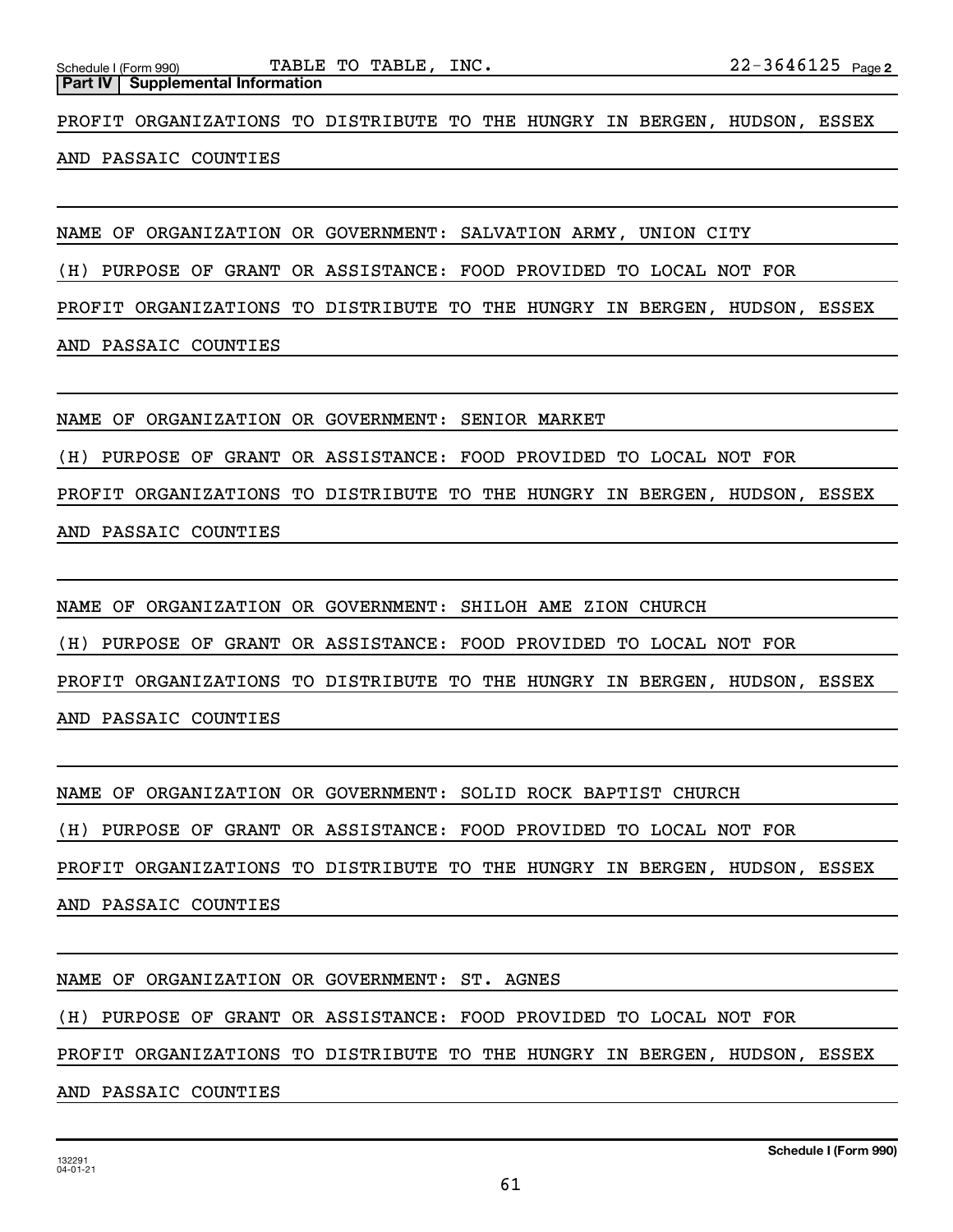AND PASSAIC COUNTIES

NAME OF ORGANIZATION OR GOVERNMENT: ST. AUGUSTINE YOUTH PROGRAM

(H) PURPOSE OF GRANT OR ASSISTANCE: FOOD PROVIDED TO LOCAL NOT FOR

PROFIT ORGANIZATIONS TO DISTRIBUTE TO THE HUNGRY IN BERGEN, HUDSON, ESSEX AND PASSAIC COUNTIES

NAME OF ORGANIZATION OR GOVERNMENT: STAR OF HOPE

(H) PURPOSE OF GRANT OR ASSISTANCE: FOOD PROVIDED TO LOCAL NOT FOR

PROFIT ORGANIZATIONS TO DISTRIBUTE TO THE HUNGRY IN BERGEN, HUDSON, ESSEX AND PASSAIC COUNTIES

NAME OF ORGANIZATION OR GOVERNMENT: STRANGERS HELPING STRANGERS (H) PURPOSE OF GRANT OR ASSISTANCE: FOOD PROVIDED TO LOCAL NOT FOR PROFIT ORGANIZATIONS TO DISTRIBUTE TO THE HUNGRY IN BERGEN, HUDSON, ESSEX AND PASSAIC COUNTIES

NAME OF ORGANIZATION OR GOVERNMENT: STRENGTHEN OUR SISTERS (H) PURPOSE OF GRANT OR ASSISTANCE: FOOD PROVIDED TO LOCAL NOT FOR PROFIT ORGANIZATIONS TO DISTRIBUTE TO THE HUNGRY IN BERGEN, HUDSON, ESSEX AND PASSAIC COUNTIES

132291 04-01-21 **Schedule I (Form 990)** NAME OF ORGANIZATION OR GOVERNMENT: TABERNACULO SHEKINAH (H) PURPOSE OF GRANT OR ASSISTANCE: FOOD PROVIDED TO LOCAL NOT FOR PROFIT ORGANIZATIONS TO DISTRIBUTE TO THE HUNGRY IN BERGEN, HUDSON, ESSEX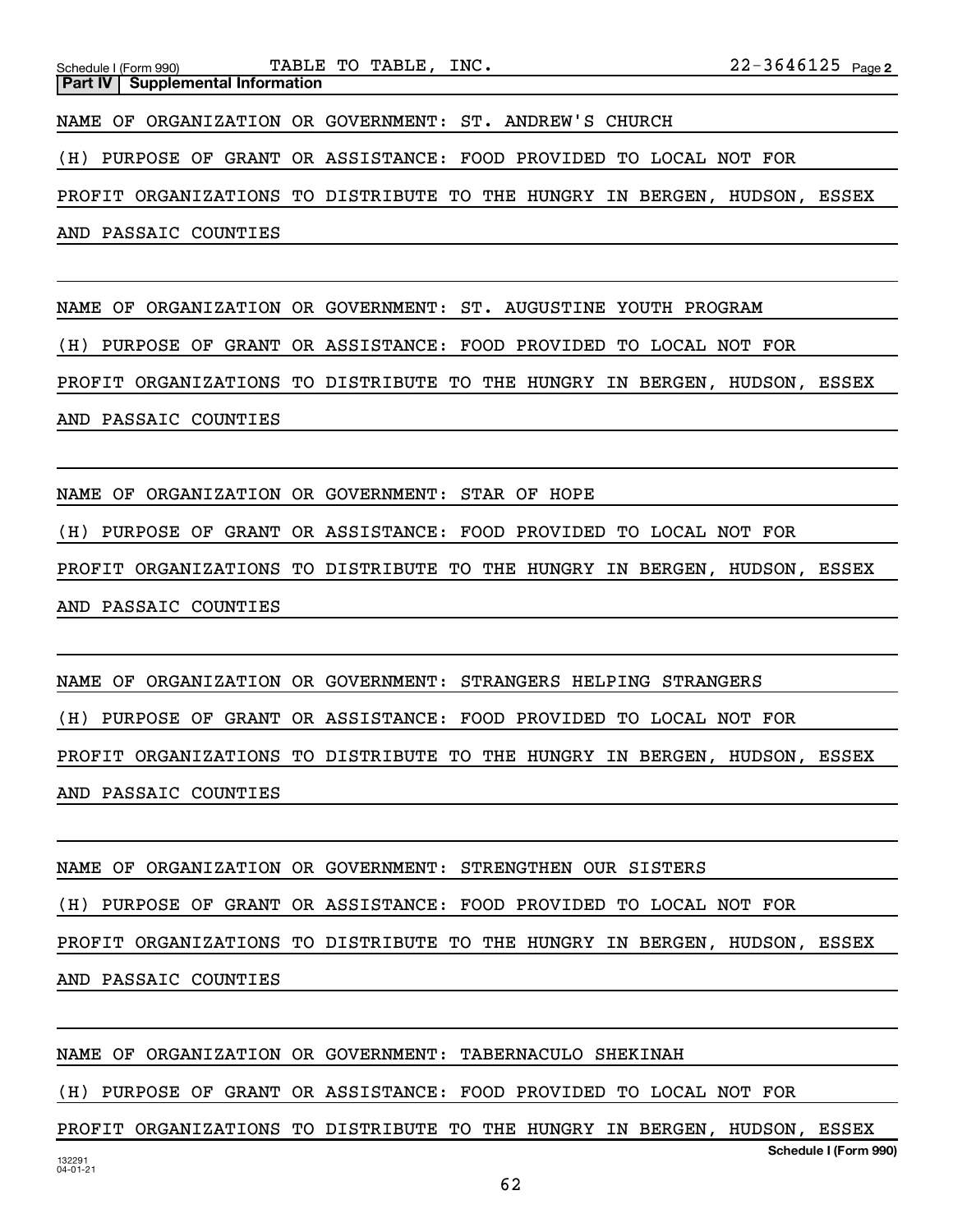Schedule I (Form 990) **PABLE TO TABLE, INC.**  $22-3646125$   $_{\text{Page}}$ 

AND PASSAIC COUNTIES

**Part IV** | Supplemental Information

NAME OF ORGANIZATION OR GOVERNMENT: THE FOOD BRIGADE

(H) PURPOSE OF GRANT OR ASSISTANCE: FOOD PROVIDED TO LOCAL NOT FOR

PROFIT ORGANIZATIONS TO DISTRIBUTE TO THE HUNGRY IN BERGEN, HUDSON, ESSEX

AND PASSAIC COUNTIES

NAME OF ORGANIZATION OR GOVERNMENT: THE GREAT COMMISSION CHURCH

(H) PURPOSE OF GRANT OR ASSISTANCE: FOOD PROVIDED TO LOCAL NOT FOR

PROFIT ORGANIZATIONS TO DISTRIBUTE TO THE HUNGRY IN BERGEN, HUDSON, ESSEX

AND PASSAIC COUNTIES

NAME OF ORGANIZATION OR GOVERNMENT: THE LIGHT UP PROJECT

(H) PURPOSE OF GRANT OR ASSISTANCE: FOOD PROVIDED TO LOCAL NOT FOR

PROFIT ORGANIZATIONS TO DISTRIBUTE TO THE HUNGRY IN BERGEN, HUDSON, ESSEX

AND PASSAIC COUNTIES

NAME OF ORGANIZATION OR GOVERNMENT: THE WE PROJECT

(H) PURPOSE OF GRANT OR ASSISTANCE: FOOD PROVIDED TO LOCAL NOT FOR

PROFIT ORGANIZATIONS TO DISTRIBUTE TO THE HUNGRY IN BERGEN, HUDSON, ESSEX

AND PASSAIC COUNTIES

NAME OF ORGANIZATION OR GOVERNMENT: TONI'S KITCHEN

(H) PURPOSE OF GRANT OR ASSISTANCE: FOOD PROVIDED TO LOCAL NOT FOR

PROFIT ORGANIZATIONS TO DISTRIBUTE TO THE HUNGRY IN BERGEN, HUDSON, ESSEX

AND PASSAIC COUNTIES

## NAME OF ORGANIZATION OR GOVERNMENT: UNION CITY SPANISH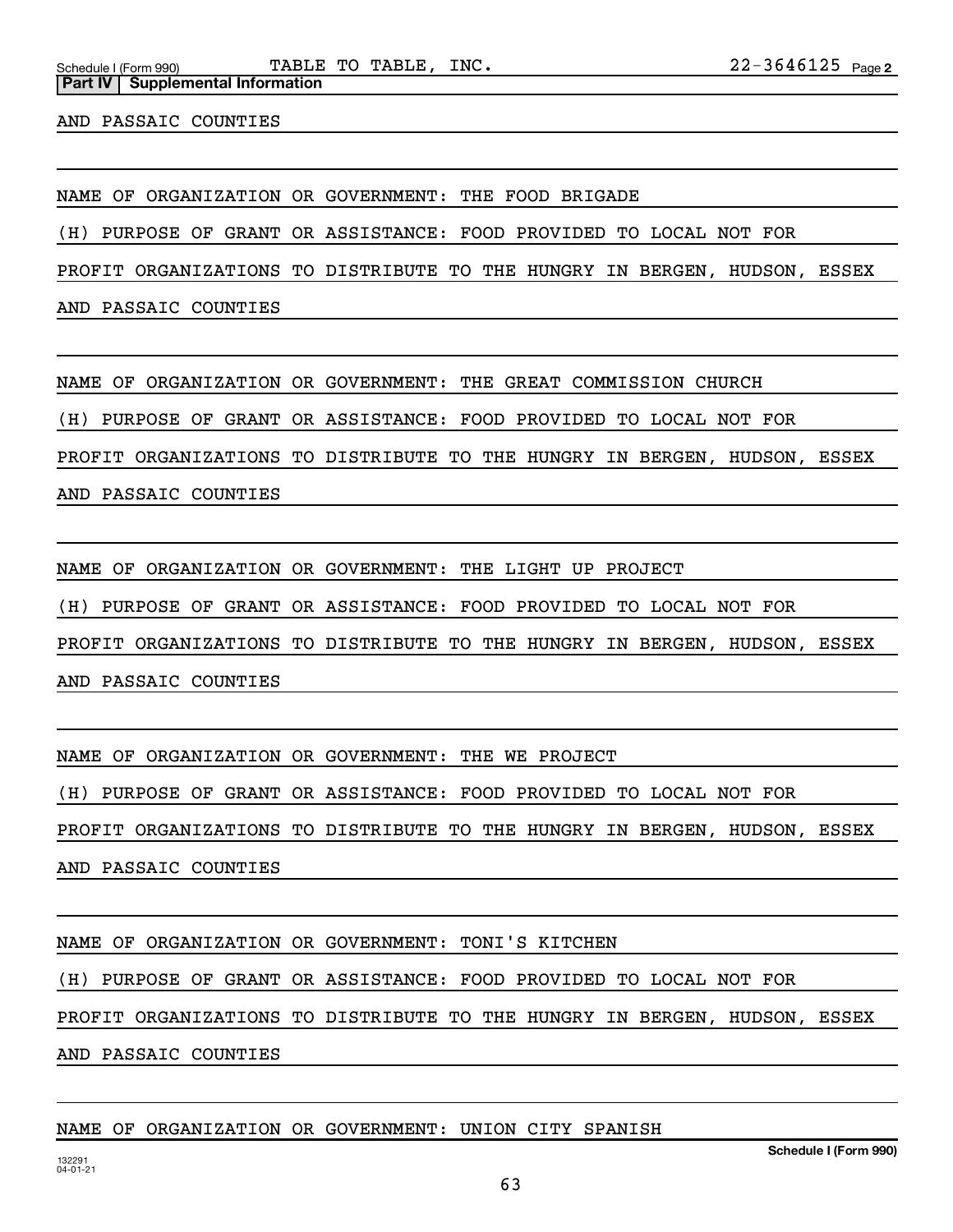NAME OF ORGANIZATION OR GOVERNMENT: UNITE CHRETIENNE FOOD PANTRY (H) PURPOSE OF GRANT OR ASSISTANCE: FOOD PROVIDED TO LOCAL NOT FOR PROFIT ORGANIZATIONS TO DISTRIBUTE TO THE HUNGRY IN BERGEN, HUDSON, ESSEX AND PASSAIC COUNTIES

NAME OF ORGANIZATION OR GOVERNMENT: UNITED DELIVERANCE TABERNACLE (H) PURPOSE OF GRANT OR ASSISTANCE: FOOD PROVIDED TO LOCAL NOT FOR PROFIT ORGANIZATIONS TO DISTRIBUTE TO THE HUNGRY IN BERGEN, HUDSON, ESSEX AND PASSAIC COUNTIES

NAME OF ORGANIZATION OR GOVERNMENT: UNITED METHODIST CHURCH (H) PURPOSE OF GRANT OR ASSISTANCE: FOOD PROVIDED TO LOCAL NOT FOR PROFIT ORGANIZATIONS TO DISTRIBUTE TO THE HUNGRY IN BERGEN, HUDSON, ESSEX AND PASSAIC COUNTIES

NAME OF ORGANIZATION OR GOVERNMENT: VILLA VICTORIA (H) PURPOSE OF GRANT OR ASSISTANCE: FOOD PROVIDED TO LOCAL NOT FOR PROFIT ORGANIZATIONS TO DISTRIBUTE TO THE HUNGRY IN BERGEN, HUDSON, ESSEX AND PASSAIC COUNTIES

NAME OF ORGANIZATION OR GOVERNMENT:

VINE DEVELOPMENT - SHIELD OF FAITH MINISTRIES

(H) PURPOSE OF GRANT OR ASSISTANCE: FOOD PROVIDED TO LOCAL NOT FOR

**Schedule I (Form 990)** PROFIT ORGANIZATIONS TO DISTRIBUTE TO THE HUNGRY IN BERGEN, HUDSON, ESSEX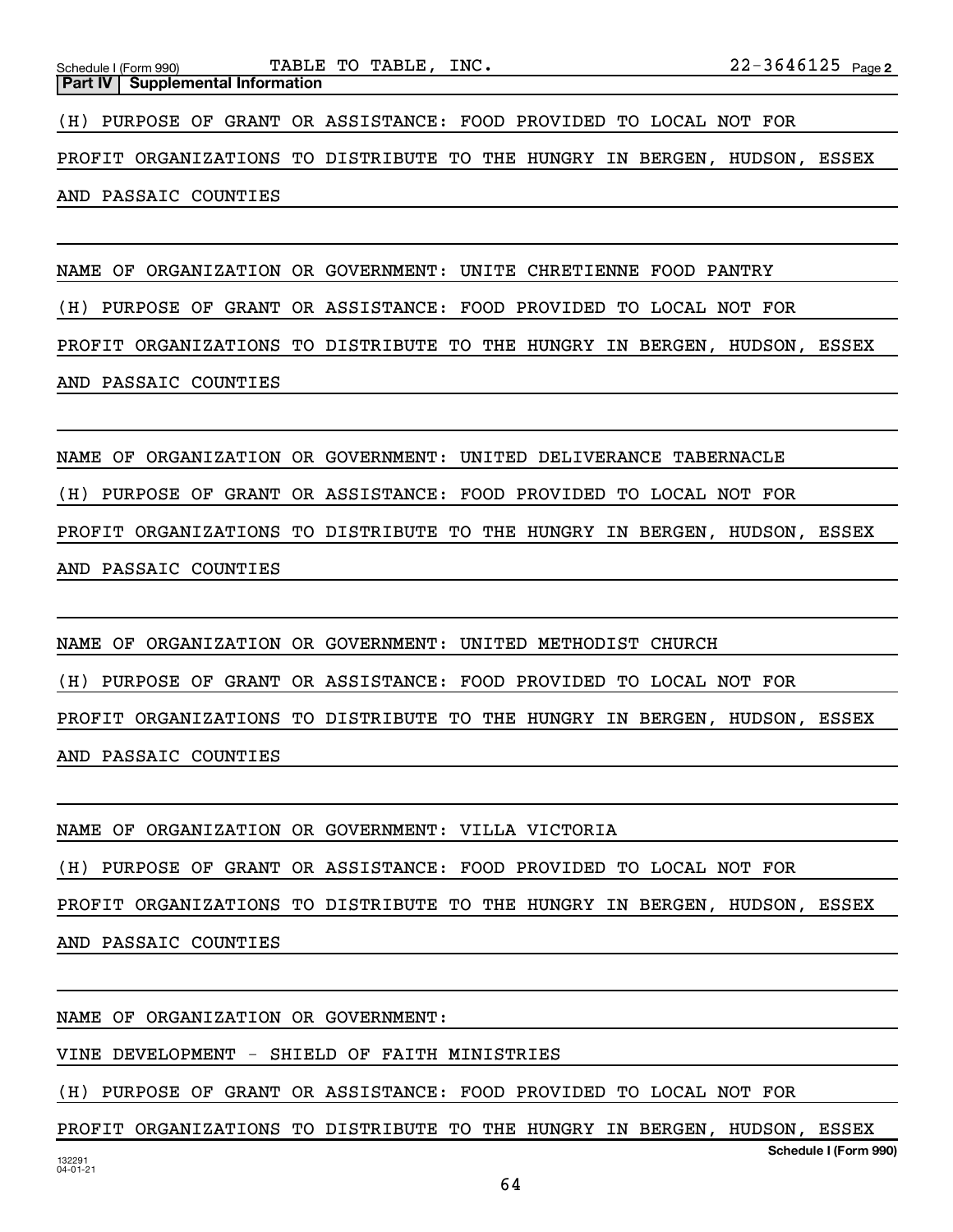AND PASSAIC COUNTIES

**Part IV Supplemental Information**

NAME OF ORGANIZATION OR GOVERNMENT: WAFA ORGANIZATION

(H) PURPOSE OF GRANT OR ASSISTANCE: FOOD PROVIDED TO LOCAL NOT FOR

PROFIT ORGANIZATIONS TO DISTRIBUTE TO THE HUNGRY IN BERGEN, HUDSON, ESSEX

AND PASSAIC COUNTIES

NAME OF ORGANIZATION OR GOVERNMENT: WORD OF GOD MINISTRIES

(H) PURPOSE OF GRANT OR ASSISTANCE: FOOD PROVIDED TO LOCAL NOT FOR

PROFIT ORGANIZATIONS TO DISTRIBUTE TO THE HUNGRY IN BERGEN, HUDSON, ESSEX

AND PASSAIC COUNTIES

NAME OF ORGANIZATION OR GOVERNMENT: ZION CARES COMMUNITY DEVELOPMENT

(H) PURPOSE OF GRANT OR ASSISTANCE: FOOD PROVIDED TO LOCAL NOT FOR

PROFIT ORGANIZATIONS TO DISTRIBUTE TO THE HUNGRY IN BERGEN, HUDSON, ESSEX

AND PASSAIC COUNTIES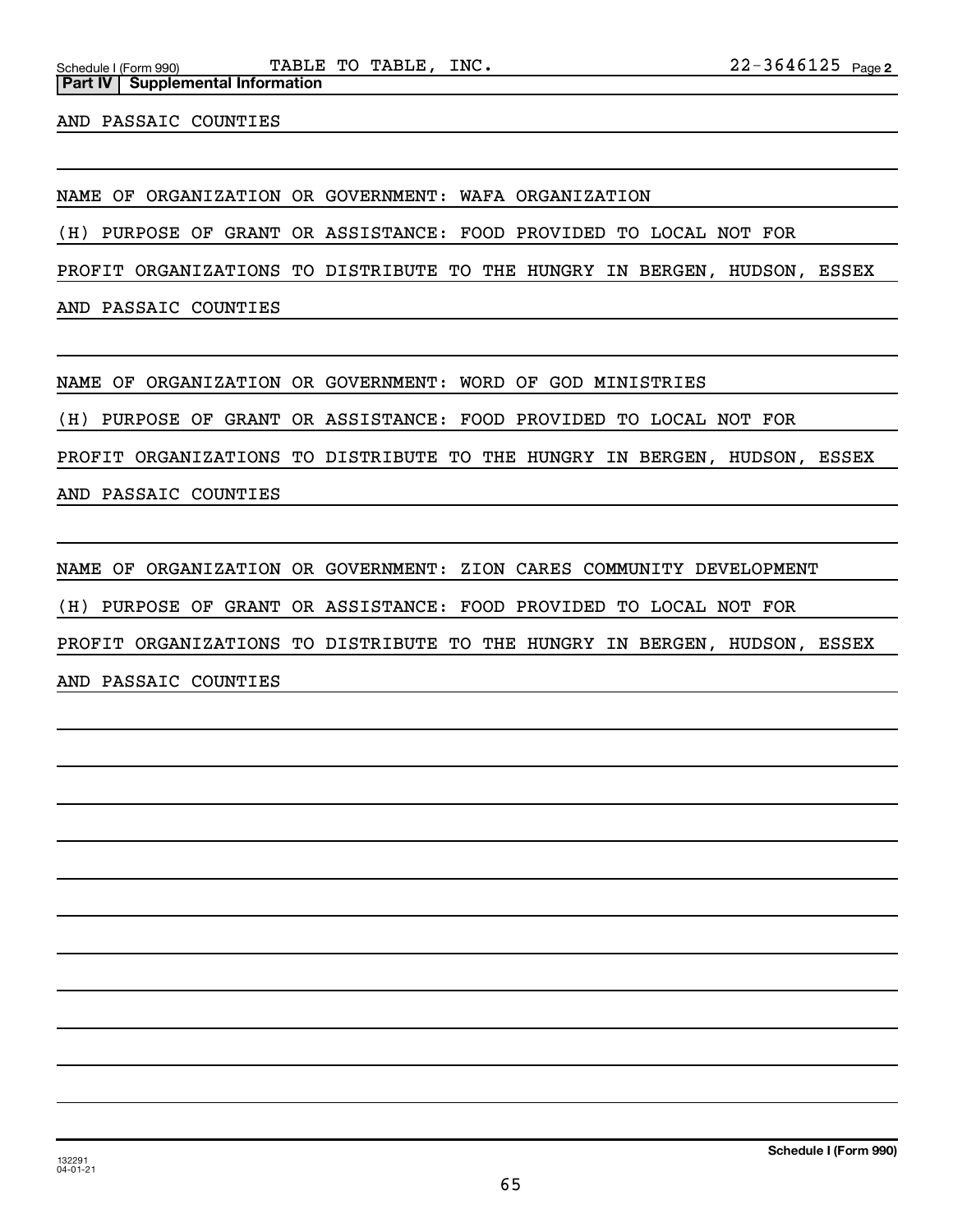|   | <b>SCHEDULE J</b>                                                                     | <b>Compensation Information</b>                                                                                           | OMB No. 1545-0047                     |            |                         |
|---|---------------------------------------------------------------------------------------|---------------------------------------------------------------------------------------------------------------------------|---------------------------------------|------------|-------------------------|
|   | (Form 990)                                                                            | For certain Officers, Directors, Trustees, Key Employees, and Highest                                                     |                                       |            |                         |
|   |                                                                                       | <b>Compensated Employees</b>                                                                                              | 2021                                  |            |                         |
|   | Department of the Treasury                                                            | Complete if the organization answered "Yes" on Form 990, Part IV, line 23.<br>Attach to Form 990.                         | <b>Open to Public</b>                 |            |                         |
|   | Internal Revenue Service                                                              | Go to www.irs.gov/Form990 for instructions and the latest information.                                                    |                                       | Inspection |                         |
|   | Name of the organization                                                              |                                                                                                                           | <b>Employer identification number</b> |            |                         |
|   |                                                                                       | TABLE TO TABLE, INC.                                                                                                      | 22-3646125                            |            |                         |
|   | Part I                                                                                | <b>Questions Regarding Compensation</b>                                                                                   |                                       |            |                         |
|   |                                                                                       |                                                                                                                           |                                       | Yes        | No                      |
|   |                                                                                       | 1a Check the appropriate box(es) if the organization provided any of the following to or for a person listed on Form 990, |                                       |            |                         |
|   |                                                                                       | Part VII, Section A, line 1a. Complete Part III to provide any relevant information regarding these items.                |                                       |            |                         |
|   | First-class or charter travel                                                         | Housing allowance or residence for personal use                                                                           |                                       |            |                         |
|   | Travel for companions                                                                 | Payments for business use of personal residence                                                                           |                                       |            |                         |
|   |                                                                                       | Tax indemnification and gross-up payments<br>Health or social club dues or initiation fees                                |                                       |            |                         |
|   | Discretionary spending account                                                        | Personal services (such as maid, chauffeur, chef)                                                                         |                                       |            |                         |
|   |                                                                                       |                                                                                                                           |                                       |            |                         |
|   |                                                                                       | <b>b</b> If any of the boxes on line 1a are checked, did the organization follow a written policy regarding payment or    |                                       |            |                         |
|   |                                                                                       |                                                                                                                           | 1b                                    |            |                         |
| 2 |                                                                                       | Did the organization require substantiation prior to reimbursing or allowing expenses incurred by all directors,          |                                       |            |                         |
|   |                                                                                       |                                                                                                                           | $\mathbf{2}$                          |            |                         |
|   |                                                                                       |                                                                                                                           |                                       |            |                         |
| З |                                                                                       | Indicate which, if any, of the following the organization used to establish the compensation of the organization's        |                                       |            |                         |
|   |                                                                                       | CEO/Executive Director. Check all that apply. Do not check any boxes for methods used by a related organization to        |                                       |            |                         |
|   |                                                                                       | establish compensation of the CEO/Executive Director, but explain in Part III.                                            |                                       |            |                         |
|   | Compensation committee                                                                | Written employment contract                                                                                               |                                       |            |                         |
|   | Independent compensation consultant<br>$ \mathbf{X} $ Form 990 of other organizations | Compensation survey or study                                                                                              |                                       |            |                         |
|   |                                                                                       | Approval by the board or compensation committee                                                                           |                                       |            |                         |
| 4 |                                                                                       | During the year, did any person listed on Form 990, Part VII, Section A, line 1a, with respect to the filing              |                                       |            |                         |
|   | organization or a related organization:                                               |                                                                                                                           |                                       |            |                         |
| а |                                                                                       | Receive a severance payment or change-of-control payment?                                                                 | 4a                                    |            | х                       |
| b |                                                                                       |                                                                                                                           | 4b                                    |            | $\overline{\textbf{x}}$ |
| c |                                                                                       |                                                                                                                           | 4с                                    |            | $\overline{\textbf{x}}$ |
|   |                                                                                       | If "Yes" to any of lines 4a-c, list the persons and provide the applicable amounts for each item in Part III.             |                                       |            |                         |
|   |                                                                                       |                                                                                                                           |                                       |            |                         |
|   |                                                                                       | Only section 501(c)(3), 501(c)(4), and 501(c)(29) organizations must complete lines 5-9.                                  |                                       |            |                         |
|   |                                                                                       | For persons listed on Form 990, Part VII, Section A, line 1a, did the organization pay or accrue any compensation         |                                       |            |                         |
|   | contingent on the revenues of:                                                        |                                                                                                                           |                                       |            |                         |
|   |                                                                                       |                                                                                                                           | 5a                                    |            | X.                      |
|   |                                                                                       |                                                                                                                           | 5b                                    |            | $\overline{\mathbf{X}}$ |
|   | If "Yes" on line 5a or 5b, describe in Part III.                                      |                                                                                                                           |                                       |            |                         |
| 6 |                                                                                       | For persons listed on Form 990, Part VII, Section A, line 1a, did the organization pay or accrue any compensation         |                                       |            |                         |
|   | contingent on the net earnings of:                                                    |                                                                                                                           |                                       |            |                         |
|   |                                                                                       |                                                                                                                           | 6a                                    |            | X.                      |
|   |                                                                                       |                                                                                                                           | 6b                                    |            | $\overline{\text{X}}$   |
|   | If "Yes" on line 6a or 6b, describe in Part III.                                      |                                                                                                                           |                                       |            |                         |
|   |                                                                                       | 7 For persons listed on Form 990, Part VII, Section A, line 1a, did the organization provide any nonfixed payments        |                                       |            |                         |
|   |                                                                                       |                                                                                                                           | 7                                     |            | х                       |
| 8 |                                                                                       | Were any amounts reported on Form 990, Part VII, paid or accrued pursuant to a contract that was subject to the           |                                       |            |                         |
|   |                                                                                       |                                                                                                                           | 8                                     |            | x                       |
| 9 |                                                                                       | If "Yes" on line 8, did the organization also follow the rebuttable presumption procedure described in                    |                                       |            |                         |
|   |                                                                                       |                                                                                                                           | 9                                     |            |                         |
|   |                                                                                       | LHA For Paperwork Reduction Act Notice, see the Instructions for Form 990.                                                | Schedule J (Form 990) 2021            |            |                         |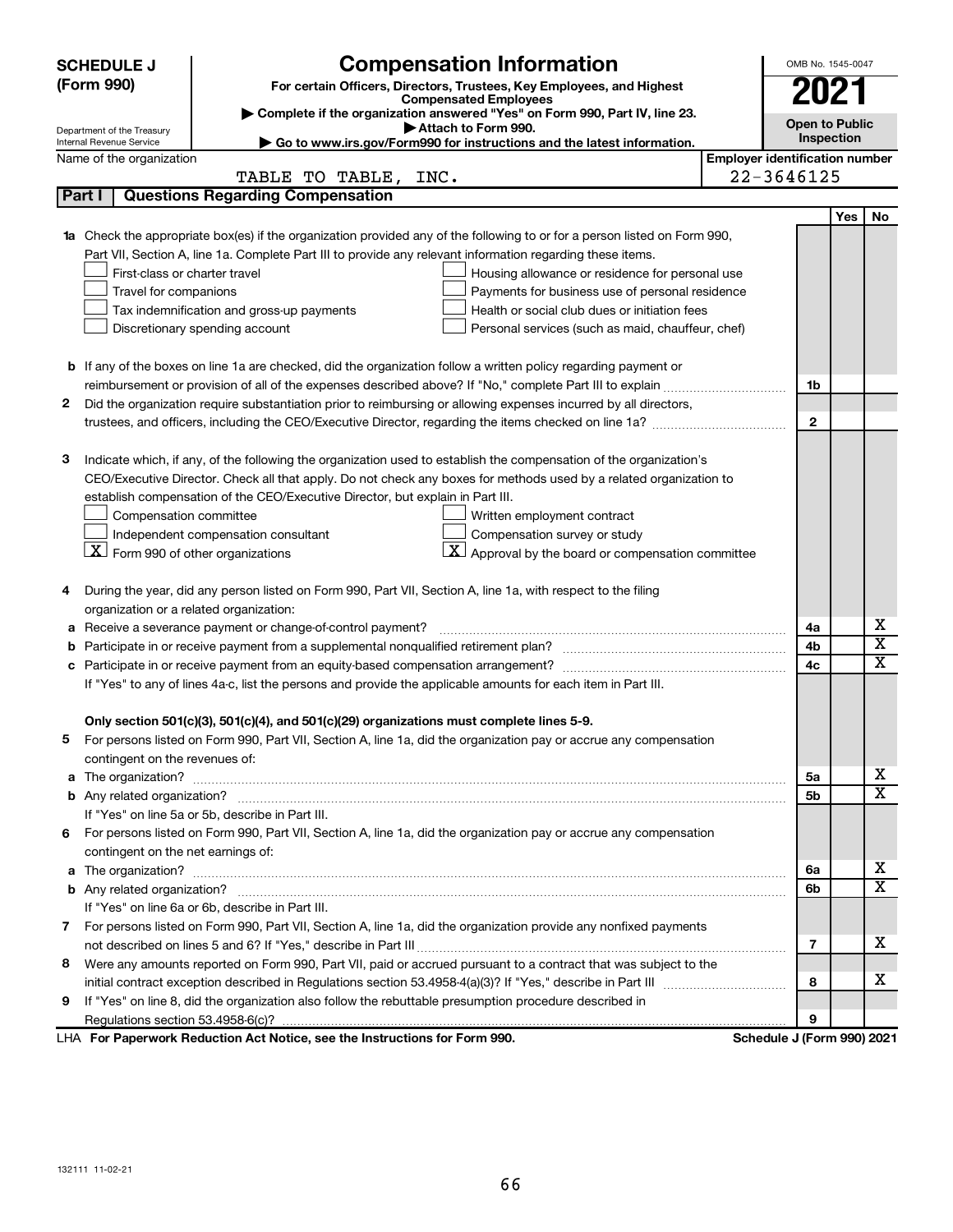## Part II | Officers, Directors, Trustees, Key Employees, and Highest Compensated Employees. Use duplicate copies if additional space is needed.

For each individual whose compensation must be reported on Schedule J, report compensation from the organization on row (i) and from related organizations, described in the instructions, on row (ii). Do not list any individuals that aren't listed on Form 990, Part VII.

Note: The sum of columns (B)(i)-(iii) for each listed individual must equal the total amount of Form 990, Part VII, Section A, line 1a, applicable column (D) and (E) amounts for that individual.

|                     |              |                          |                                           | <b>(B)</b> Breakdown of W-2 and/or 1099-MISC and/or 1099-NEC <b>(C)</b> Retirement and<br>compensation of the deferred<br>other deferred | (D) Nontaxable<br>benefits | (E) Total of columns<br>$(B)(i)$ - $(D)$ | (F) Compensation<br>in column (B)<br>reported as deferred<br>on prior Form 990 |                  |
|---------------------|--------------|--------------------------|-------------------------------------------|------------------------------------------------------------------------------------------------------------------------------------------|----------------------------|------------------------------------------|--------------------------------------------------------------------------------|------------------|
| (A) Name and Title  |              | (i) Base<br>compensation | (ii) Bonus &<br>incentive<br>compensation | (iii) Other<br>reportable<br>compensation                                                                                                | compensation               |                                          |                                                                                |                  |
| ILENE ISAACS<br>(1) | (i)          | 178,000.                 | $\overline{0}$ .                          | $\overline{0}$ .                                                                                                                         | $\overline{0}$ .           | $\overline{0}$ .                         | 178,000.                                                                       | $\overline{0}$ . |
| EXECUTIVE DIRECTOR  | $\vert$ (ii) | $\overline{0}$ .         | $\overline{0}$ .                          | $\overline{0}$ .                                                                                                                         | $\overline{0}$ .           | $\overline{\mathfrak{o}}$ .              | $\overline{\mathfrak{o}}$ .                                                    | $\overline{0}$ . |
|                     | (i)          |                          |                                           |                                                                                                                                          |                            |                                          |                                                                                |                  |
|                     | $\vert$ (ii) |                          |                                           |                                                                                                                                          |                            |                                          |                                                                                |                  |
|                     | (i)          |                          |                                           |                                                                                                                                          |                            |                                          |                                                                                |                  |
|                     | (ii)         |                          |                                           |                                                                                                                                          |                            |                                          |                                                                                |                  |
|                     | (i)          |                          |                                           |                                                                                                                                          |                            |                                          |                                                                                |                  |
|                     | (ii)         |                          |                                           |                                                                                                                                          |                            |                                          |                                                                                |                  |
|                     | $(\sf{i})$   |                          |                                           |                                                                                                                                          |                            |                                          |                                                                                |                  |
|                     | (ii)         |                          |                                           |                                                                                                                                          |                            |                                          |                                                                                |                  |
|                     | $(\sf{i})$   |                          |                                           |                                                                                                                                          |                            |                                          |                                                                                |                  |
|                     | (ii)         |                          |                                           |                                                                                                                                          |                            |                                          |                                                                                |                  |
|                     | $(\sf{i})$   |                          |                                           |                                                                                                                                          |                            |                                          |                                                                                |                  |
|                     | (ii)         |                          |                                           |                                                                                                                                          |                            |                                          |                                                                                |                  |
|                     | (i)          |                          |                                           |                                                                                                                                          |                            |                                          |                                                                                |                  |
|                     | (ii)         |                          |                                           |                                                                                                                                          |                            |                                          |                                                                                |                  |
|                     | (i)<br>(ii)  |                          |                                           |                                                                                                                                          |                            |                                          |                                                                                |                  |
|                     | $(\sf{i})$   |                          |                                           |                                                                                                                                          |                            |                                          |                                                                                |                  |
|                     | (ii)         |                          |                                           |                                                                                                                                          |                            |                                          |                                                                                |                  |
|                     | $(\sf{i})$   |                          |                                           |                                                                                                                                          |                            |                                          |                                                                                |                  |
|                     | (ii)         |                          |                                           |                                                                                                                                          |                            |                                          |                                                                                |                  |
|                     | (i)          |                          |                                           |                                                                                                                                          |                            |                                          |                                                                                |                  |
|                     | (ii)         |                          |                                           |                                                                                                                                          |                            |                                          |                                                                                |                  |
|                     | (i)          |                          |                                           |                                                                                                                                          |                            |                                          |                                                                                |                  |
|                     | (ii)         |                          |                                           |                                                                                                                                          |                            |                                          |                                                                                |                  |
|                     | (i)          |                          |                                           |                                                                                                                                          |                            |                                          |                                                                                |                  |
|                     | (ii)         |                          |                                           |                                                                                                                                          |                            |                                          |                                                                                |                  |
|                     | (i)          |                          |                                           |                                                                                                                                          |                            |                                          |                                                                                |                  |
|                     | (ii)         |                          |                                           |                                                                                                                                          |                            |                                          |                                                                                |                  |
|                     | $(\sf{i})$   |                          |                                           |                                                                                                                                          |                            |                                          |                                                                                |                  |
|                     | l (ii)       |                          |                                           |                                                                                                                                          |                            |                                          |                                                                                |                  |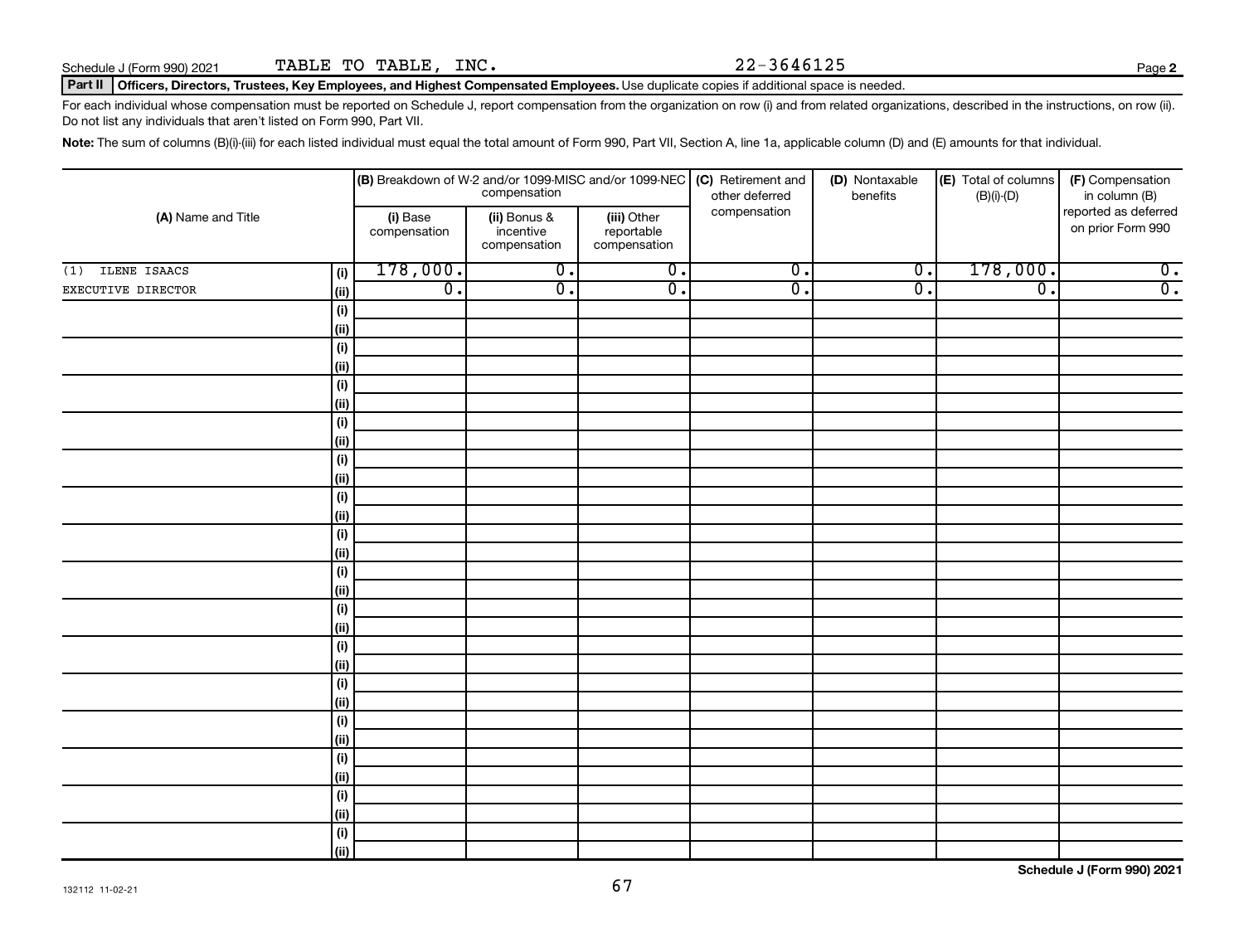## **Part III Supplemental Information**

Provide the information, explanation, or descriptions required for Part I, lines 1a, 1b, 3, 4a, 4b, 4c, 5a, 5b, 6a, 6b, 7, and 8, and for Part II. Also complete this part for any additional information.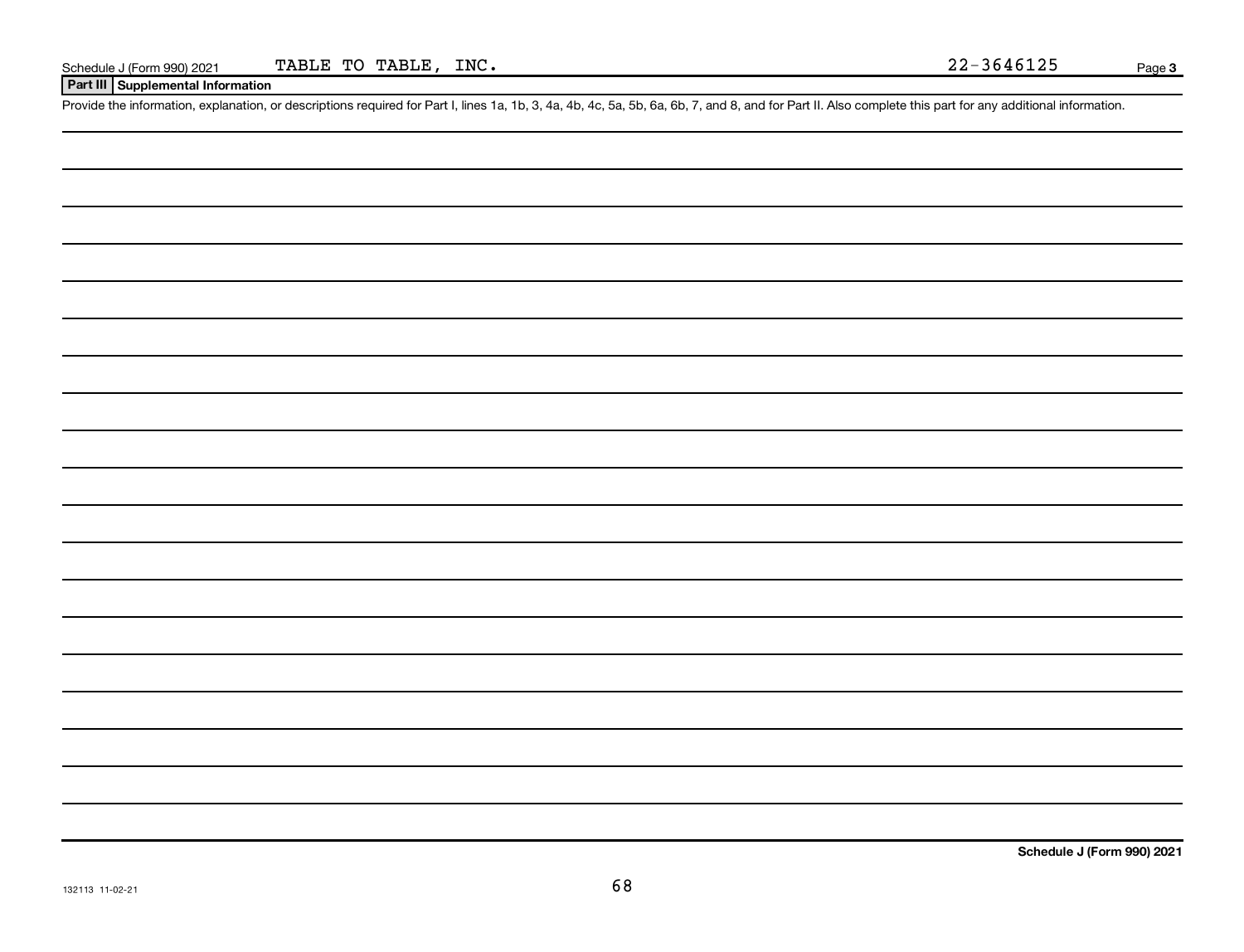## **SCHEDULE M (Form 990)**

## **Noncash Contributions**

OMB No. 1545-0047

**Employer identification number**

| Department of the Treasury |  |
|----------------------------|--|
| Internal Revenue Service   |  |

◆ Complete if the organizations answered "Yes" on Form 990, Part IV, lines 29 or 30.<br>▶ Complete if the organizations answered "Yes" on Form 990, Part IV, lines 29 or 30. **Attach to Form 990.**  $\blacktriangleright$ 

**Open to Public Inspection**

|  | Name of the organization |
|--|--------------------------|
|  |                          |

| Go to www.irs.gov/Form990 for instructions and the latest information. |
|------------------------------------------------------------------------|
|                                                                        |

|        | TABLE TO TABLE, INC.                                                                                                           |                               |                                      |                                                                                                      |                                                              | 22-3646125 |     |    |
|--------|--------------------------------------------------------------------------------------------------------------------------------|-------------------------------|--------------------------------------|------------------------------------------------------------------------------------------------------|--------------------------------------------------------------|------------|-----|----|
| Part I | <b>Types of Property</b>                                                                                                       |                               |                                      |                                                                                                      |                                                              |            |     |    |
|        |                                                                                                                                | (a)<br>Check if<br>applicable | (b)<br>Number of<br>contributions or | (c)<br>Noncash contribution<br>amounts reported on<br>items contributed Form 990, Part VIII, line 1g | (d)<br>Method of determining<br>noncash contribution amounts |            |     |    |
| 1.     |                                                                                                                                |                               |                                      |                                                                                                      |                                                              |            |     |    |
| 2      |                                                                                                                                |                               |                                      |                                                                                                      |                                                              |            |     |    |
| З      | Art - Fractional interests                                                                                                     |                               |                                      |                                                                                                      |                                                              |            |     |    |
| 4      | Books and publications                                                                                                         |                               |                                      |                                                                                                      |                                                              |            |     |    |
| 5      | Clothing and household goods                                                                                                   |                               |                                      |                                                                                                      |                                                              |            |     |    |
| 6      |                                                                                                                                |                               |                                      |                                                                                                      |                                                              |            |     |    |
| 7      |                                                                                                                                |                               |                                      |                                                                                                      |                                                              |            |     |    |
| 8      |                                                                                                                                |                               |                                      |                                                                                                      |                                                              |            |     |    |
| 9      | Securities - Publicly traded                                                                                                   | $\overline{\text{x}}$         |                                      |                                                                                                      | 114,070.FAIR MARKET VALUE                                    |            |     |    |
| 10     | Securities - Closely held stock                                                                                                |                               |                                      |                                                                                                      |                                                              |            |     |    |
| 11     | Securities - Partnership, LLC, or                                                                                              |                               |                                      |                                                                                                      |                                                              |            |     |    |
|        | trust interests                                                                                                                |                               |                                      |                                                                                                      |                                                              |            |     |    |
| 12     | Securities - Miscellaneous                                                                                                     |                               |                                      |                                                                                                      |                                                              |            |     |    |
| 13     | Qualified conservation contribution -                                                                                          |                               |                                      |                                                                                                      |                                                              |            |     |    |
|        |                                                                                                                                |                               |                                      |                                                                                                      |                                                              |            |     |    |
| 14     | Qualified conservation contribution - Other                                                                                    |                               |                                      |                                                                                                      |                                                              |            |     |    |
| 15     | Real estate - Residential [11] [11] Real estate - Residential                                                                  |                               |                                      |                                                                                                      |                                                              |            |     |    |
| 16     | Real estate - Commercial                                                                                                       |                               |                                      |                                                                                                      |                                                              |            |     |    |
| 17     |                                                                                                                                |                               |                                      |                                                                                                      |                                                              |            |     |    |
| 18     |                                                                                                                                |                               |                                      |                                                                                                      |                                                              |            |     |    |
| 19     |                                                                                                                                |                               |                                      |                                                                                                      |                                                              |            |     |    |
| 20     | Drugs and medical supplies                                                                                                     |                               |                                      |                                                                                                      |                                                              |            |     |    |
| 21     |                                                                                                                                |                               |                                      |                                                                                                      |                                                              |            |     |    |
| 22     |                                                                                                                                |                               |                                      |                                                                                                      |                                                              |            |     |    |
| 23     |                                                                                                                                |                               |                                      |                                                                                                      |                                                              |            |     |    |
| 24     |                                                                                                                                |                               |                                      |                                                                                                      |                                                              |            |     |    |
| 25     | $($ FOOD DONATION $)$<br>Other $\blacktriangleright$                                                                           | X                             | 124                                  | 49,786,430. FOOD VALUED AT \$2/LB                                                                    |                                                              |            |     |    |
| 26     | Other $\blacktriangleright$<br>$\left(\begin{array}{ccc}\n&\n&\n\end{array}\right)$                                            |                               |                                      |                                                                                                      |                                                              |            |     |    |
| 27     | Other $\blacktriangleright$                                                                                                    |                               |                                      |                                                                                                      |                                                              |            |     |    |
| 28     | Other $\blacktriangleright$                                                                                                    |                               |                                      |                                                                                                      |                                                              |            |     |    |
| 29     | Number of Forms 8283 received by the organization during the tax year for contributions                                        |                               |                                      |                                                                                                      |                                                              |            |     |    |
|        | for which the organization completed Form 8283, Part V, Donee Acknowledgement [111111111111111111111111111111                  |                               |                                      | 29                                                                                                   |                                                              |            |     |    |
|        |                                                                                                                                |                               |                                      |                                                                                                      |                                                              |            | Yes | No |
|        | 30a During the year, did the organization receive by contribution any property reported in Part I, lines 1 through 28, that it |                               |                                      |                                                                                                      |                                                              |            |     |    |
|        | must hold for at least three years from the date of the initial contribution, and which isn't required to be used for          |                               |                                      |                                                                                                      |                                                              |            |     |    |
|        |                                                                                                                                |                               |                                      |                                                                                                      |                                                              | <b>30a</b> |     | х  |
|        | <b>b</b> If "Yes," describe the arrangement in Part II.                                                                        |                               |                                      |                                                                                                      |                                                              |            |     |    |
| 31     | Does the organization have a gift acceptance policy that requires the review of any nonstandard contributions?                 |                               |                                      |                                                                                                      |                                                              | 31         |     | х  |
|        | 32a Does the organization hire or use third parties or related organizations to solicit, process, or sell noncash              |                               |                                      |                                                                                                      |                                                              |            |     |    |
|        | contributions?                                                                                                                 |                               |                                      |                                                                                                      |                                                              | 32a        |     | х  |
|        | <b>b</b> If "Yes," describe in Part II.                                                                                        |                               |                                      |                                                                                                      |                                                              |            |     |    |
|        |                                                                                                                                |                               |                                      |                                                                                                      |                                                              |            |     |    |

**33** If the organization didn't report an amount in column (c) for a type of property for which column (a) is checked, describe in Part II.

**For Paperwork Reduction Act Notice, see the Instructions for Form 990. Schedule M (Form 990) 2021** LHA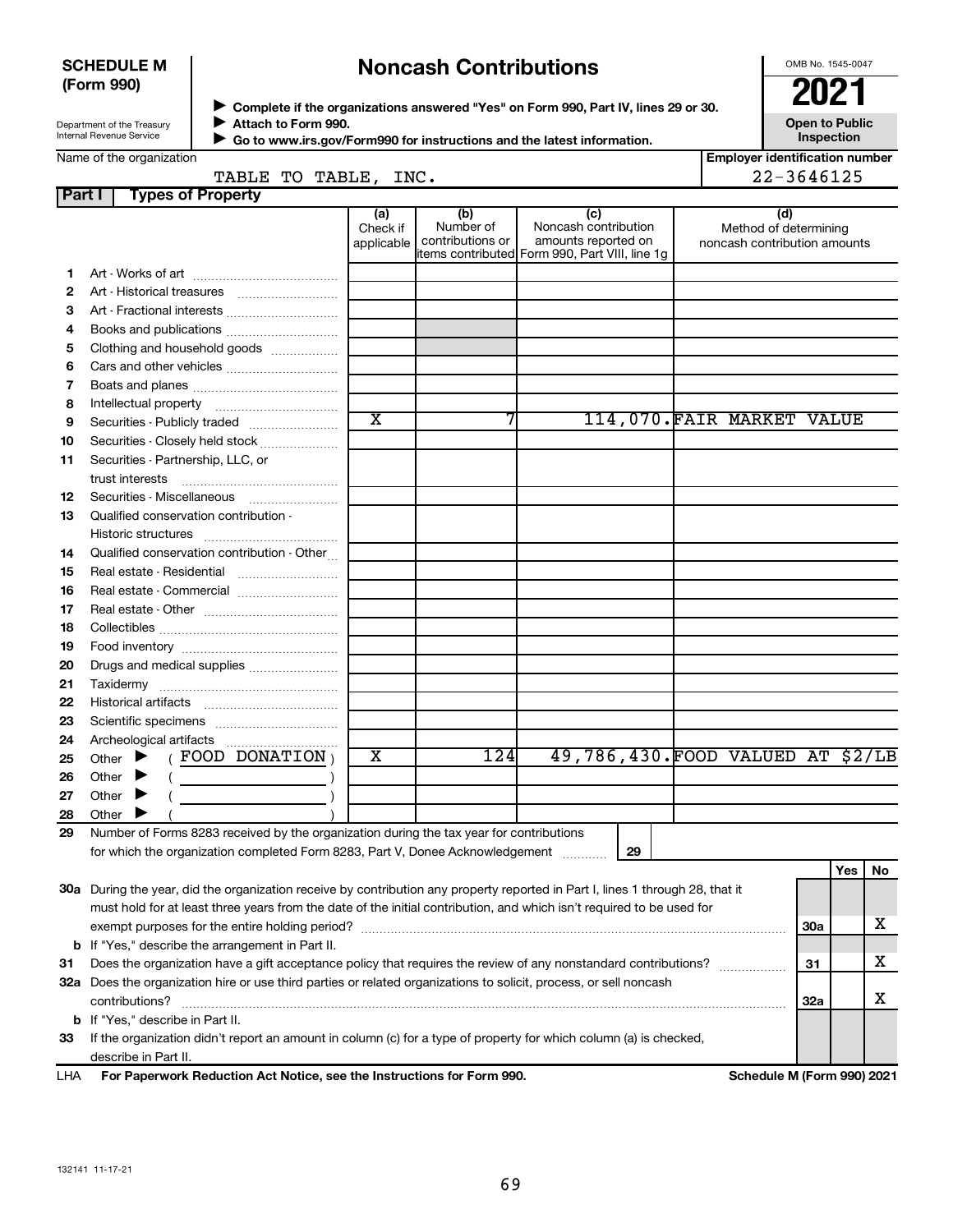Provide the information required by Part I, lines 30b, 32b, and 33, and whether the organization is reporting in Part I, column (b), the number of contributions, the number of items received, or a combination of both. Also complete this part for any additional information. **Part II Supplemental Information.**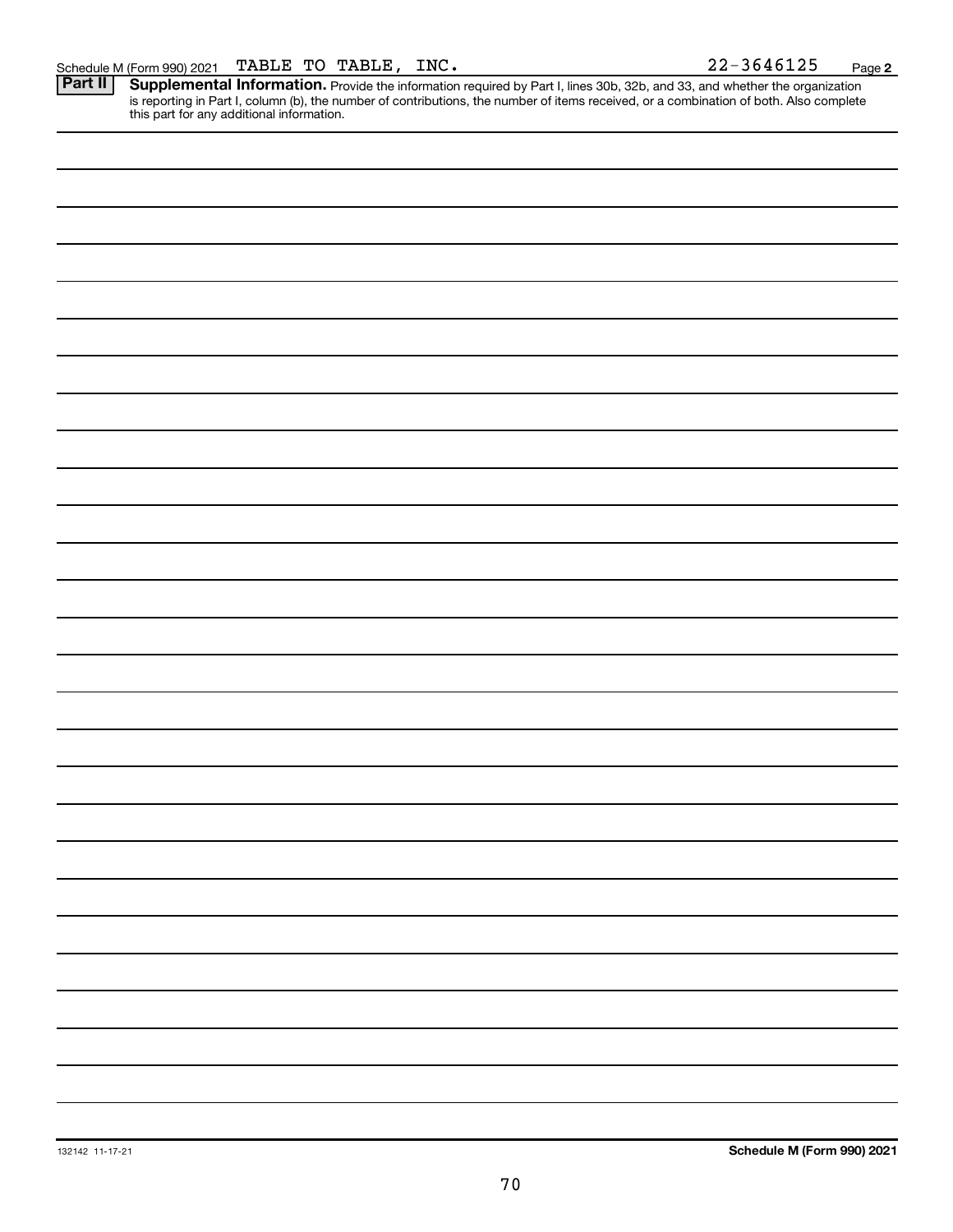**(Form 990)**

Department of the Treasury Internal Revenue Service Name of the organization

**Complete to provide information for responses to specific questions on Form 990 or 990-EZ or to provide any additional information. | Attach to Form 990 or Form 990-EZ. | Go to www.irs.gov/Form990 for the latest information. SCHEDULE O Supplemental Information to Form 990 or 990-EZ**  $\frac{100000}{2}$ 

**Open to Public Inspection Employer identification number**

OMB No. 1545-0047

TABLE TO TABLE, INC. 22-3646125

FORM 990, PART I, LINE 1, DESCRIPTION OF ORGANIZATION MISSION:

TABLE TO TABLE COLLECTS PREPARED AND PERISHABLE FOOD THAT WOULD

OTHERWISE BE WASTED AND DELIVERS IT TO ORGANIZATIONS THAT SERVE THE

HUNGRY IN BERGEN, HUDSON, ESSEX AND PASSAIC COUNTIES.

FORM 990, PART VI, SECTION A, LINE 8B:

SECRETARY (OR A DESIGNATED SUBSTITUTE) TAKES MINUTES WHICH ARE DISTRIBUTED

VIA E-MAIL AND ARE APPROVED AT THE NEXT MEETING.

FORM 990, PART VI, SECTION B, LINE 11B:

THE 990 IS REVIEWED BY THE EXECUTIVE DIRECTOR, BOARD PRESIDENT AND

TREASURER. A COPY OF THE 990 IS GIVEN TO ALL BOARD MEMBERS FOR THEIR

REVIEW.

FORM 990, PART VI, SECTION B, LINE 12C:

SECRETARY (OR DESIGNATED SUBSTITUTE) TAKES MINUTES WHICH ARE DISTRIBUTED VIA E-MAIL AND APPROVED AT THE NEXT MEETING. ACCOUNTING FIRM REVIEWS WITH EXECUTIVE DIRECTOR, BOARD PRESIDENT AND TREASURER. BOARD MEMBERS REVIEW AND SIGN ALL POLICY AGREEMENTS THAT ARE APPLICABLE TO BOARD MEMBERS YEARLY. EXECUTIVE COMMITTEE REVIEWS THE YEARLY SALARY STUDY IN NEW JERSEY STATE WITH COMPARABLE RESPONSIBILITY TO DETERMINE COMPENSATION. GOVERNING DOCUMENTS AND FINANCIAL STATEMENTS ARE AVAILABLE TO THE PUBLIC, WITH THE EXCEPTION OF CONFLICT OF INTEREST POLICY, WHICH IS AVAILABLE UPON REQUEST.

FORM 990, PART VI, SECTION B, LINE 15:

132211 11-11-21 LHA For Paperwork Reduction Act Notice, see the Instructions for Form 990 or 990-EZ. Schedule O (Form 990) 2021 THE EXECUTIVE COMMITTEE OF THE BOARD REVIEWED EXECUTIVE DIRECTOR AND KEY